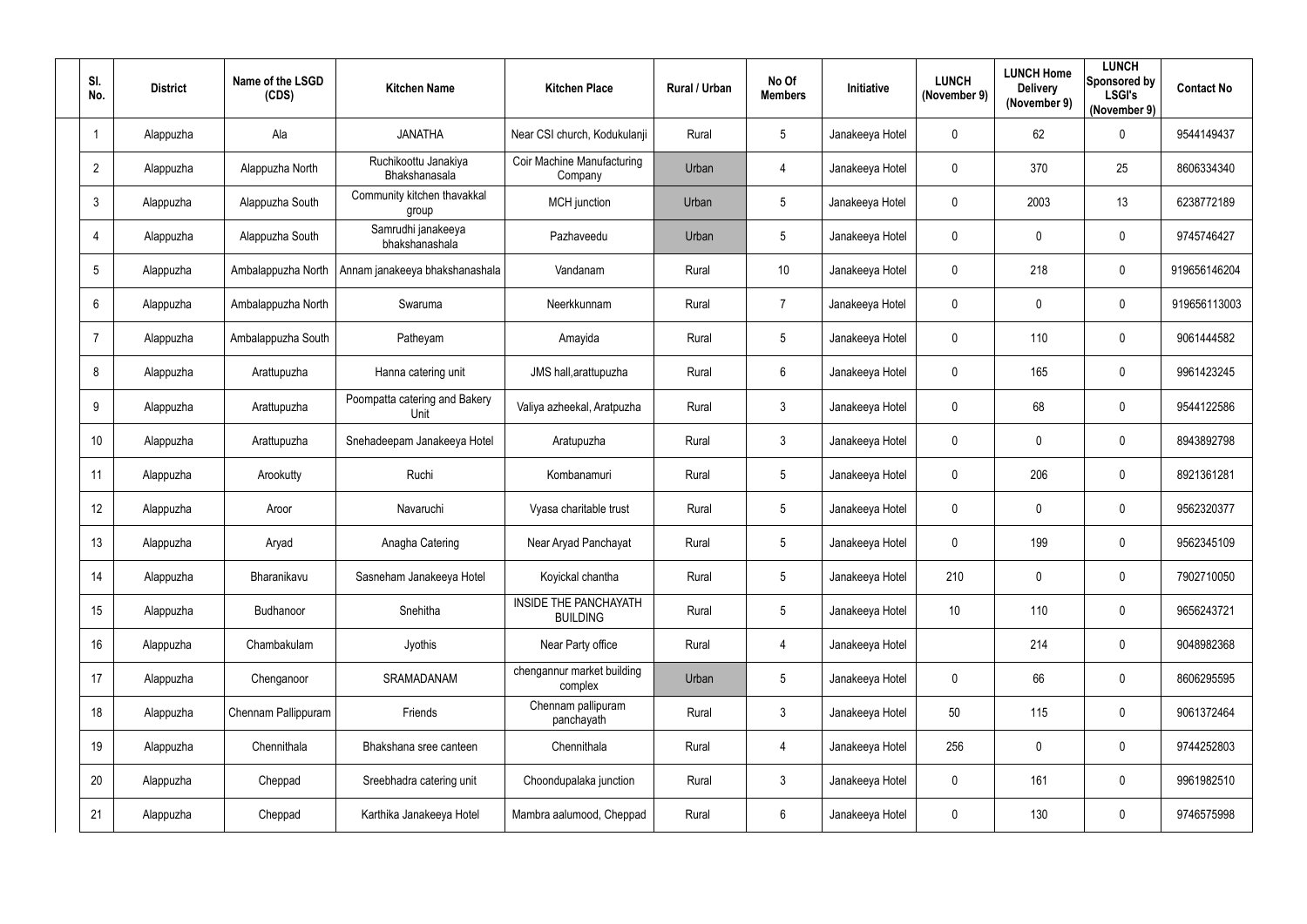| SI.<br>No. | <b>District</b> | Name of the LSGD<br>(CDS)     | <b>Kitchen Name</b>                     | <b>Kitchen Place</b>                    | Rural / Urban | No Of<br><b>Members</b> | Initiative      | <b>LUNCH</b><br>(November 9) | <b>LUNCH Home</b><br><b>Delivery</b><br>(November 9) | <b>LUNCH</b><br>Sponsored by<br><b>LSGI's</b><br>(November 9) | <b>Contact No</b> |
|------------|-----------------|-------------------------------|-----------------------------------------|-----------------------------------------|---------------|-------------------------|-----------------|------------------------------|------------------------------------------------------|---------------------------------------------------------------|-------------------|
| 22         | Alappuzha       | Cheriyanad                    | <b>DARSANA</b>                          | Near GOLDEN PALACE<br><b>AUDITORIUM</b> | Rural         | $5\phantom{.0}$         | Janakeeya Hotel | $\mathbf 0$                  | 94                                                   | $\mathbf 0$                                                   | 9747958424        |
| 23         | Alappuzha       | <b>Cherthala Municipality</b> | Santwanam                               | Ward 10                                 | Urban         | $5\overline{)}$         | Janakeeya Hotel | 356                          | 0                                                    | $\mathbf 0$                                                   | 8848178001        |
| 24         | Alappuzha       | Cherthala Municipality        | <b>NULM</b> canteen                     | Cherthala Municipality                  | Urban         | $5\phantom{.0}$         | Janakeeya Hotel | 125                          | $\mathbf 0$                                          | $\mathbf 0$                                                   | 6282870356        |
| 25         | Alappuzha       | Cherthala South               | Kashinandana                            | Cherthala S                             | Rural         | 10                      | Janakeeya Hotel | 92                           | 0                                                    | $\mathbf 0$                                                   | 9745940057        |
| 26         | Alappuzha       | Cheruthana                    | Sreedurga janakeeya hotel               | Near govt HSS aayaparambu               | Rural         | 4                       | Janakeeya Hotel | 207                          | $\overline{0}$                                       | $\overline{0}$                                                | 9961178936        |
| 27         | Alappuzha       | Chettikulangara               | SREE VINAYAKA JANAKEEYA<br><b>HOTEL</b> | <b>KARIPUZHA</b>                        | Rural         | $\mathbf{3}$            | Janakeeya Hotel | 214                          | $\mathbf 0$                                          | $\mathbf 0$                                                   | 9656810109        |
| 28         | Alappuzha       | Chettikulangara               | ANNAPOORNESWARI                         | <b>EREZHA SOUTH</b>                     | Rural         | $\overline{7}$          | Janakeeya Hotel | $\mathbf 0$                  | 0                                                    | $\mathbf 0$                                                   | 9744381090        |
| 29         | Alappuzha       | Chingoli                      | souhridam unit                          | karthikappally I p school               | Rural         | 3                       | Janakeeya Hotel | $\mathbf 0$                  | 165                                                  | $\mathbf 0$                                                   | 7559808470        |
| 30         | Alappuzha       | Chunakkara                    | Vanitha Canteen                         | Chunakkara                              | Rural         | $\mathbf{3}$            | Janakeeya Hotel | 104                          | $\overline{0}$                                       | $\overline{0}$                                                | 9400509985        |
| 31         | Alappuzha       | Devikulangara                 | Thripthi                                | Buds school, devikulangara              | Rural         | 4                       | Janakeeya Hotel | $\mathbf 0$                  | 91                                                   | $\mathbf 0$                                                   | 9746712528        |
| 32         | Alappuzha       | Edathua                       | Theertham                               | Edathua market                          | Rural         | 3                       | Janakeeya Hotel | $\mathbf 0$                  | 176                                                  | $\boldsymbol{0}$                                              | 9544351169        |
| 33         | Alappuzha       | Ezhupunna                     | Neethipeedam                            | Eramalloor                              | Rural         | 8                       | Janakeeya Hotel | $\mathbf 0$                  | $\overline{0}$                                       | $\overline{0}$                                                | 9946790986        |
| 34         | Alappuzha       | Harippad                      | Swad                                    | A private Hotel's Kitchen               | Urban         | 4                       | Janakeeya Hotel | $\mathbf 0$                  | 0                                                    | $\mathbf 0$                                                   | 9562373933        |
| 35         | Alappuzha       | Kadakkarappally               | Soorya                                  | Kandamangalam temple<br>auditorium      | Rural         | $5\overline{)}$         | Janakeeya Hotel | $\mathbf 0$                  | $\mathbf 0$                                          | $\boldsymbol{0}$                                              | 9895266763        |
| 36         | Alappuzha       | Kainakary                     | Sivakashi                               | Near Panchayath                         | Rural         | $5\overline{)}$         | Janakeeya Hotel | $\boldsymbol{0}$             | 257                                                  | $\pmb{0}$                                                     | 8111821552        |
| 37         | Alappuzha       | Kandalloor                    | Annapoorna Hotel                        | Near Velanchira junction                | Rural         | $\overline{4}$          | Janakeeya Hotel | $\pmb{0}$                    | 72                                                   | $\mathbf 0$                                                   | -9747600181       |
| 38         | Alappuzha       | Kanjikuzhy                    | Santhwanam                              | Opposite NSS college                    | Rural         | $5\overline{)}$         | Janakeeya Hotel | $\overline{0}$               | $\mathbf 0$                                          | $\mathbf 0$                                                   | 9605307328        |
| 39         | Alappuzha       | Karthikappally                | Ruchi                                   | Community hall                          | Rural         | $6\overline{6}$         | Janakeeya Hotel | 174                          | $\mathbf 0$                                          | $\mathbf 0$                                                   | 9747607478        |
| 40         | Alappuzha       | Karuvatta                     | Karunya janakeeya hotel                 | Near Aashramam junction                 | Rural         | $6\overline{6}$         | Janakeeya Hotel | 920                          | $\mathbf 0$                                          | $\pmb{0}$                                                     | 916282508791      |
| 41         | Alappuzha       | Kavalam                       | Koottukari Janakeeya Hotel              | Near Permanent Outlet                   | Rural         | $5\overline{)}$         | Janakeeya Hotel | $\boldsymbol{0}$             | $\mathbf 0$                                          | $\mathbf 0$                                                   | 9744173219        |
| 42         | Alappuzha       | Kayamkulam West               | palazhy catering unit                   | Kallummood junction                     | Urban         | $5\phantom{.0}$         | Janakeeya Hotel | $\boldsymbol{0}$             | 146                                                  | $\bm{0}$                                                      | 9388819110        |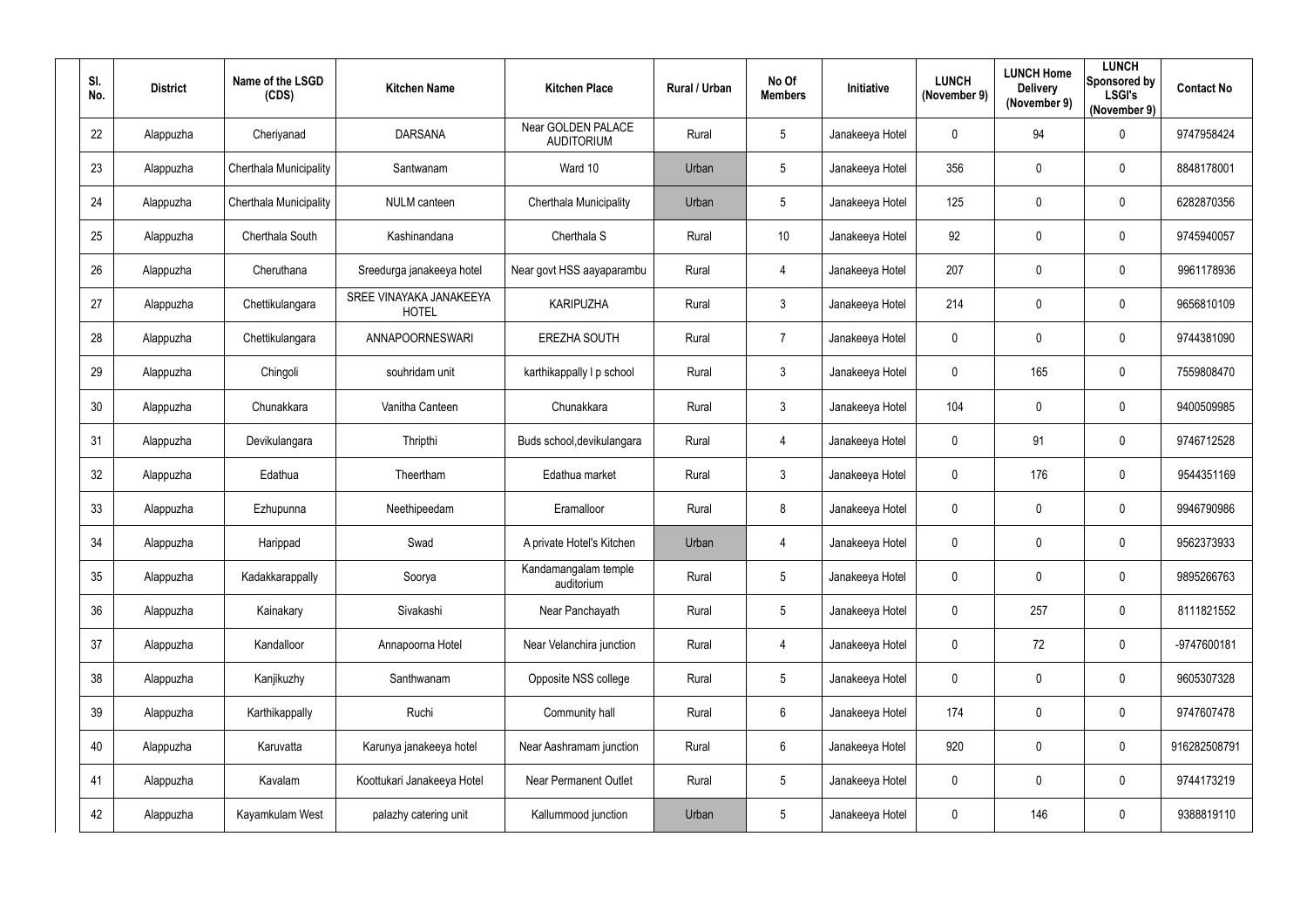|    | SI.<br>No. | <b>District</b> | Name of the LSGD<br>(CDS)   | <b>Kitchen Name</b>                    | <b>Kitchen Place</b>                   | Rural / Urban | No Of<br><b>Members</b> | Initiative      | <b>LUNCH</b><br>(November 9) | <b>LUNCH Home</b><br><b>Delivery</b><br>(November 9) | <b>LUNCH</b><br>Sponsored by<br><b>LSGI's</b><br>(November 9) | <b>Contact No</b> |
|----|------------|-----------------|-----------------------------|----------------------------------------|----------------------------------------|---------------|-------------------------|-----------------|------------------------------|------------------------------------------------------|---------------------------------------------------------------|-------------------|
|    | 43         | Alappuzha       | Kodamthurath                | <b>MATRUSAKTHI</b>                     | <b>KUTHIYATHODE</b>                    | Rural         | 5                       | Janakeeya Hotel | $\mathbf 0$                  | 0                                                    | $\mathbf 0$                                                   | 8281687439        |
| 87 | 44         | Alappuzha       | Krishnapuram                | Kanivu catering unit                   | Near SCB, kappil                       | Rural         | 4                       | Janakeeya Hotel | $\mathbf 0$                  | 0                                                    | $\mathbf 0$                                                   | 9544047480        |
|    | 45         | Alappuzha       | Kumarapuram                 | Mahadeva jankeeya hotel                | Near kavarattu temple                  | Rural         | $\mathfrak{Z}$          | Janakeeya Hotel | 481                          | 0                                                    | $\mathbf 0$                                                   | 918606736168      |
|    | 46         | Alappuzha       | Kumarapuram                 | Navodhaya janakeeya hotel              | Kumarapuram                            | Rural         | $\mathfrak{Z}$          | Janakeeya Hotel | $\boldsymbol{0}$             | 0                                                    | $\boldsymbol{0}$                                              | 9037499871        |
|    | 47         | Alappuzha       | Kuthiyathode                | Ruchi Janakeeya Hotel                  | Near kuthiyathode panchayath<br>office | Rural         | 5                       | Janakeeya Hotel | $\mathbf 0$                  | 0                                                    | $\mathbf 0$                                                   | 9249269374        |
|    | 48         | Alappuzha       | Mannanchery                 | Snehitha                               | Panchayat building                     | Rural         | $\overline{4}$          | Janakeeya Hotel | 47                           | 42                                                   | $\boldsymbol{0}$                                              | 9544461740        |
|    | 49         | Alappuzha       | Mannar                      | Snehadhara                             | Kunnathur devasom                      | Rural         | 5                       | Janakeeya Hotel | 187                          | 0                                                    | $\mathbf 0$                                                   | 9567853570        |
|    | 50         | Alappuzha       | Mararikulam South           | Snehasparsham                          | Kattoor                                | Rural         | $\overline{4}$          | Janakeeya Hotel | $\mathbf 0$                  | 10                                                   | $\mathbf 0$                                                   | 9747881642        |
|    | 51         | Alappuzha       | Mavelikara<br>Municipality  | Ruchi janakeeya hotel                  | Municipality building                  | Urban         | 10                      | Janakeeya Hotel | 65                           | 0                                                    | $\boldsymbol{0}$                                              | 8289996136        |
|    | 52         | Alappuzha       | Mavelikkara<br>Thamarakulam | <b>Thripthi Catering</b>               | Thamarakulam                           | Rural         | 5                       | Janakeeya Hotel | 136                          | 0                                                    | $\mathbf 0$                                                   | 8281558036        |
|    | 53         | Alappuzha       | Mavelikkara<br>Thekkekara   | Bhai catering                          | Pallarimangalam                        | Rural         | 5                       | Janakeeya Hotel | 188                          | 0                                                    | $\boldsymbol{0}$                                              | 9539851155        |
|    | 54         | Alappuzha       | Mavelikkara<br>Thekkekara   | SNEHATHEERAM JANAKEEYA<br><b>HOTEL</b> | <b>KURATHIKAD</b>                      | Rural         | $\overline{4}$          | Janakeeya Hotel | $\mathbf 0$                  | 0                                                    | $\mathbf 0$                                                   |                   |
|    | 55         | Alappuzha       | Muhamma                     | <b>SNV Catering</b>                    | Near Community Health<br>Centre        | Rural         | 5                       | Janakeeya Hotel | $\mathbf 0$                  | 170                                                  | 0                                                             | 9605388763        |
|    | 56         | Alappuzha       | Mulakkuzha                  | Snehathanal                            | Mulakkuzha                             | Rural         | 5                       | Janakeeya Hotel | $\mathbf 0$                  | 35                                                   | $\mathbf 0$                                                   | 9037085079        |
|    | 57         | Alappuzha       | Muttar                      | Ruchi Catering Unit                    | Panchayat Building                     | Rural         |                         | Janakeeya Hotel | $\mathbf 0$                  | 0                                                    | $\mathbf 0$                                                   | 9072276826        |
|    | 58         | Alappuzha       | Nedumudy                    | Oruma                                  | Champakulam                            | Rural         | 5                       | Janakeeya Hotel | $\mathbf 0$                  | 181                                                  | $\mathbf 0$                                                   | 9188536147        |
|    | 59         | Alappuzha       | Neelamperoor                | Amrutha Janakeeya<br>Bhakshanasala     | Panchayat Building                     | Rural         | 3 <sup>1</sup>          | Janakeeya Hotel | $\mathbf 0$                  | 0                                                    | $\mathbf 0$                                                   | 9656167060        |
|    | 60         | Alappuzha       | Nooranad                    | Amma Canteen                           | Inside market place, Noornad           | Rural         | $5\overline{)}$         | Janakeeya Hotel | 196                          | 0                                                    | $\mathbf 0$                                                   | 7034377340        |
|    | 61         | Alappuzha       | Palamel                     | Arogya Canteen                         | Panchayat office compound              | Rural         | $\overline{4}$          | Janakeeya Hotel | 313                          | 0                                                    | $\mathbf 0$                                                   | 9497107651        |
|    | 62         | Alappuzha       | Pallippad                   | Annapoorneswari catering unit          | Irattakulangara junction               | Rural         | 5                       | Janakeeya Hotel | 324                          | 0                                                    | $\mathbf 0$                                                   | 9562318624        |
|    | 63         | Alappuzha       | Panavally                   | Harikrishnan                           | near nalpatheneswaram<br>temple        | Rural         | $\mathbf 1$             | Janakeeya Hotel | 62                           | 74                                                   | $\bm{0}$                                                      | 9961774363        |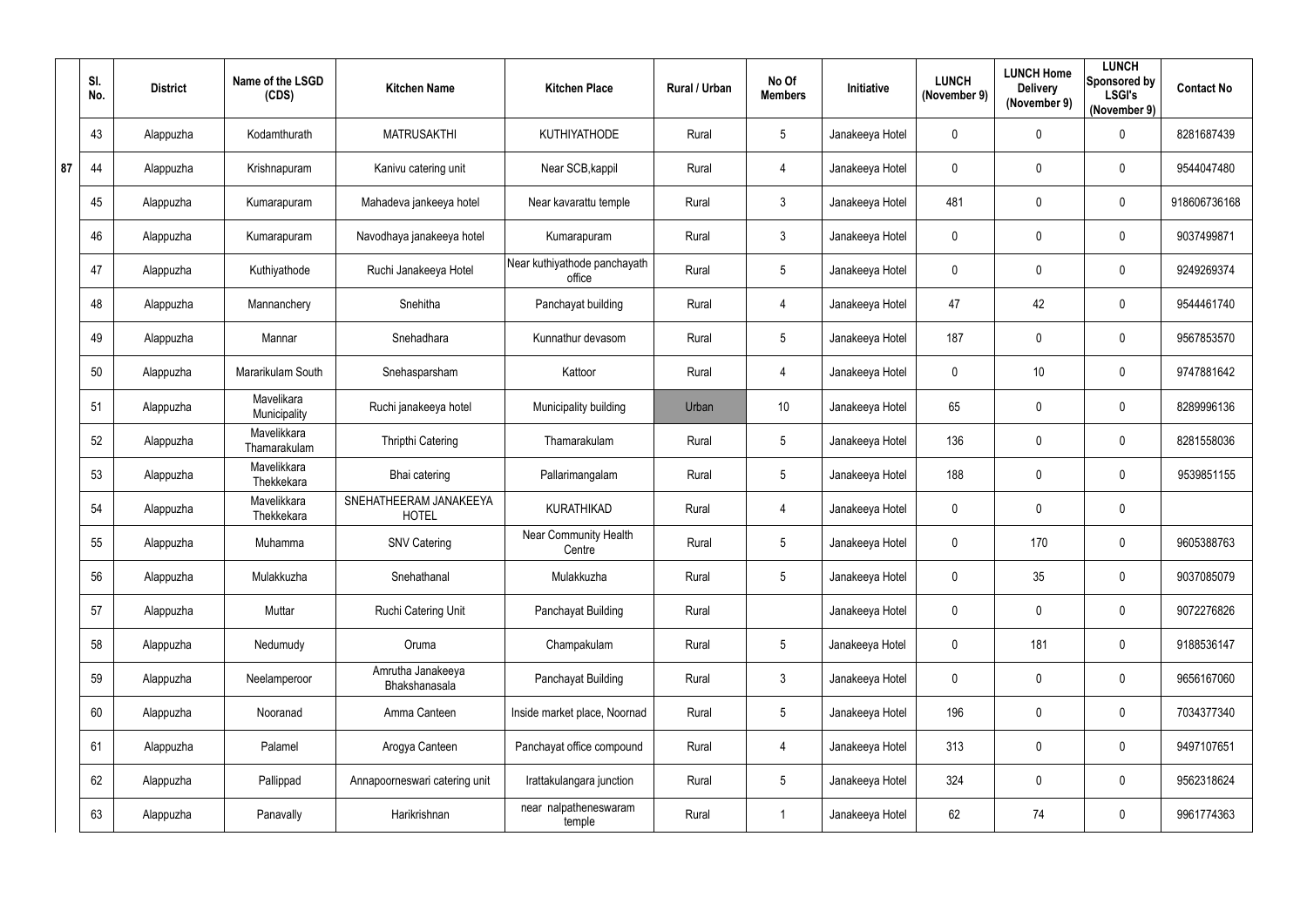| SI.<br>No. | <b>District</b> | Name of the LSGD<br>(CDS) | <b>Kitchen Name</b>         | <b>Kitchen Place</b>                                               | Rural / Urban | No Of<br><b>Members</b> | <b>Initiative</b> | <b>LUNCH</b><br>(November 9) | <b>LUNCH Home</b><br><b>Delivery</b><br>(November 9) | <b>LUNCH</b><br>Sponsored by<br><b>LSGI's</b><br>(November 9) | <b>Contact No</b> |
|------------|-----------------|---------------------------|-----------------------------|--------------------------------------------------------------------|---------------|-------------------------|-------------------|------------------------------|------------------------------------------------------|---------------------------------------------------------------|-------------------|
| 64         | Alappuzha       | Pandanad                  | Sreebhadra                  | Muthavazhi                                                         | Rural         | $5\overline{)}$         | Janakeeya Hotel   | $\mathbf 0$                  | 45                                                   | $\mathbf 0$                                                   | 9947120239        |
| 65         | Alappuzha       | Pathiyoor                 | Dakshina catering unit      | Mahalekshmi auditorium,<br>kareelakulangara                        | Rural         | $5\overline{)}$         | Janakeeya Hotel   | $\mathbf 0$                  | 156                                                  | $\mathbf 0$                                                   | 9048200655        |
| 66         | Alappuzha       | Pattanakkad               | Aparna                      | Opposite of pattanakkad<br>gramapanchayath                         | Rural         | $5\phantom{.0}$         | Janakeeya Hotel   | $\mathbf 0$                  | $\mathbf 0$                                          | $\overline{0}$                                                | 9037450634        |
| 67         | Alappuzha       | Perumbalam                | Amritham                    | Near by govt hospital                                              | Rural         | $\overline{4}$          | Janakeeya Hotel   | $\pmb{0}$                    | 68                                                   | $\mathbf 0$                                                   | 8592809257        |
| 68         | Alappuzha       | Pulincunnu                | Nanma Janakeeya Hotel       | Near Krishi Bhavan                                                 | Rural         | $5\phantom{.0}$         | Janakeeya Hotel   | $\mathbf 0$                  | $\mathbf 0$                                          | $\overline{0}$                                                | 9544752465        |
| 69         | Alappuzha       | Puliyoor                  | <b>UPPUM MULAKUM</b>        | <b>INSIDE PANCHAYATH</b><br>COMPOUND                               | Rural         | $5\phantom{.0}$         | Janakeeya Hotel   | $\mathbf 0$                  | 135                                                  | $\boldsymbol{0}$                                              | 6238836314        |
| 70         | Alappuzha       | Punnapra North            | Annapoorneshwary            | Janajagrithi                                                       | Rural         | $\overline{4}$          | Janakeeya Hotel   | $\mathbf 0$                  | 0                                                    | $\overline{0}$                                                | 8129450136        |
| 71         | Alappuzha       | Punnapra South            | Thripthy janakeeya hotel    | Punnapra south                                                     | Rural         | $9\,$                   | Janakeeya Hotel   | $\mathbf 0$                  | $\mathbf 0$                                          | $\mathbf 0$                                                   | 9846179646        |
| 72         | Alappuzha       | Purakad                   | Pulari                      | Purakkad gp                                                        | Rural         | $5\overline{)}$         | Janakeeya Hotel   | $\boldsymbol{0}$             | $\mathbf 0$                                          | $\overline{0}$                                                | 7034494313        |
| 73         | Alappuzha       | Purakad                   | Thiruvonam catering service | Thottappally                                                       | Rural         | 4                       | Janakeeya Hotel   | $\mathbf 0$                  | $\mathbf 0$                                          | $\mathbf 0$                                                   |                   |
| 74         | Alappuzha       | Ramankary                 | Kudumbashree Vanitha Hotel  | Ramankary Town, Opposite<br><b>Judicial First Class Magistrate</b> | Rural         | 4                       | Janakeeya Hotel   | $\boldsymbol{0}$             | $\mathbf 0$                                          | $\overline{0}$                                                | 8281314746        |
| 75         | Alappuzha       | Thaicattussery            | Unarv                       | Thyakattusheri junction                                            | Rural         | 4                       | Janakeeya Hotel   | 41                           | 38                                                   | $\overline{0}$                                                | 9605897567        |
| 76         | Alappuzha       | Thakazhy                  | Thripthi Thakazhy           | <b>GBHSS Thakazhy</b>                                              | Rural         | 6                       | Janakeeya Hotel   | $\mathbf 0$                  | 103                                                  | $\overline{0}$                                                | 9747405368        |
| 77         | Alappuzha       | Thalavady                 | Sakthi                      | Panayanbnoorkavu Temple<br>Auditorium                              | Rural         | $5\overline{)}$         | Janakeeya Hotel   | $\mathbf 0$                  | 85                                                   | $\pmb{0}$                                                     |                   |
| 78         | Alappuzha       | Thannermukkom             | Patheyam                    | Panchayath office                                                  | Rural         | $\overline{4}$          | Janakeeya Hotel   | 116                          | $\mathbf 0$                                          | $\mathbf 0$                                                   | 9633933288        |
| 79         | Alappuzha       | Thazhakkara               | Akshaya catering            | Building at glassfactory<br>junction                               | Rural         | $5\overline{)}$         | Janakeeya Hotel   | 130                          | $\mathbf 0$                                          | $\mathbf 0$                                                   | 9847177930        |
| 80         | Alappuzha       | Thiruvanvandoor           | <b>SREE KRISHNA</b>         | Near pravinkoodu junction,                                         | Rural         | $5\overline{)}$         | Janakeeya Hotel   | $\pmb{0}$                    | 118                                                  | $\boldsymbol{0}$                                              | 9446627175        |
| 81         | Alappuzha       | Thrikkunnappuzha          | Akshara janakeeya hotel     | KV jetty road                                                      | Rural         | $5\overline{)}$         | Janakeeya Hotel   | 103                          | $\mathbf 0$                                          | $\mathbf 0$                                                   | 918891921223      |
| 82         | Alappuzha       | Thuravoor                 | RUCHI JANAKEEYA HOTEL       | Near alakkaparambu                                                 | Rural         | $5\overline{)}$         | Janakeeya Hotel   | $\mathbf 0$                  | $\mathbf 0$                                          | $\pmb{0}$                                                     | 8157934346        |
| 83         | Alappuzha       | Vallikunnam               | Samthripthi                 | Padayanivattom temple<br>Auditorium                                | Rural         | $\overline{4}$          | Janakeeya Hotel   | 68                           | $\mathbf 0$                                          | $\pmb{0}$                                                     | 8078962129        |
| 84         | Alappuzha       | Vayalar                   | Five star                   | Near Nagamkulangara Market                                         | Rural         | $5\overline{)}$         | Janakeeya Hotel   | $\pmb{0}$                    | $\mathbf 0$                                          | $\pmb{0}$                                                     | 8606081847        |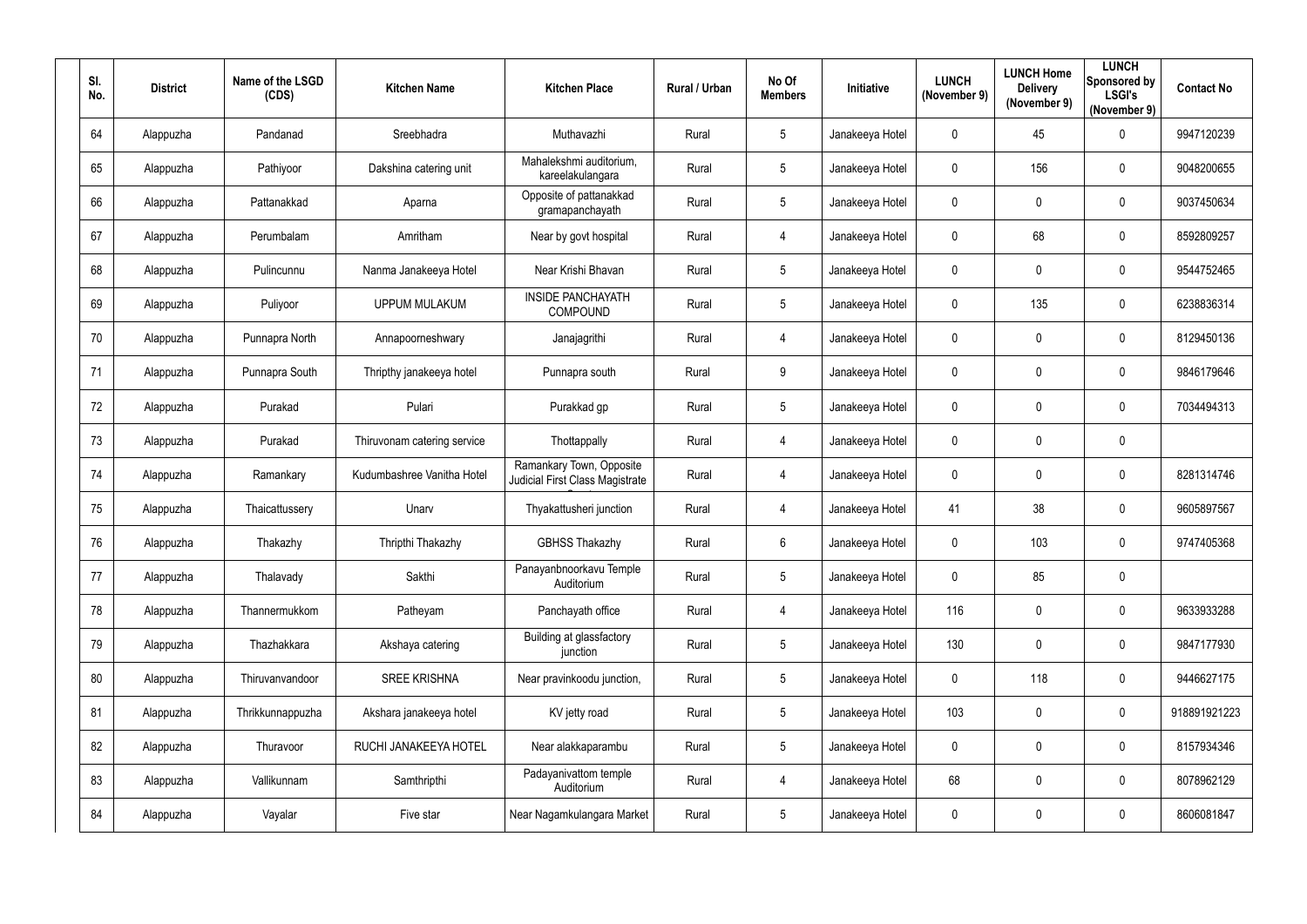|    | SI.<br>No.     | <b>District</b> | Name of the LSGD<br>(CDS) | <b>Kitchen Name</b>              | <b>Kitchen Place</b>                            | Rural / Urban | No Of<br><b>Members</b> | Initiative      | <b>LUNCH</b><br>(November 9) | <b>LUNCH Home</b><br><b>Delivery</b><br>(November 9) | <b>LUNCH</b><br><b>Sponsored by</b><br><b>LSGI's</b><br>(November 9) | <b>Contact No</b> |
|----|----------------|-----------------|---------------------------|----------------------------------|-------------------------------------------------|---------------|-------------------------|-----------------|------------------------------|------------------------------------------------------|----------------------------------------------------------------------|-------------------|
|    | 85             | Alappuzha       | Veeyapuram                | Karuthal                         | Payippad LPS                                    | Rural         | $\sqrt{5}$              | Janakeeya Hotel | 98                           | $\pmb{0}$                                            | 8                                                                    | 8606846513        |
|    | 86             | Alappuzha       | Veliyanad                 | Manus Janakeeya Hotel            | Kurishmoodu, Near Veliyanadu<br>Grama Panchayat | Rural         | $\mathfrak{Z}$          | Janakeeya Hotel | $\pmb{0}$                    | 0                                                    | $\mathbf 0$                                                          | 8086782924        |
|    | 87             | Alappuzha       | Venmoney                  | Annapoorna                       | Poyka                                           | Rural         | $5\phantom{.0}$         | Janakeeya Hotel | $\pmb{0}$                    | 158                                                  | $\mathbf 0$                                                          |                   |
| 87 |                |                 |                           |                                  |                                                 |               | 414                     |                 | 5273                         | 6616                                                 | 46                                                                   |                   |
|    |                | Ernakulam       | Aikkaranad                | Subiksha Janakeeya Hotel         | Kolancherry                                     | Rural         | 4                       | Janakeeya Hotel | 363                          | $\pmb{0}$                                            | $\mathbf 0$                                                          | 9496215730        |
|    | $\overline{2}$ | Ernakulam       | Alengade                  | Thanima foods                    | Koduvazhanga                                    | Rural         | $3\overline{3}$         | Janakeeya Hotel | 77                           | -1                                                   | $\mathbf 0$                                                          | 9349013322        |
|    | $\mathfrak{Z}$ | Ernakulam       | Alengade                  | Mr.Bakers                        | Malikam peedika                                 | Rural         | $\mathfrak{Z}$          | Janakeeya Hotel | 30 <sub>o</sub>              | $\pmb{0}$                                            | $\mathbf 0$                                                          | 9633887779        |
|    | 4              | Ernakulam       | Alengade                  | Kasthurba kitchen                | Neerikkode                                      | Rural         | $\mathfrak{Z}$          | Janakeeya Hotel | 105                          | 0                                                    | $\mathbf 0$                                                          | 9526260253        |
|    | 5              | Ernakulam       | Amballoor                 | Dhanshree catering               | St.ignatius schools Amballur                    | Rural         | $5\phantom{.0}$         | Janakeeya Hotel | 110                          | 0                                                    | $\mathbf 0$                                                          | 8330081552        |
|    | 6              | Ernakulam       | Angamaly                  | Cafe Shree Canteen               | <b>Municipality Canteen</b>                     | Urban         | $5\phantom{.0}$         | Janakeeya Hotel | 278                          | $\pmb{0}$                                            | $\mathbf 0$                                                          | 9656927253        |
|    | 7              | Ernakulam       | Arakuzha                  | Ruchi Janakeeya hotel, Arakkuzha | Pandappilly                                     | Rural         | $5\phantom{.0}$         | Janakeeya Hotel | 147                          | 0                                                    | $\mathbf 0$                                                          | 9744864225        |
|    | 8              | Ernakulam       | Assamannoor               | New Life kudumbasree Hotel       | Cherukunnam                                     | Rural         | $\mathfrak{Z}$          | Janakeeya Hotel | 186                          | 0                                                    | $\mathbf 0$                                                          | 9656729450        |
|    | 9              | Ernakulam       | Avoly                     | Janakeeya Hotel, Avoli           | Hostel Junction, Avoli                          | Rural         | $\mathfrak{Z}$          | Janakeeya Hotel | 227                          | $\mathbf 0$                                          | $\mathbf 0$                                                          | 9847983621        |
|    | 10             | Ernakulam       | Ayyampuzha                | Five Star Hotel and Catering     | Panchayat Junction                              | Rural         | $\overline{4}$          | Janakeeya Hotel | 86                           | 0                                                    | $\mathbf 0$                                                          | 9744836324        |
|    | 11             | Ernakulam       | Chendamangalam            | Anugraha Kudumbashree hotel      | Vadakkumpuram                                   | Rural         | $5\phantom{.0}$         | Janakeeya Hotel | 128                          | 0                                                    | $\overline{0}$                                                       | 9061419729        |
|    | 12             | Ernakulam       | Chengamanade              | Mythri janakeeya hotel           | Purayar                                         | Rural         | $5\phantom{.0}$         | Janakeeya Hotel | $\pmb{0}$                    | 142                                                  | $\overline{0}$                                                       | 9496172362        |
|    | 13             | Ernakulam       | Cheranalloor              | Chaithanya                       | <b>Community Hall</b>                           | Rural         | $6\phantom{.0}$         | Janakeeya Hotel | $\pmb{0}$                    | 0                                                    | $\mathbf 0$                                                          | 9995156639        |
|    | 14             | Ernakulam       | Cheranalloor              | Adukkala                         | Chittoor                                        | Rural         | $5\phantom{.0}$         | Janakeeya Hotel | $\mathbf 0$                  | $\pmb{0}$                                            | $\overline{0}$                                                       | 808922128         |
|    | 15             | Ernakulam       | Chittattukara             | krishna cafe                     | chittattukara jn.                               | Rural         | $\mathfrak{Z}$          | Janakeeya Hotel | 230                          | $\pmb{0}$                                            | $\mathbf 0$                                                          |                   |
|    | 16             | Ernakulam       | Choornikkara              | Metro hotel                      | Ambattukavu                                     | Rural         | $\mathfrak{Z}$          | Janakeeya Hotel | 306                          | 0                                                    | $\mathbf 0$                                                          | 9605319455        |
|    | 17             | Ernakulam       | Chottanikkara             | Ahalya Cafe                      | Kottayatthupara                                 | Rural         | $6\phantom{.0}$         | Janakeeya Hotel | 128                          | 0                                                    | $\overline{0}$                                                       | 9567512337        |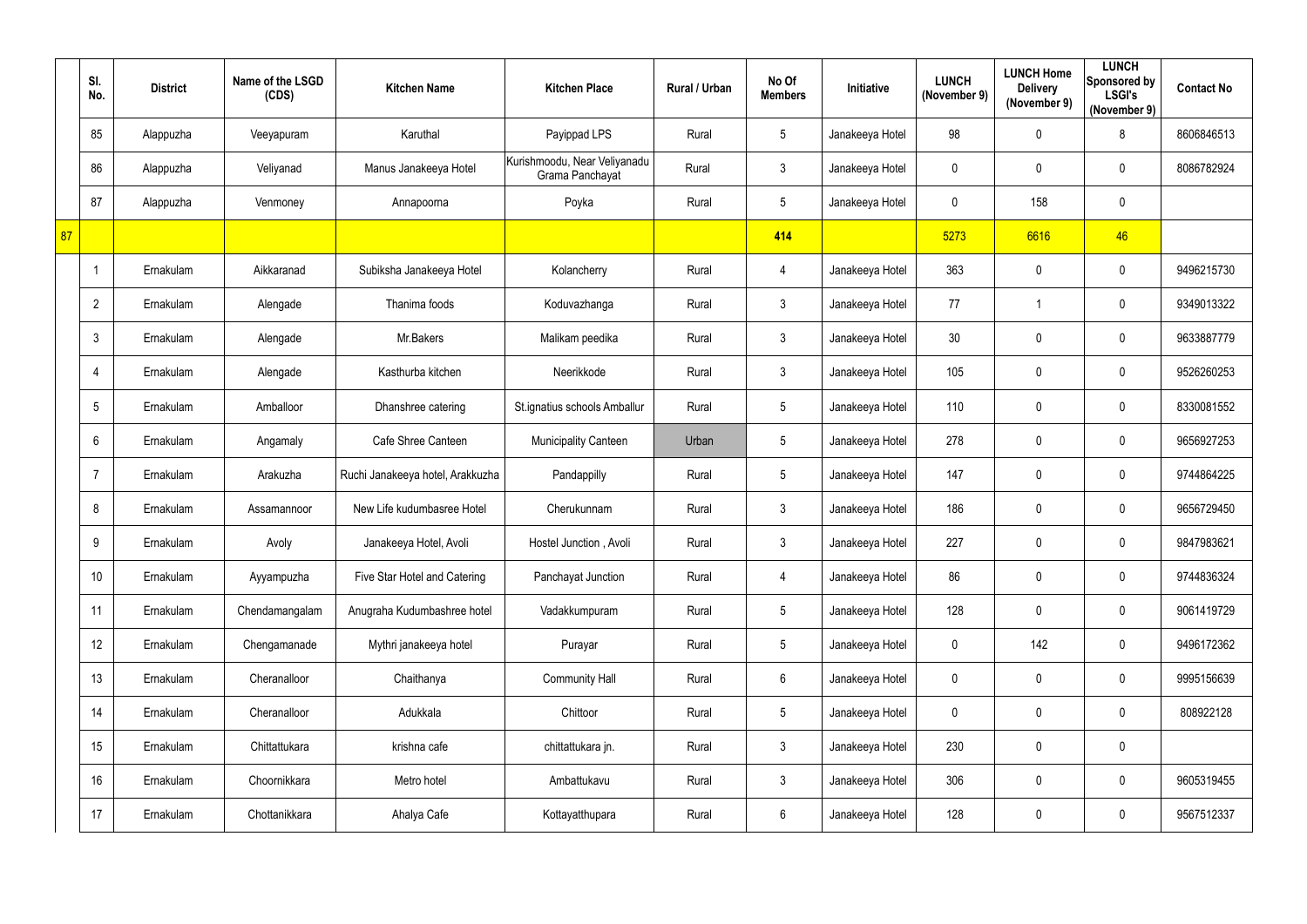| SI.<br>No. | <b>District</b> | Name of the LSGD<br>(CDS) | <b>Kitchen Name</b>                   | <b>Kitchen Place</b>                      | Rural / Urban | No Of<br><b>Members</b> | Initiative      | <b>LUNCH</b><br>(November 9) | <b>LUNCH Home</b><br><b>Delivery</b><br>(November 9) | <b>LUNCH</b><br>Sponsored by<br><b>LSGI's</b><br>(November 9) | <b>Contact No</b> |
|------------|-----------------|---------------------------|---------------------------------------|-------------------------------------------|---------------|-------------------------|-----------------|------------------------------|------------------------------------------------------|---------------------------------------------------------------|-------------------|
| 18         | Ernakulam       | Maneed                    | Coral Island                          | Maneed                                    | Rural         | $\overline{4}$          | Janakeeya Hotel | 140                          | 0                                                    | $\mathbf 0$                                                   | 7012652495        |
| 19         | Ernakulam       | Edathala                  | Souhridam Kudumbashree canteen        | Edathala                                  | Rural         | $\mathbf{3}$            | Janakeeya Hotel | 275                          | 0                                                    | $\mathbf 0$                                                   | 9745769363        |
| 20         | Ernakulam       | Edathala                  | Veetiloru oonne                       | Manalimukke                               | Rural         | $\mathbf{3}$            | Janakeeya Hotel | 186                          | 0                                                    | $\mathbf 0$                                                   | 9745769363        |
| 21         | Ernakulam       | Edavanakkad               | Royal Hotel                           | Edavanakad                                | Rural         | $\mathbf{3}$            | Janakeeya Hotel | 74                           | 0                                                    | $\mathbf 0$                                                   | 7902933414        |
| 22         | Ernakulam       | Elanji                    | janakiya hotel elanji                 | elanji punjayathu junction                | Rural         | $5\overline{)}$         | Janakeeya Hotel | 42                           | 0                                                    | $\mathbf 0$                                                   | 9947990787        |
| 23         | Ernakulam       | Eloor                     | Nalanandhana janakeeya hotel          | Eloor                                     | Urban         | $\overline{4}$          | Janakeeya Hotel | 144                          | $\mathbf 0$                                          | $\mathbf 0$                                                   | 9562885391        |
| 24         | Ernakulam       | Ezhikkara                 | Sree Rajarajeswari Janakeeya<br>Hotel | Ezhikkara                                 | Rural         | $5\overline{)}$         | Janakeeya Hotel | 158                          | 0                                                    | $\mathbf 0$                                                   | 8921579011        |
| 25         | Ernakulam       | Kadungalloor              | Snehitha janakeeya hotel              | Kadungalloor                              | Rural         | $\mathbf{3}$            | Janakeeya Hotel | $\mathbf 0$                  | 0                                                    | $\mathbf 0$                                                   | 9567418674        |
| 26         | Ernakulam       | Kalady                    | Jyothi Vanitha Canteen                | Kalady                                    | Rural         | $5\overline{)}$         | Janakeeya Hotel | 302                          | 0                                                    | $\overline{0}$                                                | 9544624439        |
| 27         | Ernakulam       | Kalamassery East          | Nanma janakeeya hotel                 | HMT, kalammassery                         | Urban         | $\mathbf{3}$            | Janakeeya Hotel | 334                          | 0                                                    | $\mathbf 0$                                                   | 9895535089        |
| 28         | Ernakulam       | Kalamassery West          | Pulari janakeeya hotel                | Kunamthai                                 | Urban         | $\mathbf{3}$            | Janakeeya Hotel | 442                          | 0                                                    | $\overline{0}$                                                | 7736594305        |
| 29         | Ernakulam       | <b>Kalamassery West</b>   | Kismath janakeeya hotel               | Vattekkunnam                              | Urban         | $\mathbf{3}$            | Janakeeya Hotel | 215                          | 0                                                    | $\mathbf 0$                                                   | 8075879290        |
| 30         | Ernakulam       | Kalloorkkad               | Puthuma Janakeeya Hotel               | Kallorkkad                                | Rural         | $\mathbf{3}$            | Janakeeya Hotel | 168                          | 0                                                    | $\mathbf 0$                                                   | 7558091353        |
| 31         | Ernakulam       | Kanjoor                   | Ammachiyude Adukkala                  | Parappuram                                | Rural         | 3 <sup>1</sup>          | Janakeeya Hotel | 140                          | $\mathbf 0$                                          | $\overline{0}$                                                | 6238583699        |
| 32         | Ernakulam       | Karumalloor               | Koottayma janakeeya hotel             | Kariyachira                               | Rural         | $\overline{4}$          | Janakeeya Hotel | $\pmb{0}$                    | 0                                                    | $\mathbf 0$                                                   | 9746484979        |
| 33         | Ernakulam       | Kavalangad                | Five star Janakeeya Hotel             | Nellimattom                               | Rural         | $5\overline{)}$         | Janakeeya Hotel | 317                          | $\mathbf 0$                                          | $\mathbf 0$                                                   | 9744705648        |
| 34         | Ernakulam       | Keezhmad                  | Sadyalayam janakeeya hotel            | Keezhmad                                  | Rural         | $5\overline{)}$         | Janakeeya Hotel | 75                           | $\mathbf 0$                                          | $\mathbf 0$                                                   | 9846027221        |
| 35         | Ernakulam       | Kochi East                | ANNAPOORNA JANAKEEYA<br><b>HOTEL</b>  | ALINCHUVADU                               | Urban         | $5\overline{)}$         | Janakeeya Hotel | 195                          | $\mathbf 0$                                          | $\mathbf 0$                                                   | 9567529849        |
| 36         | Ernakulam       | Kochi East                | YUMMEES KITCHEN                       | VADUTHALA                                 | Urban         | $5\phantom{.0}$         | Janakeeya Hotel | 96                           | 25                                                   | $\overline{0}$                                                |                   |
| 37         | Ernakulam       | Kochi East                | ORUMA KITCHEN                         | <b>PACHALAM</b>                           | Urban         | $\mathbf{3}$            | Janakeeya Hotel | 285                          | 57                                                   | $\mathbf 0$                                                   | 9744763589        |
| 38         | Ernakulam       | Kochi East                | <b>PONPULARI</b>                      | <b>KEERHI NAGAR,</b><br><b>ELAMAKKARA</b> | Urban         | 3 <sup>5</sup>          | Janakeeya Hotel | 301                          | $\mathbf 0$                                          | $\overline{0}$                                                | 8289818357        |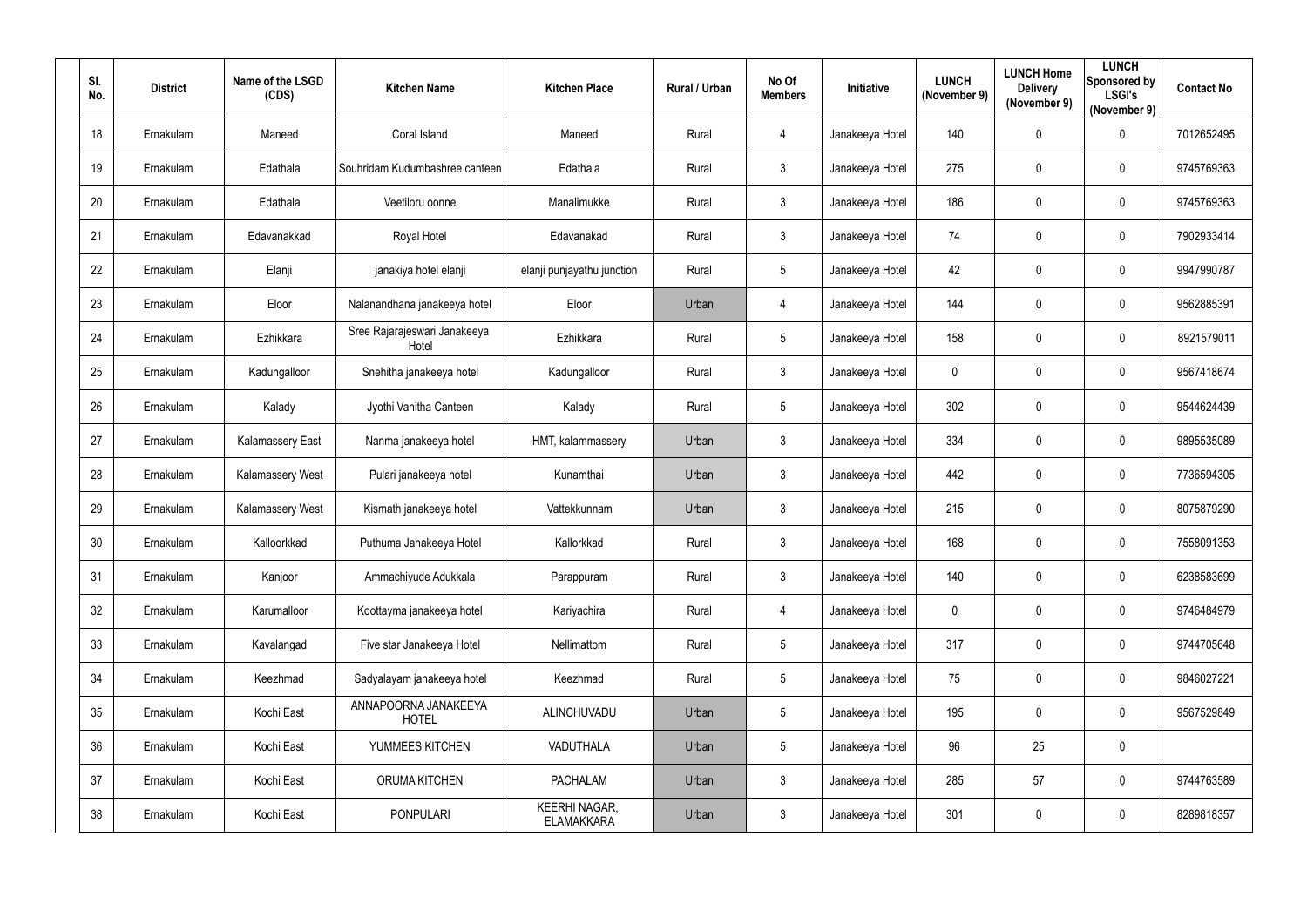|     | SI.<br>No. | <b>District</b> | Name of the LSGD<br>(CDS) | <b>Kitchen Name</b>                  | <b>Kitchen Place</b>      | Rural / Urban | No Of<br><b>Members</b> | Initiative      | <b>LUNCH</b><br>(November 9) | <b>LUNCH Home</b><br><b>Delivery</b><br>(November 9) | <b>LUNCH</b><br>Sponsored by<br><b>LSGI's</b><br>(November 9) | <b>Contact No</b> |
|-----|------------|-----------------|---------------------------|--------------------------------------|---------------------------|---------------|-------------------------|-----------------|------------------------------|------------------------------------------------------|---------------------------------------------------------------|-------------------|
|     | 39         | Ernakulam       | Kochi East                | <b>RUCHI CATERING</b>                | PUNNACKAL                 | Urban         | $5\phantom{.0}$         | Janakeeya Hotel | 297                          | 69                                                   | $\mathbf 0$                                                   | 9947080022        |
|     | 40         | Ernakulam       | Kochi South               | <b>AMMAS KITCHEN</b>                 | <b>THEVARA</b>            | Urban         | 4                       | Janakeeya Hotel | 957                          | 0                                                    | $\overline{0}$                                                | 7994618127        |
|     | 41         | Ernakulam       | Kochi South               | NEW AKSHAYA HOTEL                    | <b>PONNURUNNI</b>         | Urban         | $5\phantom{.0}$         | Janakeeya Hotel | 468                          | 0                                                    | 8                                                             | 9895292721        |
|     | 42         | Ernakulam       | Kochi South               | <b>FRIENDS</b>                       | <b>MINI PARK</b>          | Urban         | $5\phantom{.0}$         | Janakeeya Hotel | 187                          | 0                                                    | 8                                                             | 9048207287        |
|     | 43         | Ernakulam       | Kochi West                | PUTHUMA KUDUMBASHREE<br><b>HOTEL</b> | PALLURUTHY NADA           | Urban         | 5                       | Janakeeya Hotel | 235                          | 0                                                    | $\overline{0}$                                                | 9947611626        |
|     | 44         | Ernakulam       | Kochi West                | NAMMUDE ADUKKALA                     | <b>ERAVELI COLONY</b>     | Urban         | $5\phantom{.0}$         | Janakeeya Hotel | 689                          | $\pmb{0}$                                            | 8                                                             | 9746033279        |
|     | 45         | Ernakulam       | Koovappady                | Kaipunyam Janakeeya hotel            | Koovappady                | Rural         | $5\phantom{.0}$         | Janakeeya Hotel | 188                          | 0                                                    | $\mathbf 0$                                                   |                   |
|     | 46         | Ernakulam       | Kothamangalam             | Thanima catering unit                | Kothamangalam             | Urban         | $\mathfrak{Z}$          | Janakeeya Hotel | 125                          | 0                                                    | $\overline{0}$                                                | 9846664377        |
|     | 47         | Ernakulam       | Kottapady                 | Janakeeya Hotel                      | Kottappady junction       | Rural         | $\mathfrak{Z}$          | Janakeeya Hotel | 185                          |                                                      | $\mathbf 0$                                                   | 9497406993        |
|     | 48         | Ernakulam       | Kottuvally                | subhiksha vanitha canteen            | kottuvally                | Rural         | 5                       | Janakeeya Hotel | 128                          | 0                                                    | $\mathbf 0$                                                   | 8590034196        |
|     | 49         | Ernakulam       | kumbalangi                | st.antoneys kudumbashree             | old post office           | Rural         | $\mathfrak{Z}$          | Janakeeya Hotel | 189                          | 0                                                    | $\overline{0}$                                                | 8138860764        |
|     | 50         | Ernakulam       | kunnathunadu              | thripthy janakeeya hotel             | pallikkara                | Rural         | $6\phantom{.0}$         | Janakeeya Hotel | 73                           | 0                                                    | $\mathbf 0$                                                   | 9744561425        |
|     | 51         | Ernakulam       | Kunnukara                 | Greenchilly cafe                     | Kunnukara                 | Rural         | 3                       | Janakeeya Hotel | 0                            | 37                                                   | $\mathbf 0$                                                   | 9496852989        |
| 114 | 52         | Ernakulam       | Kunnukara                 | Thanima canteen                      | North aduvassery          | Rural         | $5\phantom{.0}$         | Janakeeya Hotel | $\mathbf 0$                  | 0                                                    | $\overline{0}$                                                | 9744200583        |
|     | 53         | Ernakulam       | Kuttampuzha               | Nila kudumbashree janakiya hotel     | Mini stadium, vadattupara | Rural         | $6\phantom{.0}$         | Janakeeya Hotel | 75                           | $\pmb{0}$                                            | $\mathbf 0$                                                   | 9496754018        |
|     | 54         | Ernakulam       | Kuzhippilly               | Janakeeya hotel                      | Kuzhupilli                | Rural         | $\pmb{0}$               | Janakeeya Hotel | $\mathbf 0$                  | $\pmb{0}$                                            | $\overline{0}$                                                | 9847371780        |
|     | 55         | Ernakulam       | Malayattoor               | Whats app Janakeeya Hotel            | Thottuva                  | Rural         | $\mathfrak{Z}$          | Janakeeya Hotel | 283                          | $\pmb{0}$                                            | $\overline{0}$                                                | 9497796828        |
|     | 56         | Ernakulam       | Malayattoor               | Natturuchi Janakeeya Hotel           | Ettakkadavu               | Rural         | $\mathfrak{S}$          | Janakeeya Hotel | 266                          | $\pmb{0}$                                            | $\overline{0}$                                                | 9745470234        |
|     | 57         | Ernakulam       | Manjalloor                | Thanima Kudumbashree hotel           | Vazhakkulam               | Rural         | $5\phantom{.0}$         | Janakeeya Hotel | 261                          | $\pmb{0}$                                            | $\overline{0}$                                                | 9526215854        |
|     | 58         | Ernakulam       | Manjapra                  | Sara's Kitchen                       | Puthenpalli               | Rural         | $\mathfrak{S}$          | Janakeeya Hotel | 154                          | 0                                                    | $\overline{0}$                                                | 8547392730        |
|     | 59         | Ernakulam       | Maradu                    | <b>VANITHA HOTEL</b>                 | <b>KUNDANNOR JN</b>       | Urban         | 4                       | Janakeeya Hotel | 62                           | 8                                                    | $\overline{0}$                                                |                   |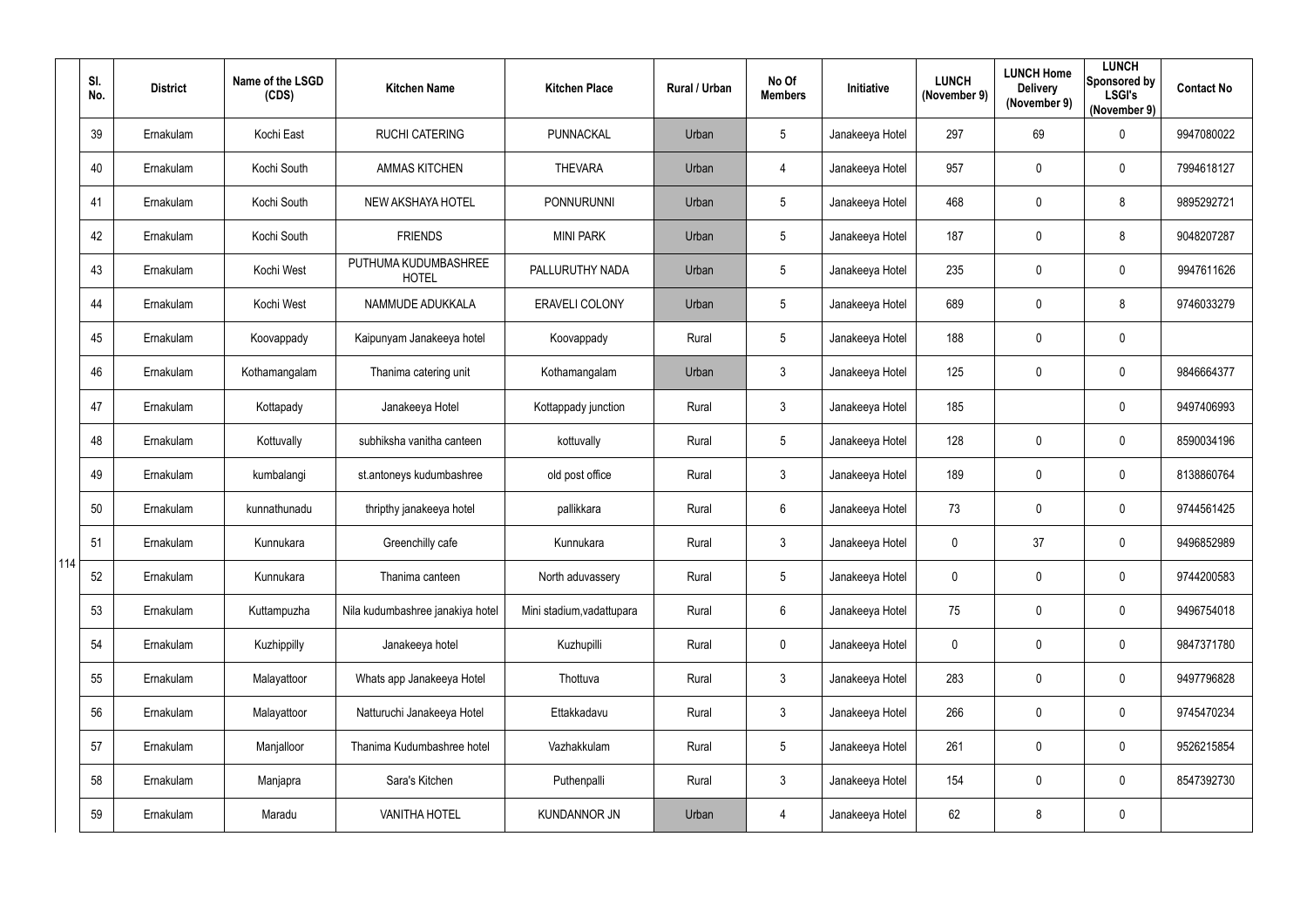| SI.<br>No. | <b>District</b> | Name of the LSGD<br>(CDS) | <b>Kitchen Name</b>            | <b>Kitchen Place</b>                        | Rural / Urban | No Of<br><b>Members</b> | Initiative      | <b>LUNCH</b><br>(November 9) | <b>LUNCH Home</b><br><b>Delivery</b><br>(November 9) | <b>LUNCH</b><br>Sponsored by<br><b>LSGI's</b><br>(November 9) | <b>Contact No</b> |
|------------|-----------------|---------------------------|--------------------------------|---------------------------------------------|---------------|-------------------------|-----------------|------------------------------|------------------------------------------------------|---------------------------------------------------------------|-------------------|
| 60         | Ernakulam       | Marady                    | Janakeeya Hotel Marady         | Unnakkuppa                                  | Rural         | $\overline{4}$          | Janakeeya Hotel | 36                           | $\mathbf 0$                                          | $\mathbf 0$                                                   | 9947943177        |
| 61         | Ernakulam       | Mazhuvannoor              | Sruthi Janakeeya Hotel         | Valayanchirangara                           | Rural         | 3                       | Janakeeya Hotel | 135                          | 0                                                    | $\overline{0}$                                                | 9747924485        |
| 62         | Ernakulam       | Mulavukad                 | Kudumbashree Veetile bakshanam | Mulavukad                                   | Rural         | $5\phantom{.0}$         | Janakeeya Hotel | 176                          | $\mathbf 0$                                          | $\boldsymbol{0}$                                              | 9061339557        |
| 63         | Ernakulam       | Muvattupuzha              | Oottupura                      | Muvattupuzha                                | Urban         | $\mathfrak{Z}$          | Janakeeya Hotel | 248                          | 0                                                    | $\mathbf 0$                                                   | 7736573412        |
| 64         | Ernakulam       | Nayarambalam              | Four star cafe                 | Nayarambalam                                | Rural         | 3                       | Janakeeya Hotel | 65                           | $\overline{0}$                                       | $\overline{0}$                                                | 8075349161        |
| 65         | Ernakulam       | Nellikuzhy                | Janakeeya Hotel                | Nellikkuzhi                                 | Rural         | $\mathbf{3}$            | Janakeeya Hotel | 344                          | $\overline{0}$                                       | $\boldsymbol{0}$                                              | 9744641099        |
| 66         | Ernakulam       | Njarakkal                 | Kripa Catering Unit            | Njarakkal                                   | Rural         | 3 <sup>1</sup>          | Janakeeya Hotel | 48                           | $\mathbf 0$                                          | $\mathbf 0$                                                   | 9567534006        |
| 67         | Ernakulam       | Okkal                     | Manna Janakeeya Hotel          | Edavoor                                     | Rural         | 4                       | Janakeeya Hotel | 70                           | $\mathbf 0$                                          | $\overline{0}$                                                | 8086822888        |
| 68         | Ernakulam       | Paingottoor               | Janakeeya hotel                | Paingottoor                                 | Rural         | $\overline{7}$          | Janakeeya Hotel | 71                           | $\overline{0}$                                       | $\boldsymbol{0}$                                              | 9656855730        |
| 69         | Ernakulam       | Pallarimangalam           | Janakeeya Hotel                | Janakeeya Hotel, Koovalloor                 | Rural         | 4                       | Janakeeya Hotel | 128                          | $\boldsymbol{0}$                                     | $\overline{0}$                                                | 7025992310        |
| 70         | Ernakulam       | Pallipuram                | Kadumanga Food court           | Pothen valav                                | Rural         | $5\phantom{.0}$         | Janakeeya Hotel | 242                          | $\overline{0}$                                       | $\boldsymbol{0}$                                              | 9747525176        |
| 71         | Ernakulam       | Pambakkuda                | viswastha catering unit        | pambakkuda block punjayathu<br>building     | Rural         | $\overline{4}$          | Janakeeya Hotel | 45                           | $\overline{0}$                                       | $\overline{0}$                                                | 7510382367        |
| 72         | Ernakulam       | Parakkadave               | Thejus catering unit           | Moozhikkulam                                | Rural         | 10                      | Janakeeya Hotel | $\mathbf 0$                  | 0                                                    | 0                                                             | 9847936303        |
| 73         | Ernakulam       | Paravoor                  | sreevikneswara                 | Govt.boys' HSS, N.Paravur                   | Urban         | $\overline{4}$          | Janakeeya Hotel | 104                          | $\mathbf 0$                                          | $\pmb{0}$                                                     | 9567581698        |
| 74         | Ernakulam       | Perumbavoor               | Swath kudumbashree canteen     | Perumbavoor                                 | Urban         | $3\phantom{.0}$         | Janakeeya Hotel | 281                          | $\mathbf 0$                                          | $\mathbf 0$                                                   | 8156881057        |
| 75         | Ernakulam       | Pindimana                 | Janakeeya hotel                | Muthamkuzhi                                 | Rural         | $\overline{4}$          | Janakeeya Hotel | 120                          | $\overline{0}$                                       | $\mathbf 0$                                                   | 9656297799        |
| 76         | Ernakulam       | Piravam                   | sneha canteen                  | municipality building base floor<br>piravom | Urban         | $\overline{4}$          | Janakeeya Hotel | 250                          | $\mathbf 0$                                          | $\mathbf 0$                                                   | 9605594018        |
| 77         | Ernakulam       | Pothanikkad               | Taj hotel                      | Pothanikkad                                 | Rural         | 3 <sup>1</sup>          | Janakeeya Hotel | 125                          | $\mathbf 0$                                          | $\mathbf 0$                                                   | 8943961843        |
| 78         | Ernakulam       | Puthanvelikkara           | Panjami cafe kudumbashree      | Near panjayath office                       | Rural         | $5\overline{)}$         | Janakeeya Hotel | $\pmb{0}$                    | $\mathbf 0$                                          | $\mathbf 0$                                                   | 9645530669        |
| 79         | Ernakulam       | Ramamangalam              | cafe kudumbashree              | ramamngalam                                 | Rural         | $\overline{4}$          | Janakeeya Hotel | 227                          | $\mathbf 0$                                          | $\mathbf 0$                                                   | 9961344346        |
| 80         | Ernakulam       | Rayamangalam              | Arya canteen                   | Kuruppampady                                | Rural         | $\mathbf{3}$            | Janakeeya Hotel | 168                          | $\boldsymbol{0}$                                     | $\bm{0}$                                                      | 9072147163        |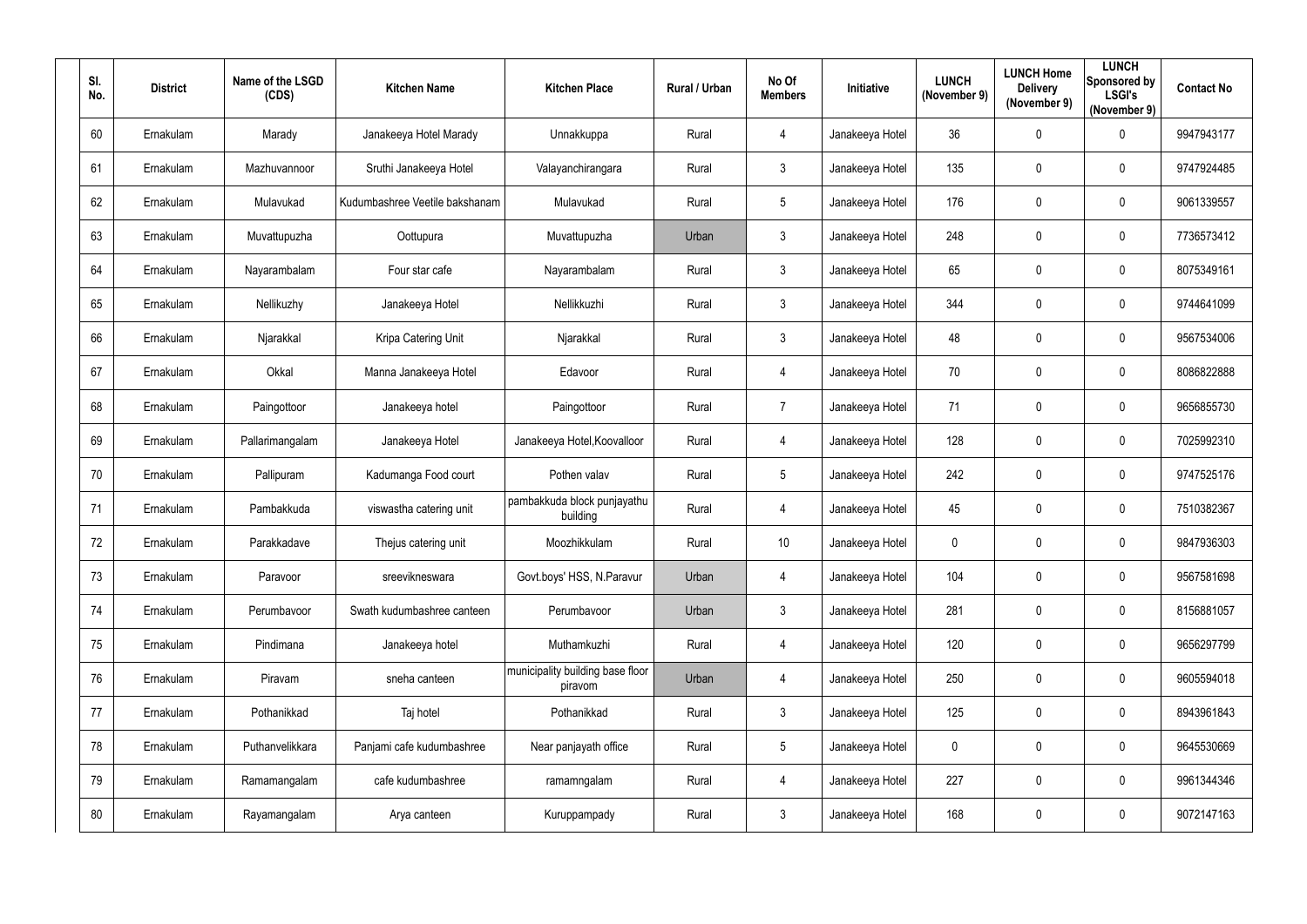| SI.<br>No. | <b>District</b> | Name of the LSGD<br>(CDS) | <b>Kitchen Name</b>                                      | <b>Kitchen Place</b> | Rural / Urban | No Of<br><b>Members</b> | Initiative      | <b>LUNCH</b><br>(November 9) | <b>LUNCH Home</b><br><b>Delivery</b><br>(November 9) | <b>LUNCH</b><br>Sponsored by<br><b>LSGI's</b><br>(November 9) | <b>Contact No</b> |
|------------|-----------------|---------------------------|----------------------------------------------------------|----------------------|---------------|-------------------------|-----------------|------------------------------|------------------------------------------------------|---------------------------------------------------------------|-------------------|
| 81         | Ernakulam       | Thirumarady               | janakiya hotel thirumarady                               | edappara jn.         | Rural         | $\mathbf{3}$            | Janakeeya Hotel | 42                           | $\mathbf 0$                                          | $\mathbf 0$                                                   | 7594811868        |
| 82         | Ernakulam       | Thiruvaniyoor             | Thanima                                                  | Thiruvaniyoor        | Rural         | 5 <sub>5</sub>          | Janakeeya Hotel | 163                          | $\mathbf 0$                                          | $\overline{0}$                                                | 9061239698        |
| 83         | Ernakulam       | Thrikkakkara East         | Thanima Janakeeya Hotel                                  | Kakkanad             | Urban         | 8                       | Janakeeya Hotel | $\mathbf 0$                  | $\mathbf 0$                                          | $\mathbf 0$                                                   | 9207134763        |
| 84         | Ernakulam       | Thrikkakkara west         | Janakeeya Hotel                                          | Chembumukku          | Urban         | $5\phantom{.0}$         | Janakeeya Hotel | 113                          | $\mathbf 0$                                          | $\mathbf 0$                                                   | 9496530576        |
| 85         | Ernakulam       | Thuravoor                 | E Grill                                                  | Yudapuram            | Rural         | 4                       | Janakeeya Hotel | 316                          | $\boldsymbol{0}$                                     | $\overline{0}$                                                | 9526845935        |
| 86         | Ernakulam       | Tripunithura              | Janakeeya Hotel Tripunithura                             | Eroor                | Urban         | $\mathbf{3}$            | Janakeeya Hotel | 116                          | $\mathbf 0$                                          | $\boldsymbol{0}$                                              | 8089117821        |
| 87         | Ernakulam       | Vadakkekkara              | vadakkekkara kudumbasree<br>janakeeya hotel              | Madaplathuruth       | Rural         | 4                       | Janakeeya Hotel | 153                          | $\mathbf 0$                                          | $\mathbf 0$                                                   | 8301806778        |
| 88         | Ernakulam       | Vadavukode<br>Puthancruz  | Janakeeya Hotel                                          | Vadavukod            | Rural         | 4                       | Janakeeya Hotel | 106                          | $\mathbf 0$                                          | $\mathbf 0$                                                   |                   |
| 89         | Ernakulam       | Valakom                   | Ruchi kudumbashree catering                              | Valakom              | Rural         | $5\phantom{.0}$         | Janakeeya Hotel | 110                          | $\overline{0}$                                       | $\mathbf 0$                                                   |                   |
| 90         | Ernakulam       | Varapuzha                 | <b>DURGA ACTIVITY</b>                                    | CHETTIBHAGAM         | Rural         | 8                       | Janakeeya Hotel | 118                          | $\mathbf 0$                                          | $\overline{2}$                                                | 9496160074        |
| 91         | Ernakulam       | Vazhakulam                | Three Star Hotel                                         | Marampally           | Rural         | 3                       | Janakeeya Hotel | 287                          | $\overline{0}$                                       | $\boldsymbol{0}$                                              | 8547309874        |
| 92         | Ernakulam       | Vengola                   | Janakeeya Hotel                                          | Pathipalam           | Rural         | $5\overline{)}$         | Janakeeya Hotel | 82                           | $\overline{0}$                                       | $\overline{0}$                                                | 8113030921        |
| 93         | Ernakulam       | Vengoor                   | <b>JANAKEEYA HOTEL</b>                                   | Choorathod           | Rural         | 4                       | Janakeeya Hotel | 135                          | 0                                                    | $\overline{0}$                                                | 6238320991        |
| 94         | Ernakulam       | Angamaly                  | <b>JANAKEEYA HOTEL</b>                                   | TB Junction          | Urban         | $3\phantom{.0}$         | Janakeeya Hotel | 62                           | $\mathbf 0$                                          | $\pmb{0}$                                                     | 9447924974        |
| 95         | Ernakulam       | kothamangalam             | P.K janakeeya hotel                                      | kothamangalam        | Urban         | $6\overline{6}$         | Janakeeya Hotel | 296                          | $\mathbf 0$                                          | $\mathbf 0$                                                   | 8156869114        |
| 96         | Ernakulam       | Nedumbassery              | thani nadan                                              | athani               | rural         | 5 <sub>5</sub>          | Janakeeya Hotel | $\mathbf 0$                  | 265                                                  | $\mathbf 0$                                                   | 9961277604        |
| 97         | Ernakulam       | Perumbavoor               | JANAKEEYA HOTEL MINI CIVIL<br><b>STATION PERUMBAVOOR</b> | Perumbavoor          | Urban         | 3 <sup>5</sup>          | Janakeeya Hotel | 412                          | $\mathbf 0$                                          | $\mathbf 0$                                                   | 9847008734        |
| 98         | Ernakulam       | Kumblam                   | JANAKEEYA HOTEL, KUMBALAM                                | <b>KUMBALAM</b>      | rural         | $5\overline{)}$         | Janakeeya Hotel | 346                          | $\pmb{0}$                                            | $\mathbf 0$                                                   | 9746652714        |
| 99         | Ernakulam       | Ayavana                   | Keralasree Janakeeya Hotel                               | Ayavana              | Rural         | $5\overline{)}$         | Janakeeya Hotel | 59                           | $\mathbf 0$                                          | $\mathbf 0$                                                   | 9744607799        |
| 100        | Ernakulam       | Aluva                     | Ruchi Janakeeya hotel                                    | Aluva                | Urban         | $\overline{4}$          | Janakeeya Hotel | $\mathbf 0$                  | 72                                                   | $\pmb{0}$                                                     |                   |
| 101        | Ernakulam       | Payipra                   | Nanma janakeeya hotel                                    | Pezhakkappilly       | Rural         | $\mathbf{3}$            | Janakeeya Hotel | 143                          | $\mathbf 0$                                          | $\pmb{0}$                                                     | 9567747725        |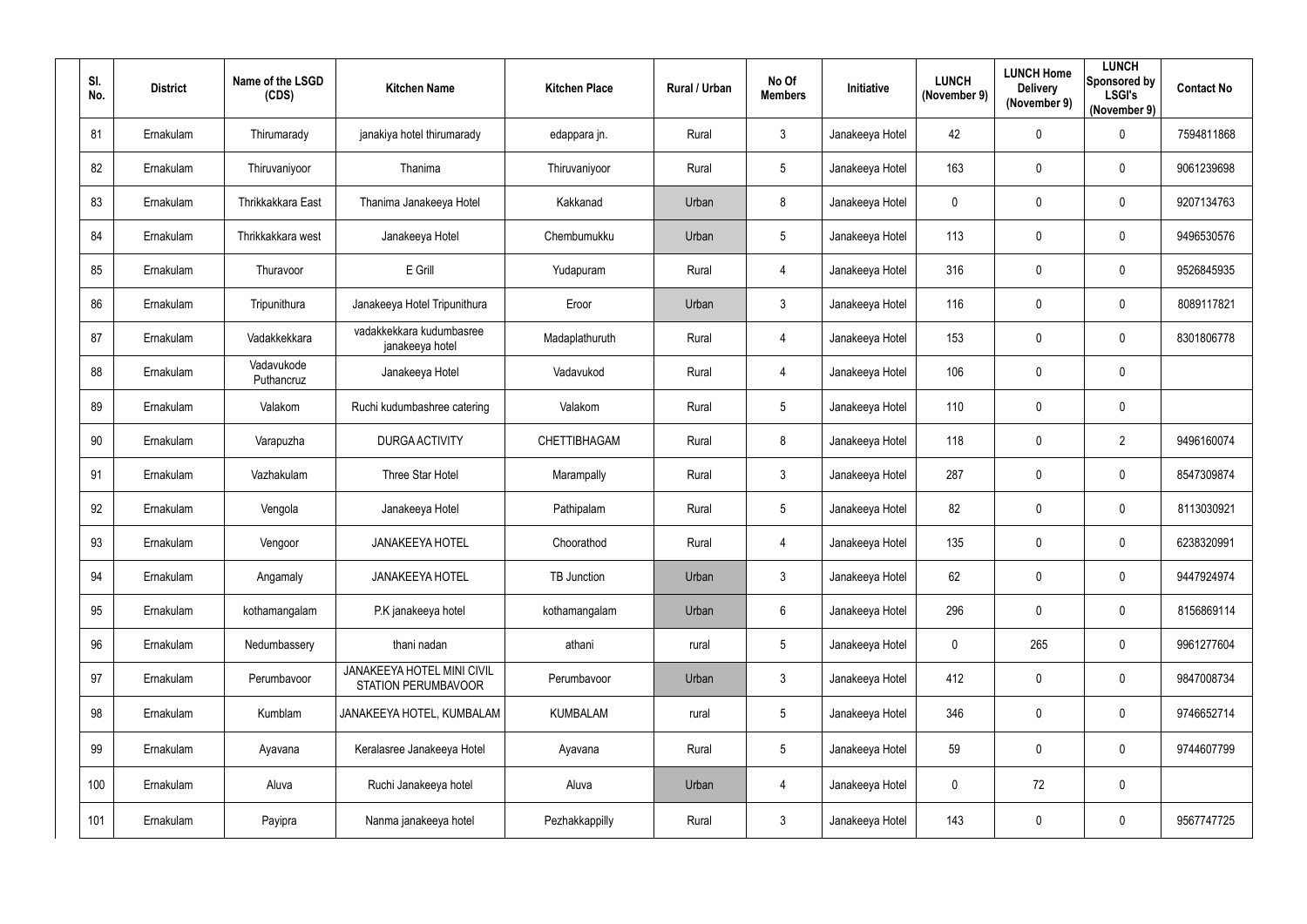|     | SI.<br>No.      | <b>District</b> | Name of the LSGD<br>(CDS) | <b>Kitchen Name</b>          | <b>Kitchen Place</b>                             | Rural / Urban | No Of<br><b>Members</b> | Initiative      | <b>LUNCH</b><br>(November 9) | <b>LUNCH Home</b><br><b>Delivery</b><br>(November 9) | <b>LUNCH</b><br>Sponsored by<br><b>LSGI's</b><br>(November 9) | <b>Contact No</b> |
|-----|-----------------|-----------------|---------------------------|------------------------------|--------------------------------------------------|---------------|-------------------------|-----------------|------------------------------|------------------------------------------------------|---------------------------------------------------------------|-------------------|
|     | 102             | Ernakulam       | Kochi West                | Ushas Kudumbashree Hotel     | <b>FORT KOCHI</b>                                | Urban         | 4                       | Janakeeya Hotel | 284                          | 0                                                    | $\overline{0}$                                                | 7510713668        |
|     | 103             | Ernakulam       | Mookkannoor               | Mamma's Kitchen              | Mookkannoor                                      | Rural         | $\mathfrak{Z}$          | Janakeeya Hotel | 327                          | 0                                                    | $\overline{0}$                                                | 8593835285        |
|     | 104             | Ernakulam       | Edakkattuvayal            | Santhwanam                   | Arakunnam                                        | Rural         | $\mathfrak{Z}$          | Janakeeya Hotel | 44                           | $\pmb{0}$                                            | $\overline{0}$                                                | 9447047980        |
|     | 105             | Ernakulam       | Karukutti                 | Anugraha Janakeeya Hotel     | Pallissery                                       | Rural         | $5\phantom{.0}$         | Janakeeya Hotel | 70                           | 0                                                    | $\mathbf 0$                                                   | 9846161486        |
|     | 106             | Ernakulam       | poothrukka                | Grandma Janakeeya hotel      | choondi                                          | Rural         | $\mathfrak{Z}$          | Janakeeya hotel | 70                           | 0                                                    | $\overline{0}$                                                | 9400550287        |
|     | 107             | Ernakulam       | kalamasshery east         | thanima Janakeeya hotel      | kangarappadi                                     | urban         | $\mathfrak{Z}$          | Janakeeya hotel | 453                          | 0                                                    | $\overline{0}$                                                | 9745481742        |
|     | 108             | Ernakulam       | Ayyampuzha                | Sneha janakeeya hotel        | ayyampuzha junction                              | Rural         | $\overline{4}$          | Janakeeya hotel | 167                          | $\pmb{0}$                                            | $\overline{0}$                                                | 8590753551        |
|     | 109             | Ernakulam       | Keerampara                | Abhaya Janakeeya Hotel       | Punnekkad                                        | Rural         | $\overline{4}$          | Janakeeya hotel | 109                          | $\pmb{0}$                                            | $\overline{0}$                                                | 8301059431        |
|     | 110             | Ernakulam       | Mudakkuzha                | janakeeya hotel              | mudakkuzha                                       | Rural         | 3 <sup>1</sup>          | Janakeeya hotel | 67                           | 0                                                    | $\overline{0}$                                                | 9496431218        |
|     | 111             | Ernakulam       | kochi east                | samrudhi@kochi               | ernakulam north                                  | urban         | 14                      | Janakeeya hotel | 1492                         | 1138                                                 | $\overline{0}$                                                | 9048609615        |
| 109 |                 |                 |                           |                              |                                                  |               | 449                     |                 | 20137                        | 1814                                                 | 26                                                            | 21977             |
|     |                 | Idukki          | Adimaly                   | Friends Janakeeya Hotel      | Adimaly                                          | Rural         | $\overline{4}$          | Janakeeya Hotel | 173                          | 0                                                    | $\mathbf 0$                                                   | 9961635779        |
|     | 2               | Idukki          | Alackode                  | Five Star Canteen            | Elamdesham Block<br>Panchayath Building, Alakode | Rural         | 5                       | Janakeeya Hotel | 58                           | $\mathbf 0$                                          | $\overline{0}$                                                | 9961482164        |
|     | $\mathbf{3}$    | Idukki          | Arakkulam                 | Sabhalyam                    | Moolamattom                                      | Rural         | 4                       | Janakeeya Hotel | 280                          | 0                                                    | $\mathbf 0$                                                   | 8848124921        |
|     | 4               | Idukki          | Ayyappancovil             | Maria Janakeeya Hotel        | Parappu                                          | Rural         | $\mathfrak{Z}$          | Janakeeya Hotel | 104                          | 0                                                    | $\mathbf 0$                                                   | 9544622096        |
|     | $5\phantom{.0}$ | Idukki          | Bysonvalley               | Famous Janakiya Hotel        | Pottankad                                        | Rural         | $\overline{4}$          | Janakeeya Hotel | 76                           | 0                                                    | $\mathbf 0$                                                   | 9744566398        |
|     | $6\phantom{.}$  | Idukki          | Chakkupallam              | Vanithasree Janakeeya Hotel  | Anakkara                                         | Rural         | $\mathfrak{Z}$          | Janakeeya Hotel | 246                          | 0                                                    | $\overline{4}$                                                | 8075143547        |
|     | 7               | Idukki          | Devikulam                 | Kudumbashree Janakeeya Hotel | Echo point                                       | Rural         | $\mathfrak{Z}$          | Janakeeya Hotel | 105                          | 0                                                    | $\overline{0}$                                                | 8281640208        |
|     | 8               | Idukki          | Edavetty                  | Kudumbashree Janakeeya Hotel | Edavetty                                         | Rural         | $\mathfrak{Z}$          | Janakeeya Hotel | 128                          | 0                                                    | $\mathbf 0$                                                   | 6238694173        |
|     | 9               | ldukki          | Erattayar                 | Vanitha Janakeeya Hotel      | Erattayar                                        | Rural         | $\overline{4}$          | Janakeeya Hotel | 105                          | 0                                                    | $\mathbf 0$                                                   | 9188166929        |
|     | 10 <sup>°</sup> | Idukki          | Kamakshi                  | Kripa Catering               | Thankamani                                       | Rural         | $5\phantom{.0}$         | Janakeeya Hotel | 305                          | 0                                                    | $\overline{0}$                                                | 9544021398        |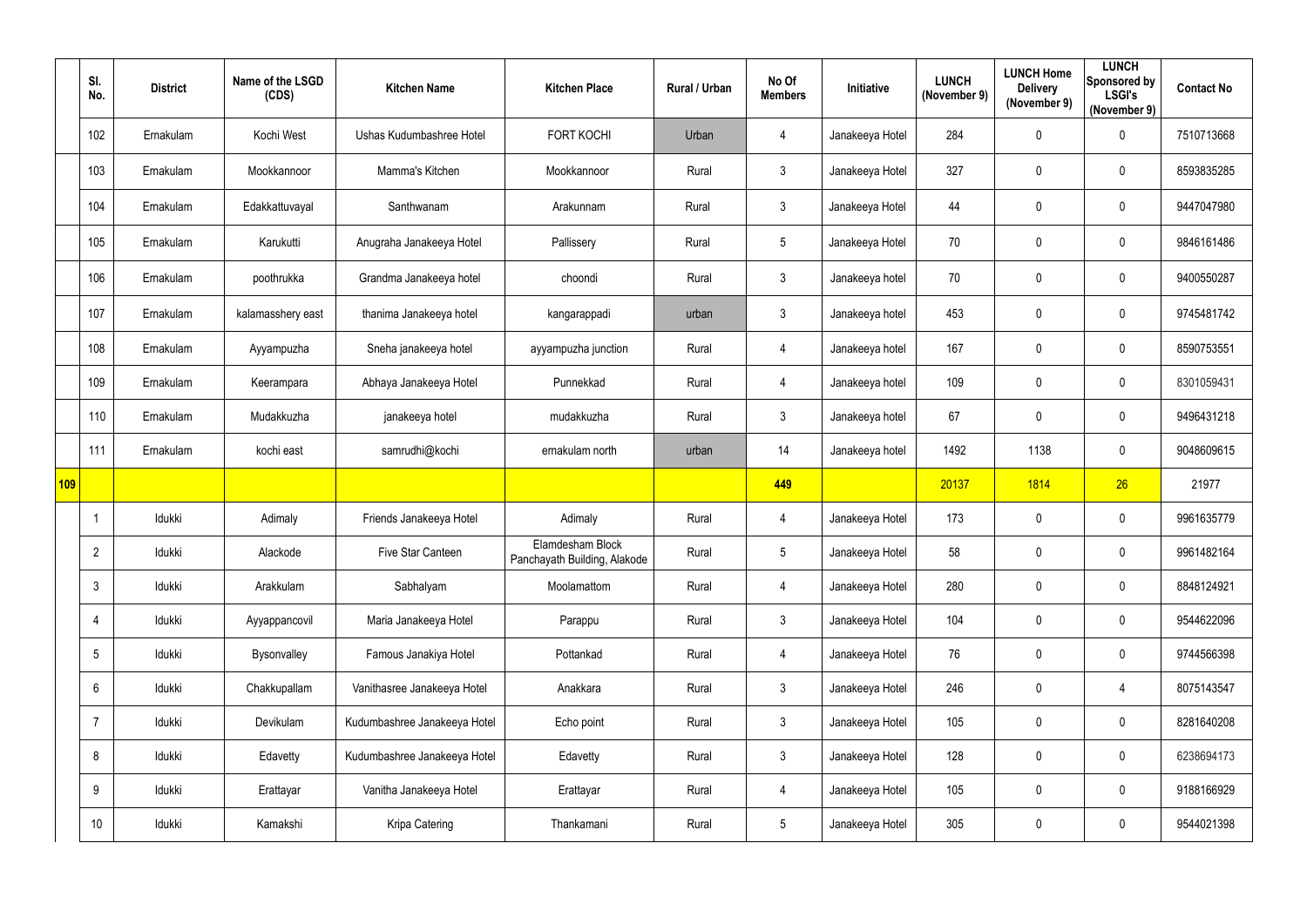|    | SI.<br>No.      | <b>District</b> | Name of the LSGD<br>(CDS) | <b>Kitchen Name</b>                   | <b>Kitchen Place</b>                              | Rural / Urban | No Of<br><b>Members</b> | Initiative      | <b>LUNCH</b><br>(November 9) | <b>LUNCH Home</b><br><b>Delivery</b><br>(November 9) | <b>LUNCH</b><br>Sponsored by<br><b>LSGI's</b><br>(November 9) | <b>Contact No</b> |
|----|-----------------|-----------------|---------------------------|---------------------------------------|---------------------------------------------------|---------------|-------------------------|-----------------|------------------------------|------------------------------------------------------|---------------------------------------------------------------|-------------------|
|    | 11              | Idukki          | Kanchiyar                 | Swadh Janakeeya Hotel                 | Kanchiyar                                         | Rural         | 5                       | Janakeeya Hotel | 98                           | 0                                                    | $\mathbf 0$                                                   | 8606856496        |
|    | 12              | Idukki          | Kanjikkuzhi               | Samarppanam                           | Kanjikkuzhi                                       | Rural         | 4                       | Janakeeya Hotel | 158                          | 0                                                    | $\overline{2}$                                                | 9447169262        |
|    | 13              | Idukki          | Kanthaloor                | Morningstar Janakeeya Hotel           | Sahayagiri complex, near<br>Kanthalloor Bus stand | Rural         | $\overline{4}$          | Janakeeya Hotel | $\mathbf 0$                  | 0                                                    | $\mathbf 0$                                                   | 9447941632        |
|    | 14              | Idukki          | Karimannoor               | Rujiya Catering Unit                  | Karimannoor                                       | Rural         | 5                       | Janakeeya Hotel | 58                           | 0                                                    | $\mathbf 0$                                                   | 9497454952        |
|    | 15              | Idukki          | Karunapuram               | Karuna Hotel                          | Panchayathu complex                               | Rural         | 4                       | Janakeeya Hotel | $\mathbf 0$                  | 0                                                    | $\mathbf 0$                                                   | 9961152820        |
|    | 16              | Idukki          | Kattappana                | Karunya Janakeeya Hotel               | Kattappana                                        | Urban         | $5\overline{)}$         | Janakeeya Hotel | 290                          | 0                                                    | $\mathbf 0$                                                   | 9497684477        |
|    | 17              | Idukki          | Kodikkulam                | Kulirma Janakiya Hotel                | Kodikkulam                                        | Rural         | $6\overline{6}$         | Janakeeya Hotel | 39                           | 0                                                    | $\mathbf 0$                                                   | 9605111852        |
|    | 18              | Idukki          | Kokkayar                  | Sevana Janakeeya hotel                | 35th Mile                                         | Rural         | $3\overline{3}$         | Janakeeya Hotel | 19                           | 0                                                    | $\mathbf 0$                                                   | 9562067674        |
|    | 19              | Idukki          | Konnathadi                | Friends Janakeeya Hotel               | Panickankudi                                      | Rural         | $6\phantom{.0}$         | Janakeeya Hotel | 74                           | 0                                                    | $\mathbf 0$                                                   | 9544048878        |
|    | 20              | Idukki          | Kumili                    | Ruchi Hotel                           | Kumili                                            | Rural         | $\overline{4}$          | Janakeeya Hotel | 144                          | 0                                                    | $\mathbf 0$                                                   | 9447980637        |
|    | 21              | Idukki          | Manakkadu                 | Vanitha Hotel                         | Chittoor                                          | Rural         | 3                       | Janakeeya Hotel | 48                           | 0                                                    | $\mathbf 0$                                                   | 8330097933        |
|    | 22              | Idukki          | Mankulam                  | Jeevanam Catering Janakeeya<br>Hotel  | Panchayathu Building                              | Rural         | $\overline{4}$          | Janakeeya Hotel | 108                          | 0                                                    | $\mathbf 0$                                                   | 9495060505        |
| 46 | 23              | Idukki          | Marayoor                  | Malabar food court Janakeeya<br>Hotel | Marayoor Near IDCB bank                           | Rural         | 4                       | Janakeeya Hotel | 118                          | 0                                                    | 0                                                             | 9446925610        |
|    | 24              | Idukki          | Mariyapuram               | Anaswara Hotel & Catering             | Idukki                                            | Rural         | $\overline{4}$          | Janakeeya Hotel | 189                          | 0                                                    | $\mathbf{3}$                                                  | 9526329438        |
|    | 25              | Idukki          | Munnar                    | Annapoorna catering                   | Lorry stand, old munnar                           | Rural         | $5\overline{)}$         | Janakeeya Hotel | $\mathbf 0$                  | 0                                                    | $\mathbf 0$                                                   | 8281009478        |
|    | 26              | Idukki          | Muttom                    | Nila Janakeeya Hotel                  | Muttom                                            | Rural         | 3                       | Janakeeya hotel | 230                          | 0                                                    | $\mathbf 0$                                                   | 9961104818        |
|    | 27              | Idukki          | Nedumkandam               | Annus catering                        | Nedumkandam<br>Kizhakkekavala                     | Rural         | $\overline{4}$          | Janakeeya Hotel | $\mathbf 0$                  | 0                                                    | $\pmb{0}$                                                     | 9747458576        |
|    | 28              | Idukki          | Pallivasal                | <b>Blessing Janakeeya Hotel</b>       | Pallivasal                                        | Rural         | $\overline{4}$          | Janakeeya Hotel | 81                           | 0                                                    | $\mathbf 0$                                                   | 9947981574        |
|    | 29              | Idukki          | Pampadumpara              | Thripthy Janakeeya Hotel              | Pampadumpara                                      | Rural         | $\mathfrak{Z}$          | Janakeeya Hotel | 223                          | 0                                                    | $\mathbf 0$                                                   | 9207150558        |
|    | 30 <sup>°</sup> | Idukki          | Peermedu                  | Thripthy Janakeeya Hotel              | Peermedu                                          | Rural         | $\mathfrak{Z}$          | Janakeeya Hotel | 119                          | 0                                                    | $\mathbf 0$                                                   | 9633311267        |
|    | 31              | Idukki          | Peruvanthanam             | Janakeeya Hotel                       | Peruvanthanam                                     | Rural         | 5                       | Janakeeya Hotel | 75                           | 0                                                    | $\bm{0}$                                                      | 9562274720        |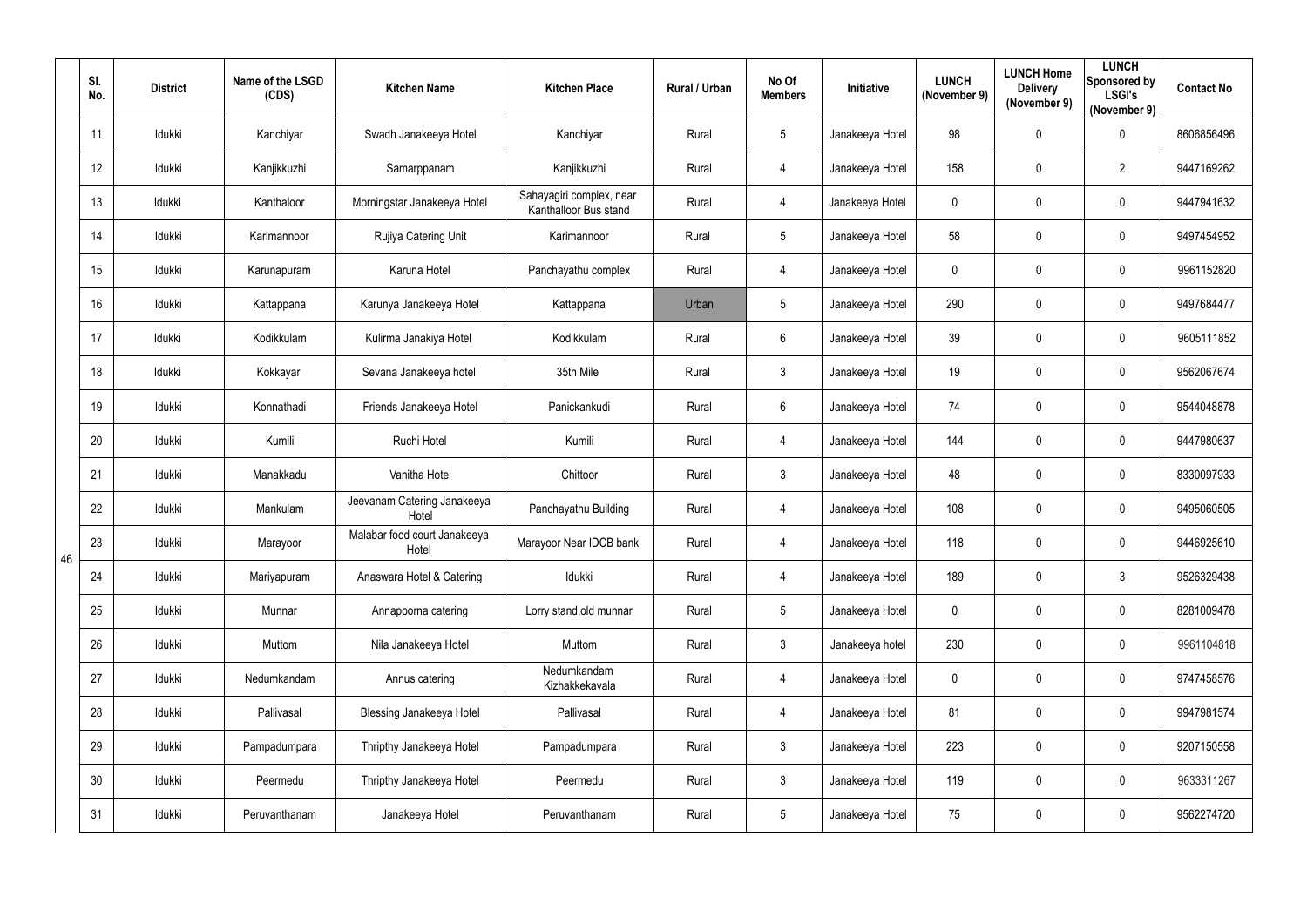|    | SI.<br>No.      | <b>District</b> | Name of the LSGD<br>(CDS) | <b>Kitchen Name</b>                       | <b>Kitchen Place</b>                      | Rural / Urban | No Of<br><b>Members</b> | Initiative      | <b>LUNCH</b><br>(November 9) | <b>LUNCH Home</b><br><b>Delivery</b><br>(November 9) | <b>LUNCH</b><br>Sponsored by<br><b>LSGI's</b><br>(November 9) | <b>Contact No</b> |
|----|-----------------|-----------------|---------------------------|-------------------------------------------|-------------------------------------------|---------------|-------------------------|-----------------|------------------------------|------------------------------------------------------|---------------------------------------------------------------|-------------------|
|    | 32              | Idukki          | Purappuzha                | Ammas Janakeeya Hotel                     | Purappuzha                                | Rural         | $\mathfrak{Z}$          | Janakeeya Hotel | 26                           | 0                                                    | $\mathbf 0$                                                   | 9744954032        |
|    | 33              | Idukki          | Rajakkadu                 | Janakeeya Hotel                           | Rajakkadu Town                            | Rural         | $\mathfrak{Z}$          | Janakeeya Hotel | 404                          | 0                                                    | $\mathbf 0$                                                   | 9446766999        |
|    | 34              | Idukki          | Rajakumari                | Aiswarya Vanitha Restaurent               | Rajakumari South                          | Rural         | $\overline{4}$          | Janakeeya Hotel | 300                          | 0                                                    | $\mathbf 0$                                                   | 9526570410        |
|    | 35              | Idukki          | Santhanpara               | Janakeeya Hotel                           | Santhanpara                               | Rural         | $\overline{4}$          | Janakeeya Hotel | 145                          | 0                                                    | $\mathbf 0$                                                   | 9526174553        |
|    | 36              | Idukki          | Senapathy                 | Ammoose Hotel                             | Mangathotty                               | Rural         | 3                       | Janakeeya Hotel | $\mathbf 0$                  | 0                                                    | $\mathbf 0$                                                   | 9539396626        |
|    | 37              | Idukki          | Udumbannoor               | Kudumbashree Janakeeya Hotel              | Udumbannor                                | Rural         | 3                       | Janakeeya Hotel | 205                          | 0                                                    | $\mathbf 0$                                                   | 9633678438        |
|    | 38              | Idukki          | Upputhara                 | Samarppitha Janakeeya hotel               | Upputhara                                 | Rural         | 5                       | Janakeeya Hotel | 106                          | 0                                                    | $\mathbf 0$                                                   | 9526590710        |
|    | 39              | Idukki          | Vandanmedu                | Dharshana Janakeeya Hotel                 | Vandanmedu                                | Rural         | $\overline{4}$          | Janakeeya Hotel | 105                          | 0                                                    | $\mathbf 0$                                                   | 9744038737        |
|    | 40              | Idukki          | Vandiperiyar              | Vandiperiyar Janakeeya Hotel              | Vandiperiyar                              | Rural         | 5                       | Janakeeya Hotel | 257                          | 0                                                    | $\mathbf 0$                                                   | 8086863254        |
|    | 41              | Idukki          | Vannappuram               | Souhrudham Janakeeya Hotel                | Vannappuram                               | Rural         | 5                       | Janakeeya Hotel | 34                           | 0                                                    | $\mathbf 0$                                                   | 8113054492        |
|    | 42              | Idukki          | Vathikudy                 | Karthika                                  | Thopramkudi                               | Rural         | $\overline{4}$          | Janakeeya Hotel | 362                          | 0                                                    | $\mathbf 0$                                                   | 9947636989        |
|    | 43              | Idukki          | Vattavada                 | Vattavada Kudumbashree<br>Janakeeya Hotel | Keekkara, Kovilur                         | Rural         | $\overline{4}$          | Janakeeya Hotel | $\overline{0}$               | 0                                                    | $\mathbf 0$                                                   | 9497790469        |
|    | 44              | Idukki          | Vazhathoppu               | Grahalakshmi Hotel & Catering             | Cheruthoni                                | Rural         | 4                       | Janakeeya Hotel | 260                          | $\mathbf 0$                                          | $\overline{2}$                                                | 9496178884        |
|    | 45              | Idukki          | Vellathooval              | Flowers Janakeeya Hotel                   | Vellathooval                              | Rural         | $\overline{4}$          | Janakeeya Hotel | 110                          | 0                                                    | $\pmb{0}$                                                     | 9961419892        |
|    | 46              | Idukki          | Velliyamattam             | Padhayam Kudumbashree<br>Janakeeya Hotel  | Velliyamattam                             | Rural         | $\overline{4}$          | Janakeeya Hotel | 72                           | 0                                                    | $\mathbf 0$                                                   | 7902854627        |
| 46 |                 |                 |                           |                                           |                                           |               | <b>185</b>              |                 | 6037                         | $\boldsymbol{0}$                                     | 11                                                            |                   |
|    | $\mathbf 1$     | Kannur          | Maloor                    | Maloor Janakeeya Hotel                    | Thrikandaripoyil, PO-<br>Thrikandaripoyil | Rural         | $\mathfrak{Z}$          | Janakeeya Hotel | 126                          | 0                                                    | $\mathbf 0$                                                   | 9656132294        |
|    | $\overline{2}$  | Kannur          | Kolachery                 | Janakeeya Hotel                           | Kolachery Paramba, PO-<br>Kolacheri       | Rural         | 5                       | Janakeeya Hotel | 190                          | 0                                                    | $\overline{2}$                                                | 9895324699        |
|    | $\mathfrak{Z}$  | Kannur          | Pinarayi                  | Janakeeya hotel, Pinarayi                 | Pinarayi                                  | Rural         | $6\,$                   | Janakeeya Hotel | 176                          | 0                                                    | $\pmb{0}$                                                     | 9447215211        |
|    | 4               | Kannur          | Muzhakunnu                | Thripthy Janakeeya Hotel                  | Kakkayangad, Muzhakkunnu                  | Rural         | 5                       | Janakeeya Hotel | 310                          | 0                                                    | $\overline{2}$                                                | 9526047538        |
|    | $5\phantom{.0}$ | Kannur          | Chapparappadavu           | Kudumbasree janakeeya hotel               | Near village office,<br>Chapparappadav    | Rural         | $\mathfrak{Z}$          | Janakeeya Hotel | 172                          | 0                                                    | $\overline{0}$                                                | 9605413324        |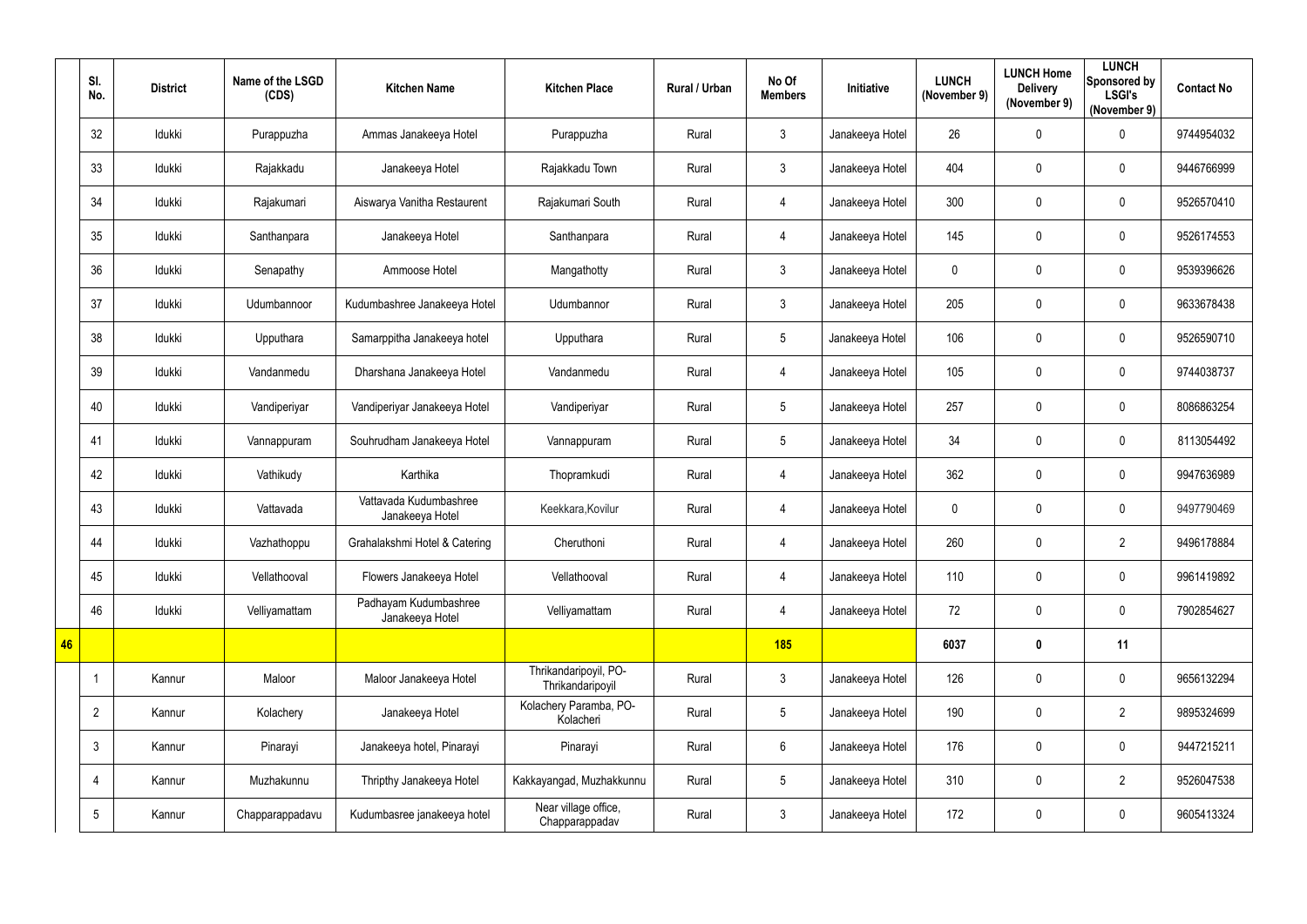| SI.<br>No. | <b>District</b> | Name of the LSGD<br>(CDS)   | <b>Kitchen Name</b>                                | <b>Kitchen Place</b>                           | Rural / Urban | No Of<br><b>Members</b> | Initiative      | <b>LUNCH</b><br>(November 9) | <b>LUNCH Home</b><br><b>Delivery</b><br>(November 9) | <b>LUNCH</b><br>Sponsored by<br><b>LSGI's</b><br>(November 9) | <b>Contact No</b> |
|------------|-----------------|-----------------------------|----------------------------------------------------|------------------------------------------------|---------------|-------------------------|-----------------|------------------------------|------------------------------------------------------|---------------------------------------------------------------|-------------------|
| 6          | Kannur          | Iritty                      | Roopasree Kudumbashree hotel                       | Koolichembra                                   | Urban         | 8                       | Janakeeya Hotel | 361                          | $\mathbf 0$                                          |                                                               | 8589921533        |
|            | Kannur          | Dharmadam                   | Dharmadam Janakeeya hotel                          | Near Andalloor kav,<br>Dharmadam               | Rural         | $\mathbf{3}$            | Janakeeya Hotel | 89                           | 0                                                    | $\mathbf 0$                                                   | 9526975778        |
| 8          | Kannur          | Peralassery                 | Janakeeya Hotel                                    | Peralassery Town, PO -<br>Mundallur            | Rural         | 9                       | Janakeeya Hotel | 411                          | $\mathbf 0$                                          | $\mathbf 0$                                                   | 70256213909       |
| 9          | Kannur          | Kadannappalli<br>Panappuzha | Kudumbasree janakeeya hotel                        | Chanthappura                                   | Rural         | $\overline{4}$          | Janakeeya Hotel | 122                          | 0                                                    | $\mathbf 0$                                                   | 9961089935        |
| 10         | Kannur          | Anthur                      | Janakeeya hotel                                    | Dharmasala                                     | Urban         | $5\overline{)}$         | Janakeeya Hotel | 222                          | 0                                                    | $\mathbf 0$                                                   | 9544138650        |
| 11         | Kannur          | Cheruthazham                | Janakeeya Hotel (Thripthi<br>Kudumbashree Canteen) | Pilathara                                      | Rural         | 3                       | Janakeeya Hotel | 212                          | $\mathbf 0$                                          | $\overline{0}$                                                | 9947540361        |
| 12         | Kannur          | Peravoor                    | Kudumbashree Janakeeya Hotel                       | Peravoor Bus stand, Peravoor<br>P <sub>O</sub> | Rural         | 3                       | Janakeeya Hotel | 182                          | 0                                                    | $\mathbf 0$                                                   | 9947567857        |
| 13         | Kannur          | Kalliassery                 | Janakeeya Hotel                                    | Irinav Road, Payyattam, PO-<br>Irinav          | Rural         | $\overline{4}$          | Janakeeya Hotel | 176                          | $\mathbf 0$                                          | $\mathbf 0$                                                   | 8848330570        |
| 14         | Kannur          | Panniyannur                 | Janakeeya Hotel                                    | Panoor Block office compound                   | Rural         | $6^{\circ}$             | Janakeeya Hotel | 283                          | $\mathbf 0$                                          | $\overline{0}$                                                | 9447449875        |
| 15         | Kannur          | Kannapuram                  | Janakeeya Hotel                                    | Chynaclay road, Kannapuram                     | Rural         | $5\overline{)}$         | Janakeeya Hotel | $\mathbf 0$                  | 0                                                    | $\mathbf 0$                                                   | 8089127045        |
| 16         | Kannur          | Sreekandapuram              | Janakeeya Hotel                                    | Sreekandapuram, near bus<br>stand              | Urban         | $5\overline{)}$         | Janakeeya Hotel | 208                          | $\mathbf 0$                                          | $\overline{2}$                                                | 7591948757        |
| 17         | Kannur          | Thalasseri                  | Janakeeya Hotel                                    | New bus stand, Thalasseri                      | Urban         | $6^{\circ}$             | Janakeeya Hotel | 701                          | 0                                                    | $\overline{0}$                                                | 9446263864        |
| 18         | Kannur          | Chokli                      | Janakeeya Hotel                                    | Olavilam, Chokli                               | Rural         | 5                       | Janakeeya Hotel | 120                          | 0                                                    | 0                                                             | 9846892821        |
| 19         | Kannur          | Udayagiri                   | Janakeeya Hotel                                    | Karthikapuram                                  | Rural         | $\overline{4}$          | Janakeeya Hotel | 343                          | $\mathbf 0$                                          | $\pmb{0}$                                                     | 9562375342        |
| 20         | Kannur          | Karivellur Peralam          | Janakeeya Hotel                                    | Panchayah building,<br>Onakkunnu               | Rural         | $\overline{4}$          | Janakeeya Hotel | 127                          | $\mathbf 0$                                          | $\mathbf 0$                                                   | 7025519714        |
| 21         | Kannur          | Muzhappilangad              | Janakeeya Hotel                                    | Near FCI godown,<br>Muzhappilangad             | Rural         | $5\phantom{.0}$         | Janakeeya Hotel | 183                          | $\mathbf 0$                                          | $\mathbf 0$                                                   | 7306005267        |
| 22         | Kannur          | Narath                      | Janakeeya Hotel                                    | Janakeeya Hotel, Kambil,<br>Narath             | Rural         | $\overline{7}$          | Janakeeya Hotel | 201                          | $\mathbf 0$                                          | $\overline{\mathbf{1}}$                                       | 9747441162        |
| 23         | Kannur          | Payyannur                   | Janakeeya Hotel                                    | Municipality compoud,<br>Payyannur             | Urban         | $\mathbf{3}$            | Janakeeya Hotel | 302                          | $\mathbf 0$                                          | $\mathbf 0$                                                   | 9526620805        |
| 24         | Kannur          | Kangol Alappadamba          | Janakeeya Hotel                                    | Mathil, Near Kangol<br>Alappadamba Panchayath  | Rural         | $\overline{4}$          | Janakeeya Hotel | 98                           | $\mathbf 0$                                          | $\pmb{0}$                                                     | 9495296142        |
| 25         | Kannur          | Naduvil                     | Janakeeya Hotel                                    | Panchayath compound,<br>Naduvil town           | Rural         | $\overline{4}$          | Janakeeya Hotel | 138                          | 0                                                    | $\mathbf 0$                                                   | 7902902490        |
| 26         | Kannur          | Koothuparamba               | Janakeeya Hotel                                    | Manghad Vayal, Near HSS<br>Koothuparamba, PO-  | Urban         | 8                       | Janakeeya Hotel | 372                          | $\mathbf 0$                                          | $\bm{0}$                                                      | 9645608253        |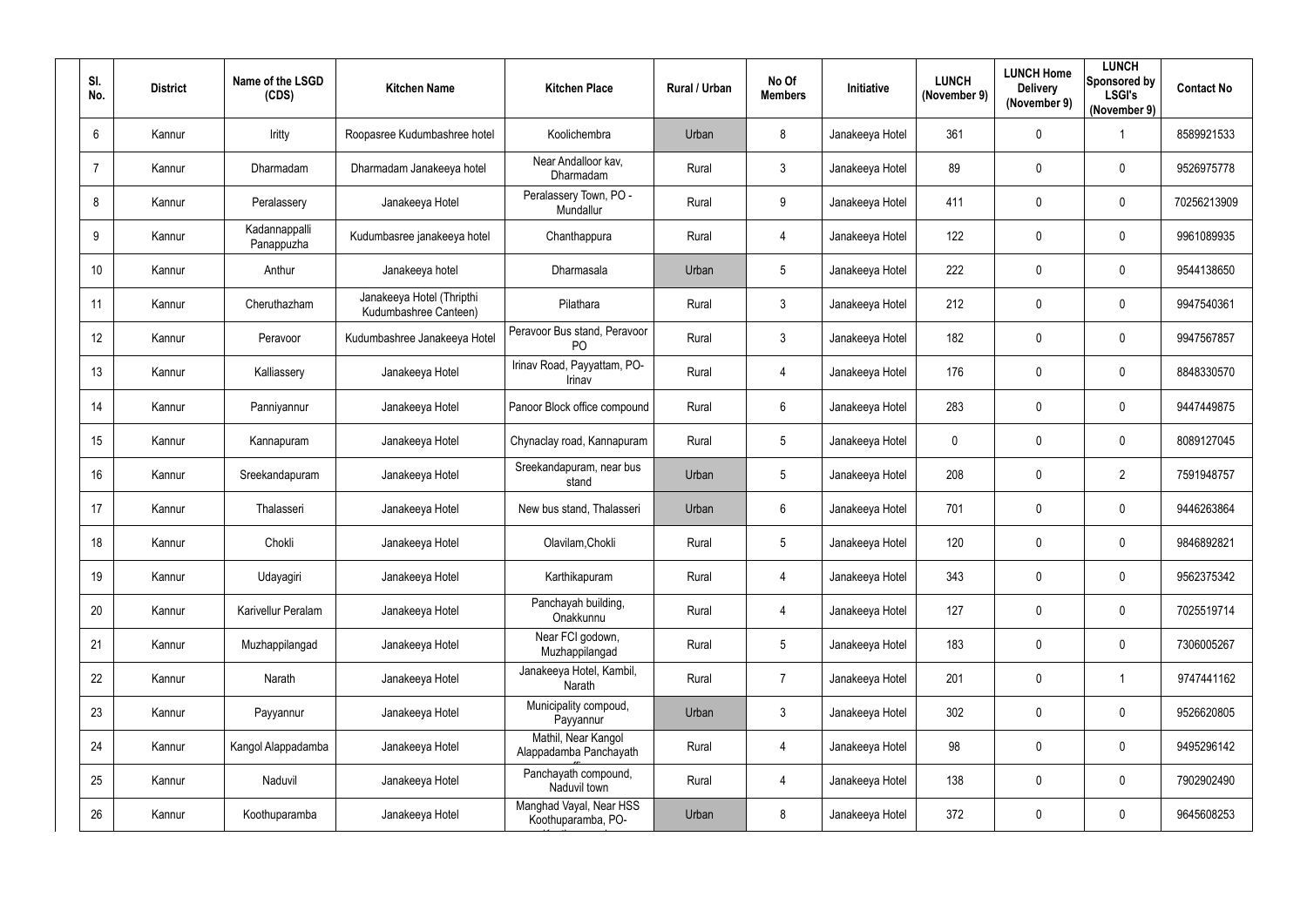|    | SI.<br>No. | <b>District</b> | Name of the LSGD<br>(CDS) | <b>Kitchen Name</b> | <b>Kitchen Place</b>                                           | Rural / Urban | No Of<br><b>Members</b> | Initiative      | <b>LUNCH</b><br>(November 9) | <b>LUNCH Home</b><br><b>Delivery</b><br>(November 9) | <b>LUNCH</b><br>Sponsored by<br><b>LSGI's</b><br>(November 9) | <b>Contact No</b> |
|----|------------|-----------------|---------------------------|---------------------|----------------------------------------------------------------|---------------|-------------------------|-----------------|------------------------------|------------------------------------------------------|---------------------------------------------------------------|-------------------|
|    | 27         | Kannur          | Kuttiatoor                | Janakeeya Hotel     | Near Panchayath office,<br>Chattukappara                       | Rural         | 5                       | Janakeeya Hotel | 68                           | 0                                                    | $\mathbf 0$                                                   | 9544644195        |
|    | 28         | Kannur          | Kathirur                  | Janakeeya Hotel     | Panchayath office building,<br>Kathirur                        | Rural         | 5                       | Janakeeya Hotel | 169                          | 0                                                    |                                                               | 8129404833        |
|    | 29         | Kannur          | Panoor                    | Janakeeya Hotel     | Elangode, Panoor                                               | Urban         | 5                       | Janakeeya Hotel | 142                          | $\pmb{0}$                                            | $\mathbf 0$                                                   | 9605852157        |
|    | 30         | Kannur          | Chirakkal                 | Janakeeya Hotel     | Chirakkal weavers,<br>Puthiyatheru                             | Rural         | 5                       | Janakeeya Hotel | 278                          | 0                                                    | $\mathbf 0$                                                   | 9895854873        |
|    | 31         | Kannur          | Eranjoli                  | Janakeeya Hotel     | Near Thalassery RTO office,<br>Chungam                         | Rural         | 5                       | Janakeeya Hotel | 204                          | 0                                                    | $\mathbf 0$                                                   | 9656368808        |
|    | 32         | Kannur          | Payam                     | Janakeeya Hotel     | Near Panchayath office,<br>Madathil                            | Rural         | $\overline{4}$          | Janakeeya Hotel | 168                          | $\pmb{0}$                                            | $\mathbf 0$                                                   | 9496554678        |
|    | 33         | Kannur          | Eramam Kuttoor            | Janakeeya Hotel     | Mathamangalam, Near CDS<br>office                              | Rural         | $\overline{4}$          | Janakeeya Hotel | 242                          | 0                                                    | $\mathbf 0$                                                   | 9562473576        |
|    | 34         | Kannur          | Ramanthally               | Janakeeya hotel     | Ramanthally                                                    | Rural         | 4                       | Janakeeya Hotel | 193                          | $\mathbf 0$                                          | $\mathbf 0$                                                   | 9496705429        |
|    | 35         | Kannur          | Thripangottur             | Janakeeya Hotel     | Kallikkandy, Thripangottur                                     | Rural         | $3\overline{3}$         | Janakeeya Hotel | 341                          | 0                                                    | $\mathbf 0$                                                   | 9495191659        |
|    | 36         | Kannur          | Madayi                    | Janakeeya Hotel     | Eripuram, Near Vrindhavan<br>Residency, PO Pazhayangadi        | Rural         | $\mathfrak{Z}$          | Janakeeya Hotel | 178                          | 0                                                    | $\mathbf 0$                                                   | 7561006271        |
|    | 37         | Kannur          | Kelakam                   | Janakeeya Hotel     | Kelakam PO                                                     | Rural         | $\mathfrak{Z}$          | Janakeeya Hotel | 145                          | 0                                                    | $\mathbf 0$                                                   | 8113866296        |
|    | 38         | Kannur          | Kurumathoor               | Janakeeya Hotel     | Near GVHSS, Kurumathoor                                        | Rural         | 3 <sup>5</sup>          | Janakeeya Hotel | 99                           | 0                                                    | $\mathbf 0$                                                   | 9633816470        |
|    | 39         | Kannur          | Peringome Vayakkara       | Janakeeya Hotel     | Peringome, Near Police station                                 | Rural         | 5                       | Janakeeya Hotel | 110                          | $\pmb{0}$                                            | $\mathbf 0$                                                   | 9961413726        |
|    | 40         | Kannur          | Munderi                   | Janakeeya Hotel     | Kanjirode Karakkadu, Munderi                                   | Rural         | 4                       | Janakeeya Hotel | 279                          | $\pmb{0}$                                            | $\overline{0}$                                                | 8547609196        |
|    | 41         | Kannur          | Anjarakandy               | Janakeeya Hotel     | Panayatham Paramba,<br>Anjarankandy                            | Rural         | 4                       | Janakeeya Hotel | 172                          | 0                                                    | $\overline{0}$                                                | 9496900755        |
| 87 | 42         | Kannur          | Ayyankkunnu               | Janakeeya Hotel     | Ayyankunnu Panchayth<br>Anghadikkadavu                         | Rural         | 4                       | Janakeeya Hotel | 132                          | 0                                                    | $\overline{0}$                                                | 9946734976        |
|    | 43         | Kannur          | Padiyoor                  | Janakeeya Hotel     | Padiyoor PO                                                    | Rural         | $\overline{4}$          | Janakeeya Hotel | 80                           | $\pmb{0}$                                            | $\overline{0}$                                                | 9539028498        |
|    | 44         | Kannur          | Ezhome                    | Janakeeya Hotel     | Pazhayangadi bus stand,<br>Ezhom                               | Rural         | 5                       | Janakeeya Hotel | 280                          | 0                                                    | $\overline{0}$                                                | 8086910862        |
|    | 45         | Kannur          | Koodali                   | Janakeeya Hotel     | Near Koodali Panchayath<br>Office, Kololam, PO -<br>Edayannoor | Rural         | $\overline{4}$          | Janakeeya Hotel | 158                          | $\pmb{0}$                                            |                                                               | 9526524230        |
|    | 46         | Kannur          | Pappinisseri              | Janakeeya Hotel     | Near EMS Smaraka Govt.<br>Higher secondary school,             | Rural         | 4                       | Janakeeya Hotel | 225                          | 0                                                    | $\overline{0}$                                                | 9605727307        |
|    | 47         | Kannur          | Mattannur                 | Janakeeya Hotel     | Near Municipality office,<br>Mattannur                         | Urban         | 5                       | Janakeeya Hotel | 194                          | 0                                                    | $\overline{0}$                                                | 7510706897        |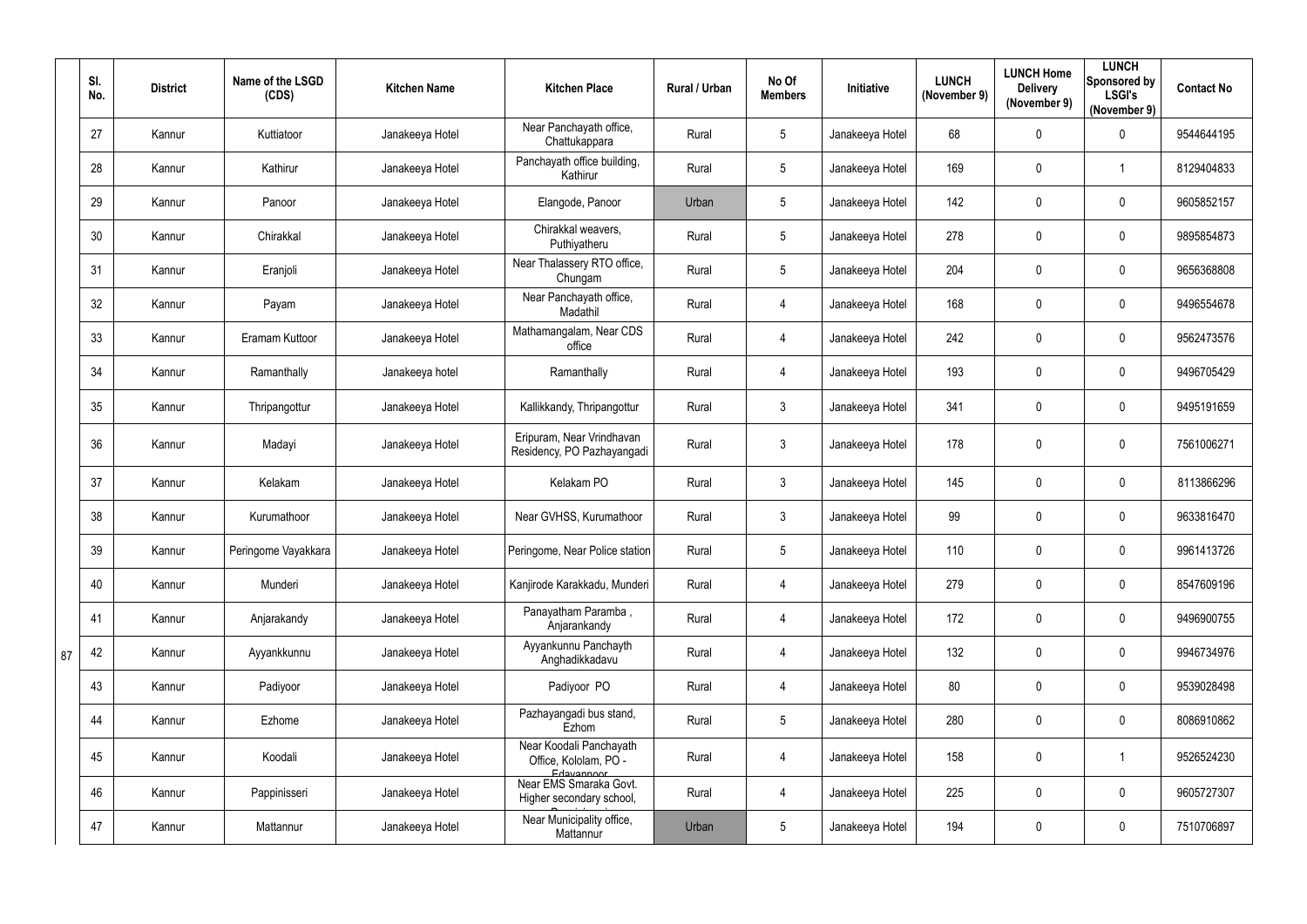| SI.<br>No. | <b>District</b> | Name of the LSGD<br>(CDS) | <b>Kitchen Name</b>                          | <b>Kitchen Place</b>                                    | Rural / Urban | No Of<br><b>Members</b> | Initiative      | <b>LUNCH</b><br>(November 9) | <b>LUNCH Home</b><br><b>Delivery</b><br>(November 9) | <b>LUNCH</b><br>Sponsored by<br><b>LSGI's</b><br>(November 9) | <b>Contact No</b> |
|------------|-----------------|---------------------------|----------------------------------------------|---------------------------------------------------------|---------------|-------------------------|-----------------|------------------------------|------------------------------------------------------|---------------------------------------------------------------|-------------------|
| 48         | Kannur          | Chenghalayi               | Janakeeya Hotel                              | Valakai, Chenghalayi                                    | Rural         | $\mathbf{3}$            | Janakeeya Hotel | 133                          | $\mathbf 0$                                          | $\mathbf 0$                                                   | 8547696233        |
| 49         | Kannur          | Pattiam                   | Janakeeya Hotel                              | Cheruvancheri PO,<br>Cheruvancheri                      | Rural         | $\overline{4}$          | Janakeeya Hotel | 281                          | $\mathbf 0$                                          | $\mathbf 0$                                                   | 7025025275        |
| 50         | Kannur          | Thaliparamba              | Janakeeya Hotel                              | Municipality compoud,<br>Thaliparamba                   | Urban         | $\overline{4}$          | Janakeeya Hotel | 178                          | $\mathbf 0$                                          | $\mathbf 0$                                                   | 8547849019        |
| 51         | Kannur          | Payyavoor                 | Janakeeya Hotel                              | Payyavoor - PO, Payyavoor                               | Rural         | $5\overline{)}$         | Janakeeya Hotel | 240                          | $\overline{0}$                                       | $\mathbf 0$                                                   | 9495311608        |
| 52         | Kannur          | Kottiyoor                 | Janakeeya Hotel                              | Neendunokki, Kottiyoor - PO                             | Rural         | $5\phantom{.0}$         | Janakeeya Hotel | 90                           | $\mathbf 0$                                          | $\overline{0}$                                                | 6282565854        |
| 53         | Kannur          | Kunnothparamba            | Janakeeya Hotel                              | Kunnothparamba PO,<br>Kunnothparamba                    | Rural         | 3 <sup>1</sup>          | Janakeeya Hotel | 185                          | $\overline{0}$                                       | $\boldsymbol{0}$                                              | 8156840487        |
| 54         | Kannur          | Pariyaram                 | Janakeeya Hotel                              | Near Panchayath Office,<br>Chithappile poyil, Pariyaram | Rural         | $\overline{4}$          | Janakeeya Hotel | $\mathbf 0$                  | 0                                                    | $\overline{0}$                                                | 9744385083        |
| 55         | Kannur          | Kunjimangalam             | Janakeeya Hotel                              | Old Post office building,<br>Andamkovil, Kunjimangalam  | Rural         | $\overline{4}$          | Janakeeya Hotel | 122                          | $\overline{0}$                                       | $\mathbf 0$                                                   | 9526981326        |
| 56         | Kannur          | Thillenkeri               | Janakeeya Hotel                              | Thekkam poyil, Near Uliyil<br>Town                      | Rural         | $\mathbf{3}$            | Janakeeya Hotel | 311                          | $\mathbf 0$                                          | $\overline{0}$                                                | 9745059451        |
| 57         | Kannur          | Chittariparamba           | Janakeeya Hotel                              | Poovathinkeezhil, PO-<br>Chittariparamba                | Rural         | $6\phantom{.}6$         | Janakeeya Hotel | 190                          | $\overline{0}$                                       | $\overline{0}$                                                | 8943506825        |
| 58         | Kannur          | Mayyil                    | Janakeeya Hotel                              | Near Mayyil Panchayath office,<br>Mayyil                | Rural         | $\overline{4}$          | Janakeeya Hotel | 168                          | $\mathbf 0$                                          | $\mathbf 0$                                                   | 9526072638        |
| 59         | Kannur          | Cherukunnu                | Janakeeya Hotel                              | Pallichal, PO - Cherukunnu,<br>Pin -670301              | Rural         | 4                       | Janakeeya Hotel | 159                          | $\mathbf 0$                                          | $\mathbf 0$                                                   | 8547361298        |
| 60         | Kannur          | Aaralam                   | Janakeeya Hotel                              | Athikkal, PO - Keezhpally                               | Rural         | $5\phantom{.0}$         | Janakeeya Hotel | 216                          | $\mathbf{0}$                                         | $\mathbf 0$                                                   | 9961285762        |
| 61         | Kannur          | Alakkode                  | Janakeeya Hotel                              | Therthally, Therthally PO,<br>Alakkode                  | Rural         | $5\overline{)}$         | Janakeeya Hotel | 182                          | $\overline{0}$                                       | $\mathbf 0$                                                   | 8547045070        |
| 62         | Kannur          | Malappattam               | Janakeeya Hotel                              | Near Malappattam<br>panchayath, Malappattam             | Rural         | 3                       | Janakeeya Hotel | 108                          | $\mathbf 0$                                          | $\mathbf 0$                                                   | 9400571842        |
| 63         | Kannur          | Kanichar                  | Janakeeya Hotel                              | Kanichar PO, Kanichar                                   | Rural         | 3 <sup>5</sup>          | Janakeeya Hotel | 190                          | $\mathbf 0$                                          | $\boldsymbol{0}$                                              | 9526167667        |
| 64         | Kannur          | Mokeri                    | Kudumbashree Janakeeya Hotel,<br>Mokeri      | Vallangad, Mokeri                                       | Rural         | $5\overline{)}$         | Janakeeya Hotel | 291                          | $\mathbf 0$                                          | $\mathbf 0$                                                   | 9947037223        |
| 65         | Kannur          | Anjarakandy 2             | Kudumbashree Janakeeya Hotel,<br>Anjarakandy | Kavinmoola, Anjarakandy                                 | Rural         | $5\overline{)}$         | Janakeeya Hotel | 147                          | $\mathbf 0$                                          | $\mathbf 0$                                                   | 9446657510        |
| 66         | Kannur          | Newmahi                   | Kudumbashree Janakeeya Hotel                 | Newmahi bridge, Newmahi                                 | Rural         | $\mathfrak{Z}$          | Janakeeya Hotel | 236                          | $\mathbf 0$                                          | $\mathbf 0$                                                   | 9946056862        |
| 67         | Kannur          | Keezhallur                | Janakeeya Hotel                              | Kummanam, Elambara                                      | Rural         | $\mathfrak{Z}$          | Janakeeya Hotel | 161                          | $\mathbf 0$                                          | $\mathbf 0$                                                   | 9947648580        |
| 68         | Kannur          | Chembilode                | Janakeeya hotel                              | Chakkarakal bus stand,<br>mowanchery                    | Rural         | $5\phantom{.0}$         | Janakeeya Hotel | 465                          | $\mathbf 0$                                          | $\boldsymbol{0}$                                              | 9847951631        |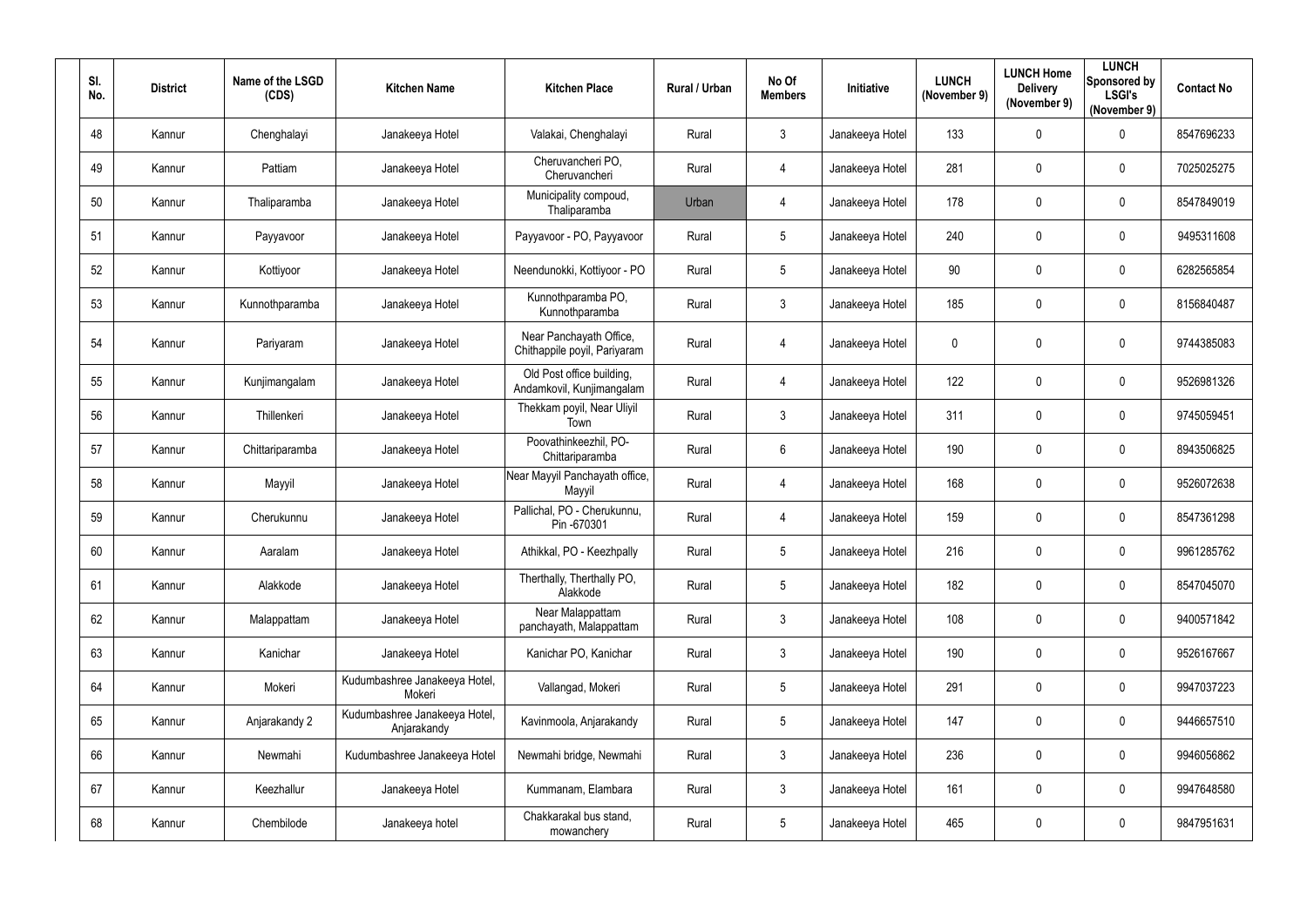|    | SI.<br>No. | <b>District</b> | Name of the LSGD<br>(CDS) | <b>Kitchen Name</b>        | <b>Kitchen Place</b>                                        | Rural / Urban | No Of<br><b>Members</b> | Initiative      | <b>LUNCH</b><br>(November 9) | <b>LUNCH Home</b><br><b>Delivery</b><br>(November 9) | <b>LUNCH</b><br><b>Sponsored by</b><br><b>LSGI's</b><br>(November 9) | <b>Contact No</b> |
|----|------------|-----------------|---------------------------|----------------------------|-------------------------------------------------------------|---------------|-------------------------|-----------------|------------------------------|------------------------------------------------------|----------------------------------------------------------------------|-------------------|
|    | 69         | Kannur          | vengad                    | Janakeeya hotel            | mambaram                                                    | Rural         | $6\phantom{.}$          | Janakeeya Hotel | 141                          | $\mathbf 0$                                          | $\mathbf 0$                                                          | 7902970902        |
|    | 70         | Kannur          | Azhikode                  | Janakeeya hotel            | vankulathvayayal                                            | Rural         | $\overline{4}$          | Janakeeya Hotel | 141                          | $\mathbf 0$                                          | $\mathbf 0$                                                          | 9895910633        |
|    | 71         | Kannur          | Kolayad                   | Janakeeya hotel            | kolayad                                                     | rural         | $\mathfrak{Z}$          | janakeeya hotel | 150                          | 0                                                    | $\mathbf 0$                                                          | 8592065431        |
|    | 72         | Kannur          | valapattanam              | janakeeya hotel            | mill road, valapattanam                                     | rural         | $\mathfrak{Z}$          | janakeeya hotel | 0                            | 0                                                    | 0                                                                    | 9061345312        |
|    | 73         | Kannur          | Anthur 2                  | annapoorna janakeeya hotel | paliyath valapp, po morazha                                 | urban         | $\mathbf{3}$            | janakeeya hotel | 120                          | $\mathbf 0$                                          | $\mathbf 0$                                                          | 9526183004        |
|    | 74         | Kannur          | payyannur 2               | janakeeya hotel            | kaniyeri, po vellur                                         | urban         | $\mathfrak{Z}$          | janakeeya hotel | 56                           | $\pmb{0}$                                            | $\overline{0}$                                                       | 8301817232        |
|    | 75         | Kannur          | cherupuzha                | janakeeya hotel            | near panjayath office,<br>cherupuzha, 670511                | rural         | $\overline{4}$          | janakeeya hotel | 335                          | 0                                                    | $\mathbf 0$                                                          | 8547114024        |
|    | 76         | Kannur          | Eruvessy                  | Janakeeya hotel            | Panchayath office road,<br>Chemberi                         | Rural         | $\overline{4}$          | Janakeeya hotel | 264                          | $\mathbf 0$                                          | $\mathbf 0$                                                          | 9544893463        |
|    | 77         | Kannur          | Pattuvam                  | Janakeeya Hotel            | Near Pattuvam panchayath<br>office, Pattuvam                | Rural         | $5\phantom{.0}$         | Janakeeya hotel | 152                          | 0                                                    | $\mathbf 0$                                                          | 9539731430        |
|    | 78         | Kannur          | Mangattidom               | Janakeeya Hotel            | Kaitheri idam, Nirmalagiri PO,<br>Mangattidom               | Rural         | $\overline{7}$          | Janakeeya hotel | 205                          | 0                                                    | $\mathbf 0$                                                          | 9207253934        |
|    | 79         | Kannur          | Panoor                    | Janakeeya Hotel            | Thundayi peedika, Pukkom,<br>Panoor PO                      | Urban         | 5                       | Janakeeya hotel | 181                          | 0                                                    | $\overline{0}$                                                       | 9605852157        |
|    | 80         | Kannur          | Kottayam                  | Janakeeya hotel            | Kottayam malabar, Kottayam<br>panchayath building, Kottayam | Rural         | 5                       | Janakeeya hotel | 151                          | 0                                                    | $\mathbf 0$                                                          | 9656672187        |
|    | 81         | Kannur          | Ulikkal                   | Janakeeya hotel            | Vattiyam thodu (po) Mattara,<br>Ulikkal, 670705             | Rural         | 5                       | Janakeeya hotel | 96                           | 0                                                    | 0                                                                    | 8086777517        |
|    | 82         | Kannur          | Kadambur                  | Janakeeya hotel            | Kadachira, Kadambur                                         | Rural         | $5\phantom{.0}$         | Janakeeya hotel | 120                          | 0                                                    | $\mathbf 0$                                                          | 9847178332        |
|    | 83         | Kannur          | Irikkoor                  | Janakeeya hotel            | Peruvalathuparambu, PO -<br>Irikkoor                        | Rural         | $\overline{4}$          | Janakeeya hotel | 134                          | $\pmb{0}$                                            | $\mathbf 0$                                                          | 9746864255        |
|    | 84         | Kannur          | Mattool                   | Janakeeya hotel            | Mattool central, Mattool                                    | Rural         | $5\phantom{.0}$         | Janakeeya hotel | $\mathbf 0$                  | $\pmb{0}$                                            | $\mathbf 0$                                                          | 9895321842        |
|    | 85         | Kannur          | Thalasseri -2             | Janakeeya hotel            | Thalayi harbour, Thalasseri                                 | Urban         | 5                       | Janakeeya hotel | 226                          | $\pmb{0}$                                            | $\overline{0}$                                                       | 9605745402        |
|    | 86         | Kannur          | Kannur                    | Janakeeya hotel            | Pallipoyil division, Kannur<br>corporation                  | Urban         | $\mathfrak{Z}$          | Janakeeya hotel | 307                          | $\pmb{0}$                                            | $\mathbf 0$                                                          | 9745243643        |
|    | 87         | Kannur          | Ulikkal                   | Janakeeya hotel            | Manikkadavu PO,<br>Manikkadadavu - 670705                   | Rural         | $5\phantom{.0}$         | Janakeeya hotel | 230                          | $\pmb{0}$                                            | $\overline{0}$                                                       | 8547972988        |
| 87 |            |                 |                           |                            |                                                             |               | 385                     |                 | 16744                        | $\boldsymbol{0}$                                     | 10                                                                   |                   |
|    |            | kasaragod       | kayyur cheemeni           | janakeeya hotel cheemeni   | cheemeni                                                    | Rural         | $\overline{4}$          | janakeeya hotel | 255                          |                                                      |                                                                      |                   |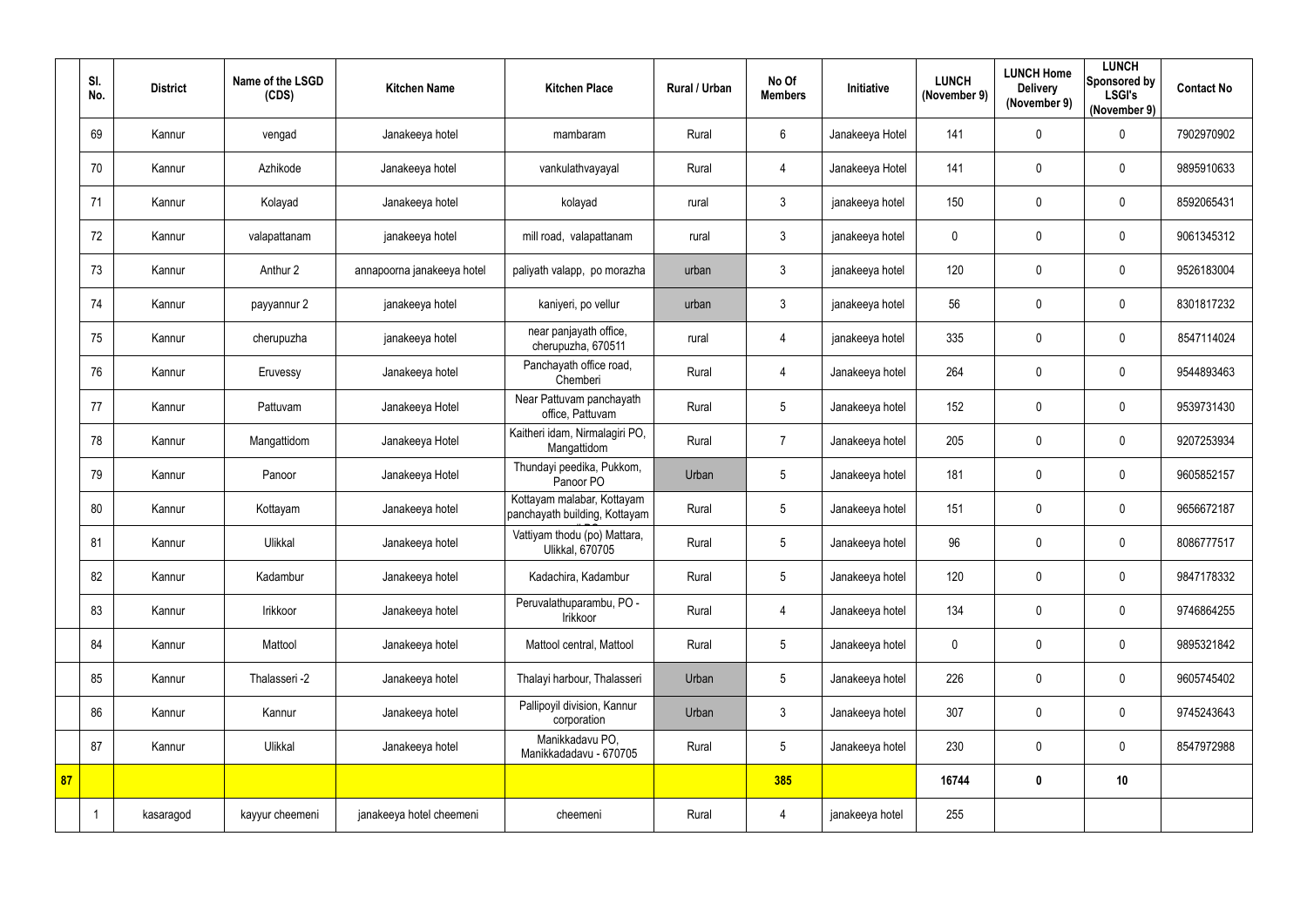| SI.<br>No.     | <b>District</b> | Name of the LSGD<br>(CDS) | <b>Kitchen Name</b>             | <b>Kitchen Place</b>  | <b>Rural / Urban</b> | No Of<br><b>Members</b> | Initiative      | <b>LUNCH</b><br>(November 9) | <b>LUNCH Home</b><br><b>Delivery</b><br>(November 9) | <b>LUNCH</b><br>Sponsored by<br><b>LSGI's</b><br>(November 9) | <b>Contact No</b> |
|----------------|-----------------|---------------------------|---------------------------------|-----------------------|----------------------|-------------------------|-----------------|------------------------------|------------------------------------------------------|---------------------------------------------------------------|-------------------|
| $\overline{2}$ | Kasaragod       | Pilicode                  | Janakeeya Hotel, Pilicode       | Kalikkadavu           | Rural                | 4                       | Janakeeya Hotel | 171                          | 0                                                    | $\mathbf 0$                                                   | 9944087661        |
| $\mathbf{3}$   | Kasaragod       | Kodom belur               | janakeeya hotel kalichanadukkam | Kalichanadukkam       | Rural                | $\overline{4}$          | Janakeeya Hotel | 129                          | 0                                                    | $\overline{0}$                                                | 9562820280        |
| $\overline{4}$ | Kasaragod       | Chemnad                   | Oruma janakeeya hotel           | Koliyadkam            | Rural                | $5\phantom{.0}$         | Janakeeya Hotel | 250                          | 0                                                    | $\overline{0}$                                                | 9567660603        |
| 5              | Kasaragod       | Trikarpur                 | Janakeeya Hotel                 | Trikaripur            | Rural                | $5\phantom{.0}$         | Janakeeya Hotel | 200                          | $\pmb{0}$                                            | $\mathbf 0$                                                   | 8086392698        |
| 6              | Kasaragod       | Panathady                 | janakeeya hotel panthoor        | Panathoor             | Rural                | $\overline{4}$          | Janakeeya Hotel | 105                          | 0                                                    | $\overline{0}$                                                | 8943109804        |
| $\overline{7}$ | Kasaragod       | West eleri                | Thripthi Janakeeya hotel        | Bheemanadi            | Rural                | $\overline{4}$          | Janakeeya Hotel | 272                          | $\pmb{0}$                                            | $\overline{0}$                                                | 9497847040        |
| 8              | Kasaragod       | Madikai                   | Salkara Janakeeya hotel         | Madikai               | Rural                | $\mathfrak{Z}$          | Janakeeya Hotel | 102                          | $\pmb{0}$                                            | $\mathbf 0$                                                   | 8281850733        |
| 9              | Kasaragod       | Valiyaparamba             | Janakeeya hotel                 | Valiyaparamba         | Rural                | $\mathfrak{Z}$          | Janakeeya Hotel | 60                           | 0                                                    | $\overline{0}$                                                | 9745962447        |
| 10             | Kasaragod       | Ajanur                    | Janakeeya hotel                 | Vellikkoth            | Rural                | $\mathfrak{Z}$          | Janakeeya Hotel | 277                          | $\pmb{0}$                                            | $\overline{0}$                                                | 7558068272        |
| 11             | Kasaragod       | <b>Badiadka</b>           | Janakeeya hotel                 | <b>Badiadka</b>       | Rural                | $\overline{4}$          | Janakeeya Hotel | 73                           | 0                                                    | $\mathbf 0$                                                   | 9539359291        |
| 12             | Kasaragod       | Kuttikkol                 | Janakeeya hotel                 | Kuttikkol             | Rural                | $\overline{4}$          | Janakeeya Hotel | 135                          | 0                                                    | $\overline{0}$                                                | 8547062480        |
| 13             | Kasaragod       | Delampadi                 | Janakeeya hotel                 | Delampadi             | Rural                | $\overline{4}$          | Janakeeya hotel | 91                           | $\pmb{0}$                                            | $\overline{0}$                                                | 9496702505        |
| 14             | Kasaragod       | Muliyar                   | Janakeeya hotel                 | Bovikkanam            | Rural                | 9                       | Janakeeya Hotel | 83                           | $\mathbf{0}$                                         | $\mathbf 0$                                                   | 7034632654        |
| 15             | Kasaragod       | Meenja                    | Janakeeya hotel                 | Miyapadav             | Rural                | $\overline{4}$          | Janakeeya hotel | 49                           | $\pmb{0}$                                            | $\overline{0}$                                                | 9497161960        |
| 16             | Kasaragod       | Puthige                   | Janakeeya hotel                 | Puthige               | Rural                | $\mathfrak{Z}$          | Janakeeya hotel | 105                          | $\pmb{0}$                                            | $\overline{0}$                                                | 8592071686        |
| 17             | Kasaragod       | Bedaduka                  | Janakeeya Hotel                 | Kundamkuzhi           | Rural                | $\mathfrak{Z}$          | Janakeeya Hotel | 231                          | $\pmb{0}$                                            | $\overline{0}$                                                | 8281092860        |
| 18             | Kasaragod       | Pallikara                 | Janakeeya Hotel                 | Pallikara             | Rural                | $\overline{4}$          | Janakeeya Hotel | 220                          | $\pmb{0}$                                            | $\overline{0}$                                                | 7034016505        |
| 19             | Kasaragod       | Kinanoor karinthalam      | Janakeeya Hotel                 | Parappa               | Rural                | $5\phantom{.0}$         | Janakeeya hotel | 245                          | $\pmb{0}$                                            | $\overline{0}$                                                | 9526063885        |
| 20             | Kasaragod       | Nileswaram                | Janakeeya Hotel                 | Nileswaram market     | Urban                | $5\phantom{.0}$         | Janakeeya hotel | 241                          | $\pmb{0}$                                            | $\overline{0}$                                                | 6235177323        |
| 21             | Kasaragod       | Kanhangad 1               | Janakeeya hotel                 | Kanhangad town        | Urban                | $5\phantom{.0}$         | Janakeeya hotel | 393                          | $\pmb{0}$                                            | $\mathbf 0$                                                   | 8111858204        |
| 22             | Kasaragod       | Kanhangad 1               | Janakeeya hotel                 | Nr.Mini civil station | Urban                | $\mathfrak{Z}$          | Janakeeya hotel | $\mathbf 0$                  | $\pmb{0}$                                            | $\overline{0}$                                                | 9495561250        |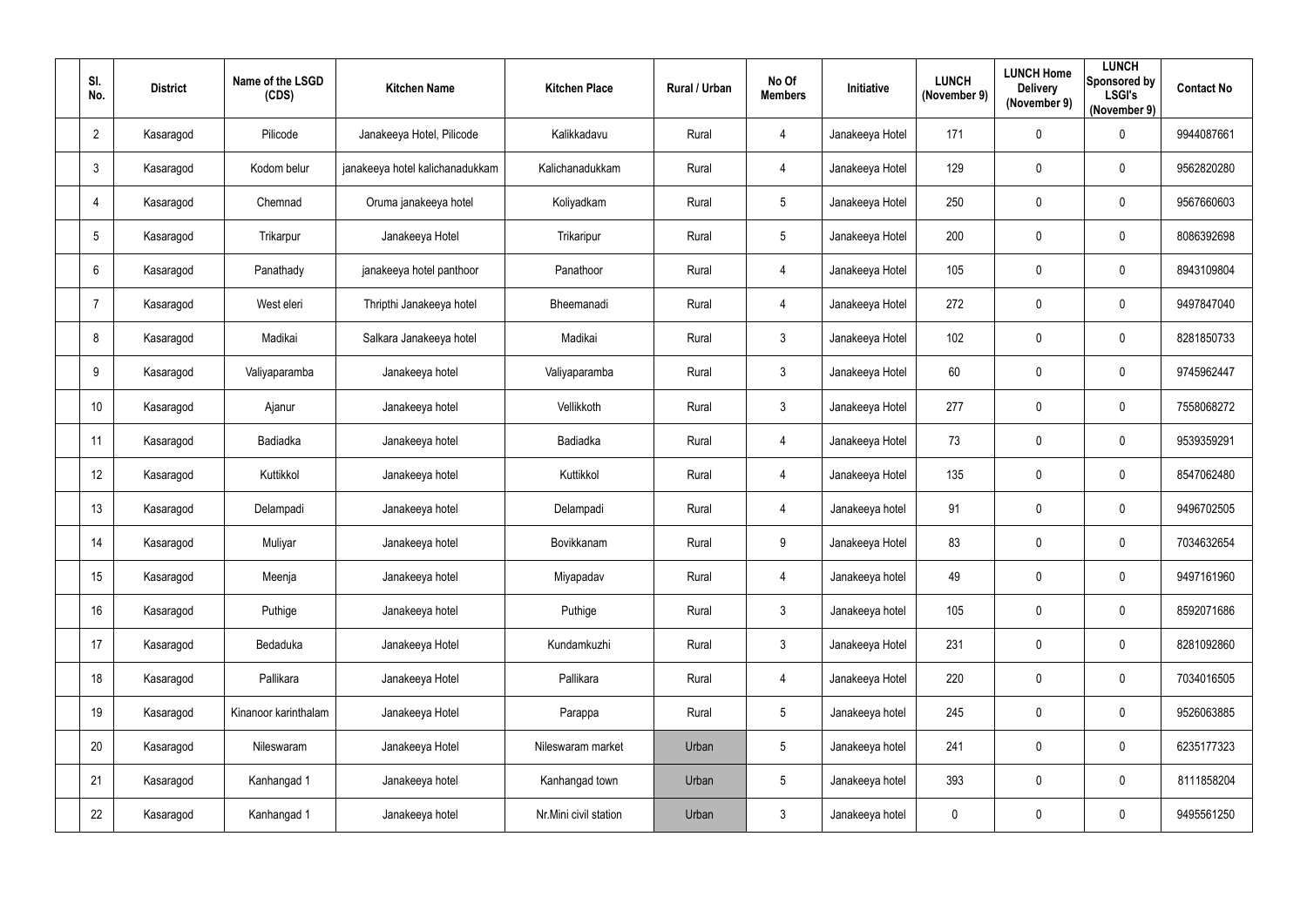|    | SI.<br>No. | <b>District</b> | Name of the LSGD<br>(CDS) | <b>Kitchen Name</b>     | <b>Kitchen Place</b> | <b>Rural / Urban</b> | No Of<br><b>Members</b> | Initiative      | <b>LUNCH</b><br>(November 9) | <b>LUNCH Home</b><br><b>Delivery</b><br>(November 9) | <b>LUNCH</b><br><b>Sponsored by</b><br><b>LSGI's</b><br>(November 9) | <b>Contact No</b> |
|----|------------|-----------------|---------------------------|-------------------------|----------------------|----------------------|-------------------------|-----------------|------------------------------|------------------------------------------------------|----------------------------------------------------------------------|-------------------|
|    | 23         | Kasaragod       | Paivalige                 | Janakeeya hotel         | Paivalige            | Rural                | $\overline{4}$          | Janakeeya hotel | 100                          | 0                                                    | $\mathbf 0$                                                          | 7356491447        |
|    | 24         | Kasaragod       | Manjeswaram               | Janakeeya Hotel         | Manjeswaram          | Rural                | $\overline{4}$          | Janakeeya Hotel | 87                           | 0                                                    | $\mathbf 0$                                                          | 9562867549        |
|    | 25         | Kasaragod       | Kanhangad 2               | Janakeeya Hotel         | Kottrachal           | Urban                | $\mathbf{3}$            | Janakeeya Hotel | 135                          | 0                                                    | $\overline{0}$                                                       | 7025961094        |
|    | 26         | Kasaragod       | Cheruvathur               | Janakeeya hotel         | Kavumchira           | Rural                | $5\phantom{.0}$         | Janakeeya Hotel | 270                          | 0                                                    | $\mathbf 0$                                                          | 9562358039        |
|    | 27         | Kasaragod       | Padne                     | Janakeeya Hotel         | Nadakkavu            | Rural                | $\mathfrak{Z}$          | Janakeeya Hotel | 234                          | 0                                                    | $\mathbf 0$                                                          | 9744087661        |
|    | 28         | Kasaragod       | Kasaragod                 | Janakeeya Hotel         | Kasaragod            | Urban                | $\overline{4}$          | Janakeeya Hotel | 154                          | 0                                                    | $\mathbf 0$                                                          | 9633400269        |
|    | 29         | Kasarkode       | Pallikkara                | Janakeeya Hotel         | Perladukkam          | Rural                | $\overline{4}$          | Janakeeya Hotel | 277                          | 0                                                    | $\pmb{0}$                                                            | 9544582935        |
|    | 30         | Kasargode       | Kumbala                   | Janakeeya Hotel         | Kumbala              | Rural                | $\mathfrak{Z}$          | Janakeeya Hotel | 60                           | 0                                                    | $\overline{0}$                                                       | 7012142329        |
|    | 31         | Kasargode       | Karadka                   | Janakeeya Hotel         | Mulleria             | Rural                | $\overline{7}$          | Janakeeya Hotel | 121                          | 0                                                    | $\mathbf 0$                                                          | 8281395910        |
|    | 32         | Kasaragode      | Vorkady                   | Janakeeya Hotel         | Vorkady              | Rural                | $\mathfrak{Z}$          | Janakeeya Hotel | 0                            | 0                                                    | $\overline{0}$                                                       | 8547223339        |
|    | 33         | Kasaragode      | <b>Balal</b>              | Janakeeya hotel         | Balal                | Rural                | $\mathfrak{Z}$          | Janakeeya hotel | 98                           | $\pmb{0}$                                            | $\overline{0}$                                                       | 7510839676        |
|    | 34         | Kasaragod       | Nileswaram                | mahima janakeeya hotel  | kanichira            | urban                | 4                       | janakeeya hotel | 140                          | $\pmb{0}$                                            | $\overline{0}$                                                       | 8590121681        |
|    | 35         | Kasaragode      | Kallar                    | janakeeya hotel         | kallar               | rural                | 4                       | janakeeya hotel | 164                          | 0                                                    | 0                                                                    | 9562820280        |
|    | 36         | Kasaragode      | Mangalpady                | janakeeya hotel         | mangalpady           | rural                | $\overline{4}$          | janakeeya hotel | 172                          | $\pmb{0}$                                            | $\mathbf 0$                                                          | 9633488309        |
|    | 37         | kasaragod       | Uduma                     | granma janakeeya hotel  | palakkunnu           | Rural                | $\overline{4}$          | janakeeya hotel | 331                          | $\pmb{0}$                                            | $\mathbf 0$                                                          | 8129957159        |
|    | 38         | Kasaragod       | pullur periya             | Salkara Janakeeya hotel | periya               | Rural                | $5\phantom{.0}$         | janakeeya hotel | 354                          | $\pmb{0}$                                            | $\overline{0}$                                                       | 8547309266        |
|    | 39         | kasaragod       | kumbadaje                 | janakeeya hotel         | kumbadaje            | Rural                | $\mathfrak{Z}$          | janakeeya hotel | 38                           | $\pmb{0}$                                            | $\mathbf 0$                                                          | 8593848698        |
|    | 40         | Kasaragod       | Chengala                  | Janakeeya Hotel         | Cherkkala            | Rural                | $\mathfrak{Z}$          | Janakeeya Hotel | 85                           | $\pmb{0}$                                            | $\overline{0}$                                                       |                   |
|    | 41         | kasaragod       | East eleri                | janakeeya hotel         | east eleri           | Rural                | $\mathfrak{Z}$          | janakeeya hotel | 146                          | $\pmb{0}$                                            | $\overline{0}$                                                       |                   |
| 41 |            |                 |                           |                         |                      |                      | 165                     |                 | 6398                         | $\boldsymbol{0}$                                     | $\boldsymbol{0}$                                                     |                   |
|    |            | Kollam          | Chathannur                | Memsahib                | Sheemaaty junction   | Rural                | $5\phantom{.0}$         | Janakeeya Hotel | 372                          | $\pmb{0}$                                            | $\overline{0}$                                                       | 9446246685        |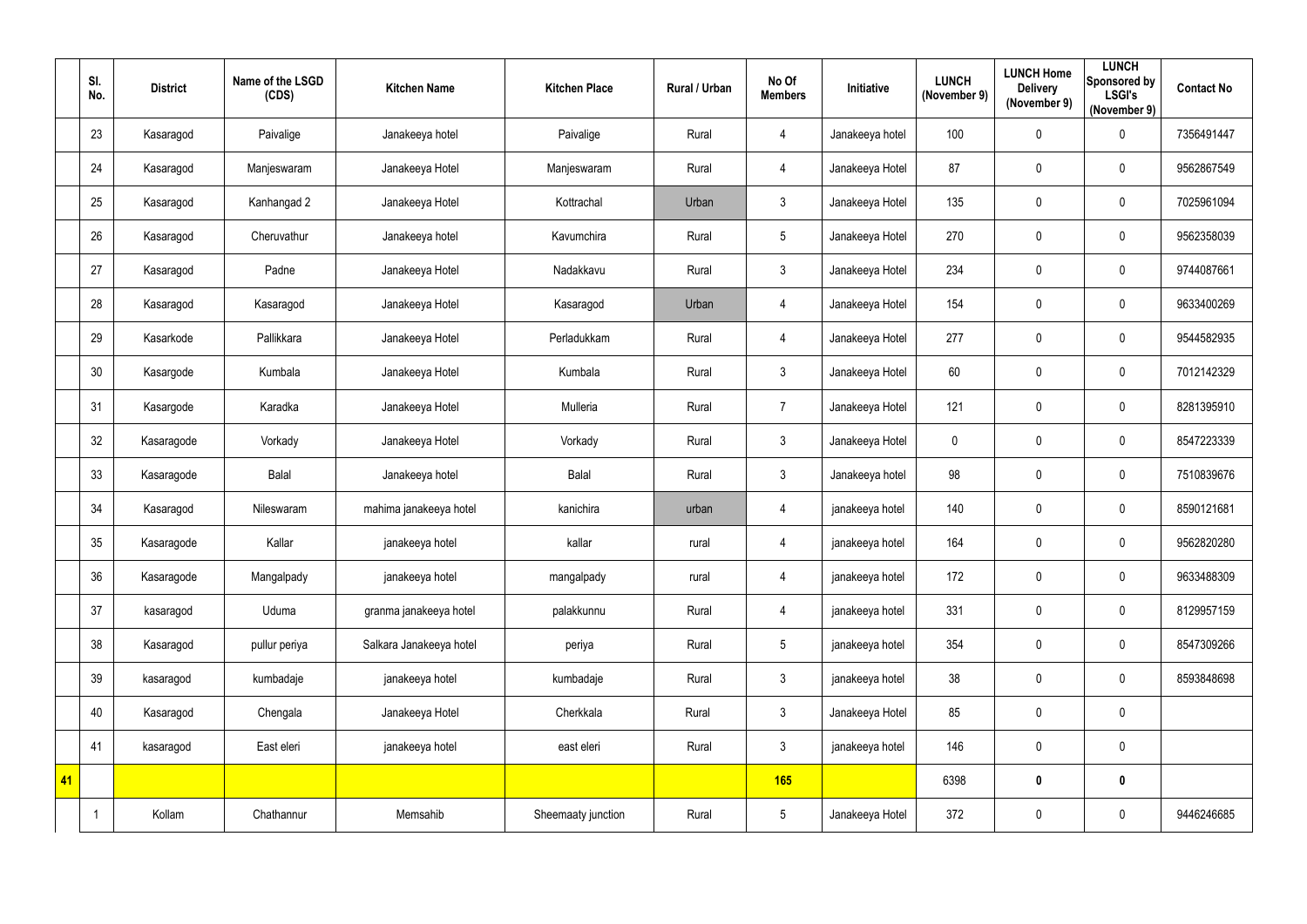| SI.<br>No.      | <b>District</b> | Name of the LSGD<br>(CDS) | <b>Kitchen Name</b>              | <b>Kitchen Place</b>                 | Rural / Urban | No Of<br><b>Members</b> | Initiative      | <b>LUNCH</b><br>(November 9) | <b>LUNCH Home</b><br><b>Delivery</b><br>(November 9) | <b>LUNCH</b><br>Sponsored by<br><b>LSGI's</b><br>(November 9) | <b>Contact No</b> |
|-----------------|-----------------|---------------------------|----------------------------------|--------------------------------------|---------------|-------------------------|-----------------|------------------------------|------------------------------------------------------|---------------------------------------------------------------|-------------------|
| $\overline{2}$  | Kollam          | Melila                    | <b>Atham Unit</b>                | Melila                               | Rural         | $\overline{7}$          | Janakeeya Hotel | 248                          | $\mathbf 0$                                          | $\mathbf 0$                                                   | 9961178040        |
| 3               | Kollam          | Kulakkada                 | Ruchi Snacks & Catering Unit     | Poovattoor                           | Rural         | $\overline{4}$          | Janakeeya Hotel | 186                          | $\mathbf 0$                                          | $\mathbf 0$                                                   | 7907941183        |
| 4               | Kollam          | Ittiva                    | Nanma Janakeeya hotel            | Kattampally                          | Rural         | $5\phantom{.0}$         | Janakeeya Hotel | $\overline{0}$               | $\mathbf 0$                                          | $\mathbf 0$                                                   | 9809171887        |
| $5\phantom{.0}$ | Kollam          | Sooranad North            | Nanma catering unit              | Sooranadu higher secondary<br>school | Rural         | $5\overline{)}$         | Janakeeya Hotel | 264                          | $\mathbf 0$                                          | $\mathbf 0$                                                   | 9846082469        |
| 6               | Kollam          | Clappana                  | Bismi catering                   | Palakulangara                        | Rural         | $5\overline{)}$         | Janakeeya Hotel | 93                           | $\mathbf 0$                                          | $\overline{0}$                                                | 9847901413        |
| -7              | Kollam          | Mayyanad                  | Krishnas Janakeeya hotel         | Eravipuram                           | Rural         | $\mathbf{3}$            | Janakeeya Hotel | 161                          | $\mathbf 0$                                          | $\boldsymbol{0}$                                              | 9656477455        |
| 8               | Kollam          | Mayyanad                  | Souhridha Janakeeya hotel        | Pattarumukku,                        | Rural         | 9                       | Janakeeya Hotel | 249                          | 0                                                    | $\overline{0}$                                                | 7902645448        |
| 9               | Kollam          | Kulasekharapuram          | adi sakthi                       | Puthentheruvu.                       | Rural         | $5\phantom{.0}$         | Janakeeya Hotel | $\mathbf 0$                  | $\mathbf 0$                                          | $\mathbf 0$                                                   | 9656890790        |
| 10              | Kollam          | Thekkumbhagam             | Krishna hotel                    | Nadakavu junction                    | Rural         | $\overline{4}$          | Janakeeya Hotel | 40                           | $\mathbf 0$                                          | $\overline{0}$                                                | 9961070031        |
| 11              | Kollam          | Oachira                   | Parabhramam catering             | near oachira , ITI canteen,          | Rural         | $\overline{4}$          | Janakeeya Hotel | $\mathbf 0$                  | $\mathbf 0$                                          | $\mathbf 0$                                                   | 9562283927        |
| 12              | Kollam          | Thodiyoor                 | Samridhi activity group          | Lpschool thodiyoor                   | Rural         | $5\overline{)}$         | Janakeeya Hotel | 64                           | $\mathbf 0$                                          | $\overline{0}$                                                | 9895703572        |
| 13              | Kollam          | Thrikkovilvattom          | Murari catering, janakeeya hotel | Mukhathala                           | Rural         | $\overline{4}$          | Janakeeya Hotel | 248                          | $\mathbf 0$                                          | $\overline{0}$                                                | 9847072544        |
| 14              | Kollam          | Sasthamcotta              | Sreedurgha catering              | Jemini hotel sasthamcotta            | Rural         | $\overline{7}$          | Janakeeya Hotel | 227                          | 0                                                    | 0                                                             | 9744368496        |
| 15              | Kollam          | Kollam                    | Athulya catering                 | Thirumullavaram                      | Urban         | $\overline{4}$          | Janakeeya Hotel | 205                          | $\mathbf 0$                                          | $\boldsymbol{0}$                                              | 9048646080        |
| 16              | Kollam          | West Kallada              | Keerthi catering                 | Karalimukku                          | Rural         | $5\phantom{.0}$         | Janakeeya Hotel | 278                          | $\mathbf 0$                                          | $\pmb{0}$                                                     | 9605206907        |
| 17              | Kollam          | Thazhava                  | Pavizham                         | Karutheri junction                   | Rural         | $5\phantom{.0}$         | Janakeeya Hotel | 200                          | $\mathbf 0$                                          | $\mathbf 0$                                                   | 8086704216        |
| 18              | Kollam          | Kollam                    | Niravu catering                  | Chinnakkada                          | Urban         | $5\phantom{.0}$         | Janakeeya Hotel | 280                          | $\mathbf 0$                                          | $\boldsymbol{0}$                                              | 9633073613        |
| 19              | Kollam          | Kundara                   | Ammu Catering unit               | Mulavana LP school                   | Rural         | $\overline{4}$          | Janakeeya Hotel | 163                          | $\mathbf 0$                                          | $\mathbf 0$                                                   | 9633518572        |
| 20              | Kollam          | Neduvathur                | Pooja hotel                      | Thevalappuram                        | Rural         | $3\overline{3}$         | Janakeeya Hotel | 35                           | $\mathbf 0$                                          | $\mathbf 0$                                                   | 9745376675        |
| 21              | Kollam          | Punalur                   | Jyothi Catering                  | Punalur                              | Urban         | $\overline{4}$          | Janakeeya Hotel | 313                          | $\mathbf 0$                                          | $\pmb{0}$                                                     | 9961249345        |
| 22              | Kollam          | Punalur                   | Mahima Catering                  | Punalur                              | Urban         | $5\phantom{.0}$         | Janakeeya Hotel | 207                          | $\mathbf 0$                                          | $\bm{0}$                                                      | 9496112957        |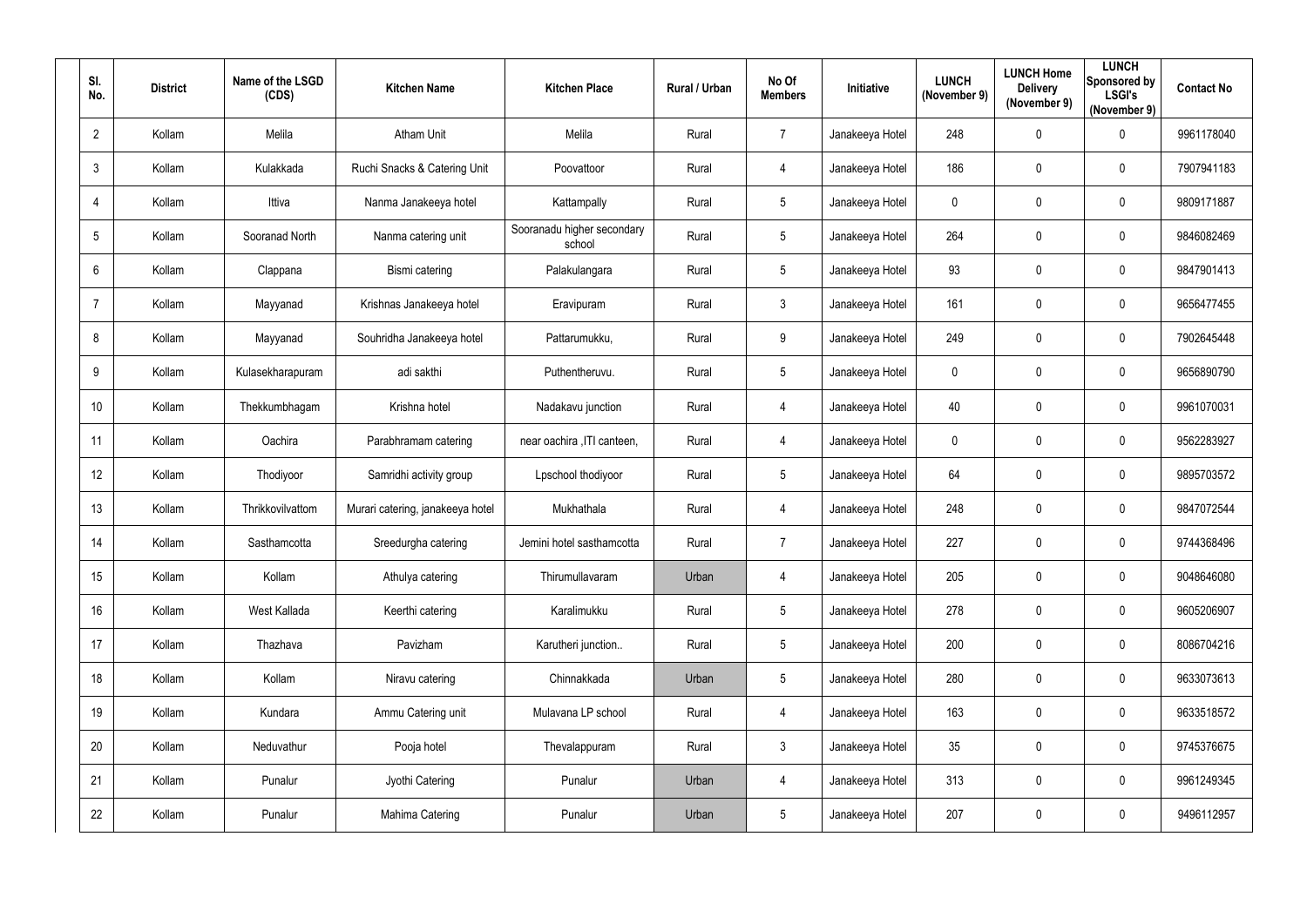|    | SI.<br>No. | <b>District</b> | Name of the LSGD<br>(CDS) | <b>Kitchen Name</b>      | <b>Kitchen Place</b>              | Rural / Urban | No Of<br><b>Members</b> | Initiative      | <b>LUNCH</b><br>(November 9) | <b>LUNCH Home</b><br><b>Delivery</b><br>(November 9) | <b>LUNCH</b><br>Sponsored by<br><b>LSGI's</b><br>(November 9) | <b>Contact No</b> |
|----|------------|-----------------|---------------------------|--------------------------|-----------------------------------|---------------|-------------------------|-----------------|------------------------------|------------------------------------------------------|---------------------------------------------------------------|-------------------|
|    | 23         | Kollam          | Punalur                   | Safalyam Catering        | Punalur                           | Urban         | 5                       | Janakeeya Hotel | 392                          | 0                                                    | $\mathbf 0$                                                   | 9495476197        |
|    | 24         | Kollam          | Thrikkaruva               | Janakeeya Bhakshanashala | Thinavila Junction Kanjaveli      | Rural         | 4                       | Janakeeya Hotel | 135                          | 0                                                    | $\mathbf 0$                                                   | 9645069880        |
|    | 25         | Kollam          | Chithara                  | AKG Janakeeya Hotel      | Kizhakkumbagom                    | Rural         | 5                       | Janakeeya Hotel | 137                          | 0                                                    | $\mathbf 0$                                                   | 9495701987        |
|    | 26         | Kollam          | South Paravur             | Kshree janakeeya hotel   | Busstand , paravur                | Urban         | 5                       | Janakeeya Hotel | 152                          | 0                                                    | $\overline{5}$                                                | 8606179380        |
|    | 27         | Kollam          | Mynagappally              | Anugraha hotel           | Kadappa                           | Rural         | 5                       | Janakeeya Hotel | 227                          | 0                                                    | $\mathbf 0$                                                   | 9995085705        |
|    | 28         | Kollam          | Mandrothuruthu            | Janakeeya Bhakshanashala | Thoombummukham                    | Rural         | $\overline{4}$          | Janakeeya Hotel | 75                           | 0                                                    | $\mathbf 0$                                                   | 9526648057        |
|    | 29         | Kollam          | Karungappally             | Bagya catering           | Muncipality                       | Urban         | $\overline{4}$          | Janakeeya Hotel | $\mathbf 0$                  | 0                                                    | $\mathbf 0$                                                   | 9947702130        |
|    | 30         | Kollam          | Kollam East               | Bharathlekshmi           | Vadakkevila                       | Urban         | $\mathfrak{Z}$          | Janakeeya Hotel | 394                          | 0                                                    | $\mathbf 0$                                                   | 9744300901        |
|    | 31         | Kollam          | Chavara                   | Harisree janakeya hotel  | Panchayath                        | Rural         | $\mathfrak{Z}$          | Janakeeya Hotel | 48                           | 0                                                    | $\mathbf 0$                                                   | 9995166343        |
|    | 32         | Kollam          | Pavithreswaram            | Kairali                  | Pavithreswaram                    | Rural         | $\overline{4}$          | Janakeeya Hotel | 169                          | 0                                                    | $\mathbf 0$                                                   | 9605836414        |
|    | 33         | Kollam          | Veliyam                   | Kantharees               | Panchayathu building              | Rural         | 5                       | Janakeeya Hotel | 98                           | 0                                                    | $\boldsymbol{0}$                                              | 9562111715        |
|    | 34         | Kollam          | Velinalloor               | Quality Janakeeya hotel  | Alummod , Velinalloor             | Rural         | 4                       | Janakeeya Hotel | 118                          | 0                                                    | $\mathbf 0$                                                   | 9605896303        |
|    | 35         | Kollam          | Elamadu                   | Swaruma janakeeya hotel  | Near cooperative bank,<br>Elamadu | Rural         | 3                       | Janakeeya Hotel | 142                          | 0                                                    | $\mathbf{3}$                                                  | 8129611321        |
|    | 36         | Kollam          | Kadakkal                  | Nanma janakeeya hotel    | Kadakkal                          | Rural         | $\overline{4}$          | Janakeeya Hotel | 330                          | 0                                                    | $\pmb{0}$                                                     | 9847936390        |
|    | 37         | Kollam          | Perayam                   | Janakeeya hotel          | Onambalam                         | Rural         | $\overline{4}$          | Janakeeya Hotel | $\mathbf 0$                  | 0                                                    | $\mathbf 0$                                                   | 9446855866        |
|    | 38         | Kollam          | Ezhukone                  | Ezhukone janakeeya hotel | Near panchayathu office           | Rural         | 5                       | Janakeeya Hotel | 210                          | 0                                                    | $\pmb{0}$                                                     | 8086757275        |
|    | 39         | Kollam          | Adichanalloor             | Ruchikkoottu             | Mylakkaadu                        | Rural         | $\overline{4}$          | Janakeeya Hotel | $\mathbf 0$                  | 0                                                    | $\pmb{0}$                                                     | 8136954461        |
| 80 | 40         | Kollam          | Poruvazhi                 | Amma janakeeya hotel     | Poruvaxhy                         | Rural         | $5\overline{)}$         | Janakeeya Hotel | 194                          | 0                                                    | $\mathbf 0$                                                   | 9656421272        |
|    | 41         | Kollam          | Nilamel                   | Vanitha Janakeeya Hotel  | Nilamel                           | Rural         | $\overline{4}$          | Janakeeya Hotel | 97                           | 0                                                    | $\pmb{0}$                                                     | 9447407264        |
|    | 42         | Kollam          | Panmana                   | SV janakeeya hotel       | Kollaka CN junction               | Rural         | 3 <sup>1</sup>          | Janakeeya Hotel | 99                           | 0                                                    | $\mathbf 0$                                                   | 8113020216        |
|    | 43         | Kollam          | Ummannoor                 | Thanal                   | Nellikunnam                       | Rural         | $\overline{4}$          | Janakeeya Hotel | 187                          | 0                                                    | $\bm{0}$                                                      | 9656194614        |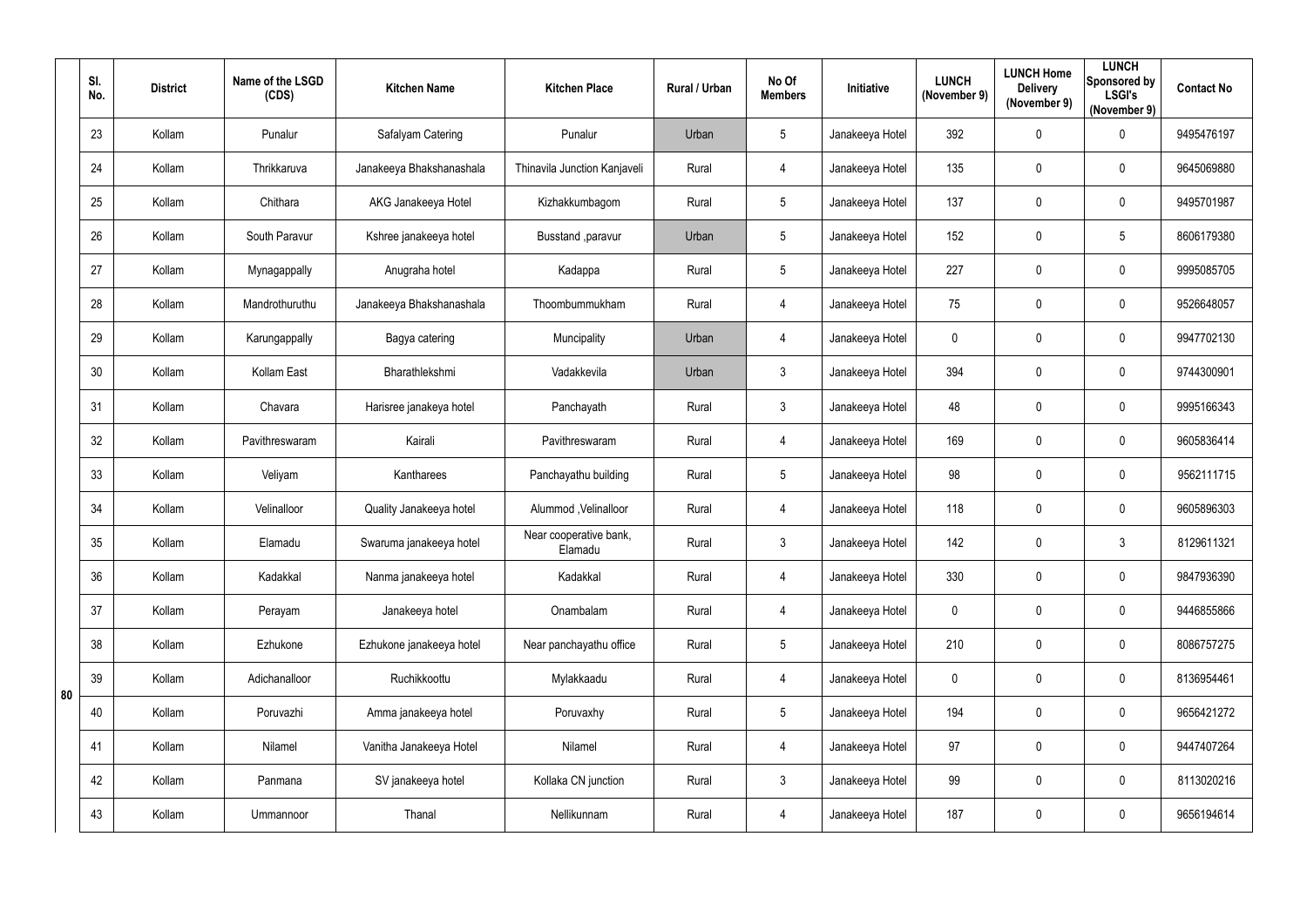| SI.<br>No. |    | <b>District</b> | Name of the LSGD<br>(CDS) | <b>Kitchen Name</b>                   | <b>Kitchen Place</b>                                 | Rural / Urban | No Of<br><b>Members</b> | <b>Initiative</b> | <b>LUNCH</b><br>(November 9) | <b>LUNCH Home</b><br><b>Delivery</b><br>(November 9) | <b>LUNCH</b><br>Sponsored by<br><b>LSGI's</b><br>(November 9) | <b>Contact No</b> |
|------------|----|-----------------|---------------------------|---------------------------------------|------------------------------------------------------|---------------|-------------------------|-------------------|------------------------------|------------------------------------------------------|---------------------------------------------------------------|-------------------|
|            | 44 | Kollam          | Kulathupuzha              | Karunya Janakeeya Hotel               | Thinkal karikkam                                     | Rural         | $\overline{4}$          | Janakeeya Hotel   | 147                          | $\mathbf 0$                                          | $\mathbf 0$                                                   | 9048034267        |
|            | 45 | Kollam          | Kareepra                  | Kareepra janakeeya hotel              | Panchayathu office junction                          | Rural         | $5\overline{)}$         | Janakeeya Hotel   | 52                           | $\mathbf 0$                                          | $\overline{0}$                                                | 9656783244        |
|            | 46 | Kollam          | Piravanthur               | Thanima catering unit                 | Piravanthoor                                         | Rural         | $5\phantom{.0}$         | Janakeeya Hotel   | 158                          | $\mathbf 0$                                          | $\overline{0}$                                                | 9207907284        |
|            | 47 | Kollam          | Karavaloor                | Sreelekshmi Janakeeya Hotel           | Karavalur                                            | Rural         | $5\overline{)}$         | Janakeeya Hotel   | 173                          | $\overline{0}$                                       | $\mathbf 0$                                                   | 9745719860        |
|            | 48 | Kollam          | Kunnathur                 | Sneha janakeeya hotel                 | Bhoothakuzhi                                         | Rural         | 3                       | Janakeeya Hotel   | 110                          | 0                                                    | $\overline{0}$                                                | 9061504141        |
|            | 49 | Kollam          | Alayaman                  | Sreelakam Janakeeya Hotel             | Karukone                                             | Rural         | 4                       | Janakeeya Hotel   | 199                          | $\overline{0}$                                       | $\boldsymbol{0}$                                              | 8592858448        |
|            | 50 | Kollam          | Kottarakkara              | Ruchi                                 | Kottarakkara christuraj hospital<br>hospital canteen | Urban         | $5\phantom{.0}$         | Janakeeya Hotel   | 216                          | 0                                                    | $\overline{0}$                                                | 9447997809        |
|            | 51 | Kollam          | Chirakkara                | Bhoomika Jh                           | Bhajanamadam mukku                                   | Rural         | $5\phantom{.0}$         | Janakeeya Hotel   | 228                          | $\mathbf 0$                                          | $\overline{0}$                                                | 9567024263        |
|            | 52 | Kollam          | Kalluvathukkal            | Deepam Jh                             | Parippally                                           | Rural         | 4                       | Janakeeya Hotel   | $\boldsymbol{0}$             | $\mathbf 0$                                          | $\overline{0}$                                                | 8593984144        |
|            | 53 | Kollam          | Chirakkara                | Niram Jh                              | Vadakkemukku ,chirakkara                             | Rural         | 4                       | Janakeeya Hotel   | 181                          | $\boldsymbol{0}$                                     | $\overline{0}$                                                | 9847286593        |
|            | 54 | Kollam          | Velinalloor               | Mathrika janakeeya hotel              | Govt PHC canteen                                     | Rural         | 4                       | Janakeeya Hotel   | 147                          | $\mathbf 0$                                          | $\overline{0}$                                                | 7592859804        |
|            | 55 | Kollam          | East Kallada              | kudumbashree janakeeya hotel          | marthandapuram                                       | Rural         | $5\overline{)}$         | Janakeeya Hotel   | 219                          | $\overline{0}$                                       | $\overline{0}$                                                | 9746964557        |
|            | 56 | Kollam          | Anchal                    | Malu janakeeya hotel                  | Anchal, Town ward                                    | Rural         | $\mathbf{3}$            | Janakeeya Hotel   | 243                          | $\mathbf 0$                                          | $\overline{0}$                                                | 9656920091        |
| 57         |    | Kollam          | Kummil                    | Sreebhadra janakeeya hotel            | Thachonam                                            | Rural         | 3 <sup>1</sup>          | Janakeeya Hotel   | 75                           | $\mathbf 0$                                          | $\mathbf 0$                                                   | 9846327312        |
|            | 58 | Kollam          | Yeroor                    | Oottupura janakeeya hotel             | yeroor                                               | Rural         | $6\overline{6}$         | Janakeeya Hotel   | 294                          | $\mathbf 0$                                          | $\pmb{0}$                                                     | 9526031467        |
|            | 59 | Kollam          | Nedumpana                 | Samthripthy janakeeya hotel           | Pallimon                                             | Rural         | $\overline{4}$          | Janakeeya Hotel   | 35                           | $\mathbf 0$                                          | $\mathbf 0$                                                   | 9539780119        |
|            | 60 | Kollam          | Kollam                    | Ishwarya janakeeya hotel              | Near collectorate, Thevally<br>division              | Urban         | 3 <sup>1</sup>          | Janakeeya Hotel   | 287                          | $\mathbf 0$                                          | $\boldsymbol{0}$                                              | 8848893882        |
|            | 61 | Kollam          | Edamulakkal               | Sahya janakeeya hotel                 | Edamulackal                                          | Rural         | $\overline{4}$          | Janakeeya Hotel   | 152                          | $\mathbf 0$                                          | $\mathbf 0$                                                   | 7025532998        |
|            | 62 | Kollam          | Mylom                     | Amrutha                               | Inchakkadu                                           | Rural         | $5\overline{)}$         | Janakeeya Hotel   | 87                           | $\mathbf 0$                                          | $\pmb{0}$                                                     | 9539780965        |
|            | 63 | Kollam          | Thevalakkara              | Kerala Janakeeya Hotel                | Thevalakkara                                         | Rural         | $3\phantom{.0}$         | Janakeeya Hotel   | 99                           | $\mathbf 0$                                          | $\pmb{0}$                                                     | 9847291089        |
|            | 64 | Kollam          | Thalavoor                 | Kudumbasheree Nadan<br>Bhakshanashala | Pidavoor                                             | Rural         | $\overline{4}$          | Janakeeya Hotel   | 85                           | $\mathbf 0$                                          | $\bm{0}$                                                      | 9747324839        |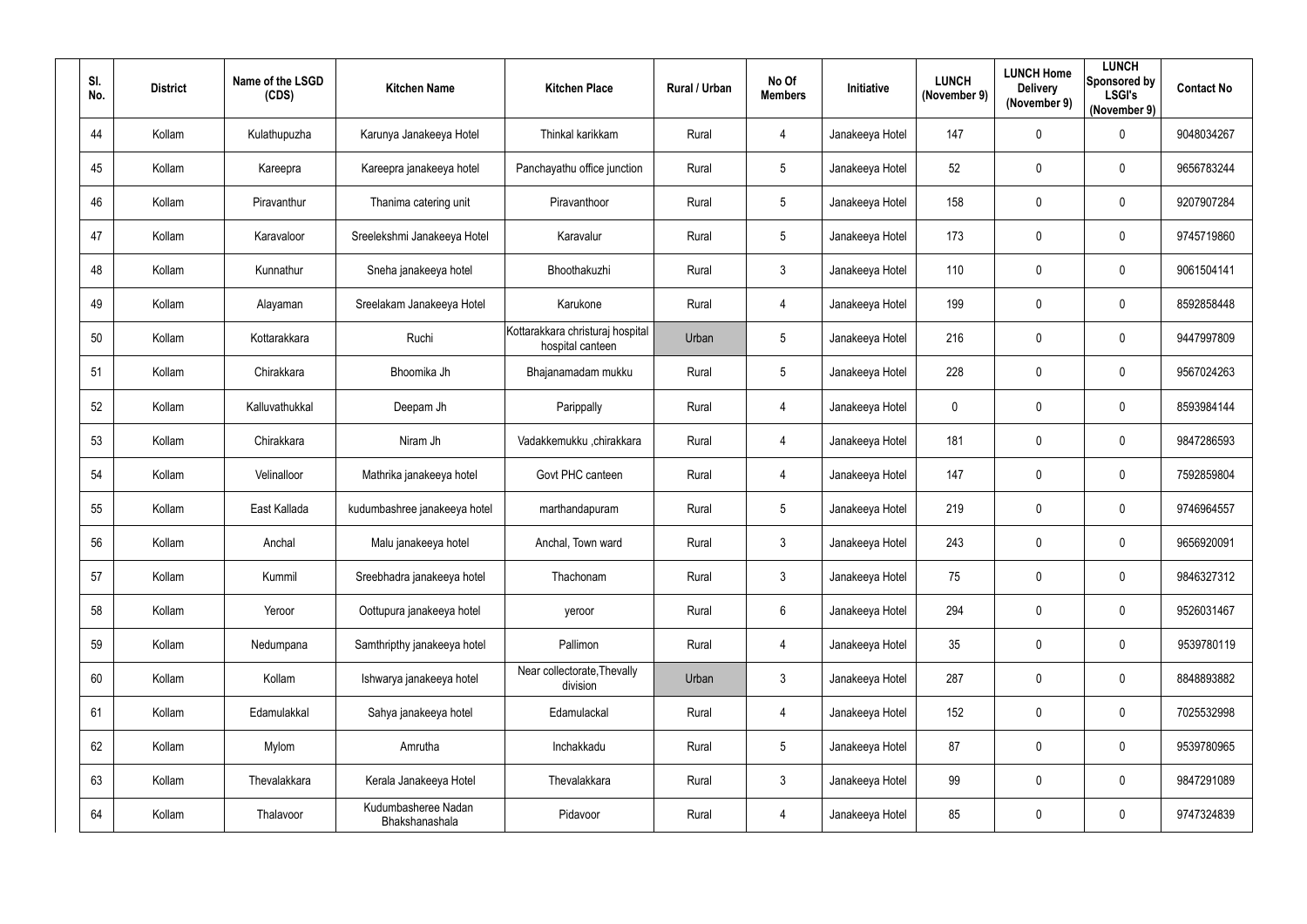|    | SI.<br>No.     | <b>District</b> | Name of the LSGD<br>(CDS) | <b>Kitchen Name</b>                              | <b>Kitchen Place</b>      | Rural / Urban | No Of<br><b>Members</b> | Initiative      | <b>LUNCH</b><br>(November 9) | <b>LUNCH Home</b><br><b>Delivery</b><br>(November 9) | <b>LUNCH</b><br>Sponsored by<br><b>LSGI's</b><br>(November 9) | <b>Contact No</b> |
|----|----------------|-----------------|---------------------------|--------------------------------------------------|---------------------------|---------------|-------------------------|-----------------|------------------------------|------------------------------------------------------|---------------------------------------------------------------|-------------------|
|    | 65             | Kollam          | Vilakkudy                 | vadhanam                                         | <b>KUNNICODU</b>          | Rural         | $5\phantom{.0}$         | Janakeeya Hotel | 162                          | $\mathbf 0$                                          | $\mathbf 0$                                                   | 9526354689        |
|    | 66             | Kollam          | Poothakkulam              | Avani catering                                   | Poothakkulam gp           | Rural         | 4                       | Janakeeya Hotel | 75                           | 0                                                    | $\mathbf 0$                                                   | 9562782082        |
|    | 67             | Kollam          | Pathanapuram              | Pathanapuram Grama Panchayath<br>Janakeeya Hotel | Pathanapuram              | Rural         | 4                       | Janakeeya Hotel | 89                           | $\mathbf 0$                                          | $\mathbf 0$                                                   | 9061291033        |
|    | 68             | Kollam          | Chadayamangalam           | Real janakeeya hotel                             | Chadayamangalam           | Rural         | $\mathfrak{Z}$          | Janakeeya Hotel | 62                           | 0                                                    | $\mathbf 0$                                                   | 9562123039        |
|    | 69             | Kollam          | Elampalloor               | Kalavara janakeeya hotel                         | Ashupathri mukku, Kundara | Rural         | $5\overline{)}$         | Janakeeya Hotel | 202                          | $\mathbf 0$                                          | $\mathbf 0$                                                   | 8943182967        |
|    | 70             | Kollam          | Kottamkara                | Ishwarya janakeeya hotel                         | Keralapuram               | Rural         | $5\phantom{.0}$         | Janakeeya Hotel | $\mathbf 0$                  | $\pmb{0}$                                            | $\mathbf 0$                                                   | 9747765979        |
|    | 71             | Kollam          | Vettikavala               | Nanma                                            | Vettikkavala              | Rural         | $\mathfrak{Z}$          | Janakeeya Hotel | 158                          | 0                                                    | $\mathbf 0$                                                   | 9645070430        |
|    | 72             | Kollam          | Pooyappally               | Anaswara janakeeya hotel                         | Maruthamanpally           | Rural         | $5\phantom{.0}$         | Janakeeya Hotel | 403                          | 0                                                    | $\mathbf 0$                                                   | 9947289476        |
|    | 73             | Kollam          | Thenmala                  | Nanma janakeeya hotel                            | Thennala                  | Rural         | 4                       | Janakeeya Hotel | 245                          | 0                                                    | $\mathbf 0$                                                   | 9446274943        |
|    | 74             | Kollam          | Pattazhi                  | Suprabhatham Catering Unit                       | pattazhy                  | Rural         | 4                       | Janakeeya Hotel | 46                           | 0                                                    | $\mathbf 0$                                                   | 9495195796        |
|    | 75             | Kollam          | Neendakara                | Darshana Janakeeya Hotel                         | Puthenthura Junction      | Rural         | $\mathfrak{Z}$          | Janakeeya Hotel | 164                          | 0                                                    | $\overline{0}$                                                | 9633106463        |
|    | 76             | Kollam          | Panayam                   | snehadeepam activity group                       | Thanikkamukku             | Rural         | 4                       | Janakeeya Hotel | 0                            | 0                                                    | $\mathbf 0$                                                   | 8606117577        |
|    | 77             | Kollam          | Clappana                  | Vijayasree                                       | Near alumpeedika junction | Rural         | $5\phantom{.0}$         | Janakeeya Hotel | 0                            | 0                                                    | $\mathbf 0$                                                   | 9567797660        |
|    | 78             | Kollam          | Sooranad South            | Akshaya janakeeya hotel                          | Patharam                  | Rural         | $\overline{4}$          | Janakeeya Hotel | $\mathbf 0$                  | $\pmb{0}$                                            | $\overline{0}$                                                | 9746919825        |
|    | 79             | Kollam          | Edamulakkal               | Deepam janakeeya hotel                           | Edamulackal               | Rural         | $\mathfrak{Z}$          | Janakeeya Hotel | 291                          | $\pmb{0}$                                            | $\overline{0}$                                                | 9400684494        |
|    | 80             | Kollam          | Aryankavu                 | Sevana janakeeya hotel                           | Kazhuthurutty             | Rural         | $\mathfrak{Z}$          | Janakeeya Hotel | 105                          | $\pmb{0}$                                            | $\overline{0}$                                                | 8921381398        |
|    | 81             | Kollam          | Pattazhi Vadakkekara      | Annapoorna                                       | Kaduvathode               | Rural         | $\overline{4}$          | Janakeeya Hotel | 92                           | 0                                                    | $\overline{0}$                                                | 7561013776        |
| 81 |                |                 |                           |                                                  |                           |               | 350                     |                 | 12318                        | $\bullet$                                            | 8 <sup>1</sup>                                                |                   |
|    | -1             | Kottayam        | Akalakkunnam              | Navaruchi                                        | Chengalam                 | Rural         | $5\phantom{.0}$         | Janakeeya Hotel | 115                          | $\pmb{0}$                                            | $\overline{0}$                                                | 9188362235        |
|    | $\overline{2}$ | Kottayam        | Arpookkara                | Niravu                                           | <b>Medical College</b>    | Rural         | $8\,$                   | Janakeeya Hotel | 214                          | $\pmb{0}$                                            | $\overline{0}$                                                | 9744719092        |
|    | $\mathfrak{Z}$ | Kottayam        | Arpookkara                | Ruchi Janakeeya Hotel                            | Kaippuzha mutt            | Rural         | $\overline{4}$          | Janakeeya Hotel | 254                          | $\pmb{0}$                                            | $\overline{0}$                                                | 9847147156        |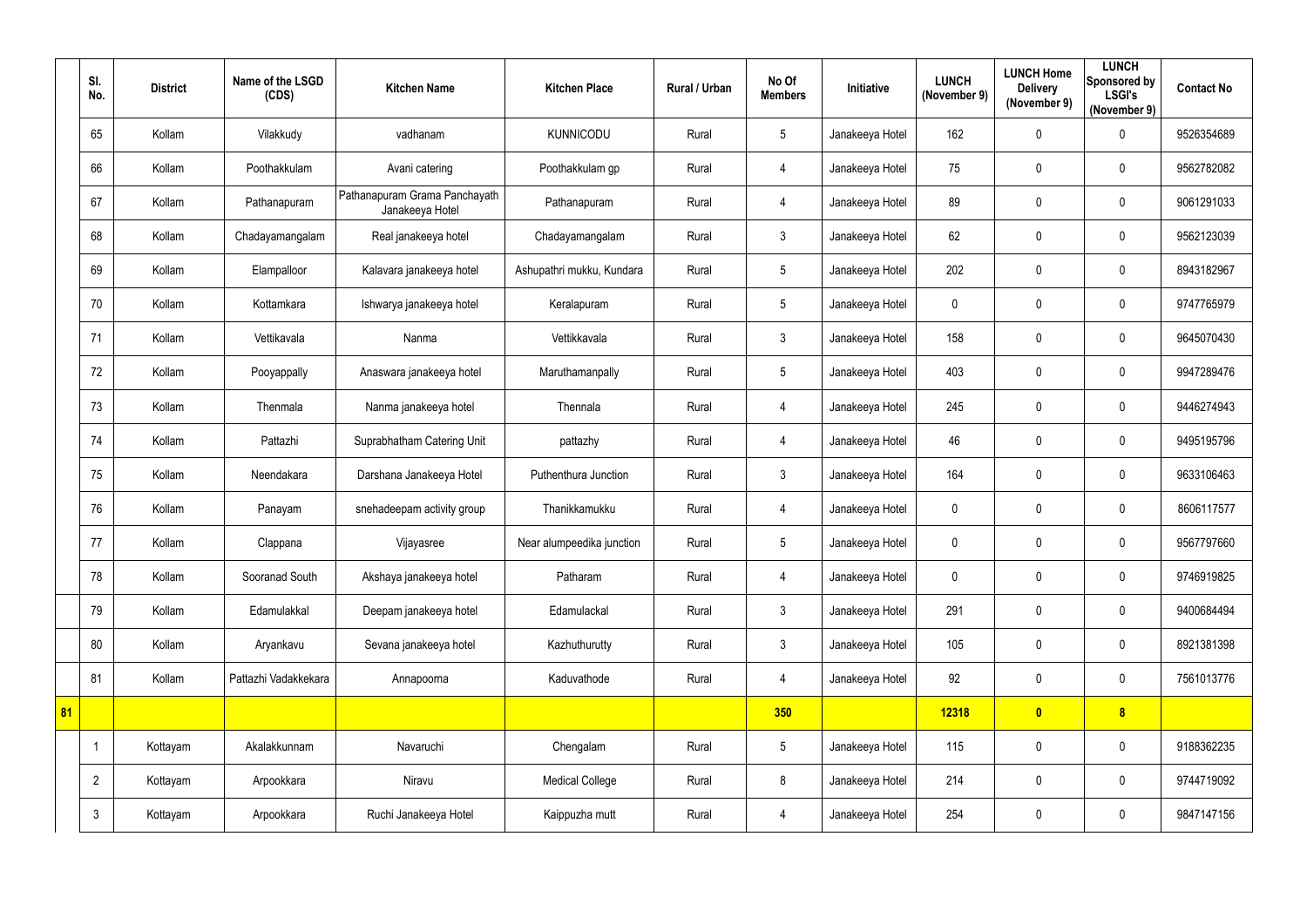| SI.<br>No.      | <b>District</b> | Name of the LSGD<br>(CDS) | <b>Kitchen Name</b>                | <b>Kitchen Place</b>                   | Rural / Urban | No Of<br><b>Members</b> | Initiative      | <b>LUNCH</b><br>(November 9) | <b>LUNCH Home</b><br><b>Delivery</b><br>(November 9) | <b>LUNCH</b><br>Sponsored by<br><b>LSGI's</b><br>(November 9) | <b>Contact No</b> |
|-----------------|-----------------|---------------------------|------------------------------------|----------------------------------------|---------------|-------------------------|-----------------|------------------------------|------------------------------------------------------|---------------------------------------------------------------|-------------------|
| $\overline{4}$  | Kottayam        | Athirampuzha              | Hannas                             | Mannanam                               | Rural         | 4                       | Janakeeya Hotel | 46                           | 0                                                    | $\mathbf 0$                                                   | 9496136682        |
| $5\phantom{.0}$ | Kottayam        | Ayarkunnam                | Panchami Unit                      | Near PHC Ayarkunnam                    | Rural         | $5\overline{)}$         | Janakeeya Hotel | 40                           | 0                                                    | $\mathbf 0$                                                   | 9744560994        |
| $6\phantom{.}6$ | Kottayam        | Aymanam                   | Bisiya                             | Aymanam panchayath hall                | Rural         | $\mathbf{3}$            | Janakeeya Hotel | 102                          | 0                                                    | $\overline{0}$                                                | 9544560606        |
| $\overline{7}$  | Kottayam        | Bharananganam             | Kudumbshree nadan<br>bhakshanasala | Bharananganam                          | Rural         | $\mathbf{3}$            | Janakeeya Hotel | 120                          | 0                                                    | $\mathbf 0$                                                   | 8113827680        |
| 8               | Kottayam        | Changanassery             | Janakeeya Hotel                    | Near Railway station                   | Urban         | $\mathbf{3}$            | Janakeeya Hotel | 152                          | 0                                                    | $\mathbf 0$                                                   | 7560866821        |
| $9\,$           | Kottayam        | Chemp                     | Thanima                            | Chemp                                  | Rural         | $\overline{4}$          | Janakeeya Hotel | $\overline{0}$               | 0                                                    | $\overline{0}$                                                | 9809940907        |
| 10 <sup>°</sup> | Kottayam        | Chirakkadav               | <b>Udaya Catering Unit</b>         | Mahatma Gandhi Town Hall,<br>Ponkunnam | Rural         | $5\phantom{.0}$         | Janakeeya Hotel | 70                           | 0                                                    | $\mathbf 0$                                                   | 6282479410        |
| 11              | Kottayam        | Chirakkadav               | Sargam                             | Thekkethu Kavala                       | Rural         | $\mathbf{3}$            | Janakeeya Hotel | 28                           | 0                                                    | $\mathbf 0$                                                   | 9656087110        |
| 12              | Kottayam        | Elikulam                  | Janakeeya Hotel Elikkulam          | Manchakuzhy                            | Rural         | $\mathbf{3}$            | Janakeeya Hotel | 105                          | 0                                                    | $\mathbf 0$                                                   | 9074768314        |
| 13              | Kottayam        | Ettumanoor                | Gramashree cafe kudumbasree        | Nandanam auditorium,<br>Ettumanoor     | Urban         | $5\phantom{.0}$         | Janakeeya Hotel | 96                           | 0                                                    | $\mathbf 0$                                                   | 9847334071        |
| 14              | Kottayam        | Kadanad                   | Thanal catering                    | Kadanad                                | Rural         | $5\overline{)}$         | Janakeeya Hotel | 55                           | 0                                                    | $\mathbf 0$                                                   | 9048099040        |
| 15              | Kottayam        | Kadaplamattam             | Salt &pepper                       | Near Kadaplamattom CDS                 | Rural         | $\overline{4}$          | Janakeeya Hotel | 48                           | 16                                                   | $\mathbf 0$                                                   | 9645400860        |
| 16              | Kottayam        | Kadaplamattam             | Kadaplamattam Janakeeya Hotel      | Vayala                                 | Rural         | 4                       | Janakeeya Hotel | 46                           | 22                                                   | $\mathbf 0$                                                   | 9446804954        |
| 17              | Kottayam        | Kaduthuruthy              | Janakeeya Hotel                    | Panchayath premise                     | Rural         | $6\overline{6}$         | Janakeeya Hotel | 156                          | 0                                                    | $\overline{0}$                                                | 9847166464        |
| 18              | Kottayam        | Kallara                   | Vasuki Janakeeya hotel             | Kallara                                | Rural         | $\mathbf{3}$            | Janakeeya Hotel | $77\,$                       | 0                                                    | $\overline{0}$                                                | 9846103478        |
| 19              | Kottayam        | Kanakkari                 | Jesus                              | Pattithanam                            | Rural         | $5\phantom{.0}$         | Janakeeya Hotel | 138                          | 0                                                    | $\overline{0}$                                                | 9447192439        |
| 20              | Kottayam        | Kangazha                  | Sulabha                            | Pathanadu                              | Rural         | $5\phantom{.0}$         | Janakeeya Hotel | 82                           | 0                                                    | $\overline{0}$                                                | 9847438293        |
| 21              | Kottayam        | Kanjirapally              | Vanitha canteen                    | Panchayath premise                     | Rural         | $\mathbf{3}$            | Janakeeya Hotel | 145                          | 0                                                    | $\overline{0}$                                                | 9605391868        |
| 22              | Kottayam        | Karoor                    | Unarvu janakeeya hotel             | Valavoor                               | Rural         | $5\phantom{.0}$         | Janakeeya Hotel | 94                           | 0                                                    | $\overline{0}$                                                | 8304903250        |
| 23              | Kottayam        | Karukachal                | <b>Sukrutham Catering Unit</b>     | Karukachal                             | Rural         | $5\phantom{.0}$         | Janakeeya Hotel | 45                           | 0                                                    | $\overline{0}$                                                | 9847766843        |
| 24              | Kottayam        | Kidangoor                 | Janakeeya hotel                    | Kidangoor Panchayath                   | Rural         | $\mathfrak{Z}$          | Janakeeya Hotel | 125                          | 0                                                    | $\overline{0}$                                                | 9048080292        |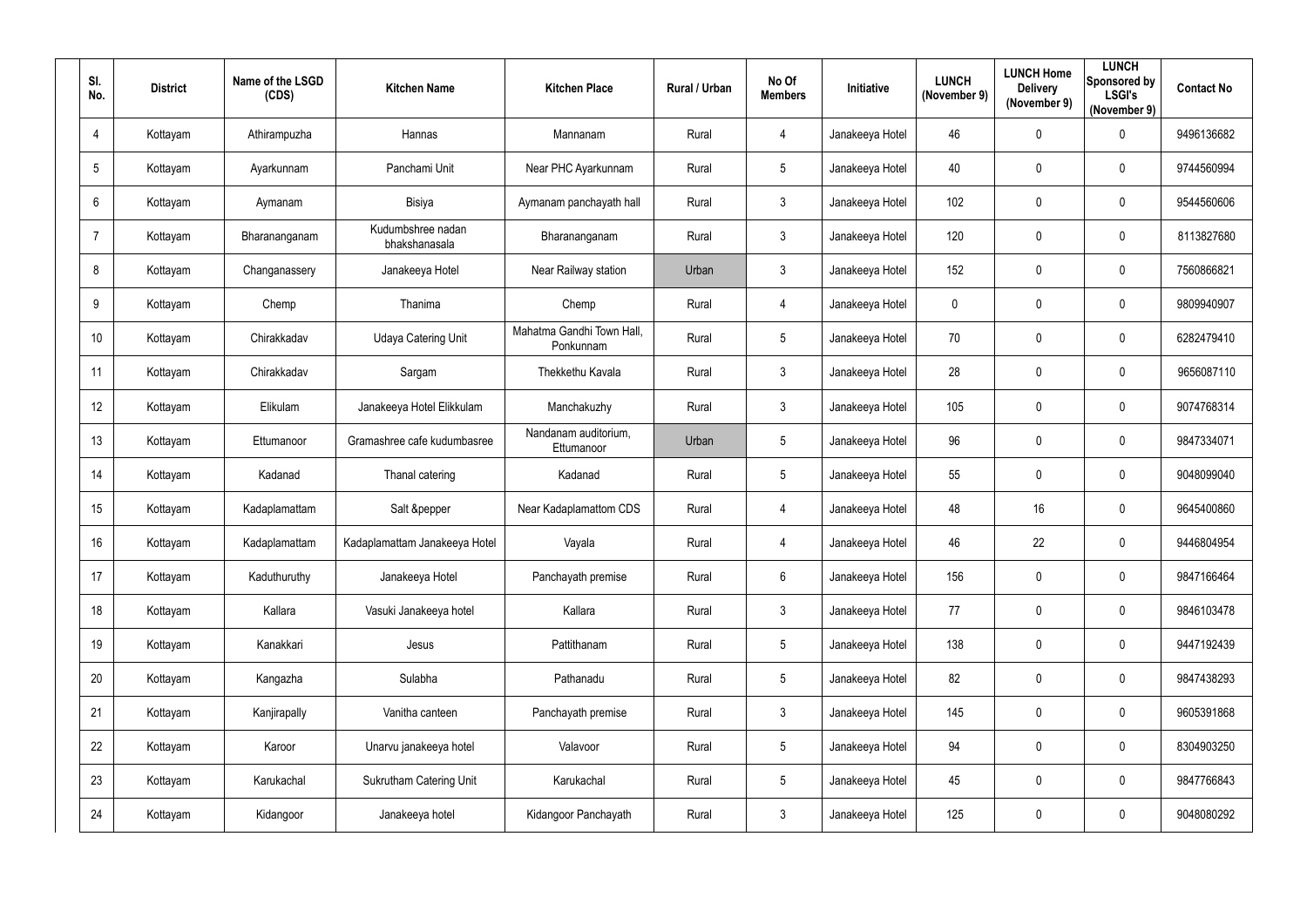|    | SI.<br>No. | <b>District</b> | Name of the LSGD<br>(CDS) | <b>Kitchen Name</b>             | <b>Kitchen Place</b>           | Rural / Urban | No Of<br><b>Members</b> | Initiative      | <b>LUNCH</b><br>(November 9) | <b>LUNCH Home</b><br><b>Delivery</b><br>(November 9) | <b>LUNCH</b><br>Sponsored by<br><b>LSGI's</b><br>(November 9) | <b>Contact No</b> |
|----|------------|-----------------|---------------------------|---------------------------------|--------------------------------|---------------|-------------------------|-----------------|------------------------------|------------------------------------------------------|---------------------------------------------------------------|-------------------|
|    | 25         | Kottayam        | Kooroppada                | Achus Janakeeya Hotel           | Panchayath                     | Rural         | $\mathbf{3}$            | Janakeeya Hotel | 58                           | 0                                                    | $\mathbf 0$                                                   | 9778121989        |
|    | 26         | Kottayam        | Koottickal                | Janakeeya hotel                 | Koottickal                     | Rural         | 5                       | Janakeeya Hotel | 120                          | 0                                                    | $\mathbf 0$                                                   | 9645219929        |
|    | 27         | Kottayam        | Koruthodu                 | Koruthodu Janakeeya Hotel       | Koruthodu                      | Rural         | $6\overline{6}$         | Janakeeya Hotel | 98                           | 0                                                    | $\mathbf 0$                                                   | 7510770418        |
|    | 28         | Kottayam        | KottayamNorth             | Alfa Canteen                    | Municipality Kottayam          | Urban         | 5                       | Janakeeya Hotel | 175                          | 0                                                    | $\mathbf 0$                                                   | 9846571923        |
|    | 29         | Kottayam        | KottayamNorth             | Kerala cafe janakeeya hotel     | Choottuveli                    | Urban         | $\mathbf{3}$            | Janakeeya Hotel | 368                          | 0                                                    | $\overline{0}$                                                | 8129337294        |
|    | 30         | Kottayam        | KottayamNorth             | Maria Janakeeya Hotel           | Chungam                        | Urban         | $5\phantom{.0}$         | Janakeeya Hotel | 210                          | 0                                                    | $\boldsymbol{0}$                                              | 9744843928        |
|    | 31         | Kottayam        | KottayamNorth             | Ambady Janakeeya Hotel          | Karapuzha                      | Urban         | 4                       | Janakeeya Hotel | $\mathbf 0$                  | 0                                                    | $\mathbf 0$                                                   | 9496374594        |
|    | 32         | Kottayam        | Kozhuvanal                | Rohini Janakeeya Hotel          | Vakkappulam                    | Rural         | 3                       | Janakeeya Hotel | $\mathbf 0$                  | 0                                                    | $\mathbf 0$                                                   | 9400216885        |
|    | 33         | Kottayam        | Kuravilangadu             | kudumbashree janakeeya hotel    | kuravilangady by pass junction | Rural         | 5                       | Janakeeya Hotel | 165                          | 0                                                    | $\overline{0}$                                                | 7559022364        |
|    | 34         | Kottayam        | Kurichi                   | Swad Catering                   | Cheruvelippadi                 | Rural         | $\overline{4}$          | Janakeeya Hotel | 265                          | 0                                                    | $\mathbf 0$                                                   | 9847891917        |
|    | 35         | Kottayam        | Madappally                | SR catering                     | Mammoodu                       | Rural         | $3\overline{3}$         | Janakeeya Hotel | $\overline{0}$               | 0                                                    | $\boldsymbol{0}$                                              | 9747702203        |
|    | 36         | Kottayam        | Manimala                  | Vanitha canteen                 | Manimala                       | Rural         | $\mathbf{3}$            | Janakeeya Hotel | 145                          | 0                                                    | $\overline{0}$                                                | 9946318069        |
|    | 37         | Kottayam        | Manjoor                   | Oruma catering unit             | Kuruppanthara                  | Rural         | 5                       | Janakeeya Hotel | 63                           | 40                                                   | $\overline{2}$                                                | 9349189590        |
|    | 38         | Kottayam        | Manjoor                   | Deepam                          | Manjoor                        | Rural         | $5\phantom{.0}$         | Janakeeya Hotel | $\mathbf 0$                  | $\mathbf 0$                                          | $\pmb{0}$                                                     | 8547676135        |
|    | 39         | Kottayam        | Marangattupilly           | Marangattupilly Janakeeya Hotel | Marangattupilly                | Rural         | $\overline{4}$          | Janakeeya Hotel | 97                           | 0                                                    | $\pmb{0}$                                                     | 9544416772        |
| 79 | 40         | Kottayam        | Maravanthuruth            | Changathi                       | Maravanthuruth                 | Rural         | $\overline{4}$          | Janakeeya Hotel | 55                           | $\pmb{0}$                                            | $\pmb{0}$                                                     | 9744598169        |
|    | 41         | Kottayam        | Meenachil                 | Akshaya Janakeeya hotel         | Idamattam                      | Rural         | $\overline{4}$          | Janakeeya Hotel | 112                          | $\pmb{0}$                                            |                                                               | 9747190979        |
|    | 42         | Kottayam        | Meenachil                 | Archana janakeeya Hotel         | Paika                          | Rural         | $5\phantom{.0}$         | Janakeeya Hotel | 169                          | 0                                                    | $\mathbf 0$                                                   | 9048759539        |
|    | 43         | Kottayam        | Meenadom                  | Nainus                          | Meenadom                       | Rural         | $\mathfrak{Z}$          | Janakeeya Hotel | 53                           | $\pmb{0}$                                            | $\pmb{0}$                                                     | 9539752801        |
|    | 44         | Kottayam        | Melukavu                  | Seenayi Cafe centre             | Melukavumattam                 | Rural         | $5\overline{)}$         | Janakeeya Hotel | $\mathbf 0$                  | 0                                                    | $\mathbf 0$                                                   | 9744546703        |
|    | 45         | Kottayam        | Moonnilav                 | Aiswarya                        | Moonnilav                      | Rural         | $\mathfrak{Z}$          | Janakeeya Hotel | 79                           | 0                                                    | $\bm{0}$                                                      | 8281227689        |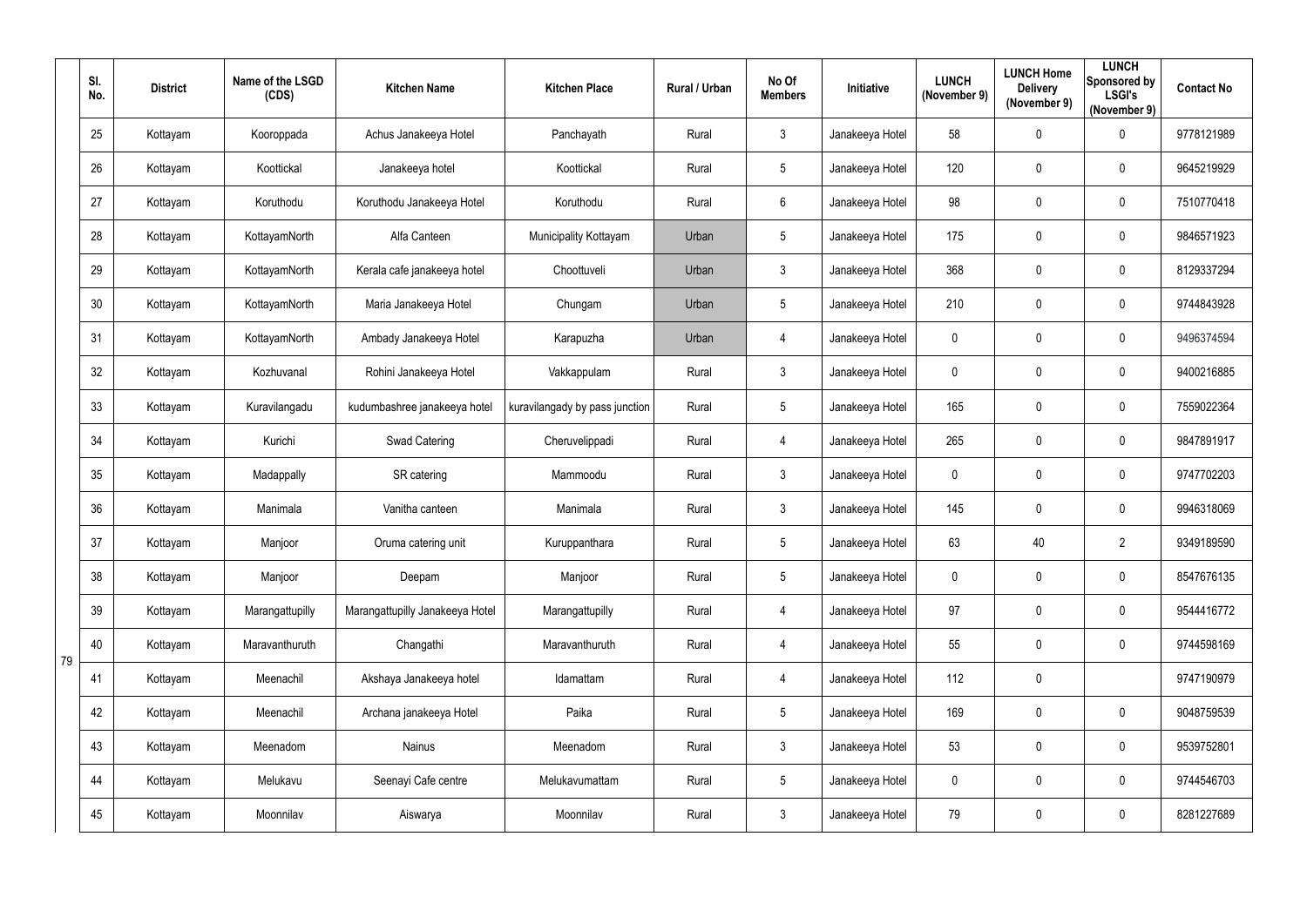| SI.<br>No. | <b>District</b> | Name of the LSGD<br>(CDS) | <b>Kitchen Name</b>          | <b>Kitchen Place</b>     | Rural / Urban | No Of<br><b>Members</b> | <b>Initiative</b> | <b>LUNCH</b><br>(November 9) | <b>LUNCH Home</b><br><b>Delivery</b><br>(November 9) | <b>LUNCH</b><br>Sponsored by<br><b>LSGI's</b><br>(November 9) | <b>Contact No</b> |
|------------|-----------------|---------------------------|------------------------------|--------------------------|---------------|-------------------------|-------------------|------------------------------|------------------------------------------------------|---------------------------------------------------------------|-------------------|
| 46         | Kottayam        | Mulakkulam                | Janakeeya Hotel              | Moorkkattilpadi          | Rural         | $\overline{4}$          | Janakeeya Hotel   | 62                           | $\mathbf 0$                                          | $\mathbf 0$                                                   | 9747856382        |
| 47         | Kottayam        | Mundakkayam               | Janakeeya Hotel Mundakkayam  | Mundakkayam              | Rural         | $6^{\circ}$             | Janakeeya Hotel   | 120                          | $\mathbf 0$                                          | $\mathbf 0$                                                   | 9495314979        |
| 48         | Kottayam        | Nedumkunnam               | Nanma Kudumbashree Unit      | Nedumkunnam              | Rural         | $5\phantom{.0}$         | Janakeeya Hotel   | 87                           | $\overline{0}$                                       | $\mathbf 0$                                                   | 7306791612        |
| 49         | Kottayam        | Neendoor                  | Gruhasree ME Unit            | Panchayath               | Rural         | 3 <sup>5</sup>          | Janakeeya Hotel   | 40                           | $\mathbf 0$                                          | $\mathbf 0$                                                   | 9847756958        |
| 50         | Kottayam        | Njeezhoor                 | Annapoorna Janakeeya Hotel   | Panchayath               | Rural         | 4                       | Janakeeya Hotel   | 84                           | 0                                                    | $\overline{0}$                                                | 9745246839        |
| 51         | Kottayam        | Pala                      | Harithasree catering         | Chethimattam             | Urban         | $5\phantom{.0}$         | Janakeeya Hotel   | 220                          | $\overline{0}$                                       | $\boldsymbol{0}$                                              | 9895154240        |
| 52         | Kottayam        | Pampady                   | Thrupthi                     | Pampady Town             | Rural         | $5\overline{)}$         | Janakeeya Hotel   | 20                           | 0                                                    | $\mathbf 0$                                                   | 9633013622        |
| 53         | Kottayam        | Panachikkadu              | Ruchi Canteen                | Paruthumpara             | Rural         | $5\phantom{.0}$         | Janakeeya Hotel   | 105                          | $\mathbf 0$                                          | $\mathbf 0$                                                   | 9656411494        |
| 54         | Kottayam        | Parathodu                 | Janakeeya Hotel Parathodu    | Panchayath               | Rural         | $\overline{4}$          | Janakeeya Hotel   | 65                           | $\overline{0}$                                       | $\overline{0}$                                                | 7907455541        |
| 55         | Kottayam        | Paippadu                  | Thejus                       | Paippadu                 | Rural         | $5\overline{)}$         | Janakeeya Hotel   | 203                          | $\overline{0}$                                       | $\mathbf 0$                                                   | 7034621426        |
| 56         | Kottayam        | Poonjar                   | Haritham                     | Poonjar                  | Rural         | $5\overline{)}$         | Janakeeya Hotel   | 67                           | $\mathbf 0$                                          | $\overline{4}$                                                | 9495235348        |
| 57         | Kottayam        | Ramapuram                 | Ruchi                        | Ramapuram                | Rural         | $\overline{4}$          | Janakeeya Hotel   | 170                          | 30                                                   | $\overline{0}$                                                | 9495107277        |
| 58         | Kottayam        | T.V.Puram                 | Vijaya Janakeeya Hotel       | <b>TV Puram</b>          | Rural         | $\mathbf{3}$            | Janakeeya Hotel   | 32                           | $\mathbf 0$                                          | $\overline{0}$                                                | 9847614136        |
| 59         | Kottayam        | Teekkoy                   | Kairali                      | Vagamattom, Kallambhagam | Rural         | 3 <sup>5</sup>          | Janakeeya Hotel   | $\pmb{0}$                    | $\mathbf 0$                                          | $\boldsymbol{0}$                                              | 7025702768        |
| 60         | Kottayam        | Thalanad                  | Nanma                        | Muttambhagam Kavala      | Rural         | 3 <sup>1</sup>          | Janakeeya Hotel   | $\pmb{0}$                    | $\mathbf 0$                                          | $\pmb{0}$                                                     | 9961289547        |
| 61         | Kottayam        | Thalappalam               | Ameya                        | Thalappalam              | Rural         | $\overline{4}$          | Janakeeya Hotel   | $90\,$                       | $\mathbf 0$                                          | $\mathbf 0$                                                   | 7025932626        |
| 62         | Kottayam        | Thalayolaparambu          | kudumbashree janakeeya hotel | Thalayolaparambu         | Rural         | 3 <sup>5</sup>          | Janakeeya Hotel   | 97                           | $\mathbf 0$                                          | $\boldsymbol{0}$                                              | 7994830570        |
| 63         | Kottayam        | Thidanadu                 | Janani                       | Chemmlamattam            | Rural         | $6\overline{6}$         | Janakeeya Hotel   | 106                          | $\mathbf 0$                                          | 0\$                                                           | 9562695545        |
| 64         | Kottayam        | Thidanadu                 | Krishna                      | Near Panchayath          | Rural         | $\overline{4}$          | Janakeeya Hotel   | 78                           | $\mathbf 0$                                          | $\pmb{0}$                                                     | 9605565960        |
| 65         | Kottayam        | Thiruvarppu               | Sreeparvathy food products   | Illickal                 | Rural         | $3\phantom{.0}$         | Janakeeya Hotel   | 148                          | $\mathbf 0$                                          | $\pmb{0}$                                                     | 9747289846        |
| 66         | Kottayam        | Thrikkodithanam           | Swanthanam                   | Thrikkodithanam          | Rural         | $5\phantom{.0}$         | Janakeeya Hotel   | 82                           | $\mathbf 0$                                          | $\bm{0}$                                                      | 7902729237        |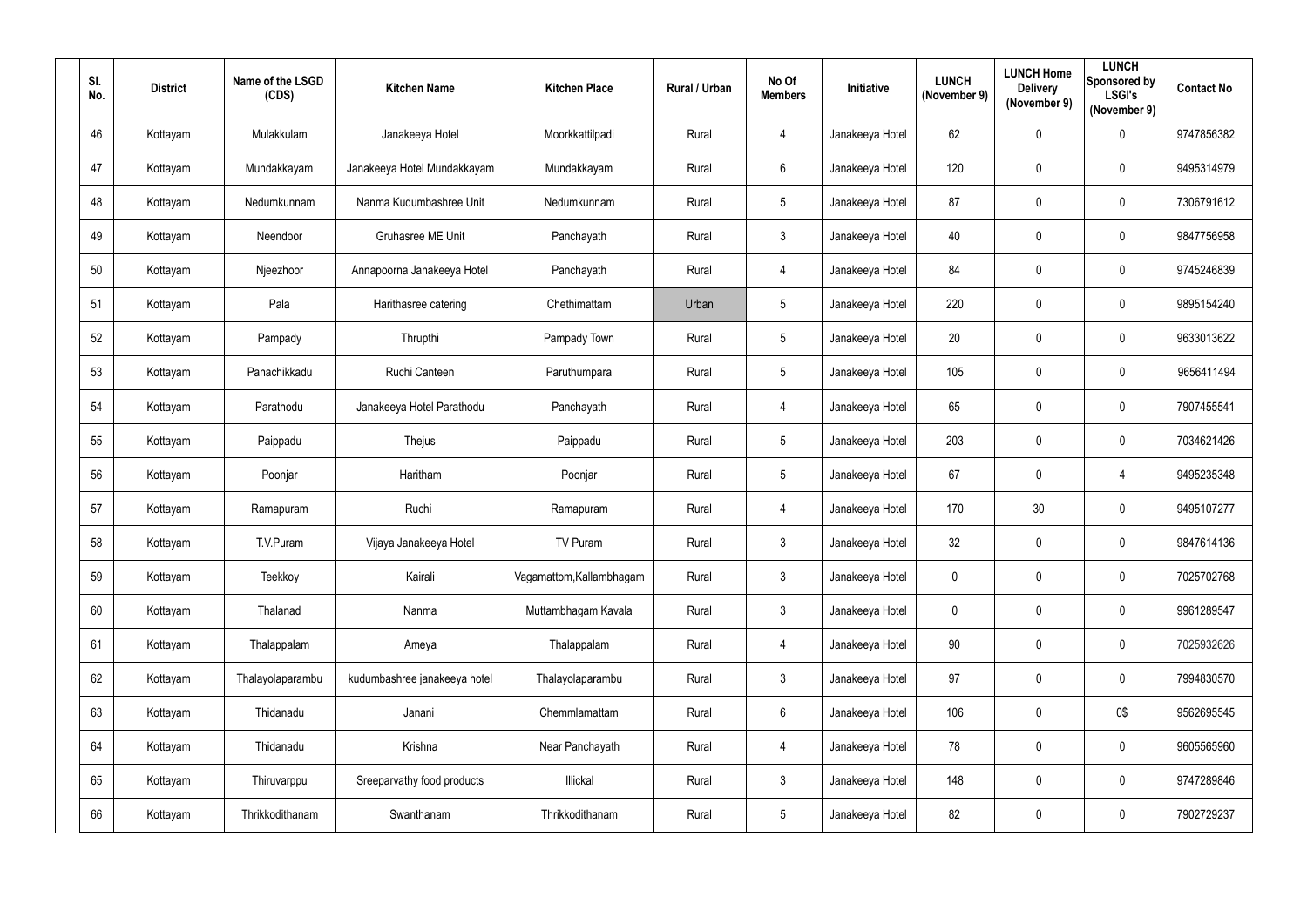|    | SI.<br>No.     | <b>District</b> | Name of the LSGD<br>(CDS) | <b>Kitchen Name</b>                                      | <b>Kitchen Place</b>                        | Rural / Urban | No Of<br><b>Members</b> | Initiative      | <b>LUNCH</b><br>(November 9) | <b>LUNCH Home</b><br><b>Delivery</b><br>(November 9) | <b>LUNCH</b><br>Sponsored by<br><b>LSGI's</b><br>(November 9) | <b>Contact No</b> |
|----|----------------|-----------------|---------------------------|----------------------------------------------------------|---------------------------------------------|---------------|-------------------------|-----------------|------------------------------|------------------------------------------------------|---------------------------------------------------------------|-------------------|
|    | 67             | Kottayam        | Udayanapuram              | Uppum Mulakum                                            | Nerekadavu                                  | Rural         | $\mathfrak{Z}$          | Janakeeya Hotel | 47                           | 0                                                    | $\mathbf 0$                                                   | 8111850728        |
|    | 68             | Kottayam        | Udayanapuram              | Aiswarya Activity Group                                  | Vaikom Block Panchayath                     | Rural         | 5                       | Janakeeya Hotel | 70                           | 0                                                    | $\mathbf 0$                                                   | 9847437286        |
|    | 69             | Kottayam        | Uzhavoor                  | Uzhavoor Janakeeya Hotel                                 | <b>Uzhavoor Town</b>                        | Rural         | 8                       | Janakeeya Hotel | 210                          | 87                                                   |                                                               | 9746074266        |
|    | 70             | Kottayam        | Vaikom                    | <b>Chanees Eats</b>                                      | Chalapparambu                               | Urban         | $\overline{4}$          | Janakeeya Hotel | 127                          | 0                                                    | $\mathbf 0$                                                   | 9446467389        |
|    | 71             | Kottayam        | Vakathanam                | Padheyam                                                 | Njaliakuzhi                                 | Rural         | 6                       | Janakeeya Hotel | 120                          | 0                                                    | $\mathbf 0$                                                   | 9495010073        |
|    | 72             | Kottayam        | Vazhappally               | Udayam                                                   | Vazhappally                                 | Rural         | $\overline{4}$          | Janakeeya Hotel | 137                          | 0                                                    | $\mathbf 0$                                                   | 9562267564        |
|    | 73             | Kottayam        | Vazhoor                   | Kudumbashree Canteen Unit At<br>Vazhoor Grama Panchayath | Vazhoor Grama Panchayath<br><b>Building</b> | Rural         | 5                       | Janakeeya Hotel | 45                           | 0                                                    | $\mathbf 0$                                                   | 9544717796        |
|    | 74             | Kottayam        | Vazhoor                   | New India                                                | Nedumavu                                    | Rural         | $\mathfrak{Z}$          | Janakeeya Hotel | 31                           | 0                                                    | $\mathbf 0$                                                   | 9744581242        |
|    | 75             | Kottayam        | Vechoor                   | <b>Treeland Annapoorna</b>                               | <b>Bund Road</b>                            | Rural         | $\mathfrak{Z}$          | Janakeeya Hotel | 123                          | 0                                                    | $\mathbf 0$                                                   | 8606814487        |
|    | 76             | Kottayam        | Veliyannoor               | Thanima foods                                            | Veliyannoor                                 | Rural         | 3                       | Janakeeya Hotel | 198                          | 0                                                    | $\mathbf 0$                                                   | 9744392147        |
|    | 77             | Kottayam        | Vellavoor                 | Uppum Mulakum Janakeeya Hotel                            | Panchayath premise                          | Rural         | 5                       | Janakeeya Hotel | 86                           | 0                                                    | $\mathbf 0$                                                   | 9188317288        |
|    | 78             | Kottayam        | Velloor                   | Puzhayoram catering                                      | Near Velloor cds office                     | Rural         | $\overline{4}$          | Janakeeya Hotel | 140                          | 0                                                    | $\mathbf 0$                                                   | 9895522286        |
|    | 79             | Kottayam        | Vijayapuram               | Niravu                                                   | Iranjal                                     | Rural         | 3                       | Janakeeya Hotel | 189                          | 0                                                    | 0                                                             | 9495245895        |
|    | 80             | Kottayam        | Vijayapuram               | Renown Janakeeya Hotel                                   | Vadavathoor                                 | Rural         | $5\overline{)}$         | Janakeeya Hotel | 132                          | 0                                                    | $\overline{0}$                                                | 8606536302        |
| 79 |                |                 |                           |                                                          |                                             |               | 336                     |                 | 8116                         | <b>195</b>                                           | $\overline{7}$                                                |                   |
|    | $\mathbf 1$    | Kozhikode       | Balussery                 | Unarvu Janakeeya Hotel                                   | Balussery                                   | Rural         | 5                       | Janakeeya Hotel | 152                          | 0                                                    | $\overline{0}$                                                | 95440 03929       |
|    | $\overline{2}$ | Kozhikode       | Panangad                  | Kairali Janakeeya Hotel                                  | Balussery mukku at KK<br>hospital           | Rural         | $\mathfrak{Z}$          | Janakeeya Hotel | 342                          | 0                                                    | $\mathbf 0$                                                   | 97450 85782       |
|    | $\mathfrak{Z}$ | Kozhikode       | Koorachundu               | Koorachundu Janakeeya hotel                              | Koorachundu                                 | Rural         | $\overline{4}$          | Janakeeya Hotel | 238                          | 0                                                    | $\overline{0}$                                                | 94967 07886       |
|    | 4              | Kozhikode       | Koorachundu               | Koottayma Janakeeya Hotel                                | Kallanode                                   | Rural         | 5                       | Janakeeya Hotel | 355                          | 0                                                    | $\overline{0}$                                                | 94967 26850       |
|    | 5              | Kozhikode       | Kottur                    | Sneha Janakeeya Hotel                                    | Kottur                                      | Rural         | $5\overline{)}$         | Janakeeya Hotel | 136                          | 0                                                    | $\overline{0}$                                                | 97456 72101       |
|    | 6              | Kozhikode       | Naduvannur                | Naduvannur Janakeeya Hotel                               | Naduvannur                                  | Rural         | $\overline{7}$          | Janakeeya Hotel | 314                          | 0                                                    | $\mathbf 0$                                                   | 8592-031802       |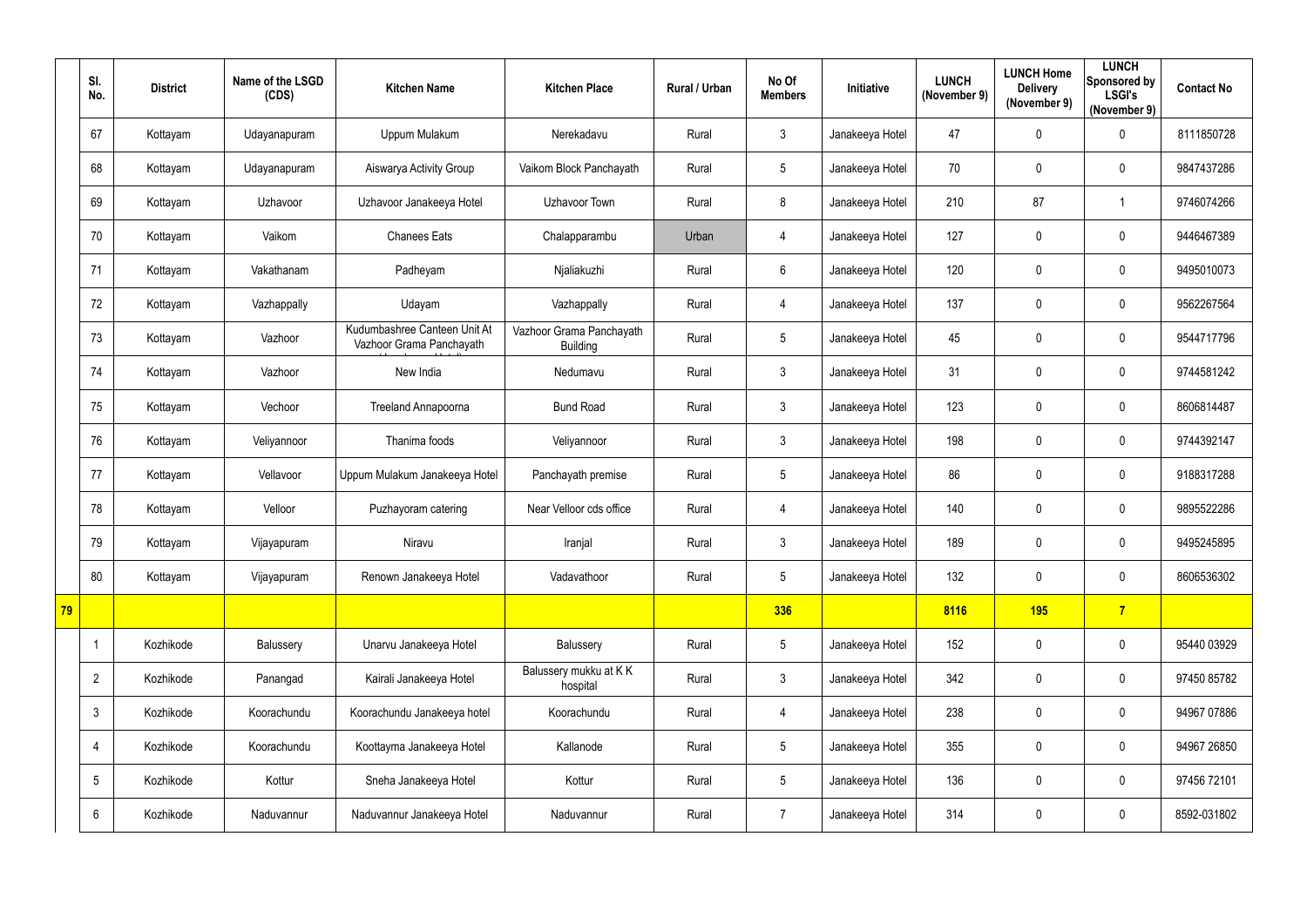| SI.<br>No.     | <b>District</b> | Name of the LSGD<br>(CDS) | <b>Kitchen Name</b>            | <b>Kitchen Place</b>                  | Rural / Urban | No Of<br><b>Members</b> | Initiative      | <b>LUNCH</b><br>(November 9) | <b>LUNCH Home</b><br><b>Delivery</b><br>(November 9) | <b>LUNCH</b><br>Sponsored by<br><b>LSGI's</b><br>(November 9) | <b>Contact No</b> |
|----------------|-----------------|---------------------------|--------------------------------|---------------------------------------|---------------|-------------------------|-----------------|------------------------------|------------------------------------------------------|---------------------------------------------------------------|-------------------|
| $\overline{7}$ | Kozhikode       | Naduvannur                | Kudumbashree Janakeeya Hotel   | Anjolimukku                           | Rural         | $\mathfrak{Z}$          | Janakeeya Hotel | 388                          | $\mathbf 0$                                          | $\overline{0}$                                                | 9995947043        |
| 8              | Kozhikode       | Ulliyeri                  | Ulliyeri Janakeeya Hotel       | Ulliyeri                              | Rural         | 4                       | Janakeeya Hotel | 347                          | 0                                                    | $\overline{0}$                                                | 89434 06681       |
| 9              | Kozhikode       | Unnikulam                 | Swad Janakeeya Hotel           | Ekarool Kaappil Road                  | Rural         | $\mathbf{3}$            | Janakeeya Hotel | 604                          | $\mathbf 0$                                          | $\overline{0}$                                                | 85475 75474       |
| 10             | Kozhikode       | Unnikulam                 | Chaithanya Janakeeya Hotel     | Opposite unnikulam<br>gramapanchayath | Rural         | $\mathfrak{Z}$          | Janakeeya Hotel | 584                          | 0                                                    | $\overline{0}$                                                | 87141 31460       |
| 11             | Kozhikode       | Nanminda                  | Akshaya vanitha hotel          | Nanminda panchayath building          | Rural         | 3                       | Janakeeya Hotel | 115                          | $\overline{0}$                                       | $\overline{0}$                                                | 9961184212        |
| 12             | Kozhikode       | Thalakkulathur            | Thalakkulathur Janakeeya Hotel | Parambath                             | Rural         | 4                       | Janakeeya Hotel | 221                          | $\overline{0}$                                       | $\overline{0}$                                                | 7593067511        |
| 13             | Kozhikode       | Kakkodi                   | Kakkodi Janakeeya Hotel        | Kakkodi Bazar                         | Rural         | $\overline{7}$          | Janakeeya Hotel | 240                          | $\mathbf 0$                                          | $\mathbf 0$                                                   | 8943123615        |
| 14             | Kozhikode       | Chelannur                 | Oottupura Janakeeya Hotel      | Ambalathukulangara                    | Rural         | $\overline{7}$          | Janakeeya Hotel | 75                           | $\mathbf 0$                                          | $\overline{0}$                                                | 9846010528        |
| 15             | Kozhikode       | Narikkuni                 | Amma Janakeeya Hotel           | Narikkuni                             | Rural         | $\mathbf{3}$            | Janakeeya Hotel | 189                          | $\overline{0}$                                       | $\overline{0}$                                                | 9645606562        |
| 16             | Kozhikode       | Kakkoor                   | Janakeeya Hotel Kakkoor        | Kakkoor                               | Rural         | $5\overline{)}$         | Janakeeya Hotel | 115                          | $\mathbf 0$                                          | $\overline{0}$                                                | 8592050112        |
| 17             | Kozhikode       | Koduvally                 | Sadhya Janakeeya Hotel         | G M L P School, Koduvally             | Urban         | $5\phantom{.0}$         | Janakeeya Hotel | 476                          | $\overline{0}$                                       | $\overline{0}$                                                | 8593898831        |
| 18             | Kozhikode       | Koduvally                 | KKN Janakeeya Hotel Koduvally  | Nellamkandi                           | Urban         | $\mathbf{3}$            | Janakeeya Hotel | 158                          | $\overline{0}$                                       | $\overline{0}$                                                | 9847650894        |
| 19             | Kozhikode       | Koduvally                 | Swad Janakeeya Hotel           | Manipuram                             | Urban         | 5                       | Janakeeya Hotel | 240                          | 0                                                    | 0                                                             | 9946991995        |
| 20             | Kozhikode       | Madavoor                  | Madavoor Janakeeya Hotel       | Near madavoor panchayath              | Rural         | $5\overline{)}$         | Janakeeya Hotel | 187                          | $\mathbf 0$                                          | $\mathbf 0$                                                   | 8547590842        |
| 21             | Kozhikode       | Omasseri                  | Annapoornna Janakeeya Hotel    | Omasseri                              | Rural         | $\overline{4}$          | Janakeeya Hotel | 310                          | $\mathbf 0$                                          | $\mathbf 0$                                                   | 9605102599        |
| 22             | Kozhikode       | Puthuppadi                | Ruchi Janakeeya Hotel          | Puthupadi                             | Rural         | $5\phantom{.0}$         | Janakeeya Hotel | $\mathbf 0$                  | $\overline{0}$                                       | $\boldsymbol{0}$                                              | 7909113114        |
| 23             | Kozhikode       | Kizhakkoth                | Swad Janakeeya Hotel           | Mariveettilthazham                    | Rural         | 4                       | Janakeeya Hotel | 130                          | $\mathbf 0$                                          | $\mathbf 0$                                                   | 9847086665        |
| 24             | Kozhikode       | Thamarassery              | Pavithram Janakeeya hotel      | Thamarassery old stand                | Rural         | $6\overline{6}$         | Janakeeya Hotel | $\mathbf 0$                  | $\mathbf 0$                                          | $\mathbf 0$                                                   | 9048389661        |
| 25             | Kozhikode       | Kodenchery                | Kairali Janakeeya Hotel        | Kodenchery                            | Rural         | $\overline{4}$          | Janakeeya Hotel | 115                          | $\mathbf 0$                                          | $\mathbf 0$                                                   | 9446037829        |
| 26             | Kozhikode       | Koodaranji                | Ruchikkoot Janakeeya Hotel     | Koodaranji                            | Rural         | $6\overline{6}$         | Janakeeya Hotel | 264                          | $\mathbf 0$                                          | $\mathbf 0$                                                   | 9496439278        |
| 27             | Kozhikode       | Thiruvambadi              | Pulari Janakeeya Hotel         | Thondimmal                            | Rural         | $5\phantom{.0}$         | Janakeeya Hotel | 93                           | $\boldsymbol{0}$                                     | $\boldsymbol{0}$                                              | 7034264232        |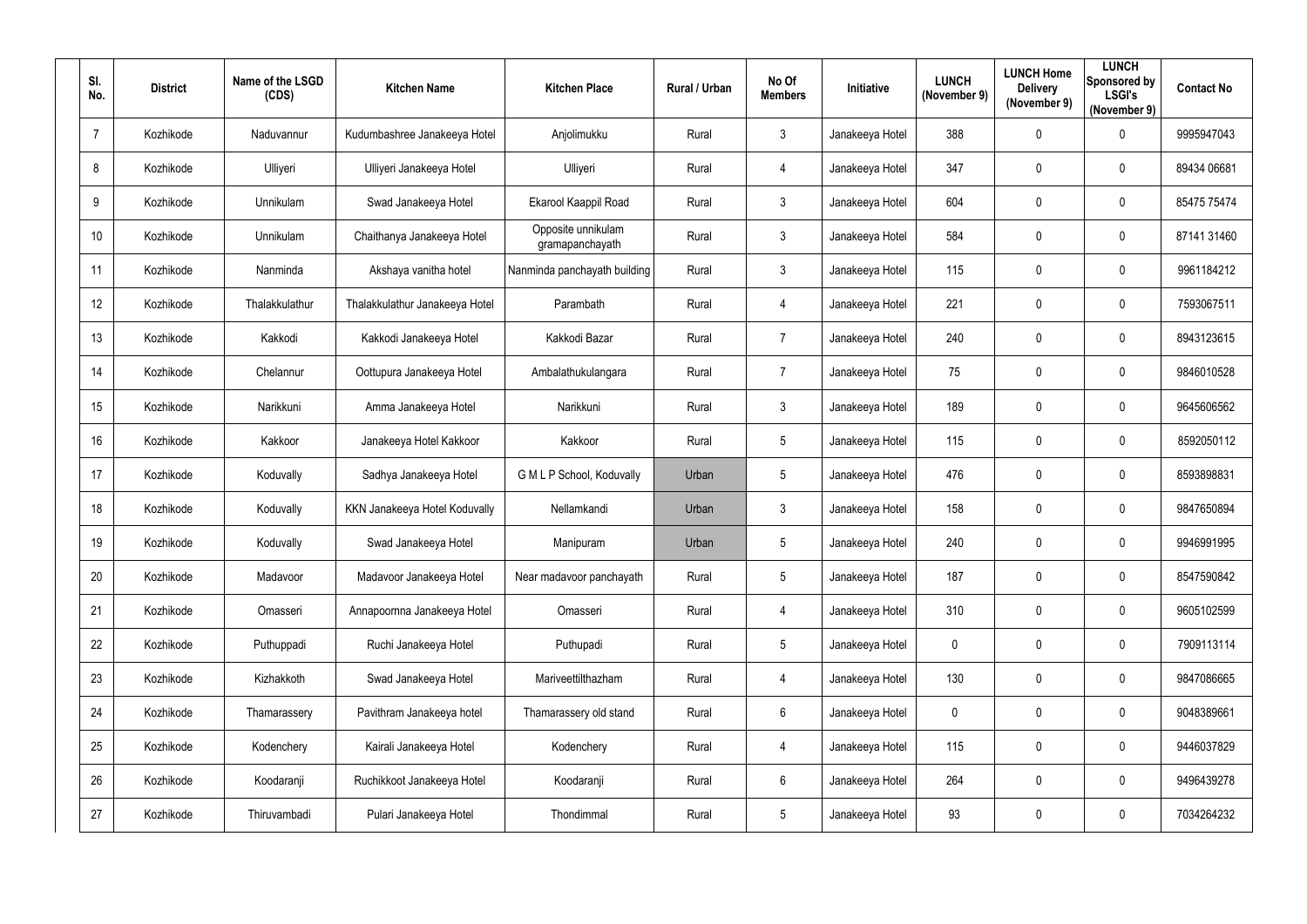| SI.<br>No. | <b>District</b> | Name of the LSGD<br>(CDS) | <b>Kitchen Name</b>                      | <b>Kitchen Place</b>                        | Rural / Urban | No Of<br><b>Members</b> | Initiative      | <b>LUNCH</b><br>(November 9) | <b>LUNCH Home</b><br><b>Delivery</b><br>(November 9) | <b>LUNCH</b><br>Sponsored by<br><b>LSGI's</b><br>(November 9) | <b>Contact No</b> |
|------------|-----------------|---------------------------|------------------------------------------|---------------------------------------------|---------------|-------------------------|-----------------|------------------------------|------------------------------------------------------|---------------------------------------------------------------|-------------------|
| 28         | Kozhikode       | Kattippara                | Ruchi Janakeeya Hotel                    | Chamal                                      | Rural         | $6^{\circ}$             | Janakeeya Hotel | 209                          | $\mathbf 0$                                          | $\overline{0}$                                                | 7591974045        |
| 29         | Kozhikode       | Koyilandy North           | Naveena canteen                          | Near new bus stand                          | Urban         | $\overline{7}$          | Janakeeya Hotel | 609                          | 0                                                    | $5\phantom{.0}$                                               | 9544185262        |
| 30         | Kozhikode       | Koyilandy North           | Koyilandi Nagarasabha Janakeeya<br>Hotel | Near Kollamchira                            | Urban         | 10                      | Janakeeya Hotel | 414                          | $\mathbf 0$                                          | $\overline{1}$                                                | 8943191728        |
| 31         | Kozhikode       | Koyilandi South           | Snehadeepam Janakeeya Hotel              | Muthambi                                    | Urban         | $6\phantom{.0}$         | Janakeeya Hotel | 445                          | 0                                                    | $\overline{0}$                                                | 9188198658        |
| 32         | Kozhikode       | Chengottukavu             | Amma Janakeeya Hotel                     | Edakkulam                                   | Rural         | $5\overline{)}$         | Janakeeya Hotel | 149                          | $\overline{0}$                                       | $\overline{0}$                                                | 9048235785        |
| 33         | Kozhikode       | Atholi                    | Atholi Janakeeya Hotel                   | Kodassery                                   | Rural         | $\overline{4}$          | Janakeeya Hotel | 119                          | $\mathbf 0$                                          | $\boldsymbol{0}$                                              | 9072499251        |
| 34         | Kozhikode       | Moodadi                   | Ruchi Janakeeya Hotel                    | Moodadi                                     | Rural         | $5\overline{)}$         | Janakeeya Hotel | 309                          | 0                                                    | $\mathbf 0$                                                   | 8281226403        |
| 35         | Kozhikode       | Chemancheri               | Annapoornna Janakeeya Hotel              | Pookkad                                     | Rural         | $5\overline{)}$         | Janakeeya Hotel | 270                          | $\mathbf 0$                                          | $\overline{1}$                                                | 9048235785        |
| 36         | Kozhikode       | Arikkulam                 | Thanima Janakeeya Hotel                  | Kurudimukku                                 | Rural         | $\overline{4}$          | Janakeeya Hotel | 151                          | $\overline{0}$                                       | -1                                                            | 9645137125        |
| 37         | Kozhikode       | Arikkulam                 | Ruchiyidam Janakeeya Hotel               | Arikkulam                                   | Rural         | 4                       | Janakeeya Hotel | 78                           | $\mathbf 0$                                          | $\overline{0}$                                                | 9048410803        |
| 38         | Kozhikode       | Kozhikode Central.        | Ruchikkoott                              | <b>District Veterinary Hospital</b>         | Urban         | 3                       | Janakeeya Hotel | 869                          | 345                                                  | $\boldsymbol{0}$                                              | 7025774213        |
| 39         | Kozhikode       | Kozhikode Central         | Sneha Ruchikkoott                        | Mankavu                                     | Urban         | $\overline{4}$          | Janakeeya Hotel | 340                          | 54                                                   | $\boldsymbol{0}$                                              | 8921995031        |
| 40         | Kozhikode       | Kozhikode Central         | Tripthi Janakeeya Hotel                  | Near AMLP School,<br>Moozhikkal             | Urban         | 3                       | Janakeeya Hotel | 805                          | 119                                                  | 0                                                             | 8129200288        |
| 41         | Kozhikode       | Kozhikode Central         | New Ganesh                               | Kovoor, near library                        | Urban         | $5\overline{)}$         | Janakeeya Hotel | 845                          | 110                                                  | $\mathbf 0$                                                   | 9349123701        |
| 42         | Kozhikode       | Kozhikode Central         | Ruchippura Janakeeya Hotel               | Near Focus mall, New bus<br>stand Kozhikode | Urban         | $3\phantom{.0}$         | Janakeeya Hotel | 987                          | $\mathbf 0$                                          | $\mathbf 0$                                                   | 9605602806        |
| 43         | Kozhikode       | Kozhikode Central         | Souparnika Janakeeya Hotel               | Medical college near chest<br>hospital      | Urban         | $6\phantom{.0}$         | Janakeeya Hotel | 492                          | $\overline{0}$                                       | $\boldsymbol{0}$                                              | 8281709784        |
| 44         | Kozhikode       | Kozhikode North           | Udayam kudumbasree canteen               | Thadambattuthazham                          | Urban         | $5\overline{)}$         | Janakeeya Hotel | 700                          | 24                                                   | $\mathbf 0$                                                   | 7736850096        |
| 45         | Kozhikode       | Kozhikode North           | Ruchi                                    | Elathoor, Chettikulam                       | Urban         | $\overline{4}$          | Janakeeya Hotel | 315                          | $\mathbf 0$                                          | $\mathbf 0$                                                   | 9947743713        |
| 46         | Kozhikode       | Kozhikode North           | Tasty Janakeeya Hotel                    | Butt road                                   | Urban         | $5\overline{)}$         | Janakeeya Hotel | 608                          | 112                                                  | $\mathbf 0$                                                   | 9074462795        |
| 47         | Kozhikode       | Kozhikode North           | Oruma                                    | Eranjikkal                                  | Urban         | $\overline{4}$          | Janakeeya Hotel | 418                          | 16                                                   | $\boldsymbol{0}$                                              |                   |
| 48         | Kozhikode       | Feroke                    | Ruchi vanitha mess                       | <b>Feroke Muncipality</b>                   | Urban         | $\overline{7}$          | Janakeeya Hotel | $\boldsymbol{0}$             | $\boldsymbol{0}$                                     | $\boldsymbol{0}$                                              | 9544468026        |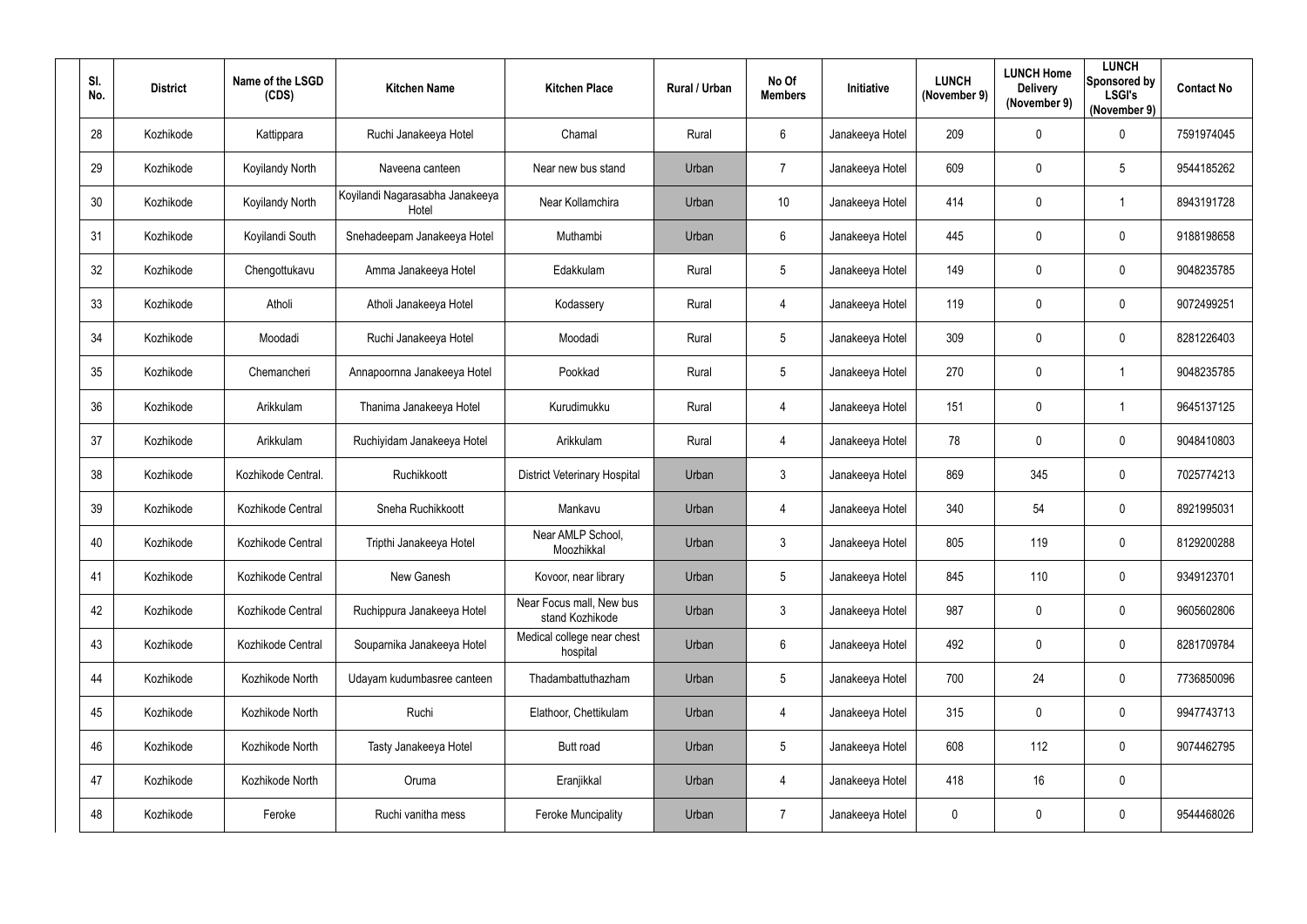|     | SI.<br>No. | <b>District</b> | Name of the LSGD<br>(CDS) | <b>Kitchen Name</b>                       | <b>Kitchen Place</b>               | Rural / Urban | No Of<br><b>Members</b> | Initiative      | <b>LUNCH</b><br>(November 9) | <b>LUNCH Home</b><br><b>Delivery</b><br>(November 9) | <b>LUNCH</b><br>Sponsored by<br><b>LSGI's</b><br>(November 9) | <b>Contact No</b> |
|-----|------------|-----------------|---------------------------|-------------------------------------------|------------------------------------|---------------|-------------------------|-----------------|------------------------------|------------------------------------------------------|---------------------------------------------------------------|-------------------|
|     | 49         | Kozhikode       | Feroke                    | Mithra Janakeeya Hotel                    | Ambalangadi                        | Urban         | 5                       | Janakeeya Hotel | $\mathbf 0$                  | 0                                                    | $\overline{0}$                                                | 9847657229        |
|     | 50         | Kozhikode       | Ramanattukara             | Tasty catering unit                       | Ramanattukara                      | Urban         | $6\phantom{.}$          | Janakeeya Hotel | 414                          | 0                                                    | $\mathbf 0$                                                   | 9961004004        |
|     | 51         | Kozhikode       | KozhikodeSouth            | Ushass cattering                          | Meenchantha school                 | Urban         | 5                       | Janakeeya Hotel | 772                          | 0                                                    | $\overline{0}$                                                | 9645629224        |
| 104 | 52         | Kozhikode       | Kozhikode South           | Oruma                                     | Naduvattam                         | Urban         | $\overline{4}$          | Janakeeya Hotel | 477                          | 0                                                    | $\overline{0}$                                                | 9747405960        |
|     | 53         | Kozhikode       | Kozhikode South           | Ruchi Janakeeya Hotel                     | Kundayithode                       | Urban         | 5                       | Janakeeya Hotel | 565                          | 0                                                    | $\overline{0}$                                                | 9526521036        |
|     | 54         | Kozhikode       | Kozhikode South           | Five star                                 | Palayam                            | Urban         | $\overline{4}$          | Janakeeya Hotel | 486                          | 0                                                    | $\overline{0}$                                                | 9744307041        |
|     | 55         | Kozhikode       | Olavanna                  | Kailamadam Janakeeya Hotel                | Pantheerankavu bypass              | Rural         | $6\phantom{.}$          | Janakeeya Hotel | 190                          | 435                                                  | $\overline{0}$                                                | 9526123535        |
|     | 56         | Kozhikode       | Olavanna                  | Snehitha Janakeeya Hotel                  | Kunnathupalam                      | Rural         | $6\phantom{.}$          | Janakeeya Hotel | 198                          | 212                                                  | $\mathbf 0$                                                   | 9072771905        |
|     | 57         | Kozhikode       | Kadalundi                 | Kadambhari Janakeeya Hotel                | Mannoor valavil                    | Rural         | 6                       | Janakeeya Hotel | 268                          | 0                                                    | $\overline{0}$                                                | 9349923675        |
|     | 58         | Kozhikode       | Mukkam                    | Mukkam Friends Janakeeya hotel            | Mukkam                             | Urban         | $\overline{4}$          | Janakeeya Hotel | 474                          | 0                                                    | $\overline{0}$                                                | 9497215604        |
|     | 59         | Kozhikode       | Mukkam                    | Oottupura Janakeeya Hotel                 | Manassery                          | Urban         | 4                       | Janakeeya Hotel | 456                          | 0                                                    | $\overline{0}$                                                | 9645563417        |
|     | 60         | Kozhikode       | Chathamangalam            | Prakruthi                                 | Chathamangalam vipanana<br>kendram | Rural         | $5\phantom{.0}$         | Janakeeya Hotel | 95                           | 0                                                    | $\overline{0}$                                                | 9745828787        |
|     | 61         | Kozhikode       | Perumanna                 | Thushara Janakeeya Hotel                  | Vallikkunnu                        | Rural         | 5                       | Janakeeya Hotel | 191                          |                                                      | $\mathbf 0$                                                   | 8113873612        |
|     | 62         | Kozhikode       | Kodiyathur                | Kanivu                                    | Eranjimavu                         | Rural         | $\overline{4}$          | Janakeeya Hotel | 204                          | 0                                                    | $\mathbf 0$                                                   | 9048094053        |
|     | 63         | Kozhikode       | Karassery                 | Karassery CDS Janakeeya Hotel             | Near karassery panchayath          | Rural         | $\overline{4}$          | Janakeeya Hotel | 140                          | $\pmb{0}$                                            | $\mathbf 0$                                                   | 9645120636        |
|     | 64         | Kozhikode       | Kuruvattoor               | Nanma Janakeeya Hotel                     | Payambra                           | Rural         | $\overline{4}$          | Janakeeya Hotel | 146                          | $\pmb{0}$                                            | $\mathbf 0$                                                   | 8547413299        |
|     | 65         | Kozhikode       | Mavoor                    | Koottayma Janakeeya Hotel                 | Mavoor                             | Rural         | $\overline{4}$          | Janakeeya Hotel | 317                          | 0                                                    | $\mathbf 0$                                                   | 9961856227        |
|     | 66         | Kozhikode       | Peruvayal                 | Tripthi Janakeeya Hotel                   | Velliparambu                       | Rural         | $5\phantom{.0}$         | Janakeeya Hotel | 131                          | $\pmb{0}$                                            | $\mathbf 0$                                                   | 6238723687        |
|     | 67         | Kozhikode       | Kunnamangalam             | Snehapuram Janakeeya Hotel                | Karanthoor                         | Rural         | $\mathfrak{Z}$          | Janakeeya Hotel | $\mathbf 0$                  | 0                                                    | $\mathbf 0$                                                   | 9048545152        |
|     | 68         | Kozhikode       | Kuttiadi                  | Janakeeya Hotel                           | Kuttiadi Town                      | Rural         | 9                       | Janakeeya Hotel | 242                          | 0                                                    | $\mathbf 0$                                                   | 8606099575        |
|     | 69         | Kozhikode       | Kavilumpara               | Kavilumpara panchayath<br>Janakeeya Hotel | Thottilpalam                       | Rural         | $\overline{4}$          | Janakeeya Hotel | 301                          | 0                                                    | $\overline{0}$                                                | 8157900256        |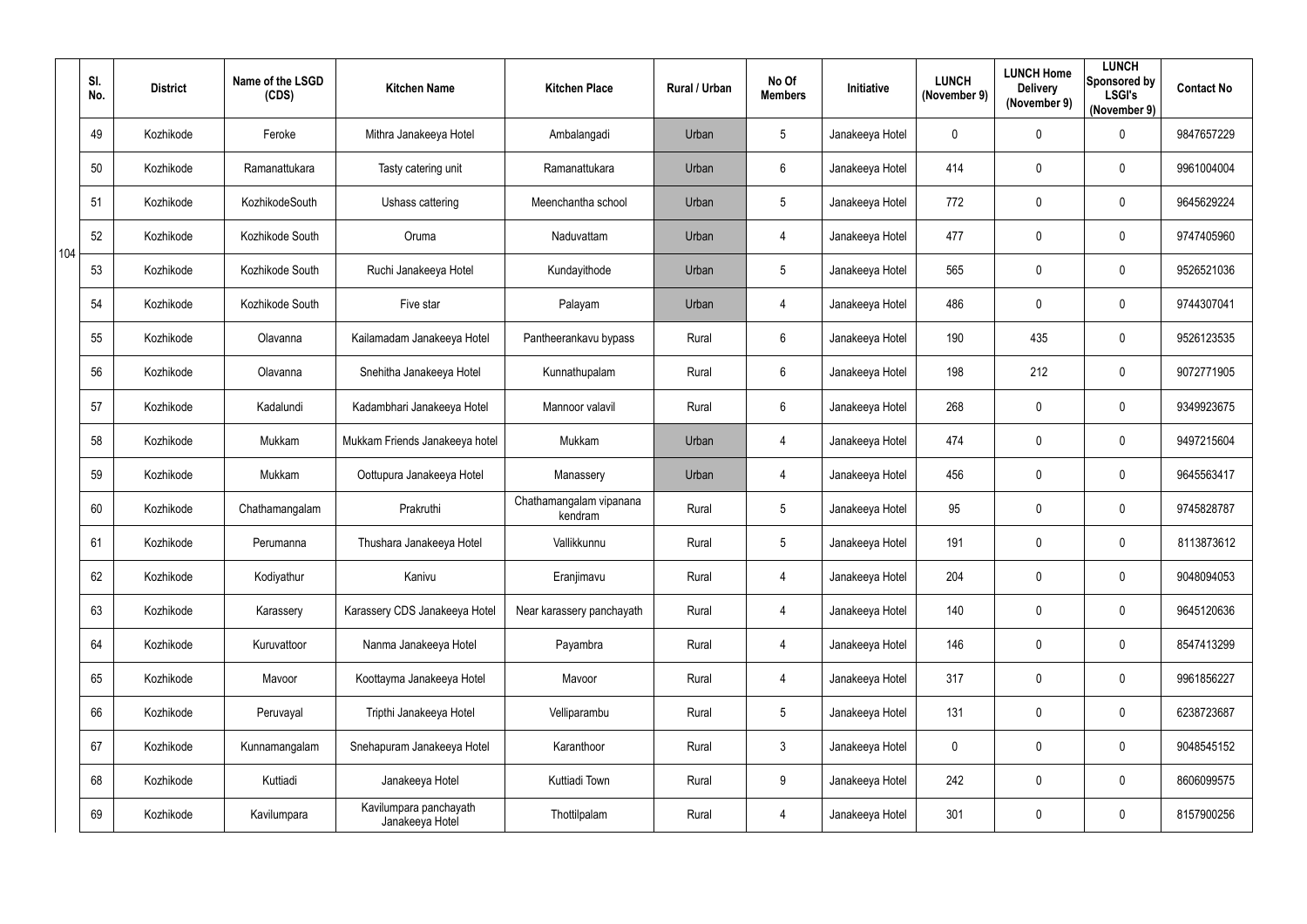| SI.<br>No. | <b>District</b> | Name of the LSGD<br>(CDS) | <b>Kitchen Name</b>                                  | <b>Kitchen Place</b>                               | Rural / Urban | No Of<br><b>Members</b> | Initiative      | <b>LUNCH</b><br>(November 9) | <b>LUNCH Home</b><br><b>Delivery</b><br>(November 9) | <b>LUNCH</b><br>Sponsored by<br><b>LSGI's</b><br>(November 9) | <b>Contact No</b> |
|------------|-----------------|---------------------------|------------------------------------------------------|----------------------------------------------------|---------------|-------------------------|-----------------|------------------------------|------------------------------------------------------|---------------------------------------------------------------|-------------------|
| 70         | Kozhikode       | Maruthonkara              | Thanima Janakeeya Hotel                              | Adukkath                                           | Rural         | $5\overline{)}$         | Janakeeya Hotel | 373                          | $\mathbf 0$                                          |                                                               | 9846974198        |
| 71         | Kozhikode       | Velom                     | Samridhi                                             | Kallumpuram - Theekkuni                            | Rural         | $5\overline{)}$         | Janakeeya Hotel | 213                          | $\mathbf 0$                                          | $\overline{0}$                                                | 9846813401        |
| 72         | Kozhikode       | Kunnummal                 | Ruchi Janakeeya Hotel                                | Kakkattil                                          | Rural         | $5\phantom{.0}$         | Janakeeya Hotel | 253                          | $\overline{0}$                                       | $\boldsymbol{0}$                                              | 9605800608        |
| 73         | Kozhikode       | Naripatta                 | Sthree sakthi Janakeeya Hotel                        | Kaiveli                                            | Rural         | $5\overline{)}$         | Janakeeya Hotel | 110                          | $\overline{0}$                                       | $\mathbf 0$                                                   | 9645339232        |
| 74         | Kozhikode       | Kayakkodi                 | Samridhi Janakeeya Hotel                             | Kayakkodi                                          | Rural         | $5\overline{)}$         | Janakeeya Hotel | 206                          | 0                                                    | $\overline{0}$                                                | 9495587551        |
| 75         | Kozhikode       | Thurayur                  | Cds coffee house                                     | Thurayur                                           | Rural         | $5\phantom{.0}$         | Janakeeya Hotel | 260                          | $\overline{0}$                                       | $\boldsymbol{0}$                                              | 9048028293        |
| 76         | Kozhikode       | Payyoli                   | Mithra                                               | Payyoli Municipality                               | Urban         | $5\phantom{.0}$         | Janakeeya Hotel | 280                          | 0                                                    | $\overline{0}$                                                | 8606505900        |
| 77         | Kozhikode       | Meppayur                  | Ruchi canteen                                        | Meppayur                                           | Rural         | $5\phantom{.0}$         | Janakeeya Hotel | 264                          | $\mathbf 0$                                          | $\overline{0}$                                                | 9447469729        |
| 78         | Kozhikode       | Thikkodi                  | Kaippunnyam Janakeeya Hotel                          | Thikkodi                                           | Rural         | $5\overline{)}$         | Janakeeya Hotel | 225                          | $\overline{0}$                                       | $\overline{0}$                                                | 9526071250        |
| 79         | Kozhikode       | Keezhariyur               | Tripthi Janakeeya Hotel                              | Arayanattu para                                    | Rural         | 8                       | Janakeeya Hotel | 284                          | $\mathbf 0$                                          | $\overline{0}$                                                | 8592834034        |
| 80         | Kozhikode       | Chakkittappara            | Chakkittapara cds Hotel                              | Chakkittapara CDS                                  | Rural         | $\mathbf{3}$            | Janakeeya Hotel | 289                          | $\overline{0}$                                       | $\overline{0}$                                                | 9526881089        |
| 81         | Kozhikode       | Cheruvannur               | Vanitha canteen                                      | near cheruvannur panchayath<br>office, Cheruvannur | Rural         | $5\overline{)}$         | Janakeeya Hotel | 172                          | $\mathbf 0$                                          | $\overline{0}$                                                | 9400676505        |
| 82         | Kozhikode       | Koothali                  | Salkara stationary cum Coffee<br>house and photostat | Near Koothali panchayath<br>office                 | Rural         | $6\phantom{.}$          | Janakeeya Hotel | 245                          | $\mathbf 0$                                          | $\mathbf 0$                                                   | 9847642496        |
| 83         | Kozhikode       | Changaroth                | Changorath Janakeeya Hotel                           | Near Vadakkumbad HSS                               | Rural         | $5\overline{)}$         | Janakeeya Hotel | 72                           | $\mathbf 0$                                          | $\mathbf 0$                                                   | 9747353283        |
| 84         | Kozhikode       | Perambra                  | Perambra Janakeeya Hotel                             | Perambra                                           | Rural         | $\overline{4}$          | Janakeeya Hotel | 206                          | $\mathbf 0$                                          | $\mathbf 0$                                                   | 6238677483        |
| 85         | Kozhikode       | Kayanna                   | Kudumbashree Janakeeya Hotel<br>Kayanna              | Kayanna Bazar                                      | Rural         | 3 <sup>1</sup>          | Janakeeya Hotel | 37                           | $\mathbf 0$                                          | $\mathbf 0$                                                   | 9496130121        |
| 86         | Kozhikode       | Nochad                    | Kudumbashree Janakeeya Hotel                         | Muliyangal                                         | Rural         | $5\overline{)}$         | Janakeeya Hotel | 230                          | $\mathbf 0$                                          | $\mathbf 0$                                                   | 7034944936        |
| 87         | Kozhikode       | Ayenchery                 | Janakeeya Hotel Ayanchery                            | Ayanchery                                          | Rural         | $\overline{4}$          | Janakeeya Hotel | $\mathbf 0$                  | $\mathbf 0$                                          | $\mathbf 0$                                                   | 8078369520        |
| 88         | Kozhikode       | Maniyur                   | Ruchikoott Vanitha Hotel                             | Near maniyur panchayath<br>office, Navodaya stop   | Rural         | $\overline{4}$          | Janakeeya Hotel | 123                          | $\mathbf 0$                                          | $\mathbf 0$                                                   | 9400097895        |
| 89         | Kozhikode       | Villiappally              | Janakeeya Hotel Villiappally                         | Keezhal Mukku                                      | Rural         | $\overline{4}$          | Janakeeya Hotel | 159                          | $\mathbf 0$                                          | $\mathbf 0$                                                   | 8086472039        |
| $90\,$     | Kozhikode       | Thiruvallur               | Ruchi Janakeeya Hotel                                | Thiruvallur                                        | Rural         | $5\overline{)}$         | Janakeeya Hotel | 203                          | $\mathbf 0$                                          | $\bm{0}$                                                      | 9400723619        |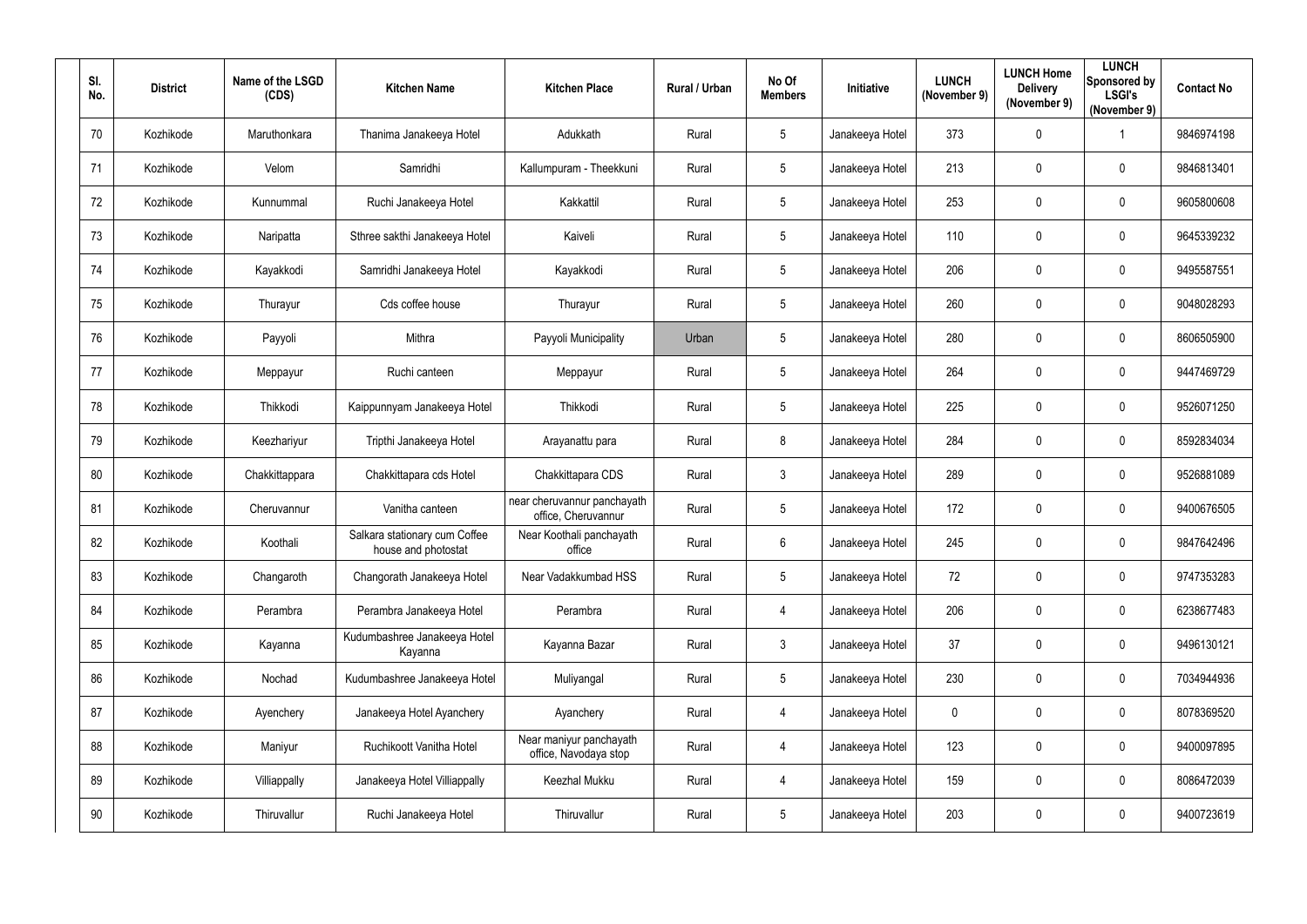|     | SI.<br>No.      | <b>District</b> | Name of the LSGD<br>(CDS) | <b>Kitchen Name</b>                      | <b>Kitchen Place</b>       | Rural / Urban | No Of<br><b>Members</b> | Initiative      | <b>LUNCH</b><br>(November 9) | <b>LUNCH Home</b><br><b>Delivery</b><br>(November 9) | <b>LUNCH</b><br>Sponsored by<br><b>LSGI's</b><br>(November 9) | <b>Contact No</b> |
|-----|-----------------|-----------------|---------------------------|------------------------------------------|----------------------------|---------------|-------------------------|-----------------|------------------------------|------------------------------------------------------|---------------------------------------------------------------|-------------------|
|     | 91              | Kozhikode       | Edachery                  | Kudumbasree cafe and helpdesk            | Edachery                   | Rural         | 4                       | Janakeeya Hotel | 285                          | 0                                                    | $\mathbf 0$                                                   | 7736287974        |
|     | 92              | Kozhikode       | Nadapuram                 | Uttupura canteen and catering            | Kallachi                   | Rural         | 6                       | Janakeeya Hotel | 414                          | 0                                                    | $\mathbf 0$                                                   | 9946448011        |
|     | 93              | Kozhikode       | Chekkyad                  | Ruchi vanitha hotel                      | Puliyav                    | Rural         | 4                       | Janakeeya Hotel | 217                          | $\pmb{0}$                                            | $\mathbf 0$                                                   | 9048541152        |
|     | 94              | Kozhikode       | Valayam                   | Nanma Janakeeya Hotel                    | Valayam                    | Rural         | $5\phantom{.0}$         | Janakeeya Hotel | 160                          | 0                                                    | $\mathbf 0$                                                   | 9207821783        |
|     | 95              | Kozhikode       | Purameri                  | Nanma Janakeeya Hotel                    | Purameri                   | Rural         | 6                       | Janakeeya Hotel | 299                          | 0                                                    | $\mathbf 0$                                                   | 9745393164        |
|     | 96              | Kozhikode       | Vanimel                   | Vanimel Janakeeya Hotel                  | Bhoomivathukkal            | Rural         | $\sqrt{5}$              | Janakeeya Hotel | 248                          | $\pmb{0}$                                            | $\mathbf 0$                                                   | 9048163049        |
|     | 97              | Kozhikode       | Tuneri                    | Menma Oottupura Janakeeya Hotel          | Tuneri                     | Rural         | $\mathfrak{Z}$          | Janakeeya Hotel | 200                          | 0                                                    | $\mathbf 0$                                                   | 9745251928        |
|     | 98              | Kozhikode       | Onchiyam                  | Adukkala                                 | Kannookkara                | Rural         | $\mathfrak{Z}$          | Janakeeya Hotel | 224                          | 0                                                    | $\mathbf 0$                                                   | 8606115054        |
|     | 99              | Kozhikode       | Chorode                   | Janani Hotel and Catering Unit           | Chorode                    | Rural         | 4                       | Janakeeya Hotel | 219                          | 0                                                    | $\mathbf 0$                                                   | 9645426343        |
|     | 100             | Kozhikode       | Eramala                   | Janakeeya Hotel - Eramala                | Orkkatteri                 | Rural         | 8                       | Janakeeya Hotel | 151                          | 0                                                    | $\mathbf 0$                                                   | 9645239675        |
|     | 101             | Kozhikode       | Vadakara West             | Janakeeya Hotel - Vadakara west          | Vadakara                   | Urban         | $\mathfrak{Z}$          | Janakeeya Hotel | 434                          | 0                                                    | $\mathbf 0$                                                   | 8943703596        |
|     | 102             | Kozhikode       | Vadakara West             | Chithra Janakeeya Hotel                  | Vadakara New bus stand     | Urban         | $\mathfrak{Z}$          | Janakeeya Hotel | 332                          | $\pmb{0}$                                            | $\mathbf 0$                                                   | 9387762939        |
|     | 103             | Kozhikode       | Vadakara East             | Janakeeya Hotel Vadakara<br>Municipality | Edodi                      | Urban         | 6                       | Janakeeya Hotel | 452                          | 0                                                    | $\mathbf 0$                                                   | 9207604876        |
|     | 104             | Kozhikode       | Azhiyoor                  | Janakeeya Hotel Azhiyoor                 | Chombala near Block Office | Rural         | $\mathfrak{S}$          | Janakeeya Hotel | 202                          | $\pmb{0}$                                            | $\overline{0}$                                                | 8086159250        |
| 104 |                 |                 |                           |                                          |                            |               | 494                     |                 | 29628                        | 1427                                                 | 9                                                             |                   |
|     |                 | Malappuram      | Triprangode               | Vishista Vanitha Canteen                 | Ottumpuram                 | Rural         | $5\phantom{.0}$         | Janakeeya Hotel | 93                           | 28                                                   | $\overline{0}$                                                | 9526951352        |
|     | $\overline{2}$  | Malappuram      | Kondotty-2                | Amrutham Janakeeya Hotel                 | Kondotty busstand          | Urban         | 4                       | Janakeeya Hotel | 496                          | $\pmb{0}$                                            | $5\phantom{.0}$                                               | 7356582539        |
|     | $\mathbf{3}$    | Malappuram      | Ponmundam                 | Janakeeya hotel                          | Athanikkal                 | Rural         | $\overline{4}$          | Janakeeya Hotel | 180                          | $\pmb{0}$                                            | $\overline{0}$                                                | 9746986753        |
|     | 4               | Malappuram      | Ponnani-1                 | Samridhi                                 | Ponnani                    | Urban         | $5\phantom{.0}$         | Janakeeya Hotel | 104                          | $\pmb{0}$                                            | $\overline{0}$                                                | 9526810552        |
|     | $5\phantom{.0}$ | Malappuram      | Parappanangadi            | Thathoos janakeeya hotel                 | Parappanangadi             | Urban         | $\mathfrak{Z}$          | Janakeeya Hotel | 167                          | 128                                                  | $\overline{0}$                                                | 9048515158        |
|     | $6\phantom{.}6$ | Malappuram      | Edayur                    | mathuraka vanita hotel                   | vattaparamb                | Rural         | $\mathfrak{S}$          | Janakeeya Hotel | 122                          | 0                                                    | $\overline{0}$                                                | 9995857550        |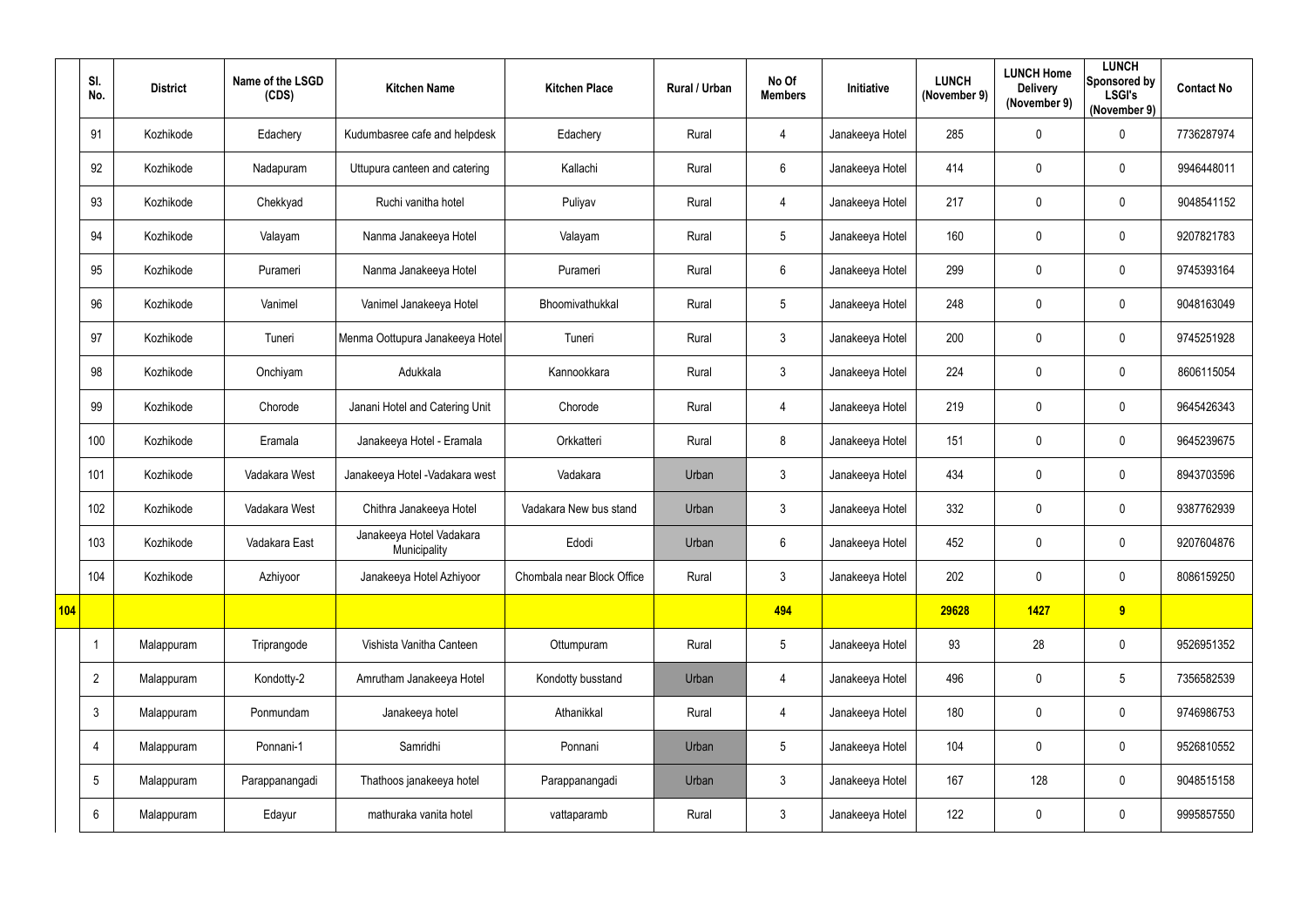| SI.<br>No.      | <b>District</b> | Name of the LSGD<br>(CDS) | <b>Kitchen Name</b>         | <b>Kitchen Place</b>                            | Rural / Urban | No Of<br><b>Members</b> | Initiative      | <b>LUNCH</b><br>(November 9) | <b>LUNCH Home</b><br><b>Delivery</b><br>(November 9) | <b>LUNCH</b><br>Sponsored by<br><b>LSGI's</b><br>(November 9) | <b>Contact No</b> |
|-----------------|-----------------|---------------------------|-----------------------------|-------------------------------------------------|---------------|-------------------------|-----------------|------------------------------|------------------------------------------------------|---------------------------------------------------------------|-------------------|
| $\overline{7}$  | Malappuram      | Kaladi                    | Thripthi Janakeeya Hotel    | Naripparamb                                     | Rural         | $\overline{4}$          | Janakeeya Hotel | 100                          | 0                                                    | $\overline{0}$                                                | 9048111134        |
| 8               | Malappuram      | Tavanur                   | Snehitha                    | Ayankalam                                       | Rural         | $5\overline{)}$         | Janakeeya Hotel | 50                           | 0                                                    | $\mathbf 0$                                                   | 9995887155        |
| 9               | Malappuram      | Karulai                   | Janakeeya Hotel             | Karulayi Town                                   | Rural         | $\overline{4}$          | Janakeeya Hotel | 62                           | 18                                                   | $\mathbf 0$                                                   | 9388070564        |
| 10 <sup>°</sup> | Malappuram      | Melattur                  | Melattur Janakeeya Hotel    | Melattur                                        | Rural         | $5\phantom{.0}$         | Janakeeya Hotel | 278                          | 0                                                    | $\overline{0}$                                                | 9497644650        |
| 11              | Malappuram      | Vallikkunnu               | Ruchikootu                  | Anangadi                                        | Rural         | $\overline{4}$          | Janakeeya Hotel | 134                          | 149                                                  | $\mathbf 0$                                                   | 9846828029        |
| 12              | Malappuram      | Parappanangadi            | Sobhika Janakeeya hotel     | Parappanangadi                                  | Urban         | $5\overline{)}$         | Janakeeya Hotel | 399                          | 100                                                  | $\overline{0}$                                                | 9048220552        |
| 13              | Malappuram      | Vazhakkad                 | Ruchi hotel vazhakkad       | Gup school vazhakkad                            | Rural         | $5\overline{)}$         | Janakeeya Hotel | 342                          | 155                                                  | $\mathbf 0$                                                   | 9656316072        |
| 14              | Malappuram      | Amarambalam               | Janakeeya Hotel             | <b>Opposite Federal Bank</b><br>Pookkottumpadam | Rural         | $\overline{4}$          | Janakeeya Hotel | 106                          | $6^{\circ}$                                          |                                                               | 8157060589        |
| 15              | Malappuram      | Marakkara                 | Famous Hotel                | marakkara                                       | Rural         | $\mathbf{3}$            | Janakeeya Hotel | 96                           | 0                                                    | $\mathbf 0$                                                   | 6238909658        |
| 16              | Malappuram      | Ozhur                     | Archana Vanitha Canteen     | Pulparambu                                      | Rural         | $\overline{2}$          | Janakeeya Hotel | 135                          | 0                                                    | $\mathbf 0$                                                   | 9645906084        |
| 17              | Malappuram      | Keezhuparambu             | Sisiram hotel keezhuparambu | New bazar kuniyil                               | Rural         | $5\phantom{.0}$         | Janakeeya Hotel | 69                           | 25                                                   | $\overline{0}$                                                | 8086830582        |
| 18              | Malappuram      | Irimbiliyam               | nandanam vanita hotel       | kotappuram                                      | Rural         | $5\overline{)}$         | janakeeya Hotel | 206                          | 0                                                    | $\mathbf 0$                                                   | 7306302029        |
| 19              | Malappuram      | Porur                     | Kudumbasree vanitha canteen | Cherukod                                        | Rural         | 4                       | Janakeeya Hotel | 135                          | 0                                                    | $\mathbf 0$                                                   | 9745425647        |
| 20              | Malappuram      | Tirunavaya                | Vibhava Cafesree            | Karathoor                                       | Rural         | $\overline{4}$          | Janakeeya Hotel | 72                           | 19                                                   | $\overline{0}$                                                | 9645414837        |
| 21              | Malappuram      | Moothedam                 | Moothedam janakeeya hotel   | Karappuram                                      | Rural         | $\mathbf{3}$            | Janakeeya Hotel | $\bm{0}$                     | 149                                                  | $\overline{0}$                                                | 9447630154        |
| 22              | Malappuram      | Vazhayur                  | Three Star Janakeeya Hotel  | Karad                                           | Rural         | $\overline{4}$          | Janakeeya Hotel | 306                          | 128                                                  | $\overline{0}$                                                | 9744305921        |
| 23              | Malappuram      | urngattiri                | Oottupura                   | Therattummal                                    | Rural         | $5\overline{)}$         | Janakeeya Hotel | 114                          | 96                                                   | $\overline{0}$                                                | 9562851125        |
| 24              | Malappuram      | Maranchery                | Janakeeya Hotel maranchey   | Panambad                                        | Rural         | $5\phantom{.0}$         | Janakeeya Hotel | 41                           | 73                                                   | $\overline{0}$                                                | 9048081621        |
| 25              | Malappuram      | Athavanad                 | Janakeeya Bhakshanasala     | Vettichira                                      | Rural         | $5\phantom{.0}$         | Janakeeya Hotel | 195                          | $\mathbf 0$                                          | $\overline{0}$                                                | 9495291580        |
| 26              | Malappuram      | Pothukal                  | Vanitha Canteen             | Nettikulam                                      | Rural         | $6\overline{6}$         | Janakeeya Hotel | $\mathbf 0$                  | 88                                                   | $\overline{0}$                                                | 9048501397        |
| 27              | Malappuram      | Mampad                    | <b>Bismi Cafe</b>           | Mampad                                          | Rural         | $\mathbf{3}$            | Janakeeya Hotel | 122                          | 0                                                    | $\overline{0}$                                                | 9961170251        |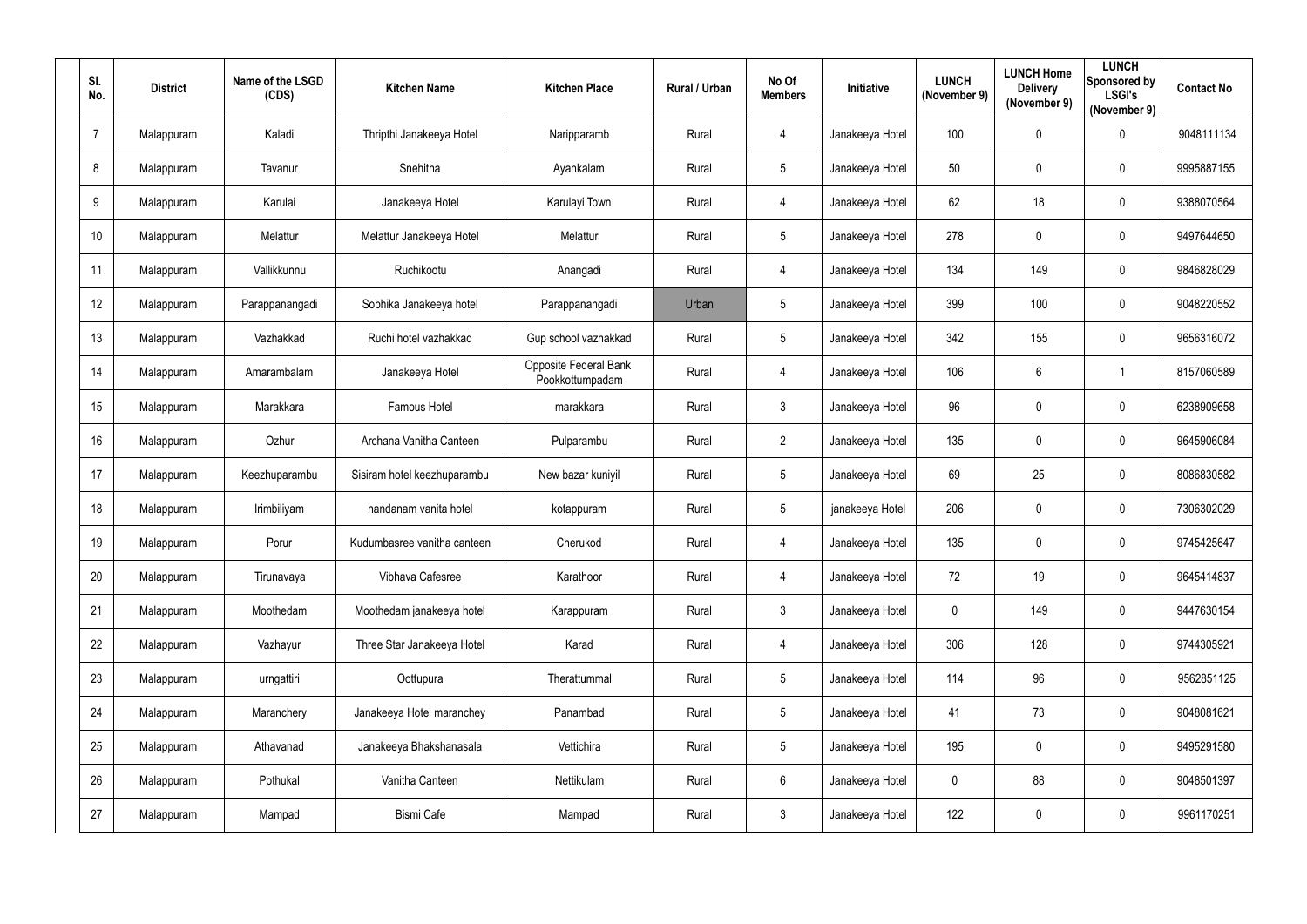| SI.<br>No.      | <b>District</b> | Name of the LSGD<br>(CDS) | <b>Kitchen Name</b>                               | <b>Kitchen Place</b> | Rural / Urban | No Of<br><b>Members</b> | Initiative      | <b>LUNCH</b><br>(November 9) | <b>LUNCH Home</b><br><b>Delivery</b><br>(November 9) | <b>LUNCH</b><br>Sponsored by<br><b>LSGI's</b><br>(November 9) | <b>Contact No</b> |
|-----------------|-----------------|---------------------------|---------------------------------------------------|----------------------|---------------|-------------------------|-----------------|------------------------------|------------------------------------------------------|---------------------------------------------------------------|-------------------|
| 28              | Malappuram      | Marakkara                 | Ruchikoottu                                       | <b>AC Nirappu</b>    | Rural         | 5 <sub>5</sub>          | Janakeeya Hotel | 46                           | $\mathbf 0$                                          | $\mathbf 0$                                                   | 9745625415        |
| 29              | Malappuram      | Alipparambu               | Oottupura                                         | Alipparambu          | Rural         | $5\overline{)}$         | Janakeeya Hotel | 148                          | $\mathbf 0$                                          | $\overline{0}$                                                | 9847690941        |
| 30 <sub>2</sub> | Malappuram      | Valanchery                | Janakkeeya Hotel                                  | Valanchery           | Urban         | $5\phantom{.0}$         | Janakeeya Hotel | 138                          | $\overline{0}$                                       | $\boldsymbol{0}$                                              | 8593812408        |
| 31              | Malappuram      | Chaliyar                  | Chaliyar Janakeeya Hotel                          | Akambaadam           | Rural         | 3 <sup>1</sup>          | Janakeeya Hotel | 108                          | 24                                                   | $\mathbf 0$                                                   | 9605274841        |
| 32              | Malappuram      | Kalikavu                  | Friends Janakeeya Hotel                           | Kalikavu             | Rural         | $\overline{4}$          | Janakeeya Hotel | 86                           | 6                                                    | $\overline{0}$                                                | 9745751684        |
| 33              | Malappuram      | Angadipuram               | Janakeeya Hotel                                   | Angadipuram          | Rural         | 4                       | Janakeeya Hotel | 197                          | $\overline{0}$                                       | $\boldsymbol{0}$                                              | 7902314724        |
| 34              | Malappuram      | Puzhakkattri              | Jasmin                                            | Puzhakkattiri        | Rural         | $5\overline{)}$         | Janakeeya Hotel | 149                          | 117                                                  | $\overline{0}$                                                | 9495497872        |
| 35              | Malappuram      | Nannamukku                | Tanima                                            | Nannamukku           | Rural         | $5\phantom{.0}$         | Janakeeya Hotel | 182                          | 122                                                  | $\mathbf 0$                                                   | 8943417885        |
| 36              | Malappuram      | Moorkkanad                | Oruma Janakeeya Hotel                             | Moorkkanad           | Rural         | $5\phantom{.0}$         | Janakeeya Hotel | 32                           | 58                                                   | $\overline{0}$                                                | 9605728248        |
| 37              | Malappuram      | Edavanna                  | Souhrtham Janakeeya Hotel                         | Edavanna             | Rural         | $5\phantom{.0}$         | Janakeeya Hotel | 322                          | 153                                                  | $\mathbf 0$                                                   | 9746986110        |
| 38              | Malappuram      | Tirur                     | Ruchi Janakeeya Hotel                             | Tirur                | Urban         | 4                       | Janakeeya Hotel | 305                          | 28                                                   | $\overline{0}$                                                | 9895409528        |
| 39              | Malappuram      | Tirur                     | Amrutham Janakeeya Hotel                          | Tirur                | Urban         | 4                       | Janakeeya Hotel | 278                          | $\boldsymbol{0}$                                     | $\overline{0}$                                                | 9745074259        |
| 40              | Malappuram      | Edappal                   | Daya Cafesree                                     | Edappal              | Rural         | $5\overline{)}$         | Janakeeya Hotel | 168                          | 0                                                    | $\overline{0}$                                                | 9895439056        |
| 41              | Malappuram      | Koottilangadi             | Janakeeya Hotel                                   | Koottilangadi        | Rural         |                         | Janakeeya Hotel | 50                           | 20                                                   | $\pmb{0}$                                                     | 9539471939        |
| 42              | Malappuram      | Vattamkulam               | Vibhava Janakeeya Hotel                           | Edappal              | Rural         | $\overline{4}$          | Janakeeya Hotel | 141                          | $\boldsymbol{0}$                                     | $\pmb{0}$                                                     | 9744844512        |
| 43              | Malappuram      | Nilambur                  | Annapporna Janakeeya Hotel                        | Nilambur             | Urban         | 8                       | Janakeeya Hotel | 311                          | 98                                                   | $\mathbf 0$                                                   | 8547795364        |
| 44              | Malappuram      | Puzhakkattri              | PT Group                                          | Ramapuram            | Rural         | $\overline{4}$          | Janakeeya Hotel | 146                          | 44                                                   | $\boldsymbol{0}$                                              | 9745108676        |
| 45              | Malappuram      | Vazhikkadavu              | Vanitha Janakeeya Hotel                           | Manimooli            | Rural         | $\overline{4}$          | Janakeeya Hotel | 87                           | 45                                                   | $\mathbf 0$                                                   | 8943046755        |
| 46              | Malappuram      | Chungathara               | Chungathara Annapoorna Vanitha<br>Janakeeya Hotel | Chalikkulam          | Rural         | $3\phantom{.0}$         | Janakeeya Hotel | $\mathbf 0$                  | 31                                                   | $\pmb{0}$                                                     | 9745674102        |
| 47              | Malappuram      | Vallikunnu                | Punathil Janakeeya Hotel                          | Vallikunnu           | Rural         | $\overline{4}$          | Janakeeya Hotel | 74                           | 192                                                  | $\pmb{0}$                                                     | 9946051042        |
| 48              | Malappuram      | Tirurangadi               | Nirmalyam Janakeeya Hotel                         | Chanthappadi         | Urban         | $5\phantom{.0}$         | Janakeeya Hotel | $\boldsymbol{0}$             | 382                                                  | $\pmb{0}$                                                     | 9895168511        |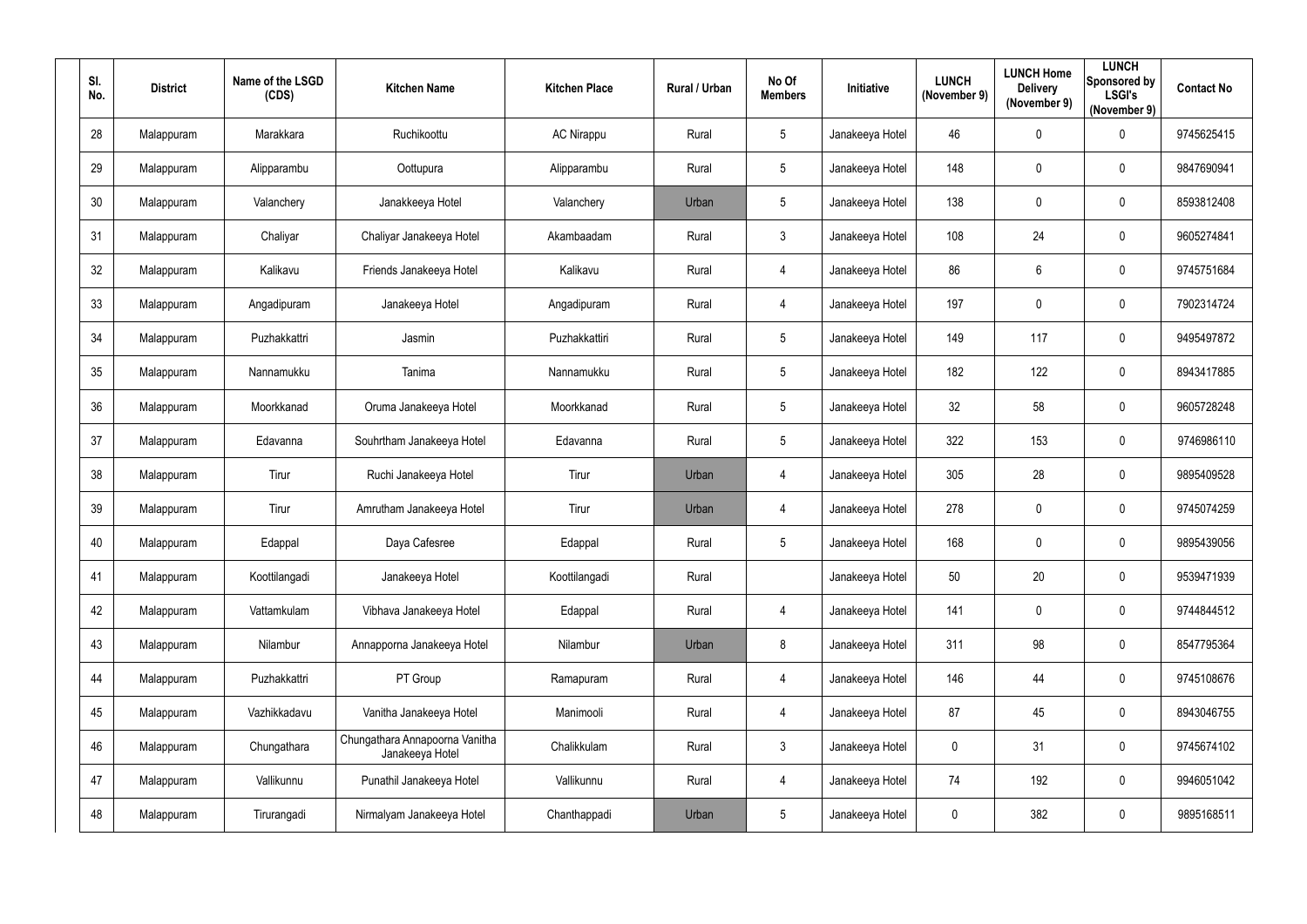|     | SI.<br>No. | <b>District</b> | Name of the LSGD<br>(CDS) | <b>Kitchen Name</b>             | <b>Kitchen Place</b>   | Rural / Urban | No Of<br><b>Members</b> | Initiative      | <b>LUNCH</b><br>(November 9) | <b>LUNCH Home</b><br><b>Delivery</b><br>(November 9) | <b>LUNCH</b><br><b>Sponsored by</b><br><b>LSGI's</b><br>(November 9) | <b>Contact No</b> |
|-----|------------|-----------------|---------------------------|---------------------------------|------------------------|---------------|-------------------------|-----------------|------------------------------|------------------------------------------------------|----------------------------------------------------------------------|-------------------|
|     | 49         | Malappuram      | Purathur                  | Purathur Janakeeya Hotel        | Kavilakkad             | Rural         | $\mathfrak{Z}$          | Janakeeya Hotel | 112                          | 48                                                   | $\mathbf 0$                                                          | 9645170119        |
|     | 50         | Malappuram      | Kuruva                    | Swad                            | Ambalaparamb           | Rural         | 4                       | Janakeeya Hotel | 41                           | 23                                                   | $\mathbf 0$                                                          | 9495993543        |
|     | 51         | Malappuram      | Perumanna Klari           | Perumanna Klari Janakeeya Hotel | Near Panjayathu office | Rural         | $\mathfrak{Z}$          | Janakeeya Hotel | 87                           | 0                                                    | $\mathbf 0$                                                          | 7306197556        |
|     | 52         | Malappuram      | Kuttippuram               | Janakeeya Hotel Kuttippurram    | Kuttipuram             | Rural         | $5\phantom{.0}$         | Janakeeya Hotel | 183                          | 0                                                    | $\mathbf 0$                                                          | 8921459017        |
|     | 53         | Malappuram      | Niramaruthur              | Annapporna Janakeeya Hotel      | Mangad                 | Rural         | $\mathfrak{Z}$          | Janakeeya Hotel | 105                          | 0                                                    | $\mathbf 0$                                                          | 9746334349        |
|     | 54         | Malappuram      | Veliyancode               | Cafe Kudumbashree               | Eramangalam            | Rural         | $\mathfrak{Z}$          | Janakeeya Hotel | 69                           | 54                                                   | $\mathbf 0$                                                          | 9567575145        |
|     | 55         | Malappuram      | Pulilkal                  | Ruchi Koottu Janakeeya Hotel    | Pulikkal               | Rural         | 4                       | Janakeeya Hotel | 164                          | 45                                                   | $\mathbf 0$                                                          | 9947039208        |
|     | 56         | Malappuram      | Karuvarakund              | Janakeeya Hotel                 | Karuvarakund           | Rural         | 4                       | Janakeeya Hotel | 161                          | 14                                                   | $\mathbf 0$                                                          | 9562233316        |
| 113 | 57         | Malappuram      | Thuvvur                   | Janakeeya Hotel                 | Thuvvur                | Rural         | $5\phantom{.0}$         | Janakeeya Hotel | 114                          | 32                                                   | $\mathbf 0$                                                          | 8075365565        |
|     | 58         | Malappuram      | Kottakkal                 | Kottakkal Janakeeya Hotel       | Kottakkal              | Urban         | $\mathfrak{Z}$          | Janakeeya Hotel | 403                          | 0                                                    | $\mathbf 0$                                                          | 9946216609        |
|     | 59         | Malappuram      | Kuzhimanna                | Mythri Janakkeeya Hotel         | Cheruparamb            | Rural         | 4                       | Janakeeya Hotel | 172                          | 110                                                  | $\mathbf 0$                                                          | 9961738543        |
|     | 60         | Malappuram      | Talakkad                  | Talakkad Janakeeya Hotel        | <b>BP</b> Angadi       | Rural         | 4                       | Janakeeya Hotel | 50                           | 25                                                   | $\mathbf 0$                                                          | 9447824517        |
|     | 61         | Malappuram      | Areecode                  | Haritha sree Janakeeya Hotel    | Pookottuchola          | Rural         | 4                       | Janakeeya Hotel | 106                          | 42                                                   | $\mathbf 0$                                                          | 7025072558        |
|     | 62         | Malappuram      | Cherukkavu                | Kitchen Hut Janakeeya Hotel     | Chevayoor              | Rural         | $\overline{4}$          | Janakeeya Hoel  | 151                          | 131                                                  | $\mathbf 0$                                                          | 9895195887        |
|     | 63         | Malappuram      | Thiruvali                 | Janakeeya hotel                 | Thiruvali              | Rural         | $5\phantom{.0}$         | Janakeeya Hotal | 102                          | 0                                                    | $\overline{0}$                                                       | 9746385945        |
|     | 64         | Malappuram      | Alamcode                  | Janakeeya hotel                 | Alamcode               | Rural         | $5\phantom{.0}$         | Janakeeya Hotal | 163                          | 92                                                   | $\overline{0}$                                                       | 8129368109        |
|     | 65         | Malappuram      | Manjeri 1                 | Cafe Janakeeya hotel            | Manjeri                | Urban         | $6\phantom{.0}$         | Janakeeya Hotal | 256                          | 42                                                   | $\overline{4}$                                                       | 7336671011        |
|     | 66         | Malappuram      | kalpakanchery             | Janakeeya HOTEL                 | Kalpakanchery          | Rural         | $\overline{4}$          | Janakeeya Hotel | 100                          | $\pmb{0}$                                            | $\overline{0}$                                                       | 9048929947        |
|     | 67         | Malappuram      | Kodur                     | Janakeeya hotel                 | vadakkemanna           | Rural         | $\mathbf{3}$            | Janakeeya hotel | 116                          | 33                                                   | $\mathbf 0$                                                          | 9605430938        |
|     | 68         | Malappuram      | Anakayam                  | janakeeya hotel                 | Anakayam               | Rural         | $5\phantom{.0}$         | Janakeeya hotel | 266                          | 0                                                    | $\mathbf 0$                                                          | 7025840671        |
|     | 69         | Malappuram      | Malappuram                | Janakeeya Hotel                 | Malappuram             | Urban         | $\mathbf{3}$            | Janakeeya Hotal | 166                          | 24                                                   | $\overline{0}$                                                       | 8281125864        |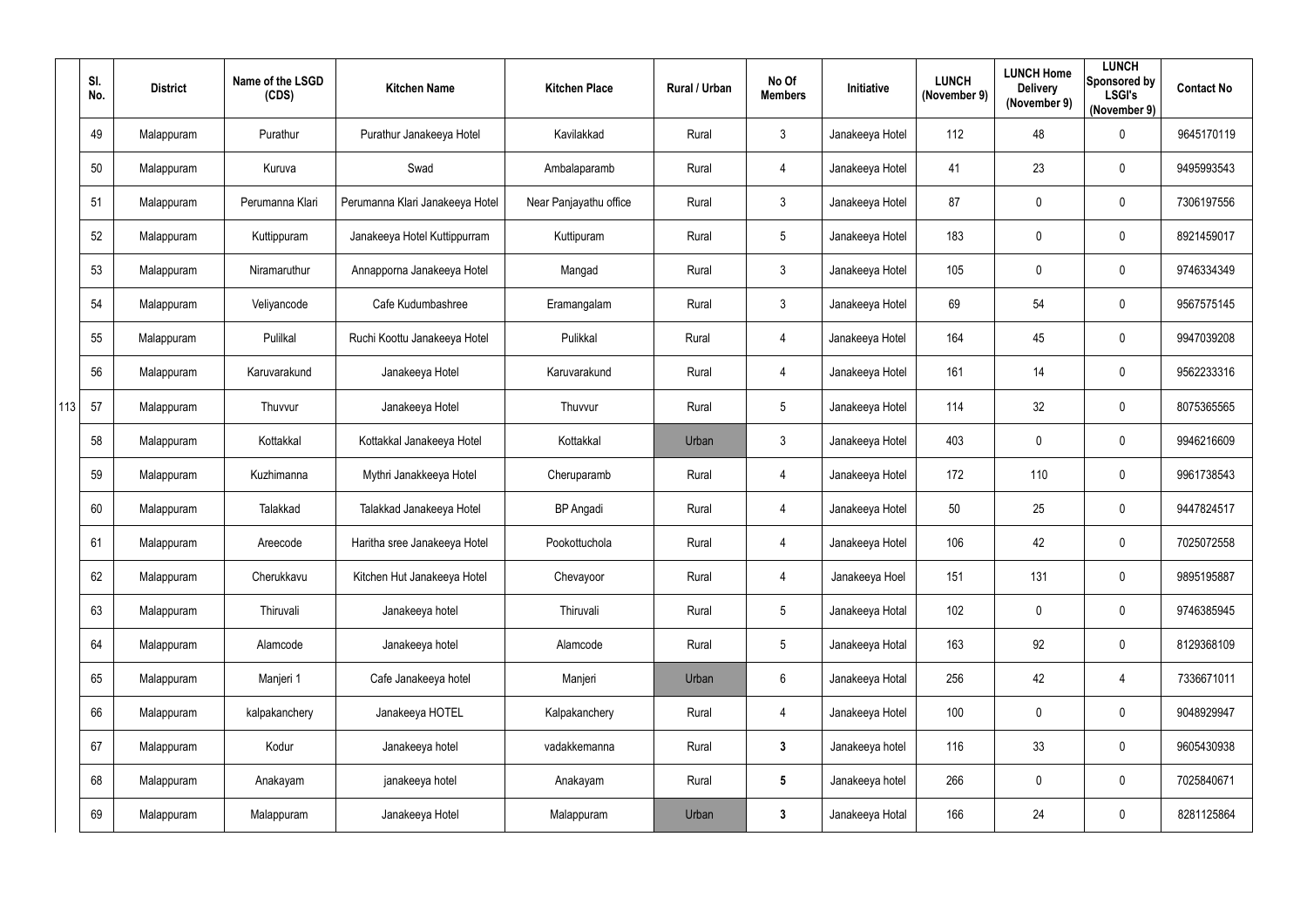| SI.<br>No. | <b>District</b> | Name of the LSGD<br>(CDS) | <b>Kitchen Name</b>        | <b>Kitchen Place</b> | Rural / Urban | No Of<br><b>Members</b> | Initiative      | <b>LUNCH</b><br>(November 9) | <b>LUNCH Home</b><br><b>Delivery</b><br>(November 9) | <b>LUNCH</b><br>Sponsored by<br><b>LSGI's</b><br>(November 9) | <b>Contact No</b> |
|------------|-----------------|---------------------------|----------------------------|----------------------|---------------|-------------------------|-----------------|------------------------------|------------------------------------------------------|---------------------------------------------------------------|-------------------|
| 70         | Malappuram      | Tanur                     | Azhimukham Janakeeya hotel | tanur                | Urban         | $\mathbf{3}$            | Janakeeya Hotel | 183                          | 0                                                    | $\mathbf 0$                                                   | 7594914843        |
| 71         | Malappuram      | Elamkulam                 | Janapriya                  | Kunnakav             | Rural         | $\overline{\mathbf{4}}$ | Janakeeya Hotel | 170                          | 0                                                    | $\overline{0}$                                                | 9496725446        |
| 72         | Malappuram      | Wandoor                   | Janakeeya Hotel            | wandoor              | Rural         | $\overline{\mathbf{4}}$ | Janakeeya Hotel | 141                          | 0                                                    | $\mathbf 0$                                                   | 8086064498        |
| 73         | Malappuram      | Perinthalmanna            | samrthi janakeeya hotei    | Perinthalmanna       | Urban         | $5\phantom{.0}$         | Janakeeya hotel | 184                          | 0                                                    | $\mathbf 0$                                                   | 7994259773        |
| 74         | Malappuram      | Munniyur                  | Oottupura                  | Munniyur             | Rural         | $5\phantom{.0}$         | Janakeeya Hotel | 172                          | 81                                                   | $\mathbf 0$                                                   |                   |
| 75         | Malappuram      | AR Nagar                  | Aiswarya                   | AR Nagar             | Rural         | $3\phantom{a}$          | Janakeeya Hotel | 156                          | $\mathbf 0$                                          | $\mathbf 0$                                                   |                   |
| 76         | Malappuram      | Thenjippalam              | Nanma                      | Thenjippalam         | Rural         |                         | Janakeeya Hotel | 319                          | 115                                                  | $\mathbf 0$                                                   |                   |
| 77         | Malappuram      | Peruvallur                | Anugraha                   | Super bazar          | Rural         | $5\phantom{.0}$         | Jankeeya Hotel  | $\overline{0}$               | 486                                                  | $\overline{2}$                                                | 9747037665        |
| 78         | Malappuram      | Muthuvallur               | Nanma janakeeya hotel      | Muthuparambu         | Rural         | $3\phantom{a}$          | Janakeeya hotel | 418                          | 0                                                    | $\mathbf 0$                                                   | 9744406501        |
| 79         | Malappuram      | mankada                   | janakeeya hatel            | Aryiranazhipadi      | Rural         | $\mathbf{3}$            | janakeeya hotel | 233                          | 57                                                   | $\mathbf 0$                                                   | 9539855520        |
| 80         | Malappuram      | Vengara                   | Ponnoos hotel              | Vengara              | Rural         | $\overline{\mathbf{4}}$ | Janakeeya hotel | 289                          | $\mathbf 0$                                          | $\overline{0}$                                                | 9947424618        |
| 81         | Malappuram      | Pulpatta                  | Santhwanam Janakeeya hotel | Padikkal parambil    | Rural         | $5\phantom{.0}$         | Janakeeya hotel | 505                          | 202                                                  | $\mathbf 0$                                                   | 9526367569        |
| 82         | Malappuram      | Keezhattur                | Keezhattur Janakeeya hotel | Keezhattur           | Rural         | 4                       | Janakeeya hotel | 62                           | 0                                                    | $\mathbf 0$                                                   | 9539209640        |
| 83         | Malappuram      | Cherumundam               | Nanma janakeeya hotel      | Manchingapara        | Rural         | $\overline{\mathbf{4}}$ | Janakeeya hotel | 90 <sup>°</sup>              | $\pmb{0}$                                            | $\overline{0}$                                                | 9496048689        |
| 84         | Malappuram      | Chelambre                 | Soorya Janakeeya hotel     | Pulluparamb          | Rural         | $3\phantom{a}$          | Janakeeya hotel | 82                           | 86                                                   | $\overline{0}$                                                | 7994179285        |
| 85         | Malappuram      | Ponmala                   | Janakeeya hotel            | Chappangadi          | Rural         | $\overline{\mathbf{4}}$ | Janakeeya hotel | 199                          | $\mathbf 0$                                          | $\overline{0}$                                                | 9605811748        |
| 86         | Malappuram      | Thennala                  | <b>Bismi Hotel</b>         | Pookkiparamb         | Rural         | $\overline{\mathbf{4}}$ | Jankeeya Hotel  | 235                          | 0                                                    | $\overline{0}$                                                | 9995757092        |
| 87         | Malappuram      | Tanalur                   | Janakeeya Hotel            | Tanalur              | Rural         |                         | Jankeeya Hotel  | 144                          | 0                                                    | $\overline{0}$                                                |                   |
| 88         | Malappuram      | Parappur                  | Janakeeya Hotel            | chullipparambu       | Rural         | $5\phantom{.0}$         | Janakeeya Hotel | 78                           | $\pmb{0}$                                            | $\overline{0}$                                                | 9961091317        |
| 89         | Malappuram      | Edarikkode                | Janakeeya Hotel            | Edarikkod            | Rural         | $3\phantom{a}$          | Janakeeya Hotel | $\mathbf 0$                  | 0                                                    | $\overline{0}$                                                | 8089003770        |
| $90\,$     | Malappuram      | Oorakam                   | Ammoos                     | Panchayath padi      | Rural         | $\mathbf{3}$            | Janakeeya Hotel | 207                          | 0                                                    | $\overline{0}$                                                | 9526449294        |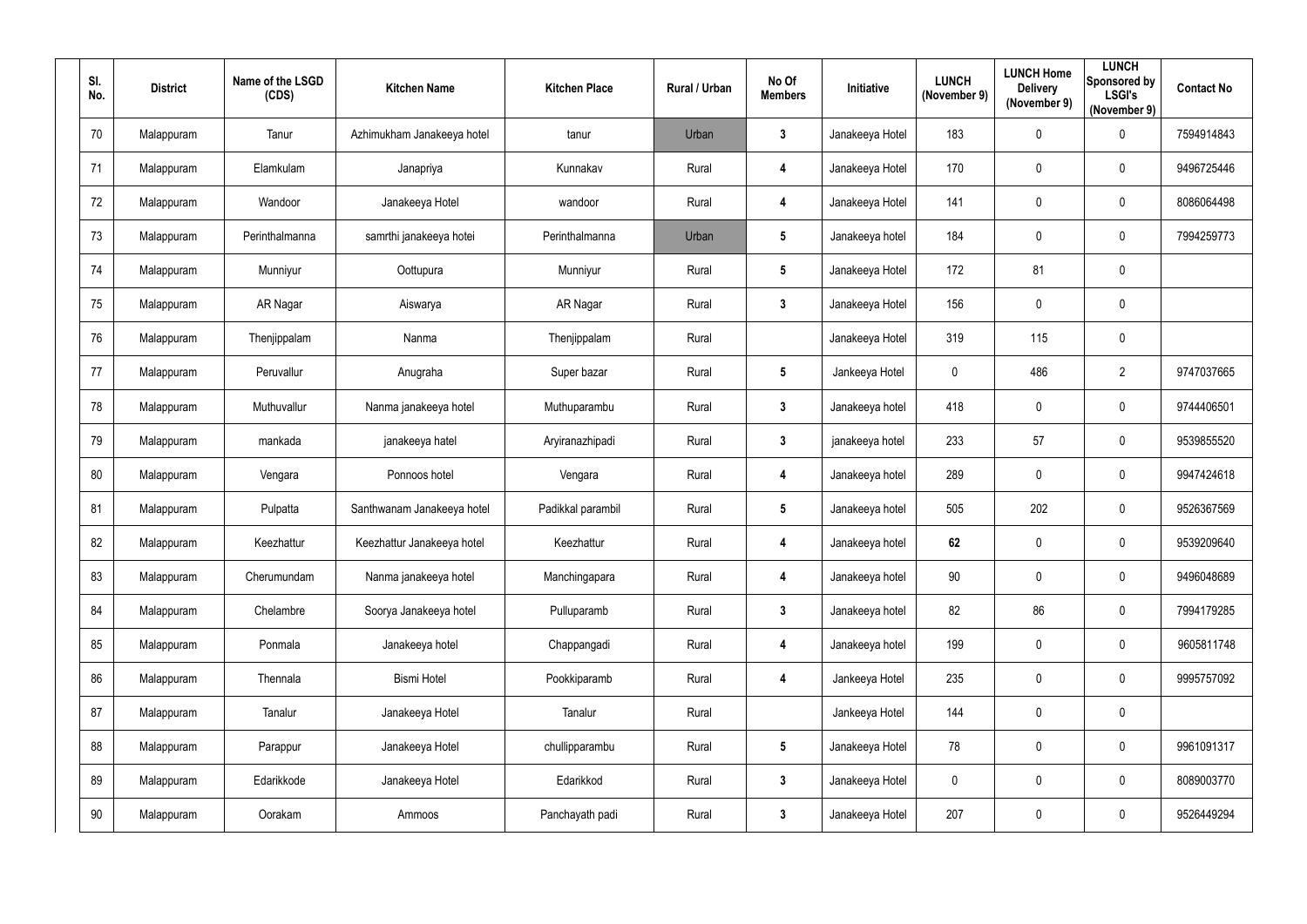| SI.<br>No. | <b>District</b> | Name of the LSGD<br>(CDS) | <b>Kitchen Name</b>      | <b>Kitchen Place</b> | Rural / Urban | No Of<br><b>Members</b> | Initiative      | <b>LUNCH</b><br>(November 9) | <b>LUNCH Home</b><br><b>Delivery</b><br>(November 9) | <b>LUNCH</b><br>Sponsored by<br><b>LSGI's</b><br>(November 9) | <b>Contact No</b> |
|------------|-----------------|---------------------------|--------------------------|----------------------|---------------|-------------------------|-----------------|------------------------------|------------------------------------------------------|---------------------------------------------------------------|-------------------|
| 91         | Malappuram      | Nannambra                 | Veeturuchi               | Kundoor Athani       | Rural         | $\overline{\mathbf{4}}$ | Janakeeya Hotel | 22                           | 120                                                  | $\mathbf 0$                                                   | 9400618659        |
| 92         | Malappuram      | Pandikkad                 | Janakeeya Hotel          | Pandikkad            | Rural         | $\overline{\mathbf{4}}$ | Janakeeya Hotel | 156                          | $\overline{0}$                                       | $\mathbf 0$                                                   |                   |
| 93         | Malappuram      | Chokkad                   | Natturuchi               | Chokkad              | Rural         |                         | Janakeeya Hotel | 74                           | $\overline{0}$                                       | $\mathbf 0$                                                   |                   |
| 94         | Malappuram      | Cheekode                  | Cheekode Janakeeya Hotel | Cheekode             | Rural         |                         | Janakeeya Hotel | 55                           | 40                                                   | $\mathbf 0$                                                   |                   |
| 95         | Malappuram      | Makkarapparamb            | Subiksha                 | Makkarapparamb       | Rural         | $3\phantom{.0}$         | Janakeeya Hotel | 35                           | 13                                                   | $\boldsymbol{0}$                                              | 8089003770        |
| 96         | Malappuram      | Ponnani-1                 | Devi Janakeeya Hotel     | Ponnani              | Urban         | $5\phantom{.0}$         | Janakeeya Hotel | $\pmb{0}$                    | $\overline{0}$                                       | $\boldsymbol{0}$                                              | 9961919097        |
| 97         | malappuram      | mangalam                  | Soubagya                 | mangalam             | Rural         | $5\phantom{.0}$         | janakeeya hotel | 84                           | 32                                                   | $\mathbf 0$                                                   |                   |
| 98         | Malappuram      | Trikkalangode             | janakeeya hotel          | karakkunnu           | Rural         | $6\phantom{1}$          | Janakeeya Hotel | 184                          | $\mathbf 0$                                          | $\mathbf 0$                                                   |                   |
| 99         | Malppuram       | Morayoor                  | Janakeeya hotel          | Valanchery           | Rural         | $\mathbf{3}$            | Janakeeya hotel | 120                          | $\overline{0}$                                       | $\mathbf 0$                                                   |                   |
| 100        | Malappuram      | Perumbadapp               | Janakeeya hotel          | Perumbadapp          | Rural         | $\overline{\mathbf{4}}$ | Janakeeya hotel | $\mathbf 0$                  | $\pmb{0}$                                            | $\mathbf 0$                                                   |                   |
| 101        | Malappuram      | Tirur                     | Samruthi Janakeeya Hotel | Vettom               | <b>RURAL</b>  |                         | Janakeeya hotel | 165                          | 176                                                  | $\mathbf 0$                                                   |                   |
| 102        | Malappuram      | Kondotty                  | Janakeeya hotel          | vazhakad             | <b>RURAL</b>  |                         | janakeeya hotel | 292                          | 174                                                  | $\boldsymbol{0}$                                              |                   |
| 103        | Malappuram      | Perinthalmanna            | Janakeeya hotel          | pulamanthole         | <b>RURAL</b>  | 4                       | Janakeeya hotel | 182                          | 0                                                    | $\overline{0}$                                                |                   |
| 104        | Malappuram      | Tanur                     | Jankeeya hotel           | Valavannur           | <b>RURAL</b>  |                         | Janakeeya hotel | 212                          | $\mathbf 0$                                          | $\pmb{0}$                                                     |                   |
| 105        | Malappuram      | kottakkal                 | Janakeeya hotel          | kotakkal             | <b>URBAN</b>  |                         | Janakeeya hotel | 294                          | $\mathbf 0$                                          | $\pmb{0}$                                                     |                   |
| 106        | Malappuram      | Vettom                    | Thripthi Janakeeya Hotel | vettom               | <b>RURAL</b>  |                         | Janakeeya hotel | 120                          | 35                                                   | $\pmb{0}$                                                     |                   |
| 107        | Malappuram      | Nilambur                  | Janakeeya hotel          | nilambur             | <b>URBAN</b>  |                         | Janakeeya hotel | 220                          | 18                                                   | $\pmb{0}$                                                     |                   |
| 108        | Malappuram      | Nilambur                  | Janakeeya hotel          | nilambur             | <b>URBAN</b>  |                         | Janakeeya hotel | 207                          | $\mathbf 0$                                          | $\pmb{0}$                                                     |                   |
| 109        | Malappuram      | Vallikkunn                | Rasakkut                 |                      | Rural         |                         | janakeeyahotel  | 120                          | 128                                                  | $\pmb{0}$                                                     |                   |
| 110        | Malappuram      | kuruva                    | Ruchi                    |                      | Rural         | $5\phantom{.0}$         | Janakeeyahotel  | 147                          | 24                                                   | $\pmb{0}$                                                     | 9745414800        |
| 111        | Malappuram      | Kannamangalam             |                          |                      | Rural         |                         | Janakeeya Hotel | 339                          | $\overline{0}$                                       | $\pmb{0}$                                                     |                   |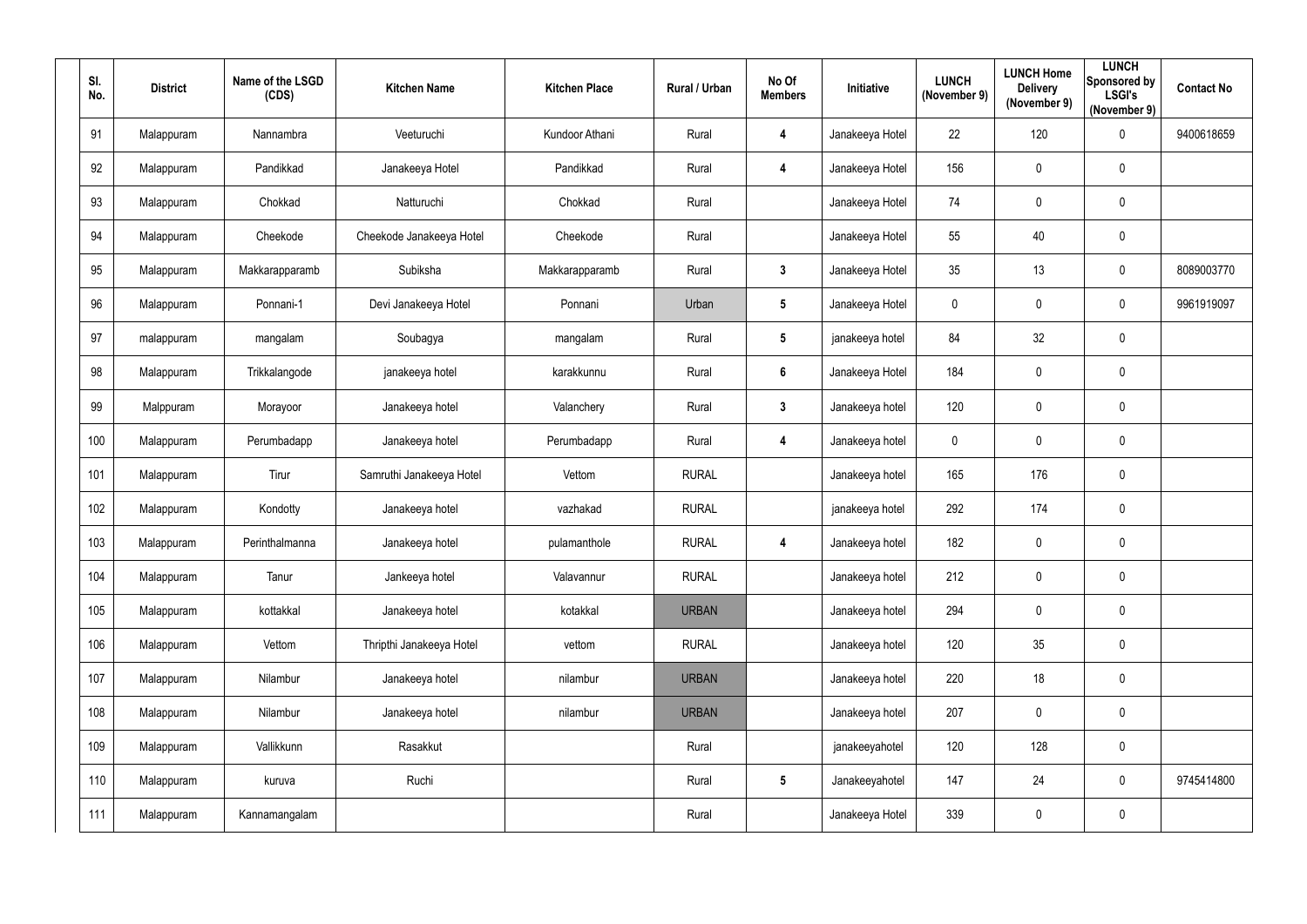|     | SI.<br>No.      | <b>District</b> | Name of the LSGD<br>(CDS) | <b>Kitchen Name</b>             | <b>Kitchen Place</b>                      | Rural / Urban | No Of<br><b>Members</b> | Initiative      | <b>LUNCH</b><br>(November 9) | <b>LUNCH Home</b><br><b>Delivery</b><br>(November 9) | <b>LUNCH</b><br>Sponsored by<br><b>LSGI's</b><br>(November 9) | <b>Contact No</b> |
|-----|-----------------|-----------------|---------------------------|---------------------------------|-------------------------------------------|---------------|-------------------------|-----------------|------------------------------|------------------------------------------------------|---------------------------------------------------------------|-------------------|
|     | 112             | Malappuram      | Othungal                  | janakeeya hotel                 | Othukkungal                               | Rural         | $5\phantom{.0}$         | Janakeeya Hotel | 230                          | $\mathbf 0$                                          | $\overline{0}$                                                | 9656716066        |
|     | 113             | Malappuram      | Pookkottur                | janakeeya hotel                 | valluvambram                              | Rural         | 4                       | Janakeeya Hotel | 248                          | 0                                                    | $\mathbf 0$                                                   | 9447334084        |
| 113 |                 |                 |                           |                                 |                                           |               |                         |                 | 17552                        | 4984                                                 | 12                                                            |                   |
|     |                 | Palakkad        | Elapully                  | Nakshathra Vanitha canteen      | Canteen                                   | Rural         | 4                       | Janakeeya Hotel | 170                          | 0                                                    | $\overline{0}$                                                | 8547384972        |
|     | $\overline{2}$  | Palakkad        | Nalleppilly               | Vanitha Canteen                 | Canteen                                   | Rural         | 4                       | Janakeeya Hotel | 150                          | $\mathbf 0$                                          | $\mathbf 0$                                                   | 9656232569        |
|     | $\mathbf{3}$    | Palakkad        | Chittur                   | Thanal vanitha Canteen          | Thathamangalam, Mettuvalavu               | Urban         | $\mathfrak{Z}$          | Janakeeya Hotel | 351                          | $\pmb{0}$                                            | $\overline{0}$                                                | 9447105400        |
|     | 4               | Palakkad        | chittur                   | urapp janakeeya hotel           | Anicode junction                          | urban         | 5                       | Janakeeya hotel | 191                          | 0                                                    | $\overline{0}$                                                | 9349930549        |
|     | 5               | Palakkad        | polpully                  | subiksha janakeeya hotel        | kallootiyal                               | Rural         | 5                       | Janakeeya hotel | 146                          | 0                                                    | $\mathbf 0$                                                   | 9495197498        |
|     | $6\phantom{.}6$ | Palakkad        | Eruthenpathy              | Nila janakeeya hotel            | Mooniilmada muniyappan<br>kshethram near  | Rural         | $5\phantom{.0}$         | Janakeeya hotel | 120                          | 0                                                    | $\overline{0}$                                                | 9037290925        |
|     |                 | Palakkad        | Perumatty                 | Nanam Janakeeya hotel           | kannimari                                 | Rural         | $\mathbf{3}$            | Janakeeya hotel | 0                            | $\mathbf 0$                                          | $\overline{0}$                                                | 9605529657        |
|     | 8               | Palakkad        | Vadakarapathy             | soubhagya janakeeya hotel       | vadakarapathy panchayath                  | Rural         | $5\phantom{.0}$         | Janakeeya hotel | 107                          | 0                                                    | $\overline{0}$                                                | 9633578756        |
|     | 9               | Palakkad        | Kozhinjampara             | Sreesakthi Janakeeya hotel      | Kozhinjampara<br>gramapanchayth, near bus | Rural         | $5\phantom{.0}$         | Janakeeya hotel | 175                          | $\boldsymbol{0}$                                     | $\overline{0}$                                                | 9847121105        |
|     | 10              | Palakkad        | Vadakkenchery             | Oottupura Vanitha Canteen       | Panchayath building,<br>Vadakkenchery     | Rural         | 4                       | Janakeeya Hotel | 183                          |                                                      | $\mathbf 0$                                                   | 9656360141        |
|     | 11              | Palakkad        | PKD North                 | Cafesree                        | opp. ksrtc bus stand,<br>Manjakulam road  | Urban         | $5\phantom{.0}$         | Janakeeya Hotel | 317                          | $\pmb{0}$                                            | $\mathbf 0$                                                   | 9037332005        |
|     | 12              | Palakkad        | Ongallur                  | Amma canteen                    | Ongallur vipanana kendram                 | Rural         | 4                       | Janakeeya Hotel | 112                          | $\boldsymbol{0}$                                     | $\mathbf 0$                                                   | 7560924507        |
|     | 13              | Palakkad        | Muthuthala                | Sreelakshmi vanitha canteen     | Muthuthala panchayath                     | Rural         | 4                       | Janakeeya Hotel | 108                          | $\pmb{0}$                                            | $\mathbf 0$                                                   | 7558865485        |
|     | 14              | Palakkad        | Koppam                    | Natturuchi kudumbashree cafe    | Near koppam village                       | Rural         | $5\phantom{.0}$         | Janakeeya Hotel | 223                          | $\boldsymbol{0}$                                     | $\mathbf 0$                                                   | 8075779172        |
|     | 15              | Palakkad        | Paruthur                  | Mamatty vanitha canteen         | Near panchayath                           | Rural         | $5\phantom{.0}$         | Janakeeya Hotel | 80                           | $\pmb{0}$                                            | $\mathbf 0$                                                   | 9544847874        |
|     | 16              | Palakkad        | Vilayur                   | Souhritha caffesree (Ruchipura) | Near Vilayur Panchayath                   | Rural         | $6\phantom{.0}$         | Janakeeya Hotel | 150                          | $\pmb{0}$                                            | $\mathbf 0$                                                   | 9747342046        |
|     | 17              | palakkad        | Kulukkallur               | Snehitha Janakeeya hotel        | Kulukkallur panchayath                    | Rural         | $5\phantom{.0}$         | Janakeeya hotel | 101                          | $\boldsymbol{0}$                                     | $\overline{0}$                                                | 9746701454        |
|     | 18              | Palakkad        | Pattambi                  | Janakeeya hotel                 | near Govt samskritha college,<br>Pattambi | Urban         | 4                       | Janakeeya hotel | $\mathbf 0$                  | 0                                                    | $\mathbf 0$                                                   | 9562043428        |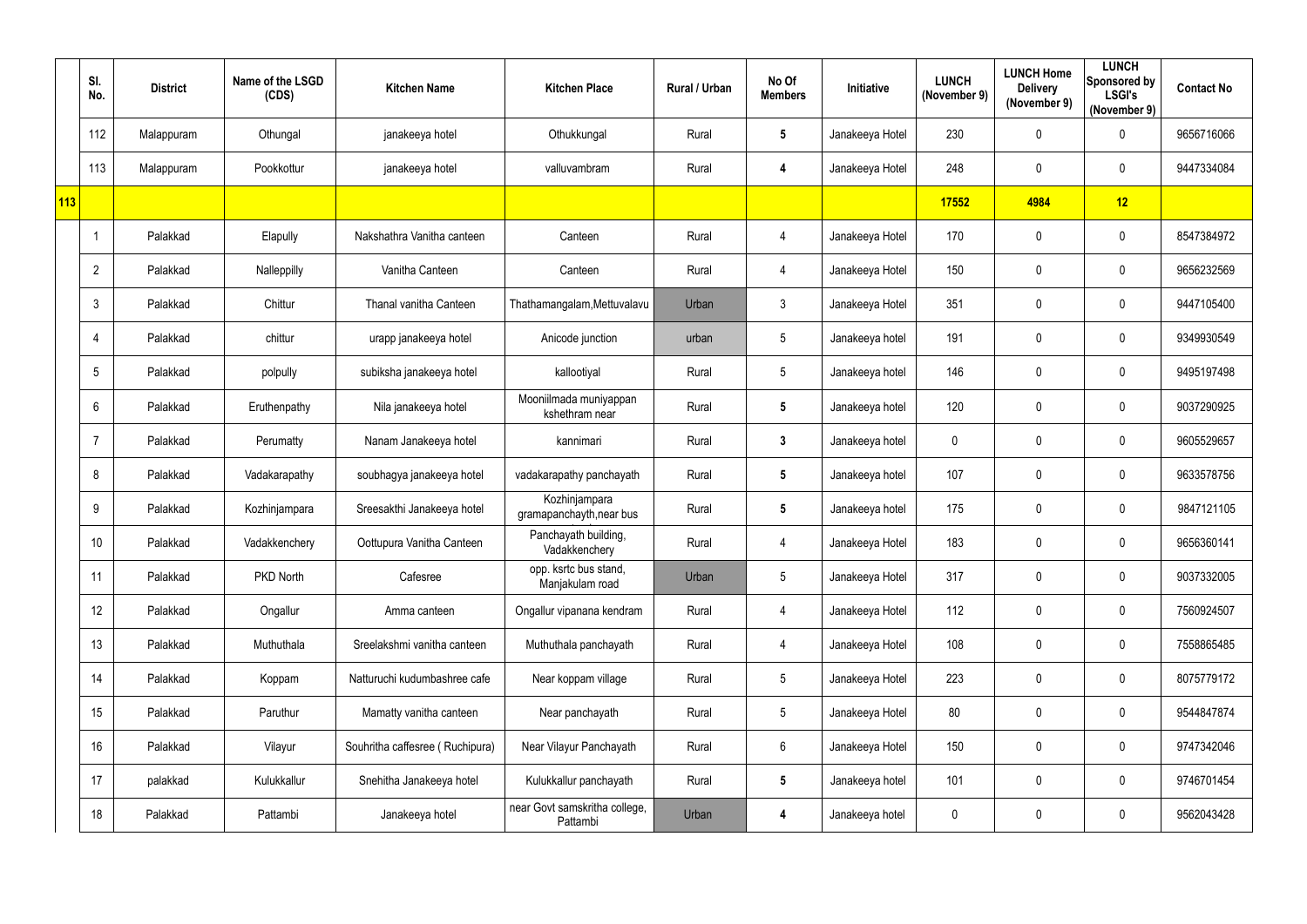| SI.<br>No. | <b>District</b> | Name of the LSGD<br>(CDS) | <b>Kitchen Name</b>                      | <b>Kitchen Place</b>                   | Rural / Urban | No Of<br><b>Members</b> | Initiative       | <b>LUNCH</b><br>(November 9) | <b>LUNCH Home</b><br><b>Delivery</b><br>(November 9) | <b>LUNCH</b><br>Sponsored by<br><b>LSGI's</b><br>(November 9) | <b>Contact No</b> |
|------------|-----------------|---------------------------|------------------------------------------|----------------------------------------|---------------|-------------------------|------------------|------------------------------|------------------------------------------------------|---------------------------------------------------------------|-------------------|
| 19         | Palakkad        | Erimayur                  | Thanima Vanitha Canteen                  | Panchayath building, Erimayur          | Rural         | $5\overline{)}$         | Janakeeya Hotel  | 60                           | $\mathbf 0$                                          | $\overline{2}$                                                | 9746440633        |
| 20         | Palakkad        | Kizhekkencheri            | Vanitha Canteen                          | Panchayath Building,<br>Kizhakkenchery | Rural         | $\overline{4}$          | Janakeeya Hotel  | 53                           | $\mathbf 0$                                          | -1                                                            | 9747923418        |
| 21         | Palakkad        | Peringottukkurrissi       | Aiswarya Vanitha canteen                 | Panchayth building                     | Rural         | $\mathbf{3}$            | Janakeeya Hotel  | 72                           | $\mathbf 0$                                          | $\overline{0}$                                                | 9048665884        |
| 22         | Palakkad        | Mundoor                   | Bharath vanitha canteen                  | Panchayath building                    | Rural         | $\mathfrak{Z}$          | Janakeeya Hotel  | 195                          | $\mathbf 0$                                          | $\overline{0}$                                                | 8592830607        |
| 23         | Palakkad        | Kodumbu                   | kripa                                    | kodumb panchayath                      | Rural         | $\overline{4}$          | Janakeeya HoteL  | 70                           | $\mathbf 0$                                          | $\overline{0}$                                                | 9048682860        |
| 24         | Palakkad        | Thirumittakode            | Thirumuttam Janakeeya Hotel              | Karukaputhur                           | Rural         | $6\overline{6}$         | Janakeeya Hotel  | 115                          | $\mathbf 0$                                          | $\overline{0}$                                                | 9072841599        |
| 25         | Palakkad        | Akathethara               | Nanma canteen                            | kalyanamandapam                        | Rural         | $3\overline{3}$         | Janakeeya Hotel  | 45                           | 0                                                    | $\mathbf 0$                                                   | 7025563510        |
| 26         | Palakkad        | Marutharoad               | flavours cantteen                        | panchayath                             | Rural         | $5\overline{)}$         | Janakeeya Hotela | 114                          | $\mathbf 0$                                          | $\overline{0}$                                                | 9746227966        |
| 27         | Palakkad        | Trithala                  | Kairali Vanitha Hotel                    | Thirthala                              | Rural         | $5\overline{)}$         | Janakeeya Hotel  | 96                           | $\mathbf 0$                                          | $\mathbf{3}$                                                  | 9048710155        |
| 28         | Palakkad        | Kongad                    | Annapoorna vanitha canteen               | Near Kongad village office             | Rural         | $5\overline{)}$         | Janakeeya Hotel  | 123                          | $\mathbf 0$                                          | $\overline{0}$                                                | 9645425774        |
| 29         | Palakkad        | Sreekrishnapuram          | Subiksha canteen                         | Near panchayath office                 | Rural         | $3\phantom{.0}$         | Janakeeya Hotel  | 94                           | $\mathbf 0$                                          | $\overline{0}$                                                | 8086697226        |
| 30         | Palakkad        | Pallassana                | dhanalakshmi vanitha canteen             | pallassana panchayath<br>building      | Rural         | $5\phantom{.0}$         | Janakeeya Hotel  | 230                          | $\mathbf 0$                                          | $\overline{0}$                                                | 8943225892        |
| 31         | Palakkad        | Nenmmara                  | Nemmara Janakeeya hotel                  | Nemmara junction                       | Rural         | 4                       | Janakeeya hotel  | 281                          | 0                                                    | $\mathbf 0$                                                   | 8157850935        |
| 32         | Palakkad        | Ayilur                    | Janakeeya hotel                          | Thalavettanpara, Ayilur                | Rural         | $\mathbf{3}$            | Janakeeya hotel  | 144                          | $\mathbf 0$                                          | $\mathbf 0$                                                   | 9539517856        |
| 33         | Palakkad        | Melarkode                 | Janakeeya Hotel                          | near Melarkode panchayath              | Rural         | $\overline{4}$          | Janakeeya hotel  | 122                          | $\mathbf 0$                                          | $\mathbf 0$                                                   | 8606193918        |
| 34         | Palakkad        | Vandazhi                  | janakeeya hotel                          | Kaniyamangalam                         | Rural         | $\mathbf{3}$            | Janakeeya hotel  | 51                           | $\overline{0}$                                       | $\boldsymbol{0}$                                              | 9645919937        |
| 35         | Palakkad        | Nelliayampathy            | Janakeeya hotel                          | near Panchayat, kaikaty                | Rural         | $\overline{4}$          | Janakeeya hotel  | 137                          | $\mathbf 0$                                          | $\mathbf 0$                                                   | 9497123529        |
| 36         | Palakkad        | Elavanchery               | Snehatheeram                             | Near GUPS, Vattekkad                   | Rural         | $5\phantom{.0}$         | Janakeeya Hotel  | 219                          | $\mathbf 0$                                          | $\mathbf 0$                                                   | 9744195274        |
| 37         | Palakkad        | Kollemkode                | Priya Vanitha Canteen                    | Block Panchayath Office,<br>Kollengode | Rural         | $\overline{4}$          | Janakeeya Hotel  | 251                          | $\mathbf 0$                                          | $\mathbf 0$                                                   | 9745456764        |
| 38         | Palakkad        | Koduvayur                 | Samridhi Kudumbashree Vanitha<br>Canteen | Panchayath Building                    | Rural         | $5\phantom{.0}$         | Janakeeya Hotel  | 111                          | $\mathbf 0$                                          | $\mathbf 0$                                                   | 8086263595        |
| 39         | Palakkad        | Pattanchery               | Sreelakshmi vanitha canteen              | Panchayath Building                    | Rural         | $\overline{4}$          | Janakeeya Hotel  | 45                           | $\pmb{0}$                                            | $\boldsymbol{0}$                                              | 8086916932        |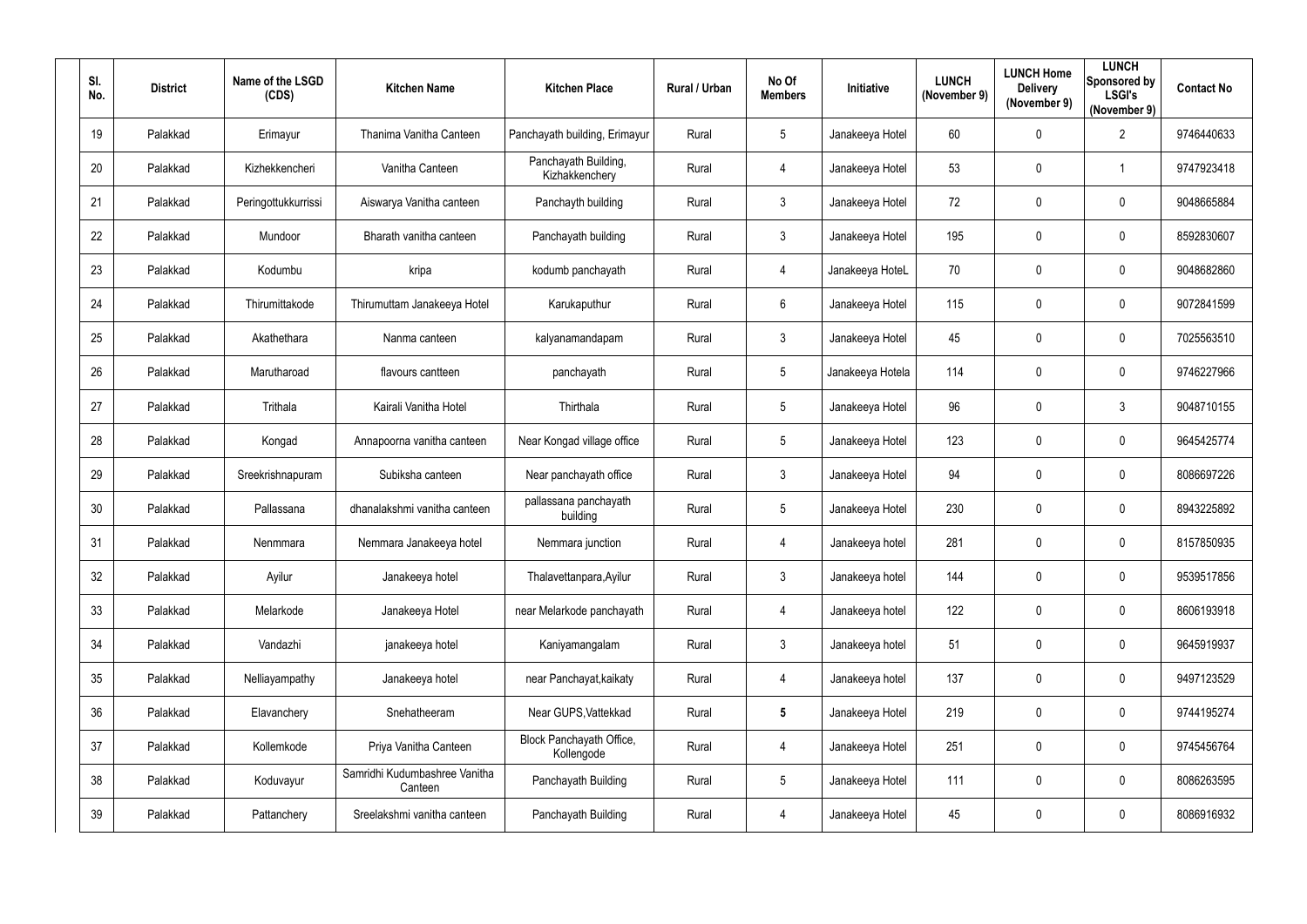|    | SI.<br>No. | <b>District</b> | Name of the LSGD<br>(CDS) | <b>Kitchen Name</b>                     | <b>Kitchen Place</b>                            | Rural / Urban | No Of<br><b>Members</b> | Initiative       | <b>LUNCH</b><br>(November 9) | <b>LUNCH Home</b><br><b>Delivery</b><br>(November 9) | <b>LUNCH</b><br>Sponsored by<br><b>LSGI's</b><br>(November 9) | <b>Contact No</b> |
|----|------------|-----------------|---------------------------|-----------------------------------------|-------------------------------------------------|---------------|-------------------------|------------------|------------------------------|------------------------------------------------------|---------------------------------------------------------------|-------------------|
|    | 40         | Palakkad        | Pudunagaram               | Janakeeya Hotel                         | Near KSEB, Pudunagaram                          | Rural         | $\overline{\mathbf{4}}$ | Janakeeya hotel  | 189                          | 0                                                    | $\mathbf 0$                                                   | 9497241598        |
|    | 41         | Palakkad        | Vadavanoor                | Sree Muruka Janakeeya Hotel             | Vydhyasala, Vadavanoor                          | Rural         | $5\phantom{.0}$         | Janakeeya hotel  | 176                          | 0                                                    | $\mathbf 0$                                                   | 9567011729        |
|    | 42         | Palakkad        | Peruvemba                 | Samridi Janakeeya Hotel                 | Peruvemba Junction                              | Rural         | 4                       | Jankeeya hotel   | 28                           | $\mathbf 0$                                          | $\mathbf 0$                                                   | 918089611261      |
|    | 43         | Palakkad        | Muthalamada               | Janakeeya Hotel                         | Chulliyarmedu                                   | Rural         | 4                       | Jankeeya hotel   | 192                          | 0                                                    | $\mathbf 0$                                                   | 9633730067        |
|    | 44         | Palakkad        | Cherppalasseri            | Swad Janakiyahotel, CPY                 | Scheduled caste coperative<br>society hall, cpy | Urban         | $5\overline{)}$         | Janakeeya Hotel  | 114                          | 0                                                    | $\overline{0}$                                                | 9447746082        |
|    | 45         | Palakkad        | Vellinezhi                | Aiswarya kudumbashree                   | Adakkaputhur                                    | Rural         | $\mathbf{3}$            | Janakeeya Hotel  | 85                           | $\mathbf 0$                                          | $\overline{0}$                                                | 9747730588        |
|    | 46         | Palakkad        | Keralasseri               | Bhagyasree janakeeya hotel              | Near village office                             | Rural         | $\mathbf{3}$            | Janakeeya Hotel  | 67                           | 0                                                    | $\mathbf 0$                                                   | 8606125128        |
|    | 47         | Palakkad        | Kottayi                   | Kudumbashree Vanitha canteen            | Near Kottayi Panchayath                         | Rural         | 4                       | Jankeeya hotel   | 90                           | 0                                                    | $\mathbf 0$                                                   | 9605699847        |
|    | 48         | Palakkad        | anakkara                  | udayasurya vanitha canteen              | kumbidi                                         | rural         | $5\phantom{.0}$         | Janakeeya Hotel  | 120                          | $\mathbf 0$                                          | $\overline{0}$                                                | 9895947614        |
|    | 49         | Palakkad        | kappur                    | jeevanam hotel                          | kumaranellur                                    | rural         | $6\overline{6}$         | Janakeeya Hotel  | 169                          | 0                                                    | $\mathbf 0$                                                   | 9605308385        |
| 96 | 50         | Palakkad        | Malampauzha               | Nandhanam canteen                       | near fantasy park                               | Rural         | $5\overline{)}$         | Janakeeya HotelT | 122                          | $\mathbf 0$                                          | $\overline{0}$                                                | 807587062         |
|    | 51         | Palakkad        | Puduppariyaram            | Anaswara Canteen                        | Panchayath                                      | Rural         | $\overline{4}$          | Janakeeya Hotel  | 172                          | 0                                                    | $\overline{0}$                                                | 9526677781        |
|    | 52         | Palakkad        | kadambazhipuram           | Reshmi janakeeya hotel                  | 16 mail                                         | Rural         | 5                       | Janakeeya Hotel  | 85                           | 0                                                    | 0                                                             | 9048375891        |
|    | 53         | Palakkad        | Kadambazhipuram           | Ardhram Janakeeya hotel                 | Pulapatta                                       | Rural         | $\mathbf{3}$            | Janakeeya Hotel  | 42                           | $\mathbf 0$                                          | $\mathbf 0$                                                   | 9495775246        |
|    | 54         | Palakkad        | Kannambra                 | Sree kurumba canteen                    | kannambra                                       | Rural         | $\overline{4}$          | Janakeeya Hotel  | 183                          | 0                                                    | $\mathbf 0$                                                   | 8157815819        |
|    | 55         | Palakkad        | karakkurissi              | Janakiya hotel                          | Near ammus auditorium,<br>Ayappankavu           | Rural         | $\mathbf{3}$            | Janakeeya Hotel  | 100                          | $\mathbf 0$                                          | $\mathbf 0$                                                   | 6238788932        |
|    | 56         | Palakkad        | Thenkara                  | Subiksham janakeeya hotel               | Ayurveda hospital compound<br>Then kara         | Rural         | $5\phantom{.0}$         | Janakeeya Hotel  | 102                          | $\mathbf 0$                                          | $\pmb{0}$                                                     | 9747557333        |
|    | 57         | Palakkad        | Alanallur                 | Keerthi vanitha canteen and<br>catering | Near panchayath Alanallur                       | Rural         | $5\phantom{.0}$         | Janakeeya hotel  | 144                          | $\mathbf 0$                                          | $\mathbf 0$                                                   | 9495447569        |
|    | 58         | Palakkad        | Pudur                     | Asil canteen                            | Pudur panchayath                                | Rural         | $\overline{4}$          | Janakeeya hotel  | 58                           | $\mathbf 0$                                          | $\pmb{0}$                                                     | 8086968050        |
|    | 59         | Palakkad        | Parali                    | Annasree Janakeeya hotel                | Near parali panchayath                          | Rural         | $\overline{4}$          | Janakeeya hotel  | 158                          | 0                                                    | $\mathbf 0$                                                   | 8281829238        |
|    | 60         | Palakkad        | Mannur                    | Kudumbasree janakeeya hotel             | Mannur panchayath                               | Rural         | $5\phantom{.0}$         | Janakeeya hotel  | 78                           | $\mathbf 0$                                          | $\bm{0}$                                                      | 9495771095        |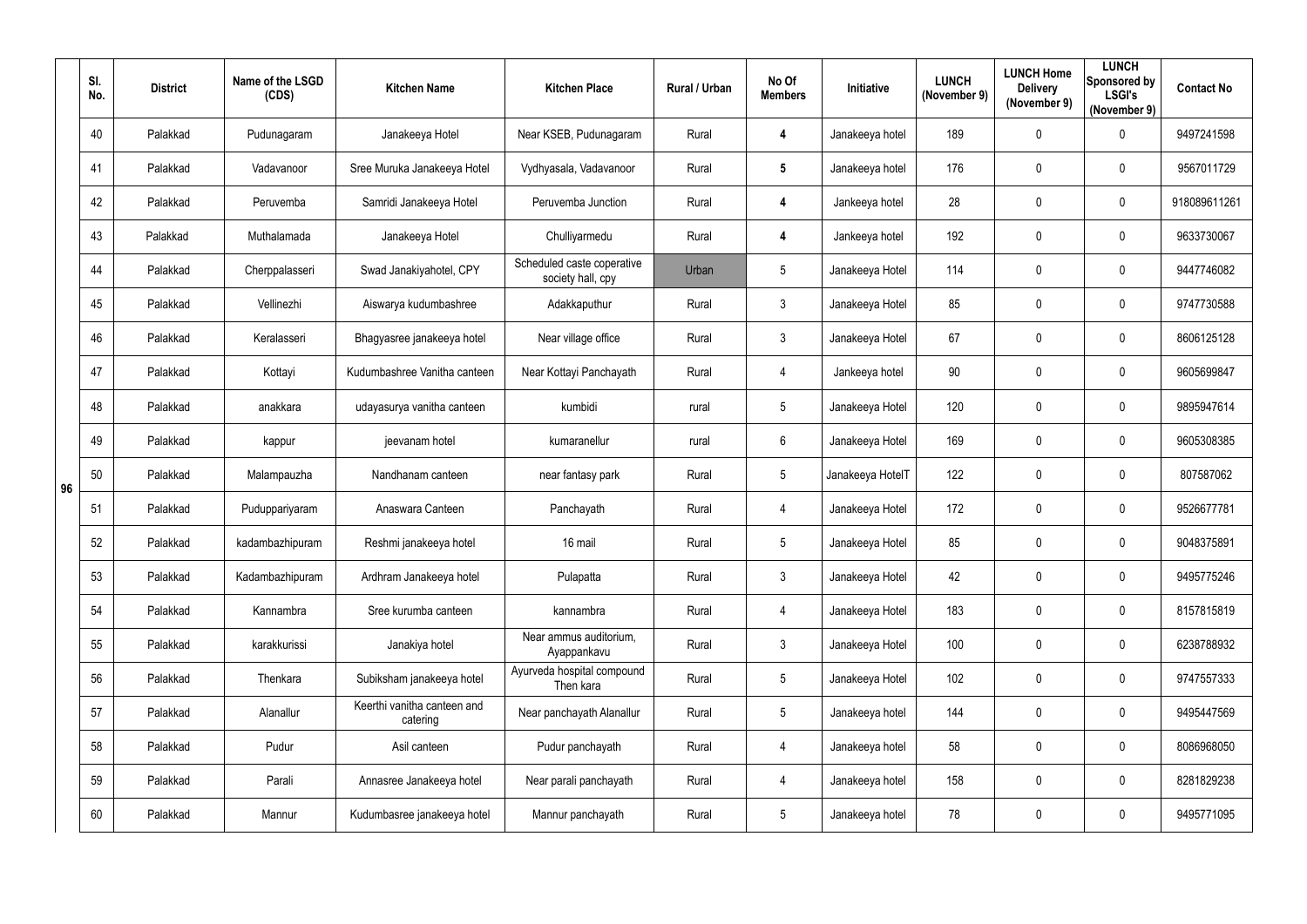| SI. | No. | <b>District</b> | Name of the LSGD<br>(CDS) | <b>Kitchen Name</b>                         | <b>Kitchen Place</b>                       | Rural / Urban | No Of<br><b>Members</b> | Initiative       | <b>LUNCH</b><br>(November 9) | <b>LUNCH Home</b><br><b>Delivery</b><br>(November 9) | <b>LUNCH</b><br>Sponsored by<br><b>LSGI's</b><br>(November 9) | <b>Contact No</b> |
|-----|-----|-----------------|---------------------------|---------------------------------------------|--------------------------------------------|---------------|-------------------------|------------------|------------------------------|------------------------------------------------------|---------------------------------------------------------------|-------------------|
|     | 61  | Palakkad        | Kuzhalmannam              | Janasree jankeeya hotel                     | Kuzhalmannam block<br>panchayth            | Rural         | $\mathbf{3}$            | Jankeeya hotel   | 100                          | 5                                                    | $\overline{0}$                                                | 9847364980        |
|     | 62  | Palakkad        | Kavassery                 | samridhi Janakeeya Hotel                    | Alathur road, kavasheery                   | Rural         | $6^{\circ}$             | Janakeeya hotel  | 108                          | $\mathbf 0$                                          | $\overline{0}$                                                | 9747570761        |
|     | 63  | palakkad        | chalissery                | Thanal janakeeya hotel                      | chalissery panchayath building             | Rural         | $\mathbf{3}$            | Janakeeya hotel  | 55                           | $\mathbf 0$                                          | $\overline{0}$                                                | 9562702284        |
|     | 64  | palakkad        | Kottopadam                | Iva canteen and catering janakeeya<br>hotel | Block building, Near<br>aryambavu junction | Rural         | $\overline{4}$          | Janakeeya hotel  | 135                          | $\mathbf 0$                                          | $\overline{0}$                                                | 9074818126        |
|     | 65  | palakkad        | kumaramputhur             | Ruchi cafe janakeeya hotel                  | Panchayath kumaramputhur                   | Rural         | $\mathbf{3}$            | Janakeeya hotel  | 275                          | $\overline{0}$                                       | $\overline{0}$                                                | 8589968705        |
|     | 66  | palakkad        | Malampuzha                | Amma janakeeya hotel                        | kadukkamkunnu, Malampuzha                  | Rural         | $3\phantom{a}$          | Janakeeya hotel. | 345                          | $\mathbf 0$                                          | $\mathbf 0$                                                   | 9446521664        |
|     | 67  | palakkad        | Alathur                   | Rich Janakeeya hotel                        | Near bus stand, Alathur                    | Rural         | $\overline{\mathbf{4}}$ | Janakeeya hotel  | 215                          | $\mathbf 0$                                          | $\overline{7}$                                                | 9947030779        |
|     | 68  | palakkad        | Karimpuzha                | Janakeeya hotel                             | Karimpuzha panchayath                      | Rural         | $\mathbf{3}$            | Janakeeya hotel  | 63                           | $\overline{0}$                                       | $\overline{0}$                                                | 9961502739        |
|     | 69  | Palakkad        | Thenkurissi               | Eyeshee janakeeya hotel                     | Panchayth building,<br>Thenkurissi         | Rural         | $\overline{\mathbf{4}}$ | Jankeeya hotel   | 116                          | $\mathbf 0$                                          | $\overline{0}$                                                | 9995662723        |
|     | 70  | Palakkad        | Agali                     | Janakeeya Hotel                             | Block Panchayath building,<br>Agali        | Rural         | $5\phantom{.0}$         | Jankeeya hotel   | 151                          | $\mathbf 0$                                          | $\overline{0}$                                                | 9037878897        |
|     | 71  | Palakkad        | Sholayur                  | Powrnami janakeeya hotel                    | anakkatty bus stand                        | Rural         | 4                       | Jankeeya hotel   | $\mathbf 0$                  | $\overline{0}$                                       | $\overline{0}$                                                | 9159556404        |
|     | 72  | Palakkad        | Puthushery                | Janakeeya hotel                             | Puthushery panchayath                      | Rural         | $5\phantom{.0}$         | Janakeeya hotel. | 129                          | $\mathbf 0$                                          | $\mathbf 0$                                                   | 9562772723        |
|     | 73  | Palakkad        | Karimba                   | Janakeeya hotel                             | Panchayath premise                         | Rural         | $\mathbf{3}$            | Janakeeya Hotel  | 93                           | $\mathbf 0$                                          | $\boldsymbol{0}$                                              | 9562163979        |
|     | 74  | Palakkad        | Nagalasseri               | Janakeeya hotel                             | near koottanad bus stand                   | Rural         | $5\phantom{.0}$         | Janakeeya hotel  | 195                          | $\mathbf 0$                                          | $\mathbf 0$                                                   | 8921928291        |
|     | 75  | Palakkad        | Mathur                    | Nila janakeeya Hotel                        | Near Panchayth, Mathur                     | Rural         | 4                       | Jankeeya hotel   | 132                          | $\overline{0}$                                       | $\mathbf 0$                                                   | 9562356483        |
|     | 76  | Palakkad        | Chalavara                 | Janakeeya hotel                             | Chalavara panchayath                       | Rural         | $5\overline{)}$         | Janakeeya hotel  | 82                           | $\mathbf 0$                                          | $\mathbf 0$                                                   | 9544659942        |
|     | 77  | Palakkad        | Ananganadi                | vanitha cateen                              | near Ananganadi panchayath                 | Rural         | $\mathbf{3}$            | Janakeeya Hotel  | 58                           | $\mathbf 0$                                          | $\mathbf 0$                                                   | 8921410495        |
|     | 78  | Palakkad        | Lakkidiperur              | Janakeeya hotel                             | Lekkidi perur panchayath                   | Rural         | $5\phantom{.0}$         | Jankeeya hotel   | 115                          | $\mathbf 0$                                          | $\mathbf 0$                                                   | 6238921903        |
|     | 79  | Palakkad        | Nellaya                   | Janakeeya hotel                             | Nellaya panchayath                         | Rural         | $\overline{\mathbf{4}}$ | Janakeeya hotel  | 65                           | $\mathbf 0$                                          | $\mathbf 0$                                                   | 9562432883        |
|     | 80  | Palakkad        | Shornur                   | Oottupura Janakeeya hotel                   | near bus stand, Shoranur                   | Urban         | $5\phantom{.0}$         | Janakeeya hotel  | 122                          | $\mathbf 0$                                          | $\mathbf 0$                                                   | 9747102377        |
|     | 81  | Palakkad        | Shornur                   | Snehadeepam Janakeeya hotel                 | Shoranur municipality                      | Urban         | 4                       | Janakeeya hotel  | 115                          | $\mathbf 0$                                          | $\boldsymbol{0}$                                              | 6238755729        |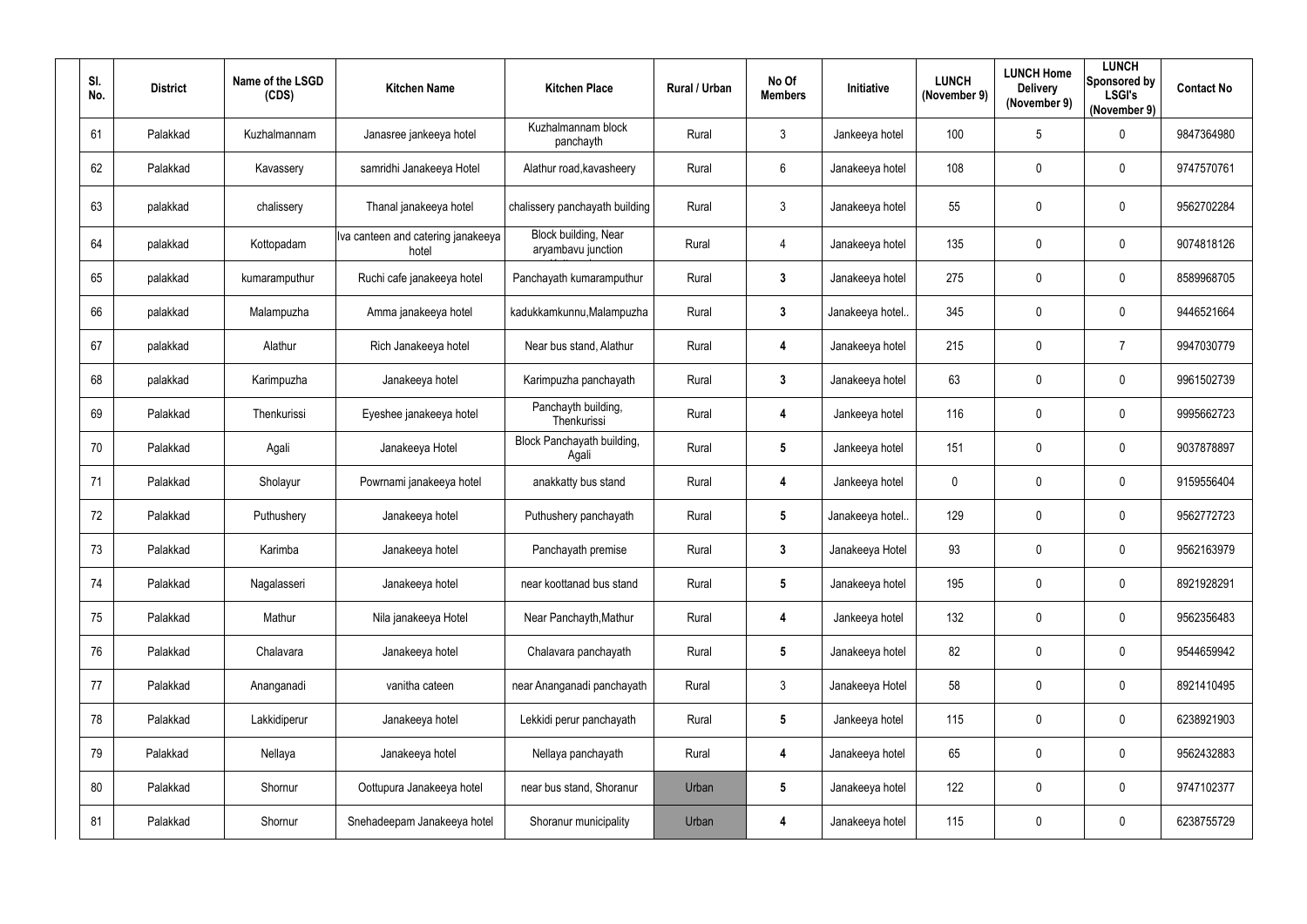| SI.<br>No. | <b>District</b> | Name of the LSGD<br>(CDS) | <b>Kitchen Name</b>             | <b>Kitchen Place</b>                       | Rural / Urban | No Of<br><b>Members</b> | Initiative      | <b>LUNCH</b><br>(November 9) | <b>LUNCH Home</b><br><b>Delivery</b><br>(November 9) | <b>LUNCH</b><br><b>Sponsored by</b><br><b>LSGI's</b><br>(November 9) | <b>Contact No</b> |
|------------|-----------------|---------------------------|---------------------------------|--------------------------------------------|---------------|-------------------------|-----------------|------------------------------|------------------------------------------------------|----------------------------------------------------------------------|-------------------|
| 82         | Palakkad        | Thrikkadiri               | Janakeeya hotel                 | Samskarika nilayam                         | Rural         | 4                       | Janakeeya hotel | 44                           | 0                                                    | $\mathbf 0$                                                          | 9544806032        |
| 83         | palakkad        | Vaniyamkulam              | Janakeeya hotel                 | near PK DAS hospital                       | Rural         | $3\phantom{a}$          | Janakeeya hotel | 215                          | 0                                                    | $\mathbf{3}$                                                         | 9947408415        |
| 84         | Palakkad        | Ambalappara               | Janakiya hotel                  | ambalappara<br>kalyanamandapam             | Rural         | $5\phantom{.0}$         | Janakeeya Hotel | 60                           | $\mathbf 0$                                          | $\mathbf 0$                                                          | 8129562289        |
| 85         | Palakkad        | Vallappuzha               | Janakeeya hotel                 | Hayath Complex, Vallappuzha                | Rural         | $5\phantom{.0}$         | Janakeeya Hotel | 272                          | 0                                                    | $\mathbf 0$                                                          | 8086406897        |
| 86         | Palakkad        | Shoranur                  | Ela janakeeya hotel             | Vpc market, kulappully                     | Urban         | $3\phantom{a}$          | Janakeeya hotel | 122                          | 0                                                    | $\mathbf 0$                                                          | 8129769113        |
| 87         | Palakkad        | Mankara                   | Subiksha Janakeeya hotel        | Near Mankara Panchayath                    | Rural         | $5\phantom{.0}$         | Janakeeya hotel | 92                           | 0                                                    | $\overline{0}$                                                       | 8549045637        |
| 88         | Palakkad        | Kanjirapuzha              | Surya Janakeeya hotel           | Kanjirapuzha, panchayath                   | Rural         | $5\phantom{.0}$         | Janakeeya hotel | 86                           | 0                                                    | $\mathbf 0$                                                          | 9048698194        |
| 89         | Palakkad        | Thachanattukara           | Haritham janakeeya hotel        | 53 mile, Thachanattukara                   | Rural         | $3\phantom{a}$          | Janakeeya hotel | 77                           | $\mathbf 0$                                          | $\mathbf 0$                                                          | 9605097810        |
| 90         | Palakkad        | Puthukode                 | Puthuma jankeeya hotel          | Thachanadi junction                        | Rural         | $6\phantom{a}$          | Janakeeya hotel | 228                          | 0                                                    | $\mathbf 0$                                                          | 9744459080        |
| 91         | Palakkad        | Tarur                     | Jankeeya Hotel                  | Infront of vilage office, Tarurk           | Rural         | 4                       | Janakeeya hotel | 60                           | 0                                                    | $\mathbf 0$                                                          | 8606780959        |
| 92         | Palakkad        | Pirayiri                  | Janakeeya hotel                 | Near Panchayath office                     | Rural         | $5\phantom{.0}$         | Janakeeya hotel | 95                           | 0                                                    | $\mathbf 0$                                                          | 9037495586        |
| 93         | Palakkad        | Palakkad ulb              | Ruchi                           | Near Balaji hospital, Fort<br>Maidan       | Urban         | 4                       | Janakeeya hotel | 225                          | 0                                                    | $\mathbf 0$                                                          | 7994185687        |
| 94         | Palakkad        | Pookkottukavu             | Punya                           | Pookkottukavu Centre                       | Rural         | 4                       | Janakeeya Hotel | 60                           | $\pmb{0}$                                            | $\mathbf 0$                                                          | 9745511432        |
| 95         | Palakkad        | Kuthanoor                 | Suryodayam jankeeya hotel       | Kalapara, kuthanoor                        | Rural         | $5\phantom{.0}$         | Jankeeya hotel  | 25                           | 0                                                    | $\overline{0}$                                                       | 9995159738        |
| 96         | Palakkad        | Thiruvegappura            | Janakeeya Hotel                 | Kaippuram                                  | Rural         | $5\phantom{.0}$         | Jankeeya hotel  | 139                          | $\pmb{0}$                                            | $\overline{0}$                                                       | 8921882903        |
| 97         | Palakkad        | Thachampara               | Vanitha canteen Janakeeya Hotel | Thachampara town                           | Rural         | 4                       | Jankeeya hotel  | 93                           | $\pmb{0}$                                            | $\overline{0}$                                                       | 9497826216        |
| 98         | Palakkad        | Kannadi                   | Sweet jankeeya hotel            | Yakkara junction                           | Rural         | $\mathbf{3}$            | Jankeeya hotel  | 64                           | 0                                                    | $\mathbf 0$                                                          | 9846918028        |
| 99         | Palakkad        | Pattithara                | Bavana janakeeya hotel          | kottappadam                                | Rural         | $5\phantom{.0}$         | Janakeeya hotel | $\pmb{0}$                    | $\pmb{0}$                                            | $\mathbf 0$                                                          | 9074163402        |
| 100        | Palakkad        | Mannarkkad                | Janakeeya Hotel                 | muncipal building, busstand,<br>mannarkkad | Urban         | 4                       | Janakeeya hotel | 126                          | $\pmb{0}$                                            | $\mathbf 0$                                                          |                   |
| 101        | Palakkad        | Pirayiri                  | Kudumbashree janakeeya hotel    | Kallekkad Block Panchayath                 | Rural         | $5\phantom{.0}$         | janakeeya hotel | 79                           | $\pmb{0}$                                            | $\overline{0}$                                                       | 8137940343        |
| 102        | Palakkad        | Marutharoad               | Sreelakshmi janakeeya hotel     | Pirivusala                                 | Rural         | 4                       | janakeeya hotel | 187                          | $\pmb{0}$                                            | $\overline{0}$                                                       | 9048636162        |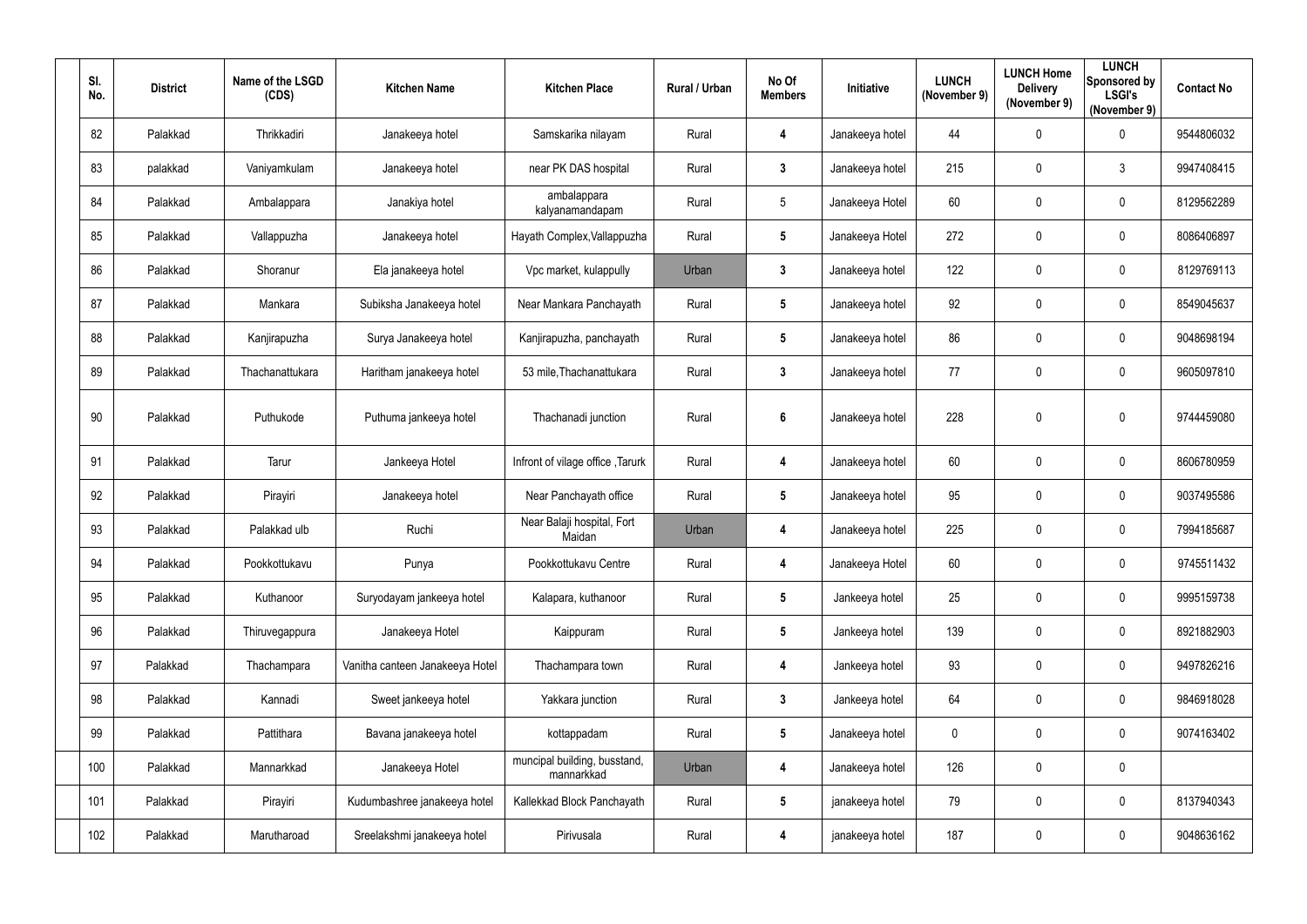|    | SI.<br>No.     | <b>District</b> | Name of the LSGD<br>(CDS) | <b>Kitchen Name</b>             | <b>Kitchen Place</b>        | Rural / Urban | No Of<br><b>Members</b> | Initiative      | <b>LUNCH</b><br>(November 9) | <b>LUNCH Home</b><br><b>Delivery</b><br>(November 9) | <b>LUNCH</b><br>Sponsored by<br><b>LSGI's</b><br>(November 9) | <b>Contact No</b> |
|----|----------------|-----------------|---------------------------|---------------------------------|-----------------------------|---------------|-------------------------|-----------------|------------------------------|------------------------------------------------------|---------------------------------------------------------------|-------------------|
| 99 |                |                 |                           |                                 |                             |               | 434                     |                 | 12804                        | 5 <sub>5</sub>                                       | 16                                                            |                   |
|    | $\overline{1}$ | Pathanamthitta  | Anicadu                   | Janatha janakeeya hotel         | Nooromave                   | Rural         | $\mathbf{3}$            | Janakeeya Hotel | $\mathbf 0$                  | 106                                                  | $\mathbf 0$                                                   | 6282875679        |
|    | $\overline{2}$ | Pathanamthitta  | Kaviyoor                  | Janakeeya Hotel                 | Manakkachira                | Rural         | $\overline{4}$          | Janakeeya Hotel | $\mathbf 0$                  | 62                                                   | $\mathbf 0$                                                   | 9747886172        |
|    | $\mathfrak{Z}$ | Pathanamthitta  | Kottanadu                 | Janakeeya Hotel                 | Kottanadu                   | Rural         | $\overline{4}$          | Janakeeya Hotel | $\mathbf 0$                  | 200                                                  | $\mathbf 0$                                                   | 6282382608        |
|    | 4              | Pathanamthitta  | Kalloopara                | Janakeeya Hotel                 | Kalloopara                  | Rural         | $5\phantom{.0}$         | Janakeeya Hotel | $\mathbf 0$                  | 49                                                   | $\mathbf 0$                                                   | 9947471024        |
|    | 5              | Pathanamthitta  | Kunnamthanam              | <b>Thripthi Hotel</b>           | Kunnamthanam                | Rural         | $\mathbf{3}$            | Janakeeya Hotel | $\boldsymbol{0}$             | 40                                                   | $\mathbf 0$                                                   | 6235908328        |
|    | $6\phantom{1}$ | pathanamthitta  | mallappally               | janakeeya hotel                 | mallappally                 | Rural         | $\mathbf{3}$            | janakeeya hotel | $\mathbf 0$                  | 123                                                  | $\mathbf 0$                                                   | 9744194830        |
|    | $\overline{7}$ | Pathanamthitta  | kottangal                 | janakeeya hotel                 | kottangal                   | Rural         | $\mathbf{3}$            | Janakeeya Hotel | $\mathbf 0$                  | 162                                                  | $\mathbf 0$                                                   | 9526690541        |
|    | 8              | Pathanamthitta  | Nedumpuram                | Nedumpram Janakeeya Hotel       | Podiyadi                    | Rural         | $5\overline{)}$         | Janakeeya Hotel | $\mathbf 0$                  | 79                                                   | $\mathbf 0$                                                   | 919188291409      |
|    | 9              | Pathanamthitta  | Niranam                   | Sakhi cafe                      | Niranam                     | Rural         | $\mathbf{3}$            | Janakeeya Hotel | $\mathbf 0$                  | 60                                                   | $\mathbf 0$                                                   | 919526423710      |
|    | 10             | Pathanamthitta  | Peringara                 | Haritha samrudhi Catering       | <b>PMVHS Pringara</b>       | Rural         | $\overline{4}$          | Janakeeya Hotel | $\mathbf 0$                  | 99                                                   | $\mathbf 0$                                                   | 919961219550      |
|    | 11             | Pathanamthitta  | Peringara                 | Pulari janakeeya Hotel          | swamipalam                  | Rural         | 4                       | Janakeeya hotel | $\mathbf 0$                  | 63                                                   | $\mathbf 0$                                                   | 919656132036      |
|    | 12             | Pathanamthitta  | Kuttor                    | Nanma Catering                  | <b>GHS Kuttoor</b>          | Rural         | $\mathbf{3}$            | Janakeeya Hotel | $\mathbf 0$                  | 125                                                  | $\mathbf 0$                                                   | 919526323212      |
|    | 13             | Pathanamthitta  | Kadapra                   | Niradeepam janakeeya hotel      | Kadapra                     | Rural         | $\overline{4}$          | Janakeeya Hotel | $\mathbf 0$                  | 44                                                   | $\overline{0}$                                                | 9656512066        |
|    | 14             | Pathanamthitta  | Eraviperoor               | Avi cafe                        | Avi cafe                    | Rural         | $\mathbf{3}$            | Janakeeya Hotel | $\mathbf 0$                  | 99                                                   | $\mathbf 0$                                                   | 6238013293        |
|    | 15             | Pathanamthitta  | Koipuram                  | Ammas kudumbashree cafe         | Muttamon                    | Rural         | $5\overline{)}$         | Janakeeya Hotel | $\mathbf 0$                  | 82                                                   | $\overline{0}$                                                | 9961485931        |
|    | 16             | Pathanamthitta  | Thottappuzhassery         | Thottapuzhassery Jankeeya Hotel | Thottapuzhassery            | Rural         | $\overline{4}$          | Janakeeya Hotel | $\mathbf 0$                  | 0                                                    | $\mathbf 0$                                                   | 9656403054        |
|    | 17             | Pathanamthitta  | Puramattom                | Top N Taste                     | Puramattom                  | Rural         | $\mathbf{3}$            | Janakeeya Hotel | $\mathbf 0$                  | 30                                                   | $\overline{0}$                                                | 9526728230        |
|    | 18             | Pathanamthitta  | Ayroor                    | Janakeeya Hotel                 | Ayroor                      | Rural         | 6                       | Janakeeya Hotel | $\bm{0}$                     | 0                                                    | $\overline{0}$                                                | 8086653951        |
|    | 19             | Pathanamthitta  | Ezhumattor                | Swad Hotel                      | Thadiyoor                   | Rural         | $\mathbf{3}$            | Janakeeya Hotel | $\overline{0}$               | 125                                                  | $\mathbf 0$                                                   | 9526857335        |
|    | 20             | Pathanamthitta  | Kozhencherry              | Ruchi Janakeeya hotel           | Community hall, kozhenchery | Rural         | $\overline{4}$          | Janakeeya Hotel | $\mathbf 0$                  | 89                                                   | $\overline{0}$                                                | 9947387912        |
|    | 21             | Pathanamthitta  | Mallappuzhassery          | Snehadeepam                     | Paramootil                  | Rural         | $6\overline{6}$         | Janakeeya Hotel | $\boldsymbol{0}$             | 52                                                   | $\overline{0}$                                                | 9847170052        |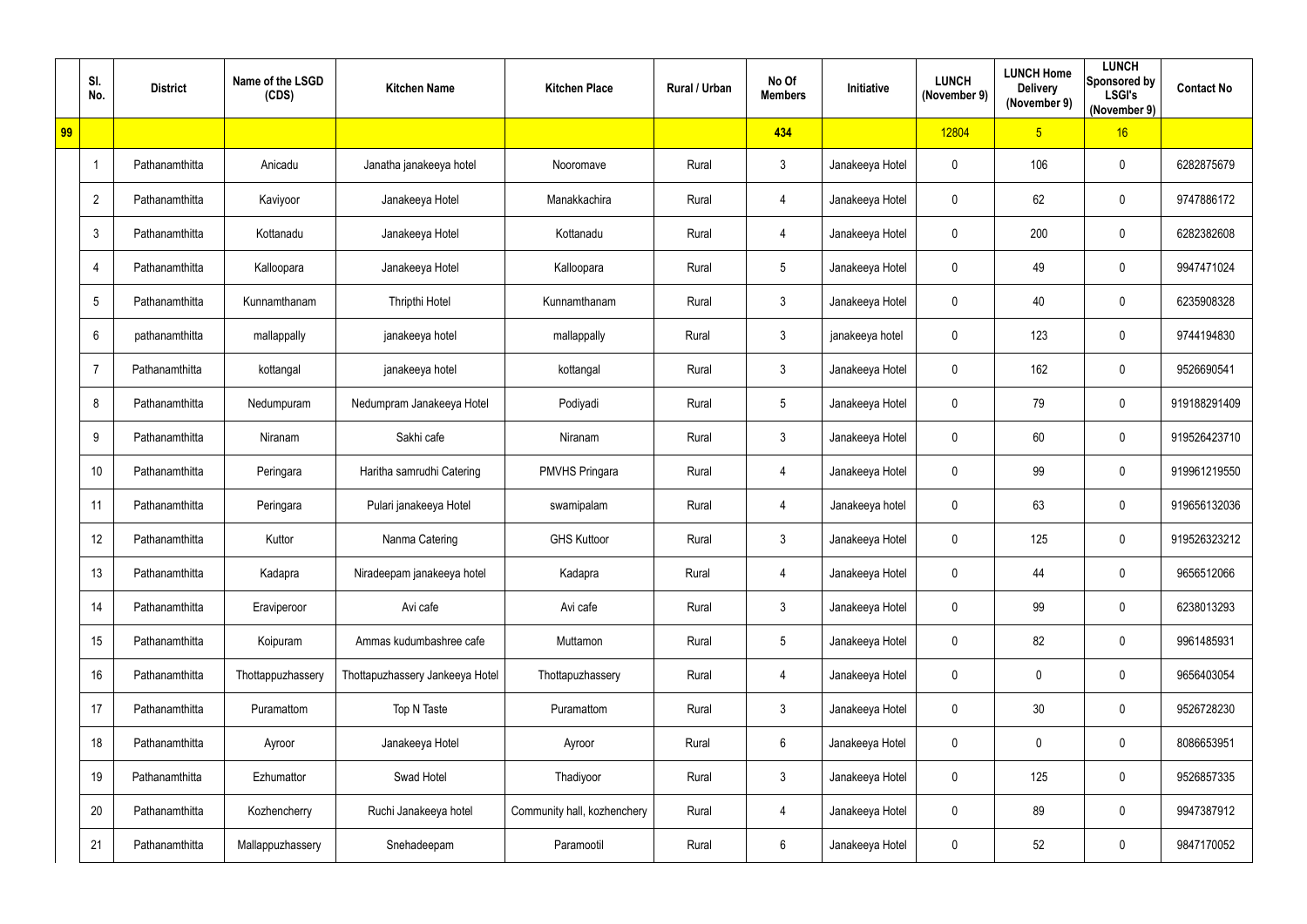|    | SI.<br>No. | <b>District</b> | Name of the LSGD<br>(CDS) | <b>Kitchen Name</b>       | <b>Kitchen Place</b>   | Rural / Urban | No Of<br><b>Members</b> | Initiative      | <b>LUNCH</b><br>(November 9) | <b>LUNCH Home</b><br><b>Delivery</b><br>(November 9) | <b>LUNCH</b><br>Sponsored by<br><b>LSGI's</b><br>(November 9) | <b>Contact No</b> |
|----|------------|-----------------|---------------------------|---------------------------|------------------------|---------------|-------------------------|-----------------|------------------------------|------------------------------------------------------|---------------------------------------------------------------|-------------------|
|    | 22         | Pathanamthitta  | Chennerkara               | Thanal Kudumbasree Cafe   | Nallanikunnu           | Rural         | $5\phantom{.0}$         | Janakeeya Hotel | $\mathbf 0$                  | 30                                                   | $\mathbf 0$                                                   | 9747469562        |
|    | 23         | Pathanamthitta  | Cherukole                 | Janakeeya Hotel           | Cherukole              | Rural         | $\mathbf{3}$            | Janakeeya Hotel | $\mathbf 0$                  | 56                                                   | $\mathbf 0$                                                   | 7907811728        |
|    | 24         | Pathanamthitta  | Elanthoor                 | Janakeeya Hotel           | Vary                   | Rural         | 4                       | Janakeeya Hotel | $\mathbf 0$                  | 60                                                   | $\mathbf 0$                                                   | 9946047385        |
|    | 25         | Pathanamthitta  | naranganam                | janakeeya hotel           | kadammanitta           | Rural         | $\mathbf{3}$            | janakeeya hotel | $\overline{0}$               | 40                                                   | $\mathbf 0$                                                   | 9744478962        |
|    | 26         | Pathanamthitta  | Omalloor                  | Janakeeya Hotel           | Omalloor               | Rural         |                         | Janakeeya Hotel | $\mathbf 0$                  | 82                                                   | $\mathbf 0$                                                   |                   |
|    | 27         | Pathanamthitta  | Chittar                   | Chittar janakiya hotel    | Koothattukulam         | Rural         | $\mathbf{3}$            | Janakeeya Hotel | $\mathbf 0$                  | 209                                                  | $\mathbf 0$                                                   | 9072374618        |
|    | 28         | Pathanamthitta  | Naranammoozhi             | Thanima                   | Arakkamon              | Rural         | $\mathbf{3}$            | Janakeeya Hotel | $\mathbf 0$                  | 0                                                    | $\mathbf 0$                                                   | 9605021278        |
|    | 29         | Pathanamthitta  | Perunadu                  | Perunadu Janakeeya Hotel  | Perunadu               | Rural         | $5\phantom{.0}$         | Janakeeya Hotel | $\mathbf 0$                  | 0                                                    | $\mathbf 0$                                                   |                   |
| 58 | 30         | Pathanamthitta  | Ranni-Angadi              | Angadi Janakeeya Hotel    | Thoodathil church hall | Rural         | $5\phantom{.0}$         | Janakeeya Hotel | $\overline{0}$               | 105                                                  | $\mathbf 0$                                                   | 9961190622        |
|    | 31         | Pathanamthitta  | Ranni-Pazhavangadi        | Navami Hotel              | Makkappuzha            | Rural         | $\overline{4}$          | Janakeeya Hotel | $\overline{0}$               | 129                                                  | $\mathbf 0$                                                   | 9562135824        |
|    | 32         | Pathanamthitta  | Seethathodu               | Thanima catering unit     | Seethathodu            | Rural         | $5\phantom{.0}$         | Janakeeya Hotel | 49                           | 69                                                   | $\overline{0}$                                                | 9747622310        |
|    | 33         | Pathanamthitta  | Ranni                     | Janakeeya Hotel           | Ranni                  | Rural         | $\overline{4}$          | Janakeeya Hotel | $\mathbf 0$                  | 58                                                   | $\overline{0}$                                                | 99462338752       |
|    | 34         | Pathanamthitta  | Vechhoochira              | Annapoorneswary hotel     | Venkurinji             | Rural         | 4                       | Janakeeya Hotel | $\mathbf 0$                  | 172                                                  | $\mathbf 0$                                                   | 8547264134        |
|    | 35         | Pathanamthitta  | Vadasserikara             | Thannal Janakeeya Hotel   | Vadasserikara          | Rural         | $5\phantom{.0}$         | Janakeeya Hotel | $\mathbf 0$                  | 86                                                   | $\overline{0}$                                                | 8590107684        |
|    | 36         | Pathanamthitta  | Vallickodu                | Janakeeya Hotel           | Vallicodu              | Rural         | $5\phantom{.0}$         | Janakeeya Hotel | $\mathbf 0$                  | 124                                                  | $\overline{0}$                                                | 8547121591        |
|    | 37         | Pathanamthitta  | Pramadom                  | Aishwarya Janakeeya Hotel | Pramadom               | Rural         | $\mathbf{3}$            | Janakeeya Hotel | $\mathbf 0$                  | 65                                                   | $\overline{0}$                                                | 9495312020        |
|    | 38         | Pathanamthitta  | Aruvappulam               | Janakeeya Hotel           | Kallely                | Rural         | $\mathbf{3}$            | Janakeeya Hotel | $\mathbf 0$                  | 67                                                   | $\overline{0}$                                                | 9656700499        |
|    | 39         | Pathanamthitta  | mylapra                   | Manna janakeeya hotel     | mylapra                | Rural         | $\mathbf{3}$            | janakeeya hotel | $\mathbf 0$                  | 22                                                   | $\overline{0}$                                                | 9961750470        |
|    | 40         | Pathanamthitta  | Thannithodu               | Flowers janakeeya hotel   | Thannithodu            | Rural         | $\mathbf{3}$            | Janakeeya hotel | $\mathbf 0$                  | 136                                                  | $\overline{0}$                                                | 9061295035        |
|    | 40         | Pathanamthitta  | Malayappuzha              | Janakeeya Hotel           | Malayappuzha           | Rural         | $\mathbf{3}$            | Janakeeya Hotel | $\mathbf 0$                  | 198                                                  | $\overline{0}$                                                |                   |
|    | 41         | Pathanamthitta  | Konni                     | Janakeeya Hotel           | Konni                  | Rural         | $\mathbf{3}$            | Janakeeya Hotel | $\boldsymbol{0}$             | 167                                                  | $\mathbf 0$                                                   |                   |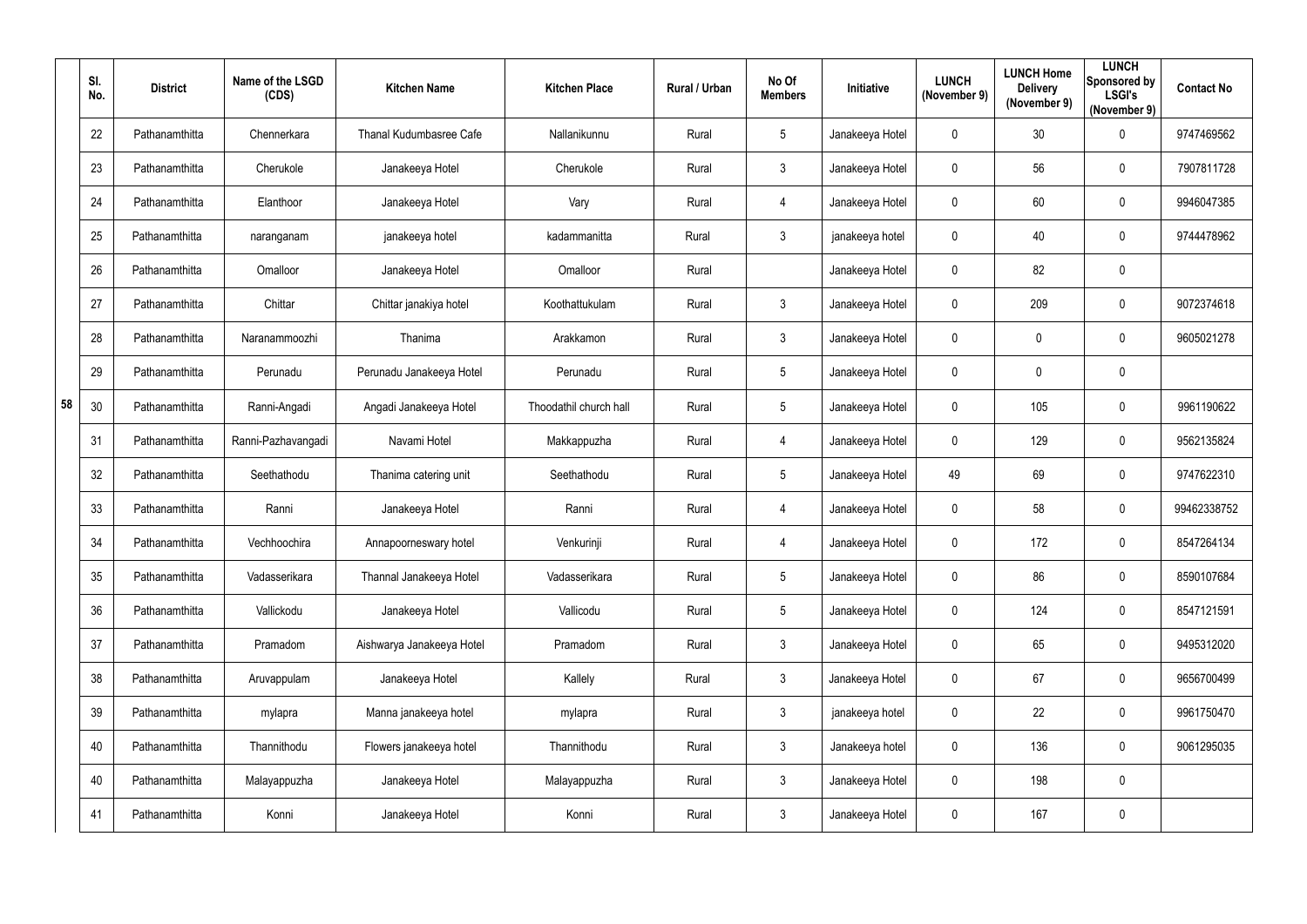|    | SI.<br>No.     | <b>District</b>    | Name of the LSGD<br>(CDS) | <b>Kitchen Name</b>           | <b>Kitchen Place</b>                 | Rural / Urban | No Of<br><b>Members</b> | Initiative      | <b>LUNCH</b><br>(November 9) | <b>LUNCH Home</b><br><b>Delivery</b><br>(November 9) | <b>LUNCH</b><br>Sponsored by<br><b>LSGI's</b><br>(November 9) | <b>Contact No</b> |
|----|----------------|--------------------|---------------------------|-------------------------------|--------------------------------------|---------------|-------------------------|-----------------|------------------------------|------------------------------------------------------|---------------------------------------------------------------|-------------------|
|    | 43             | Pathanamthitta     | Kalanjoor                 | Kalanjoor janakeeya Hotel     | Kalanjoor                            | Rural         | $\overline{4}$          | Janakeeya Hotel | $\mathbf 0$                  | 158                                                  | $\overline{0}$                                                | 6238045066        |
|    | 44             | Pathanamthitta     | Ezhamkulam                | Swad Catering Unit            | Enathu                               | Rural         | $5\phantom{.0}$         | Janakeeya Hotel | $\mathbf 0$                  | 145                                                  | $\overline{0}$                                                | 9747243317        |
|    | 45             | Pathanamthitta     | Kodumon                   | Ruchiyidam Janakeeya Hotel    | Kodumon                              | Rural         | $\overline{7}$          | Janakeeya Hotel | $\mathbf 0$                  | 57                                                   | $\overline{0}$                                                | 75611017112       |
|    | 46             | Pathanamthitta     | Erathu                    | Janakeeya Hotel               | Erathu                               | Rural         | $\overline{4}$          | Janakeeya Hotel | $\mathbf 0$                  | 160                                                  | $\overline{0}$                                                | 9645102262        |
|    | 47             | Pathanamthitta     | Enadimangalam             | Janakeeya Hotel               | Elamannoor                           | Rural         | $\overline{4}$          | Janakeeya Hotel | $\mathbf 0$                  | 114                                                  | $\overline{0}$                                                |                   |
|    | 48             | Pathanamthitta     | Kadampanadu               | Janakeeya Hotel               | Mannady                              | Rural         | $\mathfrak{Z}$          | Janakeeya Hotel | $\mathbf 0$                  | 77                                                   | $\overline{0}$                                                |                   |
|    | 49             | Pathanamthitta     | Pallickal                 |                               |                                      |               |                         |                 |                              |                                                      |                                                               |                   |
|    | 50             | Pathanamthitta     | Thumpamon                 | Ruchi Cafe                    | Mampilali                            | Rural         | $5\phantom{.0}$         | Janakeeya Hotel | $\mathbf 0$                  | 246                                                  | $\overline{0}$                                                | 9188300026        |
|    | 51             | Pathanamthitta     | Kulanada                  | Bhagyalekshmi cafe unit       | Kaipuzha                             | Rural         | $\mathfrak{Z}$          | Janakeeya Hotel | $\mathbf 0$                  | 80                                                   | $\overline{0}$                                                |                   |
|    | 52             | Pathanamthitta     | Pandalam Thekkekara       | Pandalam Thekkekara           | Thatta                               | Rural         | $\mathfrak{Z}$          | Janakeeya Hotel | $\mathbf 0$                  | 128                                                  | $\mathbf 0$                                                   | 9526224922        |
|    | 53             | Pathanamthitta     | Aranmula                  | Janakeeya Hotel               | Aranmula                             | Rural         | $5\phantom{.0}$         | Janakeeya Hotel | $\mathbf 0$                  | 85                                                   | $\overline{0}$                                                | 9656296503        |
|    | 54             | Pathanamthitta     | Mezhuveli                 | Thripthi Janakeeya Hotel      | Mezhuveli                            | Rural         | $\mathfrak{Z}$          | Janakeeya Hotel | $\mathbf 0$                  | 25                                                   | $\overline{0}$                                                | 9495265971        |
|    | 55             | Pathanamthitta     | Adoor                     | Amma Catering Unit            | Adoor                                | Urban         | 5                       | Janakeeya Hotel | $\mathbf 0$                  | 0                                                    | $\overline{0}$                                                | 8606887490        |
|    | 56             | Pathanamthitta     | Pandalam                  | Ruchi catering                | Sivarenjini Auditorium               | Urban         | $5\phantom{.0}$         | Janakeeya Hotel | $\mathbf 0$                  | 0                                                    | $\overline{0}$                                                | 9846212739        |
|    | 57             | Pathanamthitta     | <b>Thiruvalla East</b>    | janakeeya hotel               | near private bus stand<br>thiruvalla | Urban         | $5\phantom{.0}$         | Janakeeya Hotel | $\mathbf 0$                  | 289                                                  | $\mathbf 0$                                                   | 919847729416      |
|    | 58             | Pathanamthitta     | Thiruvalla West           | janakeeya hotel               | kizhakkan muthoor                    | Urban         | $5\phantom{.0}$         | Janakeeya Hotel | $\mathbf 0$                  | 95                                                   | $\overline{0}$                                                | 919656132036      |
|    | 59             | Pathanamthitta     | Pathanamthitta            | Janakeeya Hotel               | Near Municipality Office             | Urban         | $5\phantom{.0}$         | Janakeeya Hotel | $\mathbf 0$                  | 45                                                   | $\mathbf 0$                                                   |                   |
| 58 |                |                    |                           |                               |                                      |               | 229                     |                 | 49                           | 5268                                                 | $\bullet$                                                     |                   |
|    |                | Thiruvananthapuram | Parassala                 | Bhagyalekshmi janakeeya hotel | Mundaplavila                         | Rural         | $5\phantom{.0}$         | Janakeeya Hotel | 378                          | 0                                                    | $\mathbf 0$                                                   | 9895463718        |
|    | $\overline{2}$ | Thiruvananthapuram | Karode                    | Karode janakeeya hotel        | Paavaara,<br>pazhaya uchakkada       | Rural         | $5\phantom{.0}$         | Janakeeya Hotel | 268                          | 0                                                    | $\overline{0}$                                                | 9605122139        |
|    | $\mathfrak{Z}$ | Thiruvananthapuram | Thirupuram                | Thirupuram janakeeya hotel    | Pazhayakada                          | Rural         | $5\phantom{.0}$         | Janakeeya Hotel | 199                          | 0                                                    | $\mathbf 0$                                                   | 7034723987        |
|    | 4              | Thiruvananthapuram | Chenkal                   | Karuna janakeeya hotel        | Udiyankulangara                      | Rural         | $5\phantom{.0}$         | Janakeeya Hotel | 350                          | 0                                                    | $\overline{0}$                                                | 9746726109        |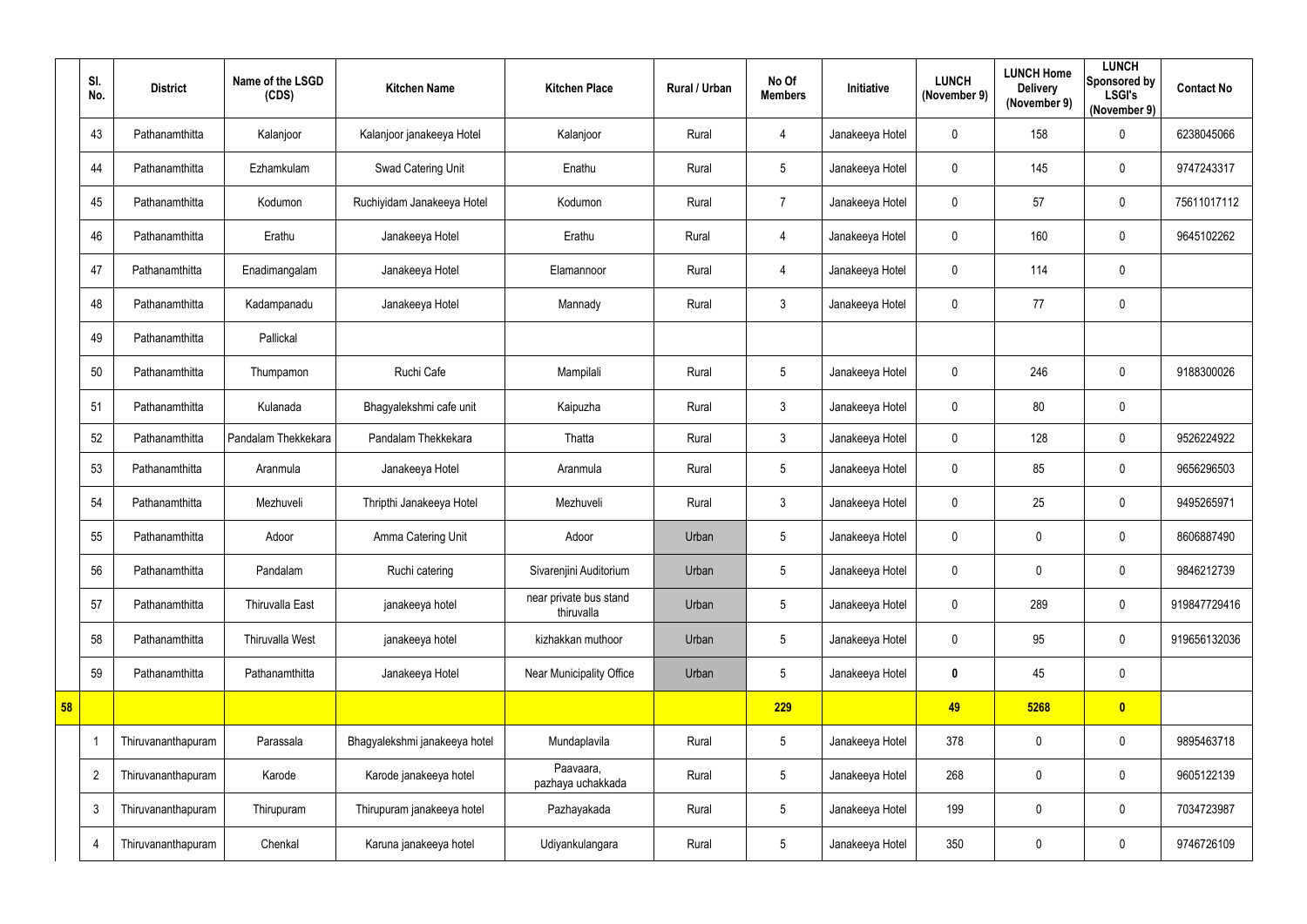| SI.<br>No.     | <b>District</b>    | Name of the LSGD<br>(CDS) | <b>Kitchen Name</b>                       | <b>Kitchen Place</b>                       | <b>Rural / Urban</b> | No Of<br><b>Members</b> | <b>Initiative</b> | <b>LUNCH</b><br>(November 9) | <b>LUNCH Home</b><br><b>Delivery</b><br>(November 9) | <b>LUNCH</b><br>Sponsored by<br><b>LSGI's</b><br>(November 9) | <b>Contact No</b> |
|----------------|--------------------|---------------------------|-------------------------------------------|--------------------------------------------|----------------------|-------------------------|-------------------|------------------------------|------------------------------------------------------|---------------------------------------------------------------|-------------------|
| 5              | Thiruvananthapuram | Kulathoor                 | Nakshatra janakeeya hotel                 | Attapuram                                  | Rural                | $5\phantom{.0}$         | Janakeeya Hotel   | 385                          | $\mathbf 0$                                          | $\mathbf 0$                                                   | 8301924221        |
| 6              | Thiruvananthapuram | Neyyattinkara 1           | Oottupura                                 | Neyyattinkara                              | Urban                | $5\phantom{.0}$         | Janakeeya Hotel   | 675                          | $\mathbf 0$                                          | $\overline{0}$                                                | 8129192485        |
| $\overline{7}$ | Thiruvananthapuram | Neyyattinkara 1           | Cafesree Janakeeya Hotel                  | Vazhimukku                                 | Urban                | $5\phantom{.0}$         | Janakeeya Hotel   | 705                          | $\mathbf 0$                                          | $\mathbf 0$                                                   | 9995604997        |
| 8              | Thiruvananthapuram | Neyyattinkara 1           | Thripthi janakeeya Hotel                  | perumpazhuthoor                            | urban                | $\overline{4}$          | janakeeya Hotel   | 188                          | $\mathbf 0$                                          | $\overline{0}$                                                | 6282944199        |
| 9              | Thiruvananthapuram | Neyyattinkara 2           | Harsha catering unit                      | Neyyattinkara                              | Urban                | $5\phantom{.0}$         | Janakeeya Hotel   | 360                          | $\mathbf 0$                                          | $\overline{0}$                                                | 9048822770        |
| 10             | Thiruvananthapuram | Neyyattinkara 2           | Devarose Janakeeya Hotel                  | Amaravila                                  | Urban                | $5\phantom{.0}$         | Janakeeya Hotel   | 550                          | $\boldsymbol{0}$                                     | $\mathbf 0$                                                   | 9995028659        |
| 11             | Thiruvananthapuram | Kollayil                  | Kaveri janakeeya hotel                    | Kavuvila, kottamam,<br>Dhanuvachapuram     | Rural                | $5\overline{)}$         | Janakeeya Hotel   | $\mathbf 0$                  | $\mathbf 0$                                          | $\overline{0}$                                                | 9656815322        |
| 12             | Thiruvananthapuram | Kunnathukal               | Aiswarya Janakeeya Hotel -<br>Kunnathukal | Kuruwad, paliyodu                          | Rural                | $\mathbf{3}$            | Janakeeya Hotel   | 139                          | $\mathbf 0$                                          | $\mathbf 0$                                                   | 9539549507        |
| 13             | Thiruvananthapuram | Vellarada                 | Eden Janakeeya Hotel                      | Panachamoodu, Vellarada                    | Rural                | $5\phantom{.0}$         | Janakeeya Hotel   | 670                          | $\mathbf 0$                                          | $\mathbf 0$                                                   | 8547973305        |
| 14             | Thiruvananthapuram | Vellarada                 | Chandrika Janakeeya Hotel -<br>Vellarada  | Vellarada                                  | Rural                | $6\phantom{.}6$         | Janakeeya Hotel   | 102                          | 112                                                  | $\mathbf 0$                                                   | 9539366295        |
| 15             | Thiruvananthapuram | Aryankode                 | Aryan Janakeeya Hotel -<br>Aryankode      | Aryankode                                  | Rural                | $5\phantom{.0}$         | Janakeeya Hotel   | 160                          | $\boldsymbol{0}$                                     | $\boldsymbol{0}$                                              | 9746905408        |
| 16             | Thiruvananthapuram | Ottashekharamangala<br>m  | Minnaram Janakeeya Hotel                  | Kuravara, Near<br>Ottashekharamangalam UPS | Rural                | 4                       | Janakeeya Hotel   | $\mathbf 0$                  | $\boldsymbol{0}$                                     | $\mathbf 0$                                                   | 9567553161        |
| 17             | Thiruvananthapuram | Kollayil                  | Janakeeya Hotel                           | Mylakkara                                  | Rural                | 5                       | Janakeeya Hotel   | $\mathbf{0}$                 | 0                                                    | $\mathbf 0$                                                   | 9605076268        |
| 18             | Thiruvananthapuram | perunkadavila             | shankholi janakeeya hotel                 | perunkadavila                              | rural                | $\mathbf{3}$            | Janakeeya Hotel   | 192                          | $\overline{0}$                                       | $\mathbf 0$                                                   |                   |
| 19             | Thiruvananthapuram | Amboori                   | Janakeeya Hotel                           | Amboori                                    | Rural                | $5\phantom{.0}$         | Janakeeya Hotel   | $\boldsymbol{0}$             | $\boldsymbol{0}$                                     | $\mathbf 0$                                                   | 9747169098        |
| 20             | Thiruvananthapuram | Athiyanoor                | Kudumbashree janakeeya hotel              | Venpakal                                   | Rural                | 4                       | Janakeeya Hotel   | 285                          | $\boldsymbol{0}$                                     | $\boldsymbol{0}$                                              | 919562752580      |
| 21             | Thiruvananthapuram | Kottukal                  | Vismaya janakeeya hotel                   | Uchakkada                                  | Rural                | $5\overline{)}$         | Janakeeya Hotel   | 393                          | $\boldsymbol{0}$                                     | $\mathbf 0$                                                   | 6282447041        |
| 22             | Thiruvananthapuram | Kanjiramkulam             | Padaswaram unit                           | Kanjiramkulam                              | Rural                | 4                       | Janakeeya Hotel   | $\mathbf 0$                  | $\pmb{0}$                                            | $\mathbf 0$                                                   | 919072899432      |
| 23             | Thiruvananthapuram | Karumkulam                | Alil Janakeeya Hotel                      | Pallam                                     | Rural                | $5\phantom{.0}$         | Janakeeya Hotel   | 75                           | $\boldsymbol{0}$                                     | $\boldsymbol{0}$                                              | 917736513673      |
| 24             | Thiruvananthapuram | Venganoor                 | Venganoor Ruchi janakeeya hotel           | Peringamala                                | Rural                | 10                      | Janakeeya Hotel   | 96                           | 0                                                    | $\boldsymbol{0}$                                              | 9656309710        |
| 25             | Thiruvananthapuram | Vilavoorkkal              | Priyam Janakeeya Hotel                    | Chanthamukku, Peyadu Jn                    | Rural                | 5                       | Janakeeya Hotel   | 285                          | $\boldsymbol{0}$                                     | $\boldsymbol{0}$                                              | 7902504494        |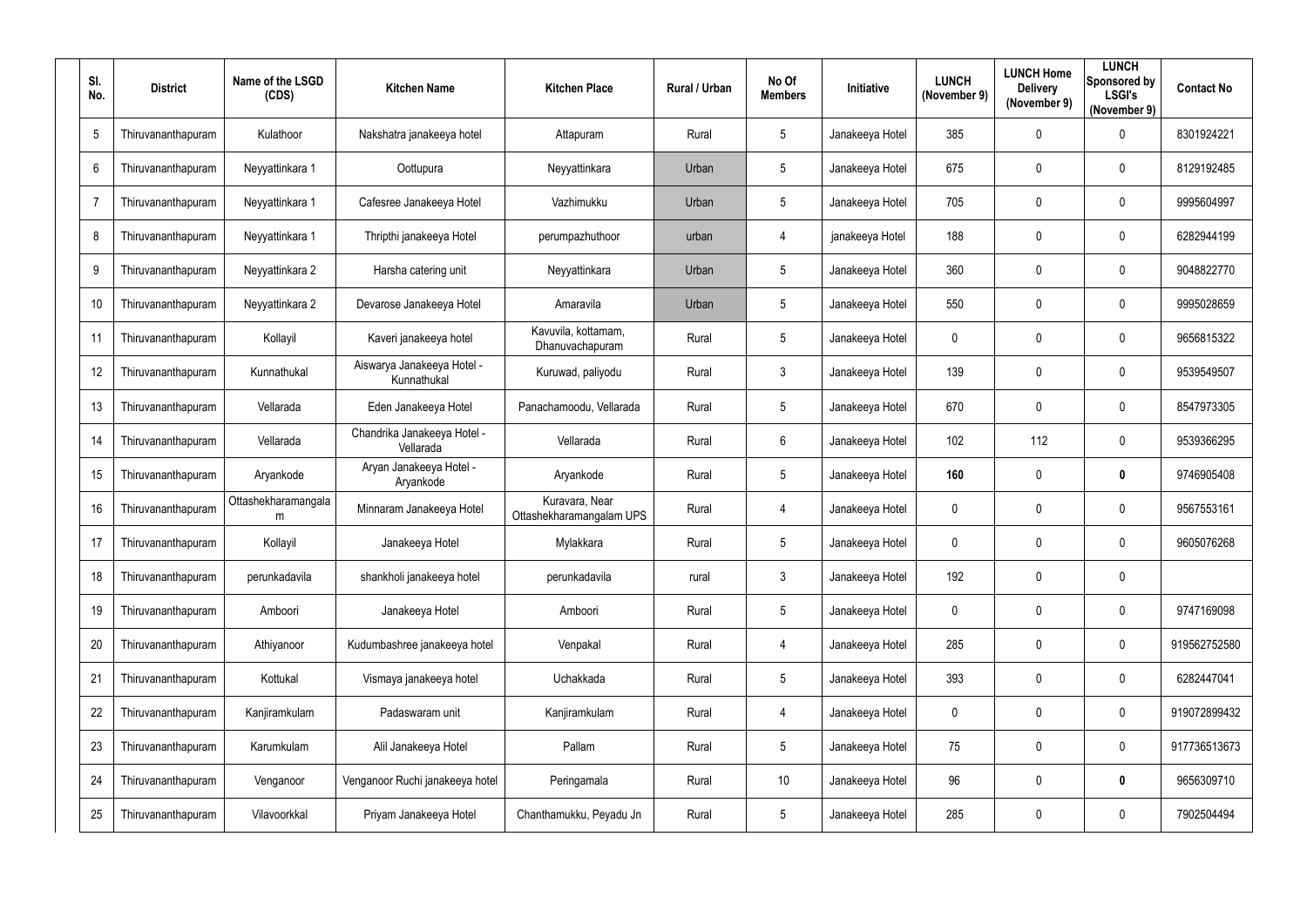| SI.<br>No. | <b>District</b>    | Name of the LSGD<br>(CDS)  | <b>Kitchen Name</b>                           | <b>Kitchen Place</b>                              | Rural / Urban | No Of<br><b>Members</b> | Initiative      | <b>LUNCH</b><br>(November 9) | <b>LUNCH Home</b><br><b>Delivery</b><br>(November 9) | <b>LUNCH</b><br>Sponsored by<br><b>LSGI's</b><br>(November 9) | <b>Contact No</b> |
|------------|--------------------|----------------------------|-----------------------------------------------|---------------------------------------------------|---------------|-------------------------|-----------------|------------------------------|------------------------------------------------------|---------------------------------------------------------------|-------------------|
| 26         | Thiruvananthapuram | Vilavoorkal                | Vilavoorkal janakeeya hotel                   | Pottayil                                          | Rural         | $5\phantom{.0}$         | Janakeeya Hotel | 305                          | $\mathbf 0$                                          | $\mathbf 0$                                                   | 9497883130        |
| 27         | Thiruvananthapuram | Kalliyoor                  | Stree Shakthi Janakeeya Hotel                 | Kalliyoor                                         | Rural         | $5\phantom{.0}$         | Janakeeya Hotel | $\mathbf 0$                  | $\mathbf 0$                                          | $\overline{0}$                                                | 9074998782        |
| 28         | Thiruvananthapuram | Maranalloor                | Mayooram Janakeeya Hotel                      | Mannadikkonam                                     | Rural         | 4                       | Janakeeya Hotel | 179                          | $\mathbf 0$                                          | $\mathbf 0$                                                   | 9847371025        |
| 29         | Thiruvananthapuram | Pallichal                  | Vandhanam Janakeeya hotel                     | Naruvamoodu                                       | Rural         | $\overline{4}$          | Janakeeya Hotel | 230                          | $\mathbf 0$                                          | $\mathbf 0$                                                   | 9562636222        |
| 30         | Thiruvananthapuram | Vilappil                   | Sreebhadra janakeey a hotel                   | peyad                                             | Rural         | $5\phantom{.0}$         | Janakeeya Hotel | 279                          | $\mathbf 0$                                          | $\mathbf 0$                                                   | 919496194745      |
| 31         | Thiruvananthapuram | Malayinkeezhu              | Thapasya janakeeya hotel                      | Aruvacode                                         | Rural         | $5\phantom{.0}$         | Janakeeya Hotel | 133                          | $\boldsymbol{0}$                                     | $\boldsymbol{0}$                                              | 9074329707        |
| 32         | Thiruvananthapuram | Andoorkonam                | Thiruvathira janakeeya hotel                  | Kaniyapuram                                       | Rural         | $\mathbf{3}$            | Janakeeya Hotel | 240                          | $\boldsymbol{0}$                                     | $\overline{0}$                                                | 8921698989        |
| 3,3        | Thiruvananthapuram | Kadinamkulam               | Sabarmathi janakeeya hotel                    | Chitattumukku                                     | Rural         | $\overline{4}$          | Janakeeya Hotel | 150                          | $\mathbf 0$                                          | $\mathbf 0$                                                   |                   |
| 34         | Thiruvananthapuram | Azhoor                     | Kudumbadsree janakeeya hotel                  | Azhoor                                            | Rural         | 4                       | Janakeeya Hotel | 70                           | $\mathbf 0$                                          | $\mathbf 0$                                                   | 8129060294        |
| 35         | Thiruvanathapuram  | Pothencode                 | Pothencode Kudumbashree<br>Janakeeya hotel    | Pothencode ayiroorppara<br>Farmers centre         | Rural         | $5\phantom{.0}$         | Janakeeya Hotel | 150                          | $\mathbf 0$                                          | $\mathbf 0$                                                   | 9037832338        |
| 36         | Thiruvananthapuram | Mangalapuram               | Mangalapuram Kudumbashree<br>Janakeeya Hotel  | Managalapuram Junction,<br>Near Panchayath Office | Rural         | $5\phantom{.0}$         | Janakeeya Hotel | 350                          | $\boldsymbol{0}$                                     | $\mathbf 0$                                                   | 9995459534        |
| 37         | Thiruvananthapuram | Mangalapuram               | Swad Kudumbashree Janakeeya<br>hotel          | Murukkumpuzha                                     | Rural         | $\mathbf{3}$            | Janakeeya Hotel | 120                          | 0                                                    | $\mathbf 0$                                                   | 8281624670        |
| 38         | Thiruvananthapuram | Mangalapuram               | Ruchisagaram Kudumbashree<br>Janakeeya Hotel  | Chembakamangalam                                  | Rural         | 5                       | Janakeeya Hotel | 220                          | $\mathbf{0}$                                         | $\mathbf 0$                                                   | 8139079929        |
| 39         | Thiruvanathapuram  | <b>TVM Corporation CDS</b> | Krishnakripa Janakeeya hotel                  | Anayara                                           | Urban         | $5\phantom{.0}$         | Janakeeya Hotel | 470                          | $\overline{0}$                                       | $\mathbf 0$                                                   | 9745823832        |
| 40         | Thiruvanathapuram  | <b>TVM Corporation CDS</b> | Vanitha Janakeeya Hotel                       | Manvila                                           | Urban         | 4                       | Janakeeya Hotel | 350                          | 0                                                    | $\boldsymbol{0}$                                              | 8129412369        |
| 41         | Thiruvanathapuram  | <b>TVM Corporation CDS</b> | Bhagyalekshmi Kudumbashree<br>Janakeeya Hotel | EK Nayanar Trust, Medical<br>College              | Urban         | $6\phantom{.}$          | Janakeeya Hotel | 420                          | $\pmb{0}$                                            | $\mathbf 0$                                                   |                   |
| 42         | Thiruvanathapuram  | <b>TVM Corporation CDS</b> | Tripthi Janakeeya Hotel                       | Pallithura                                        | Urban         | $\mathbf{3}$            | Janakeeya Hotel | 350                          | $\boldsymbol{0}$                                     | $\mathbf 0$                                                   | 9387738568        |
| 43         | Thiruvanathapuram  | <b>TVM Corporation CDS</b> | soubhagya janakeeya Hotel                     | kazhakoottam                                      | Urban         | $\mathbf{3}$            | janakeeya Hotel | 450                          | $\boldsymbol{0}$                                     | $\mathbf 0$                                                   | 8921555192        |
| 44         | Thiruvanathapuram  | <b>TVM Corporation CDS</b> | Uthradam Janakeeya Hotel                      | Pattom                                            | Urban         | $\mathbf{3}$            | janakeeya Hotel | 900                          | $\pmb{0}$                                            | $\mathbf 0$                                                   | 8281062575        |
| 45         | Thiruvananthapuram | <b>TVM Corporation CDS</b> | Janakeeya hotel                               | Mannarakonam                                      | Urban         | 3 <sup>5</sup>          | Janakeeya Hotel | 600                          | $\boldsymbol{0}$                                     | $\mathbf 0$                                                   | 8281088923        |
| 46         | Thiruvananthapuram | <b>TVM Corporation CDS</b> | Kismath Janakeeya Hotel                       | Pottakuzhi                                        | Urban         | $\mathbf{3}$            | Janakeeya Hotel | 386                          | $\boldsymbol{0}$                                     | $\boldsymbol{0}$                                              | 8129179622        |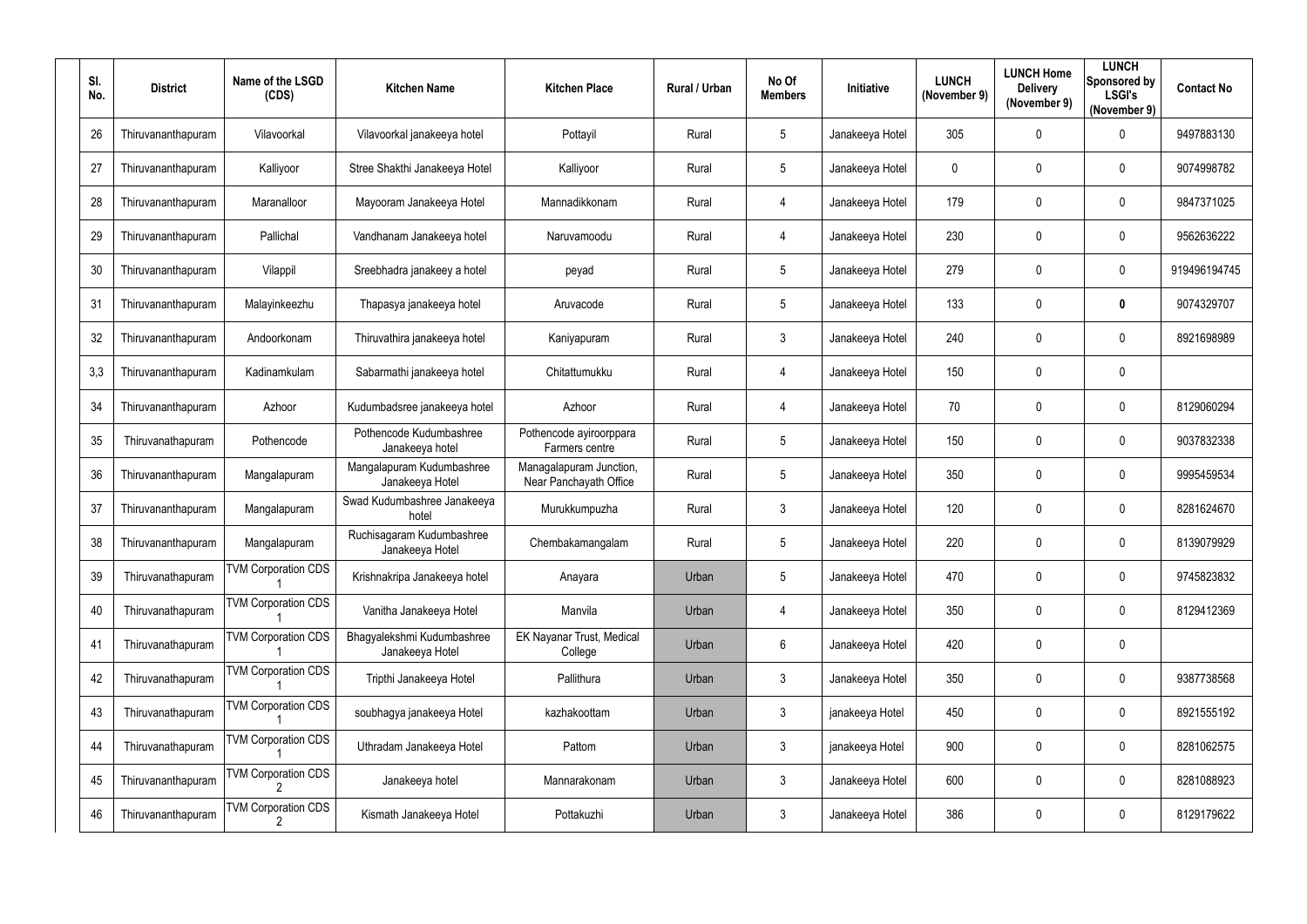|     | SI.<br>No. | <b>District</b>    | Name of the LSGD<br>(CDS)  | <b>Kitchen Name</b>                     | <b>Kitchen Place</b>                              | Rural / Urban | No Of<br><b>Members</b> | Initiative      | <b>LUNCH</b><br>(November 9) | <b>LUNCH Home</b><br><b>Delivery</b><br>(November 9) | <b>LUNCH</b><br>Sponsored by<br><b>LSGI's</b><br>(November 9) | <b>Contact No</b> |
|-----|------------|--------------------|----------------------------|-----------------------------------------|---------------------------------------------------|---------------|-------------------------|-----------------|------------------------------|------------------------------------------------------|---------------------------------------------------------------|-------------------|
|     | 47         | Thiruvananthapuram | <b>TVM Corporation CDS</b> | Salt and Pepper                         | Poomalliyoorkkonam                                | Urban         | $\mathfrak{Z}$          | Janakeeya Hotel | 210                          | $\pmb{0}$                                            | $\mathbf 0$                                                   | 8593986935        |
|     | 48         | Thiruvananthapuram | <b>TVM Corporation CDS</b> | Sreebhadra Janakeeya Hotel              | Pettah                                            | Urban         | 4                       | Janakeeya Hotel | 330                          | $\mathbf 0$                                          | $\mathbf 0$                                                   | 9847227647        |
|     | 49         | Thiruvananthapuram | <b>TVM Corporation CDS</b> | kalavara Janakeeya Hotel                | vattiyoorkavu                                     | Urban         | $\mathfrak{Z}$          | Janakeeya Hotel | 315                          | $\mathbf 0$                                          | $\overline{0}$                                                | 9847655426        |
|     | 50         | Thiruvananthapuram | <b>TVM Corporation CDS</b> | punartham kudumbashree                  | kudappanakunnu                                    | Urban         | $\mathfrak{Z}$          | Janakeeya Hotel | 0                            | $\mathbf 0$                                          | $\mathbf 0$                                                   | 9747115789        |
|     | 51         | Thiruvananthapuram | <b>TVM Corporation CDS</b> | peroor JH                               | Palayam                                           | Urban         | $\mathfrak{Z}$          | Janakeeya Hotel | 356                          | $\mathbf 0$                                          | $\bm{0}$                                                      | 8086119633        |
|     | 52         | Thiruvananthapuram | Aryanadu                   | Aryanad Janakeeya Hotel                 | Aryanad                                           | Rural         | $6\phantom{.}$          | Janakeeya Hotel | 288                          | 0                                                    | $\mathbf 0$                                                   | 9207447839        |
|     | 53         | Thiruvananthapuram | Kuttichal                  | Kutichal Janakeeya Hotel                | Kuttichal                                         | Rural         | 5                       | Janakeeya Hotel | 287                          | 0                                                    | $\mathbf 0$                                                   | 9446331479        |
| 113 | 54         | Thiruvananthapuram | Poovachal                  | Poovachal Janakeeya Hotel               | Poovachal Panchayath                              | Rural         | 5                       | Janakeeya Hotel | 90                           | $\mathbf 0$                                          | $\overline{0}$                                                | 9495225046        |
|     | 55         | Thiruvananthapuram | Vithura                    | Navodaya Janakeeya hotel                | Koppam, Vithura                                   | Rural         | 4                       | Janakeeya Hotel | 99                           | 0                                                    | $\overline{0}$                                                | 9946837014        |
|     | 56         | Thiruvananthapuram | Tholicode                  | Tholicode Janakeeya Hotel               | Pulimoodu, Near Bharath<br>Petrol Pump, Tholicode | Rural         | $\overline{4}$          | Janakeeya Hotel | 0                            | $\mathbf 0$                                          | $\mathbf 0$                                                   | 9539995862        |
|     | 57         | Thiruvananthapuram | Vellanad                   | vellanad JH                             | kulacode vellanad                                 | Rural         | $\mathfrak{Z}$          | Janakeeya Hotel | 0                            | $\mathbf 0$                                          | $\mathbf 0$                                                   | 9048295005        |
|     | 58         | Thiruvananthapuram | uzhamalackal               | mazhavil jh                             | Puthukulangara                                    | Rural         | $5\phantom{.0}$         | Janakeeya Hotel | 257                          | 0                                                    | $\mathbf 0$                                                   | 96457 54988       |
|     | 59         | Thiruvananthapuram | <b>TVPM Corpn CDS 4</b>    | Maithri Janakeeya Hotel                 | Poozhyakkunnu, Nemom, TVM                         | Urban         | $5\phantom{.0}$         | Janakeeya Hotel | 0                            | 0                                                    | 0                                                             | 9846905594        |
|     | 60         | Thiruvananthapuram | TVPM. Corpn. CDS III       | Janatha hotel                           | Over bridge                                       | Urban         | 9                       | Janakeeya Hotel | $\mathbf 0$                  | 0                                                    | $\overline{0}$                                                | 919746149160      |
|     | 61         | Thiruvananthapuram | TVPM. Corpn. CDS III       | Asraya Janakeeya Hotel                  | <b>DPI</b>                                        | Urban         | $\overline{4}$          | Janakeeya Hotel | 485                          | 0                                                    | $\overline{0}$                                                | 918113008306      |
|     | 62         | Thiruvananthapuram | TVPM. Corpn. CDS III       | Ruchikkoott                             | Mudavanmukal                                      | Urban         | $\overline{4}$          | Janakeeya Hotel | 110                          | 0                                                    | $\overline{0}$                                                | 917907579424      |
|     | 63         | Thiruvananthapuram | TVPM. Corpn. CDS IV        | Janakeeya hotel tvm corporation<br>cds4 | Vallakkadavu                                      | Urban         | $5\phantom{.0}$         | Janakeeya Hotel | 287                          | 0                                                    | $\overline{0}$                                                | 8129795072        |
|     | 64         | Thiruvananthapuram | TVPM. Corpn. CDS IV        | Karuna Janakeeya Hotel                  | Avaduthura                                        | Urban         | $5\phantom{.0}$         | Janakeeya Hotel | 245                          | 0                                                    | $\overline{0}$                                                | 9567523799        |
|     | 65         | Thiruvananthapuram | Anadu                      | Nanma anad                              | Govt LPS Anad                                     | Rural         | $\overline{4}$          | Janakeeya Hotel | $\mathbf 0$                  | $\pmb{0}$                                            | $\overline{0}$                                                | 9645709754        |
|     | 66         | Thiruvananthapuram | Vembayam                   | Liya canteen                            | Perumboor near panchayath<br>office               | Rural         | $5\phantom{.0}$         | Janakeeya Hotel | 282                          | 0                                                    | $\overline{0}$                                                | 9544337362        |
|     | 67         | Thiruvananthapuram | Vembayam                   | Four's Janakeeya Hotel                  | Naduveli Konchira                                 | Rural         | 4                       | Janakeeya Hotel | 197                          | $\pmb{0}$                                            | $\overline{0}$                                                | 9526253578        |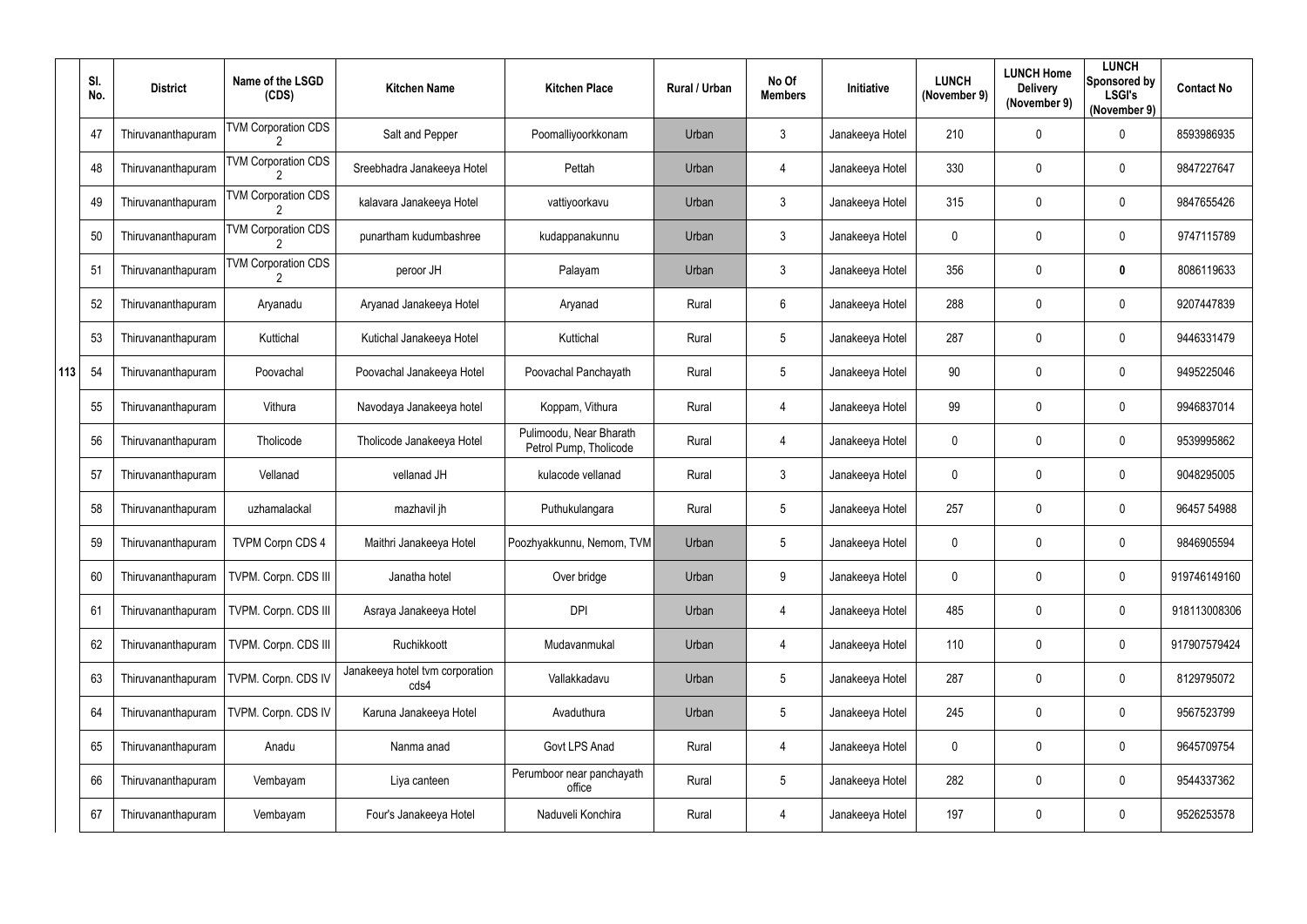| SI.<br>No. | <b>District</b>    | Name of the LSGD<br>(CDS) | <b>Kitchen Name</b>                    | <b>Kitchen Place</b>                      | <b>Rural / Urban</b> | No Of<br><b>Members</b> | Initiative      | <b>LUNCH</b><br>(November 9) | <b>LUNCH Home</b><br><b>Delivery</b><br>(November 9) | <b>LUNCH</b><br>Sponsored by<br><b>LSGI's</b><br>(November 9) | <b>Contact No</b> |
|------------|--------------------|---------------------------|----------------------------------------|-------------------------------------------|----------------------|-------------------------|-----------------|------------------------------|------------------------------------------------------|---------------------------------------------------------------|-------------------|
| 68         | Thiruvananthapuram | Nedumangad 1              | Subhiksham                             | Irinjayam                                 | Urban                | 4                       | Janakeeya Hotel | 350                          | $\mathbf 0$                                          | $\mathbf 0$                                                   | 9745606588        |
| 69         | Thiruvananthapuram | Nedumangad 1              | Ootupura                               | Pazhakutty                                | Urban                | $6\overline{6}$         | Janakeeya Hotel | 433                          | $\boldsymbol{0}$                                     | $\mathbf 0$                                                   | 7510910614        |
| 70         | Thiruvananthapuram | Nedumangad 2              | Niravu                                 | Near ksrtc bus stand                      | Urban                | $\overline{4}$          | Janakeeya Hotel | 429                          | $\boldsymbol{0}$                                     | $\boldsymbol{0}$                                              | 9645958207        |
| 71         | Thiruvananthapuram | Nedumangad 2              | Ruchiyidam                             | <b>Near Municipality</b>                  | Urban                | $\mathbf 0$             | Janakeeya Hotel | 419                          | $\boldsymbol{0}$                                     | $\mathbf 0$                                                   | 9846371353        |
| 72         | Thiruvananthapuram | Karakulam                 | Karakulam Vanitha hotel                | Karakulam Junction                        | Rural                | 4                       | Janakeeya Hotel | 287                          | $\boldsymbol{0}$                                     | $\mathbf 0$                                                   | 9747176668        |
| 73         | Thiruvananthapuram | Panavoor                  | Kudumbashree vanitha hotel             | HI auditorium near panavoor<br>panchayath | Rural                | $6\overline{6}$         | Janakeeya Hotel | 249                          | $\boldsymbol{0}$                                     | $\overline{5}$                                                | 9526740817        |
| 74         | Thiruvananthapuram | Aruvikara                 | Nanma                                  | Aruvikara junction                        | Rural                | $\mathbf{3}$            | Janakeeya hotel | $\mathbf 0$                  | $\mathbf 0$                                          | $\overline{0}$                                                | 8606524464        |
| 75         | Thiruvananthapuram | Pullampara                | Janakeeya Hotel                        | Kalumkinmukham                            | Rural                | $5\phantom{.0}$         | Janakeeya Hotel | 348                          | $\mathbf 0$                                          | $\mathbf 0$                                                   |                   |
| 76         | Thiruvananthapuram | Pangode                   | Bhagyalekshmi janakeeya hotel          | Pangodu Panchayath Hall                   | Rural                | $5\overline{)}$         | Janakeeya Hotel | 312                          | $\boldsymbol{0}$                                     | $\boldsymbol{0}$                                              |                   |
| 77         | Thiruvananthapuram | Manickal                  | Janakeeya hotel                        | Pirappancode                              | Rural                | $6\phantom{.}6$         | Janakeeya Hotel | 182                          | $\boldsymbol{0}$                                     | $\mathbf 0$                                                   | 9745874522        |
| 78         | Thiruvananthapuram | Vamanapuram               | Pournami Kalamachal                    | Kalamachal                                | Rural                | $5\phantom{.0}$         | Janakeeya Hotel | 176                          | $\boldsymbol{0}$                                     | $\boldsymbol{0}$                                              | 9846825964        |
| 79         | Thiruvananthapuram | kallara                   | Amma janakeeya hotel                   | kallara                                   | rural                | 4                       | Janakeeya Hotel | 545                          | $\boldsymbol{0}$                                     | $\mathbf 0$                                                   | 8111891405        |
| 80         | Thiruvananthapuram | nellanad                  | Nellanad janakeeya hotel               | keezhayikkonam                            | rural                | 6                       | Janakeeya Hotel | $\mathbf 0$                  | 0                                                    | $\mathbf 0$                                                   | 9946994811        |
| 81         | Thiruvananthapuram | Pazhayakunnummel          | Chaitanya janakeeya hotel              | Pazhayakunnumel                           | Rural                | $5\overline{)}$         | Janakeeya Hotel | $\overline{0}$               | $\boldsymbol{0}$                                     | $\mathbf 0$                                                   | 9496997201        |
| 82         | Thiruvananthapuram | Karavaram                 | Takkolam, Karavaram janakeeya<br>hotel | Pullurmukk, kallambalam                   | Rural                | $5\phantom{.0}$         | Janakeeya Hotel | 162                          | $\boldsymbol{0}$                                     | $\mathbf 0$                                                   | 9539723288        |
| 83         | Thiruvananthapuram | Kilimanoor                | Tanima vanitha canteen                 | Kilimanoor                                | Rural                | 4                       | Janakeeya Hotel | 173                          | $\boldsymbol{0}$                                     | $\boldsymbol{0}$                                              | 9846657166        |
| 84         | Thiruvananthapuram | Pulimath                  | Iswarya catering unit                  | Pulimath, Karet                           | Rural                | $\overline{4}$          | Janakeeya Hotel | 163                          | $\boldsymbol{0}$                                     | $\boldsymbol{0}$                                              | 9645514593        |
| 85         | Thiruvananthapuram | Navaikkulam               | Kudumbashree janakeeya hotel           | Kadambaattukonam                          | Rural                | $5\phantom{.0}$         | Janakeeya Hotel | 95                           | $\boldsymbol{0}$                                     | $\mathbf 0$                                                   | 9400619476        |
| 86         | Thiruvananthapuram | Nagaroor                  | Janakeeya Hotel                        | Altharamoodu                              | Rural                | $5\phantom{.0}$         | Janakeeya Hotel | 147                          | $\pmb{0}$                                            | $\boldsymbol{0}$                                              | 7034964806        |
| 87         | Thiruvananthapuram | Pallikal                  | pallikkal janakeeya hotel              | pakalkkuri                                | rural                | $\overline{4}$          | Janakeeya Hotel | 88                           | $\pmb{0}$                                            | $\mathbf 0$                                                   | 9447886364        |
| 88         | Thiruvananthapuram | Madavoor                  | Madavoor janakeeya hotel               | madavoor                                  | rural                | $5\phantom{.0}$         | Janakeeya Hotel | 167                          | $\boldsymbol{0}$                                     | $\boldsymbol{0}$                                              | 9526206002        |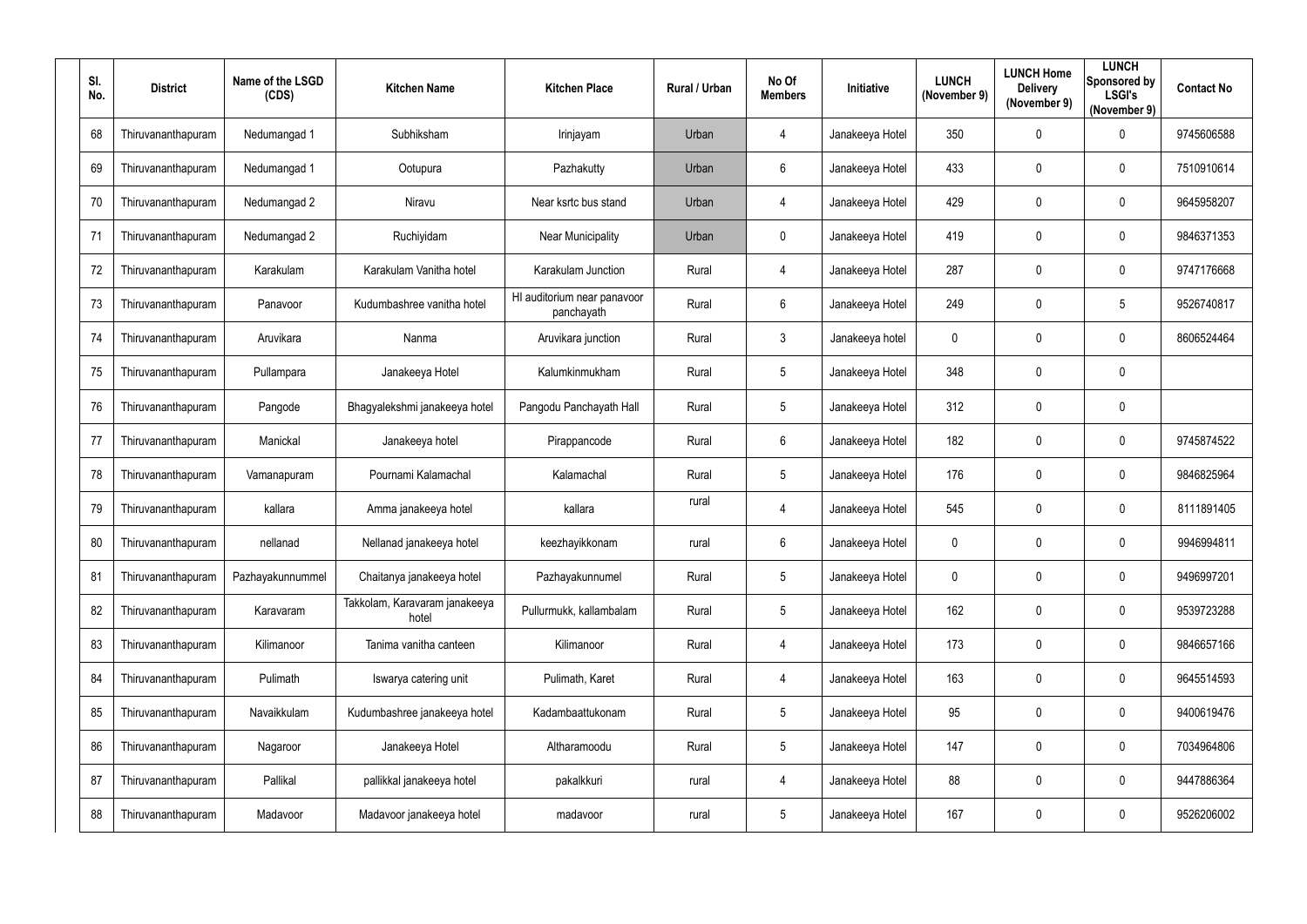|            | SI.<br>No. | <b>District</b>    | Name of the LSGD<br>(CDS) | <b>Kitchen Name</b>          | <b>Kitchen Place</b>     | Rural / Urban | No Of<br><b>Members</b> | Initiative      | <b>LUNCH</b><br>(November 9) | <b>LUNCH Home</b><br><b>Delivery</b><br>(November 9) | <b>LUNCH</b><br>Sponsored by<br><b>LSGI's</b><br>(November 9) | <b>Contact No</b> |
|------------|------------|--------------------|---------------------------|------------------------------|--------------------------|---------------|-------------------------|-----------------|------------------------------|------------------------------------------------------|---------------------------------------------------------------|-------------------|
|            | 89         | Thiruvananthapuram | Chirayinkeezh             | Sevenstar Janakeeya Hotel    | Sarkkara                 | Rural         | 5                       | Janakeeya Hotel | 245                          | $\mathbf 0$                                          | $\mathbf 0$                                                   | 8921556636        |
|            | 90         | Thiruvananthapuram | Kadaykkavoor              | Karmalamatha Janakeeya Hotel | Kadakkavoor              | Rural         | 5                       | Janakeeya Hotel | 95                           | 0                                                    | $\overline{0}$                                                | 9645405591        |
|            | 91         | Thiruvananthapuram | Mudakkal                  | Sarovaram Janakeeya Hotel    | Valakkadu                | Rural         | $\mathfrak{Z}$          | Janakeeya Hotel | 87                           |                                                      |                                                               | 8086240900        |
|            | 92         | Thiruvananthapuram | Vakkom                    | Jananai Janakeeya Hotel      | SN Junction, Jeeva Dhara | Rural         | 5                       | Janakeeya Hotel | 317                          | 0                                                    | $\mathbf 0$                                                   | 8137014724        |
|            | 93         | Thiruvananthapuram | Vakkom                    | Diya Janakeeya Hotel         | Panayile Kadavu          | Rural         | 5                       | Janakeeya Hotel | 165                          | 0                                                    | $\overline{0}$                                                | 8590439391        |
|            | 94         | Thiruvananthapuram | Kizhuvilam                | Kudumbashree vanitha canteen | Kizhuvillam              | Rural         | $\overline{4}$          | Janakeeya Hotel | 133                          | 0                                                    | $\overline{0}$                                                | 9747361312        |
|            | 95         | Thiruvananthapuram | Anchuthengu               | Swad Janakeeya Hotel         | Anchuthengu              | Rural         | $5\phantom{.0}$         | Janakeeya Hotel | 165                          | 0                                                    | $\mathbf 0$                                                   |                   |
|            | 96         | Thiruvananthapuram | Attingal                  | Bhagyashree janakeeya hotel  | Attingal                 | Urban         | 5                       | Janakeeya Hotel | 121                          | 0                                                    | $\mathbf 0$                                                   | 9539968503        |
|            | 97         | Thiruvananthapuram | Cherunniyoor              | Lekshmi janakeeya hotel      | Dhalavapuram             | Rural         | $\mathfrak{Z}$          | Janakeeya Hotel | 93                           | 0                                                    | $\overline{2}$                                                | 9995391999        |
|            | 98         | Thiruvananthapuram | Chemmaruthi               | Dreams janakeeya hotel       | Mavinmoodu, muthana      | Rural         | 5                       | Janakeeya Hotel | 269                          | 0                                                    | $\mathbf 0$                                                   | 8129240185        |
|            | 99         | Thiruvananthapuram | Chemmaruthi               | Natturuchi janakeeya hotel   | Panayara&sivapuram       | Rural         | $5\phantom{.0}$         | Janakeeya Hotel | 186                          | 0                                                    | $\overline{0}$                                                | 8129240185        |
|            | 100        | Thiruvananthapuram | Chemmaruthi               | Bhanusree                    | Chavadimukku             | Rural         | $\overline{4}$          | Janakeeya Hotel | 45                           | 0                                                    | $\mathbf 0$                                                   | 8129240185        |
|            | 101        | Thiruvananthapuram | Manamboor                 | Manamboor janakeeya hotel    | Kavalayoor               | Rural         | 4                       | Janakeeya Hotel | 112                          | 18                                                   | 2\$                                                           | 9074388684        |
|            | 102        | Thiruvananthapuram | Edava                     | Sreenandha janakeeyahotel    | Kaappil                  | Rural         | $5\phantom{.0}$         | Janakeeya Hotel | 28                           | $\pmb{0}$                                            | $\overline{0}$                                                | 9895337334        |
|            | 103        | Thiruvananthapuram | Elakamon                  | Sreenarayana janakeeya hotel | Elakamon                 | Rural         | $\overline{7}$          | Janakeeya Hotel | 36                           | $\pmb{0}$                                            | $\overline{0}$                                                | 8086637798        |
|            | 104        | Thiruvananthapuram | Elakamon                  | kudumbashree janakeeya hotel | Elakamon                 | Rural         | $5\phantom{.0}$         | janakeeya hotel | 50                           | $\pmb{0}$                                            | $\overline{0}$                                                | 8590725126        |
|            | 105        | Thiruvananthapuram | Vettoor                   | Kashi janakeeya hotel        | Vettoor                  | Rural         | $\overline{4}$          | Janakeeya Hotel | 36                           | 0                                                    | $\overline{0}$                                                | 9061547396        |
|            | 106        | Thiruvananthapuram | Ottoor                    | Kudumbashree Janakeeya hotel | ottoor                   | rural         | $\mathfrak{Z}$          | Janakeeya Hotel | 44                           | 0                                                    | $\overline{0}$                                                | 8590570561        |
|            | 107        | Thiruvanathapuram  | Varkala                   | Janakeeya hotel              | Varkala municipality     | Urban         | $5\phantom{.0}$         | Janakeeya Hotel | $\pmb{0}$                    | 0                                                    | $\overline{0}$                                                | 8943261611        |
| <b>107</b> |            |                    |                           |                              |                          |               | 485                     |                 | 23597                        | 130                                                  | 9                                                             |                   |
|            |            | Thrissur           | Kadangodu                 | Janakeeya Hotel Kadangod     | Kadangod                 | Rural         | $\overline{4}$          | Janakeeya Hotel | $\mathbf 0$                  | 126                                                  | $\overline{7}$                                                |                   |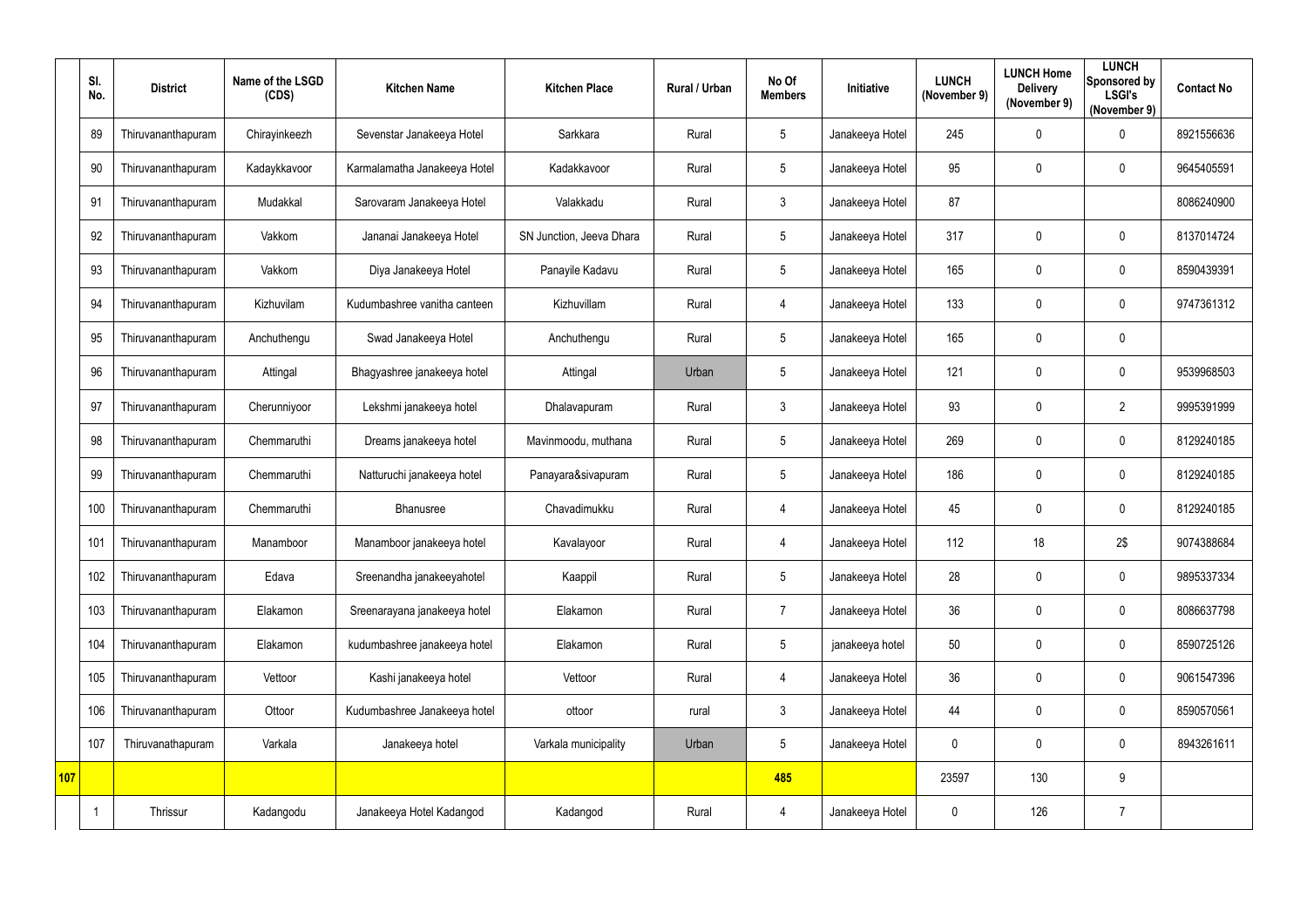| SI.<br>No.     | <b>District</b> | Name of the LSGD<br>(CDS) | <b>Kitchen Name</b>                             | <b>Kitchen Place</b>                             | Rural / Urban | No Of<br><b>Members</b> | Initiative      | <b>LUNCH</b><br>(November 9) | <b>LUNCH Home</b><br><b>Delivery</b><br>(November 9) | <b>LUNCH</b><br>Sponsored by<br><b>LSGI's</b><br>(November 9) | <b>Contact No</b> |
|----------------|-----------------|---------------------------|-------------------------------------------------|--------------------------------------------------|---------------|-------------------------|-----------------|------------------------------|------------------------------------------------------|---------------------------------------------------------------|-------------------|
| $\overline{2}$ | Thrissur        | Chalakudy                 | Thripthy Janakeeya Hotel<br>Chalakudy           | North Busstand Chalakudy                         | Urban         | 4                       | Janakeeya Hotel | 220                          | 140                                                  | $\mathbf 0$                                                   | 9544048190        |
| 3              | Thrissur        | Pananchery                | Pananchery Janakeeya Hotel                      | Pattikkad                                        | Rural         | $5\phantom{.0}$         | Janakeeya Hotel | 61                           | 71                                                   | $\mathbf 0$                                                   | 9746354118        |
| 4              | Thrissur        | Kadavallur                | Janakeeya Hotel Kadavalloor                     | Panjayath Compound                               | Rural         | 4                       | Janakeeya Hotel | 98                           | 202                                                  | $\mathbf 0$                                                   |                   |
| 5              | Thrissur        | Kattoor                   | Janakeeya Hotel Kattoor                         | Kudumbashree Vipanana<br>Kendram, Katoor Bazzar, | Rural         | $5\phantom{.0}$         | Janakeeya Hotel | $\mathbf 0$                  | 0                                                    | $\mathbf 0$                                                   | 8606248967        |
| 6              | Thrissur        | Elavally                  | Janakeeya Hotel Elavally                        | Elavally Panchayath<br>Compound                  | Rural         | 4                       | Janakeeya Hotel | 146                          | $\pmb{0}$                                            | $\mathbf 0$                                                   | 9744738247        |
| -7             | Thrissur        | Paralam                   | Paralam Janakeeya Hotel                         | Nanma Kudumbashree<br>canteen                    | Rural         | $\mathbf{3}$            | Janakeeya Hotel | 20                           | 41                                                   | $\overline{0}$                                                | 9744441594        |
| 8              | Thrissur        | Kadukutty                 | Uppum Mulakum Janakeeya Hotel<br>Kadukutty      | Kottamuri Junction                               | Rural         | $5\phantom{.0}$         | Janakeeya Hotel | $\mathbf 0$                  | 86                                                   | $\mathbf 0$                                                   | 9846634710        |
| 9              | Thrissur        | Thrissur 2                | Kuttanellur Janakeeya Hotel                     | Kuttanellur                                      | Urban         | 5                       | Janakeeya Hotel | 45                           | 0                                                    | $\mathbf 0$                                                   | 8330800498        |
| 10             | Thrissur        | Pazhayannur               | Janakeeya Hotel, Pazhayanoor                    | Pazhayannur Panchayath                           | Rural         | $\overline{4}$          | Janakeeya Hotel | $\mathbf 0$                  | 263                                                  | $\mathbf 0$                                                   | 9400257329        |
| 11             | Thrissur        | Aloor                     | Aloor Janakeeya Hotel                           | Aloor                                            | Rural         | $5\phantom{.0}$         | Janakeeya Hotel | $\mathbf 0$                  | 145                                                  | $\mathbf 0$                                                   | 9946922936        |
| 12             | Thrissur        | Muriyad                   | Jankeeya Hotel, Muriyad                         | Karuna Canteen, Muriyad                          | Rural         | $5\phantom{.0}$         | Janakeeya Hotel | $\mathbf 0$                  | 71                                                   | $\mathbf 0$                                                   | 9961920358        |
| 13             | Thrissur        | Valapad                   | Janakeeya Hotel Valapad                         | Valapad Chanthapadi                              | Rural         | $6\overline{6}$         | Janakeeya Hotel | 127                          | 0                                                    | $\mathbf 0$                                                   |                   |
| 14             | Thrissur        | Kaipamangalam             | Kaipamngalam Janakeeya Hotel                    | Kaipamangalam Panchayath                         | Rural         | $\mathfrak{Z}$          | Janakeeya Hotel | 188                          | $\mathbf 0$                                          | $\overline{2}$                                                |                   |
| 15             | Thrissur        | Annamanada                | Snehitha Catering                               | Annamanada                                       | Rural         | $5\phantom{.0}$         | Janakeeya Hotel | $\mathbf 0$                  | 0                                                    | $\overline{0}$                                                | 9747712615        |
| 16             | Thrissur        | Vellangallur              | Janakeeya Hotel Vellangallur                    | Panchayath Community Hall                        | Rural         | $6\phantom{.}$          | Janakeeya Hotel | 50                           | 55                                                   | $\overline{0}$                                                | 9947462258        |
| 17             | Thrissur        | Pavaratty                 | Janakeeya Hotel Pavaratty                       | Akashaya Vanitha Canteen                         | Rural         | $\mathbf{3}$            | Janakeeya Hotel | 169                          | 0                                                    | $\mathbf 0$                                                   |                   |
| 18             | Thrissur        | Edathiruthy               | Janakeeya Hotel Edathuruthi<br>(Nalinam Stores) | Opposite of GLPS,<br>Chenthrappinni Centre       | Rural         | 4                       | Janakeeya Hotel | 93                           | 0                                                    | $\overline{0}$                                                |                   |
| 19             | Thrissur        | Adatt                     | Janakeeya Hotel Adat                            | Muthuvara                                        | Rural         | $\overline{7}$          | Janakeeya Hotel | 91                           | 67                                                   | $\overline{0}$                                                | 6235203703        |
| 20             | Thrissur        | Irinjalakuda 1            | Janakeeya Hotel Irinjalakuda Cds1               | Irinjalakuda Muncipality                         | Urban         | 4                       | Janakeeya Hotel | 55                           | 0                                                    | $\overline{0}$                                                | 9526912506        |
| 21             | Thrissur        | Parapookkara              | Janakeeya Hotel, Parapookkara                   | Panchayath Canteen                               | Rural         | $5\phantom{.0}$         | Janakeeya Hotel | $\mathbf 0$                  | 47                                                   | $\overline{0}$                                                | 9605428611        |
| 22             | Thrissur        | Puthanchira               | Annapoorna Janakeeya Hotel<br>Puthenchira       | Panchayath Community Hall                        | Rural         | 5                       | Janakeeya Hotel | 20                           | 21                                                   | $\overline{0}$                                                | 9383421350        |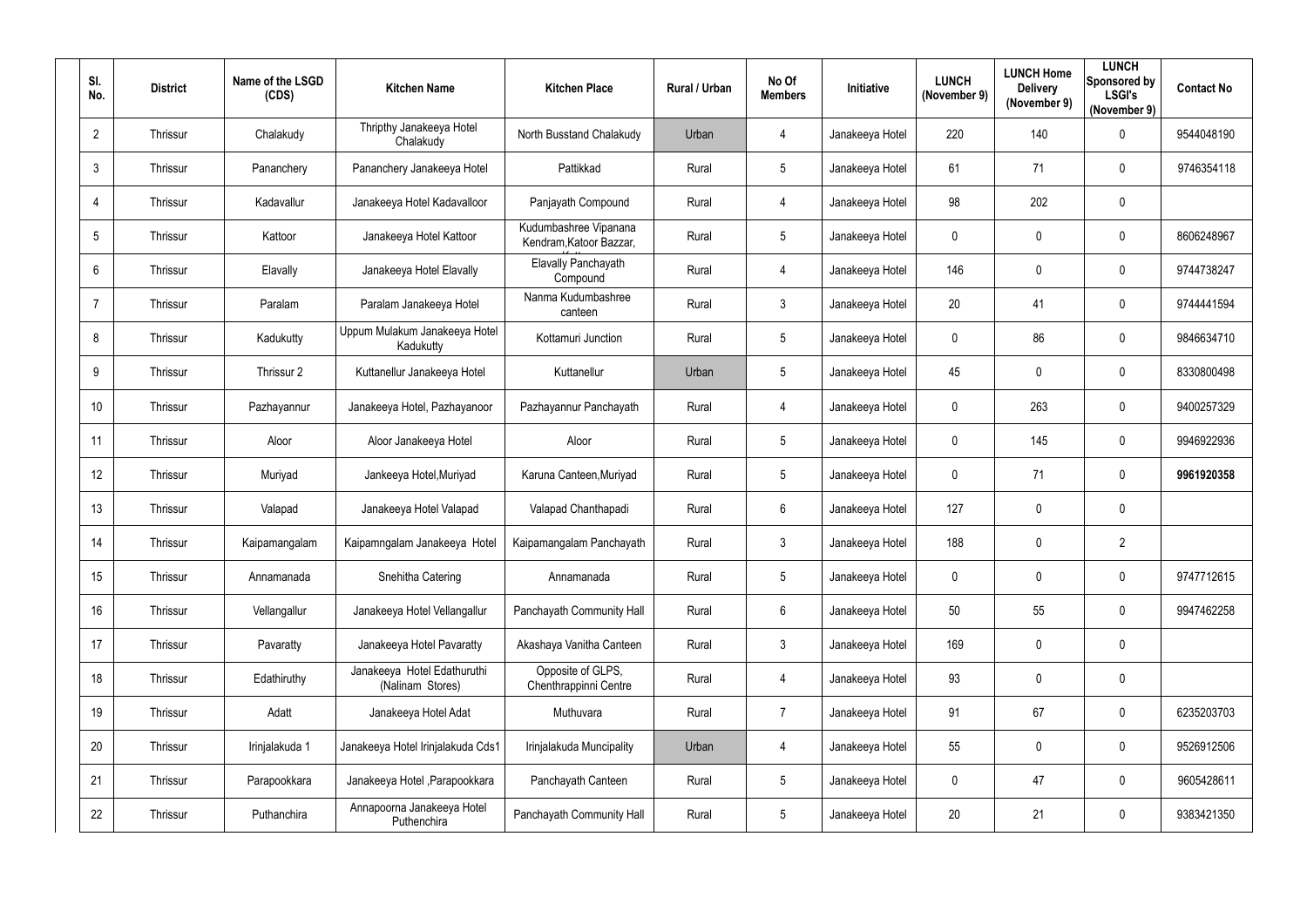| SI.<br>No. | <b>District</b> | Name of the LSGD<br>(CDS) | <b>Kitchen Name</b>                        | <b>Kitchen Place</b>                         | Rural / Urban | No Of<br><b>Members</b> | Initiative      | <b>LUNCH</b><br>(November 9) | <b>LUNCH Home</b><br><b>Delivery</b><br>(November 9) | <b>LUNCH</b><br>Sponsored by<br><b>LSGI's</b><br>(November 9) | <b>Contact No</b> |
|------------|-----------------|---------------------------|--------------------------------------------|----------------------------------------------|---------------|-------------------------|-----------------|------------------------------|------------------------------------------------------|---------------------------------------------------------------|-------------------|
| 23         | Thrissur        | SreeNarayanapuram         | Sree Narayana Puram Janakeeya<br>Hotel     | Sreenarayanapuram<br>Panchayath              | Rural         | $5\phantom{.0}$         | Janakeeya Hotel | 189                          | 0                                                    | 0\$                                                           |                   |
| 24         | Thrissur        | Nadathara                 | Nadathara Janakeeya Hotel                  | Moorkanikkara                                | Rural         | $5\overline{)}$         | Janakeeya Hotel | 45                           | 68                                                   | $\mathbf{3}$                                                  | 9744611176        |
| 25         | Thrissur        | Vallachira                | Vallachira Janakeeya Hotel                 | Vallachira Gramapanchayath                   | Rural         | $\overline{4}$          | Janakeeya Hotel | $\mathbf 0$                  | 38                                                   | $\mathbf 0$                                                   | 9744804256        |
| 26         | Thrissur        | Poyya                     | Janakeeya Hotel, Poyya                     | Poyya Junction                               | Rural         | $5\phantom{.0}$         | Janakeeya Hotel | $\boldsymbol{0}$             | 0                                                    | $\mathbf 0$                                                   | 7902318250        |
| 27         | Thrissur        | Wadakanchery 1            | Vrindavan Janakeeya Hotel                  | Ottupara                                     | Urban         | $5\phantom{.0}$         | Janakeeya Hotel | 216                          | 0                                                    | $\overline{0}$                                                |                   |
| 28         | Thrissur        | Varandarappilly           | Janakeeya Hotel                            | Varandarappilly Panchayath                   | Rural         | $5\overline{)}$         | Janakeeya Hotel | 46                           | 25                                                   | $\overline{0}$                                                | 9048283463        |
| 29         | Thrissur        | Nenmanikkara              | Vanitha Janakeeya Hotel                    | Paliyekkara, Nenmanikkara<br>Gramapanchayath | Rural         | $5\overline{)}$         | Janakeeya Hotel | 69                           | 70                                                   | $\overline{2}$                                                | 9747494386        |
| 30         | Thrissur        | Kodakara                  | Nanma Janakeeya Hotel                      | Kodakara Bus Stand                           | Rural         | $5\overline{)}$         | Janakeeya Hotel | 221                          | 215                                                  | $\overline{4}$                                                | 9946283762        |
| 31         | Thrissur        | Thekkumkkara              | Janakeeya Hotel Thekkumkara                | Vanitha Canteen, Thekkumkara                 | Rural         | $\overline{4}$          | Janakeeya Hotel | 75                           | 0                                                    | $\overline{0}$                                                |                   |
| 32         | Thrissur        | Alagappa Ngar             | Janakeeya Hotel                            | Amballur                                     | Rural         | $5\overline{)}$         | Janakeeya Hotel | 100                          | 80                                                   | $5\phantom{.0}$                                               | 8606553521        |
| 33         | Thrissur        | Kolazhy                   | Janakeeya Hotel Kolazhy                    | <b>ZMLP School</b>                           | Rural         | $\overline{4}$          | Janakeeya Hotel | $\overline{0}$               | 85                                                   | $\overline{0}$                                                | 9645535725        |
| 34         | Thrissur        | Manalur                   | Janakeeya Hotel Manalur                    | Govt High School, Manaloor                   | Rural         | $6\overline{6}$         | Janakeeya Hotel | 40                           | 20                                                   | $\mathbf 0$                                                   | 9446619441        |
| 35         | Thrissur        | Arimpur                   | Janakeeya Hotel Arimbur                    | Kudumbashree Vanitha<br>Canteen, Arimbur     | Rural         | 5                       | Janakeeya Hotel | 325                          | 0                                                    | $\mathbf 0$                                                   | 9946789338        |
| 36         | Thrissur        | Thanniyam                 | Thannyam Janakeeya Hotel                   | Peringottukara                               | Rural         | $\overline{4}$          | Janakeeya Hotel | 60                           | 25                                                   | $\overline{0}$                                                | 9048570194        |
| 37         | Thrissur        | Madakkathara              | Madakkathara Annapoorna<br>Janakeeya Hotel | Madakkathara                                 | Rural         | $6\phantom{.}6$         | Janakeeya Hotel | $\pmb{0}$                    | 112                                                  | $\mathbf{3}$                                                  | 9388431507        |
| 38         | Thrissur        | Athirappilly              | Panchayath Kudumbashree<br>Canteen         | Athirappilly                                 | Rural         | $3\phantom{.0}$         | Janakeeya Hotel | $\mathbf 0$                  | 55                                                   | $\overline{0}$                                                | 9496151187        |
| 39         | Thrissur        | Kodassery                 | Five Star Janakeeya Hotel                  | Kodassery                                    | Rural         | $\overline{4}$          | Janakeeya Hotel | $\mathbf 0$                  | 139                                                  | $\overline{0}$                                                | 9846464927        |
| 40         | Thrissur        | Mattathur                 | Karunya<br>kudumbShree                     | Vellikkulangara                              | Rural         | $\overline{4}$          | Janakeeya Hotel | 187                          | 60                                                   | $\overline{0}$                                                | 8086449102        |
| 41         | Thrissur        | Koratty                   | Ruchi Janakeeya Hotel                      | Koratty                                      | Rural         | $\overline{4}$          | Janakeeya Hotel | 153                          | 103                                                  | $\overline{0}$                                                | 9496527583        |
| 42         | Thrissur        | Thrikkoor                 | Susthira Janakeeya Hotel                   | Alengaad                                     | Rural         | $3\phantom{.0}$         | Janakeeya Hotel | 132                          | 34                                                   | $\overline{0}$                                                | 8111847055        |
| 43         | Thrissur        | Venkitangu                | Ottupura<br>Janakeeya Hotel Vengidangu     | Vengidangu Panchayath                        | Rural         | $\mathbf{3}$            | Janakeeya Hotel | 124                          | 67                                                   | $\overline{0}$                                                | 8156981840        |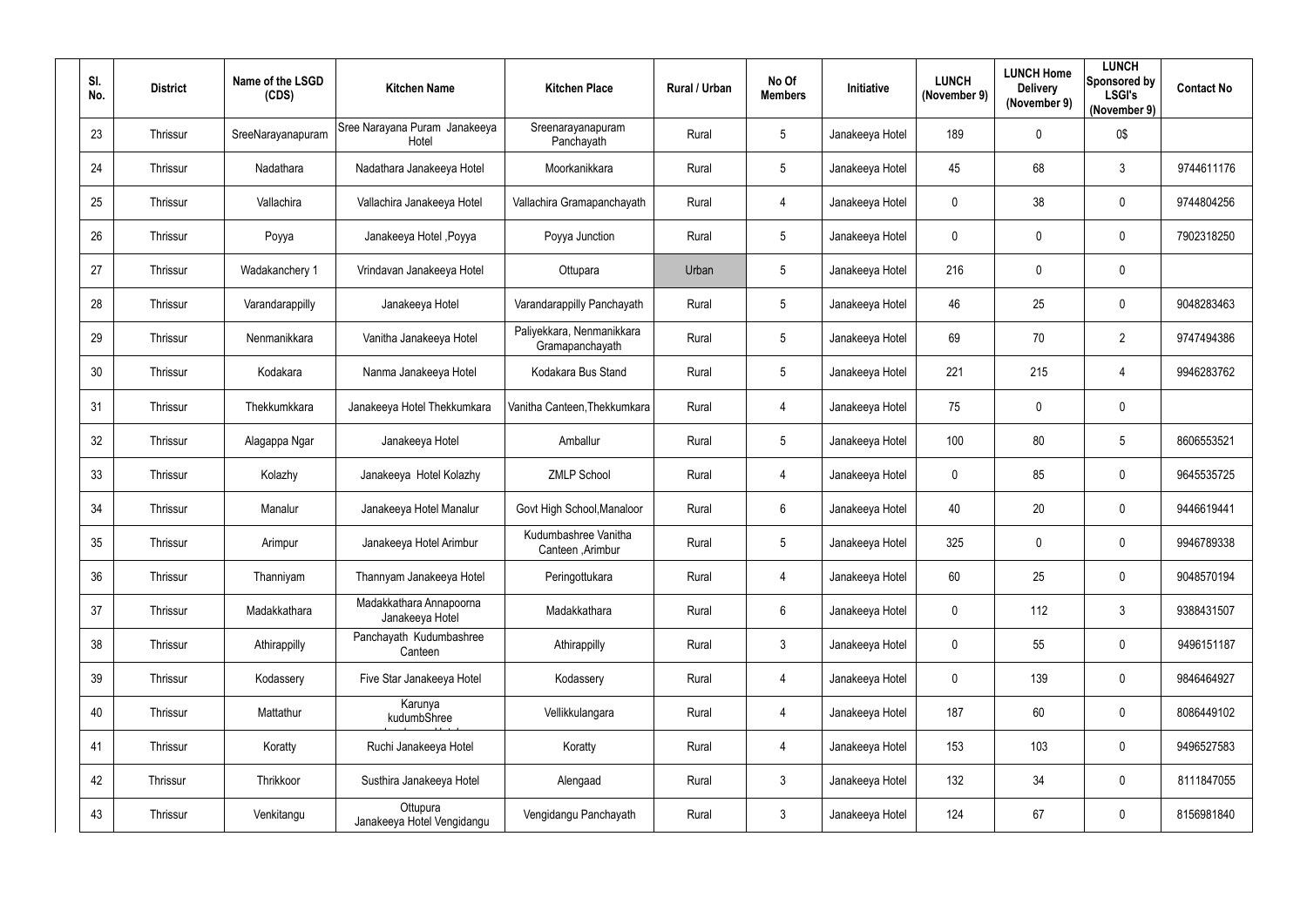|    | SI.<br>No. | <b>District</b> | Name of the LSGD<br>(CDS) | <b>Kitchen Name</b>                   | <b>Kitchen Place</b>               | Rural / Urban | No Of<br><b>Members</b> | Initiative      | <b>LUNCH</b><br>(November 9) | <b>LUNCH Home</b><br><b>Delivery</b><br>(November 9) | <b>LUNCH</b><br>Sponsored by<br><b>LSGI's</b><br>(November 9) | <b>Contact No</b> |
|----|------------|-----------------|---------------------------|---------------------------------------|------------------------------------|---------------|-------------------------|-----------------|------------------------------|------------------------------------------------------|---------------------------------------------------------------|-------------------|
|    | 44         | Thrissur        | Padiyoor                  | Padiyoor<br>Janakeya Hotel            | HDC School, Kakkathuruthy          | Rural         | $\mathfrak{Z}$          | Janakeeya Hotel | $\mathbf 0$                  | $\mathbf 0$                                          | $\mathbf 0$                                                   | 9048817359        |
|    | 45         | Thrissur        | Pariyaram                 | Samridhi Janakeeya Hotel              | Pariyaram                          | Rural         | 5                       | Janakeeya Hotel | 102                          | 62                                                   | $\overline{0}$                                                | 7025950795        |
|    | 46         | Thrissur        | Wadakanchery cds2         | Janakeeya Hotel, Wadakanchery<br>cds2 | Minaloor                           | Urban         | $\mathfrak{Z}$          | Janakeeya Hotel | 73                           | 0                                                    | $\mathbf 0$                                                   |                   |
|    | 47         | Thrissur        | Kodungaloor cds2          | Jathikka Janakeeya Hotel              | Arakkulam                          | Urban         | $\overline{4}$          | Janakeeya Hotel | 70                           | 0                                                    | $\mathbf 0$                                                   | 9745397171        |
| 95 | 48         | Thrissur        | Punnayur                  | Kaipunnyam Janakeeya Hotel            | Edakazhiyur                        | Rural         | 5                       | Janakeeya Hotel | 80                           | 44                                                   | $\overline{0}$                                                | 9744680885        |
|    | 49         | Thrissur        | Velookkara                | Velookkara Janakeeya Hotel            | Panchayath shopping complex        | Rural         | $\mathbf{3}$            | Janakeeya Hotel | 55                           | $\pmb{0}$                                            | $\overline{0}$                                                | 9048756685        |
|    | 50         | Thrissur        | Meloor                    | Thanima Janakeeya Hotel Meloor        | Meloor centre                      | Rural         | $\overline{4}$          | Janakeeya Hotel | $\mathbf 0$                  | 177                                                  | $\overline{0}$                                                | 7902354039        |
|    | 51         | Thrissur        | Vallathol Nagar           | Janakeeya Hotel, Vallathol Nagar      | near youth welfare center          | rural         | 5                       | Janakeeya Hotel | 43                           | 177                                                  | $\overline{0}$                                                | 9961296574        |
|    | 52         | Thrissur        | Eriyad                    | janakeeya Hotel, eriyad               | community hall                     | Rural         | $\overline{4}$          | Janakeeya Hotel | 36                           | 0                                                    | $\mathbf 0$                                                   |                   |
|    | 53         | Thrissur        | Edavilangu                | Janakeeya Hotel, Edavilangu           | Edavilangu Center                  | Rural         | $\overline{4}$          | Janakeeya Hotel | 265                          | 0                                                    | $\mathbf 0$                                                   |                   |
|    | 54         | Thrissur        | Avanoor                   | Janakeeya Hotel, Avanoor              | near panchayath office,<br>Avanoor | Rural         | 5                       | Janakeeya Hotel | 58                           | 67                                                   | $\overline{0}$                                                | 9447343516        |
|    | 55         | Thrissur        | Mala                      | Janakeeya hotel Mala                  | Near panchayath office, Mala       | Rural         | $\overline{4}$          | Janakeeya Hotel | $\mathbf 0$                  | 151                                                  | $\overline{0}$                                                | 9946442260        |
|    | 56         | Thrissur        | Guruvayur1                | Guruvayur Janakeeya Hotel             | Guruvayur                          | Urban         | 3                       | Janakeeya Hotel | 380                          | 272                                                  | $\mathbf 0$                                                   | 9961227858        |
|    | 57         | Thrissur        | Vadakkekad                | Kudumbasree janakeeya hotel           | Nalam kallu                        | Rural         | $\overline{4}$          | Janakeeya Hotel | 56                           | 35                                                   | $\overline{0}$                                                | 9645190166        |
|    | 58         | Thrissur        | Kadappuram                | Kadappuram janakeeya hotel            | Kadappuram panchayath<br>building  | Rural         | $\overline{4}$          | Janakeeya Hotel | $\mathbf 0$                  | 63                                                   | $\overline{0}$                                                | 8156984319        |
|    | 59         | Thrissur        | Chavakkad                 | Chavakkad Janakeeya hotel             | Chavakkad, near bus stand          | Urban         | 5                       | Janakeeya Hotel | 154                          | 87                                                   | $\overline{0}$                                                | 7560874804        |
|    | 60         | Thrissur        | Engadiyoor                | pavithra janikeeya hotel              | Pokulangara                        | Rural         | 5                       | Janakeeya Hotel | 187                          | $\pmb{0}$                                            | $\overline{0}$                                                | 9562239618        |
|    | 61         | Thrissur        | Varavoor                  | Friends janakeeya hotel, Varavoor     | Thichur                            | Rural         | $3\overline{3}$         | Janakeeya Hotel | 62                           | $\pmb{0}$                                            | $\overline{0}$                                                |                   |
|    | 62         | Thrisssur       | Punnayurkulam             | Punnayurkkulam janakeeya hotel        | Althara centre                     | Rural         | 5                       | Janakeeya Hotel | 111                          | 40                                                   | $\overline{0}$                                                | 8086093454        |
|    | 63         | Thrissur        | Thiruwilamala             | Villuadry Janakeeya hotel             | Thiruwilamala                      | Rural         | 5                       | Janakeeya Hotel | $\mathbf 0$                  | 85                                                   | $\overline{0}$                                                | 9846174729        |
|    | 64         | Thrissur        | Kattakampal               | Janakeeya Hotel Kattakampal           | Chirakkal                          | Rural         | 4                       | Janakeeya Hotel | 41                           | 6                                                    | $\overline{0}$                                                |                   |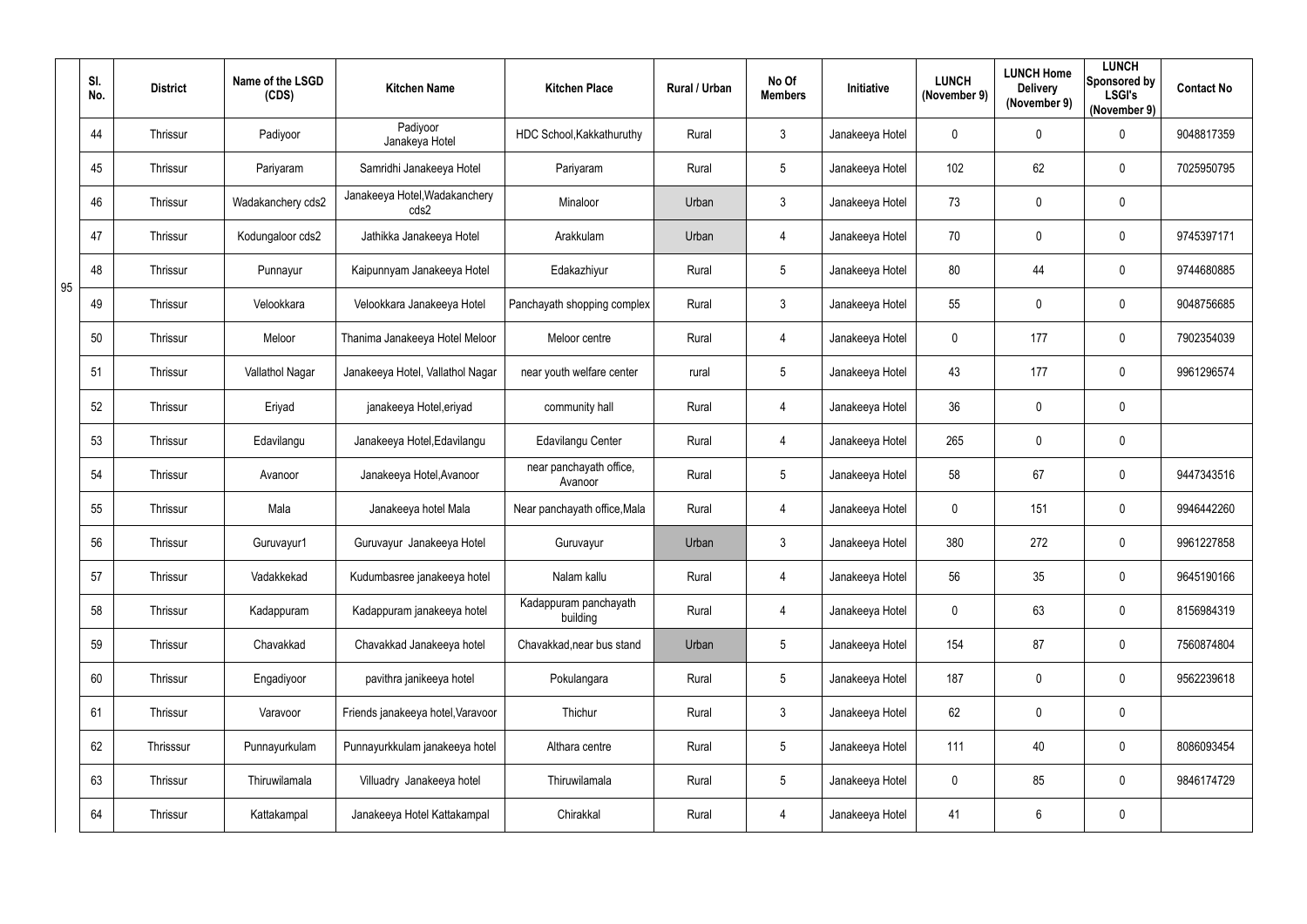| SI.<br>No. | <b>District</b> | Name of the LSGD<br>(CDS) | <b>Kitchen Name</b>           | <b>Kitchen Place</b>                   | Rural / Urban | No Of<br><b>Members</b> | Initiative      | <b>LUNCH</b><br>(November 9) | <b>LUNCH Home</b><br><b>Delivery</b><br>(November 9) | <b>LUNCH</b><br>Sponsored by<br><b>LSGI's</b><br>(November 9) | <b>Contact No</b> |
|------------|-----------------|---------------------------|-------------------------------|----------------------------------------|---------------|-------------------------|-----------------|------------------------------|------------------------------------------------------|---------------------------------------------------------------|-------------------|
| 65         | Thrissur        | Kandanassery              | kandanassery janakeeya hotel  | kandanassery                           | Rural         | $5\phantom{.0}$         | Janakeeya Hotel | 63                           | 36                                                   | $\overline{0}$                                                |                   |
| 66         | Thrissur        | Kaiparambu                | Janakeeya Hotel Kaiparambu    | Near mundoor health center             | Rural         | $5\phantom{.0}$         | janakeeya hotel | 100                          | 20                                                   | $\overline{0}$                                                | 9645828069        |
| 67         | Thrissur        | Thrissur 2(new)           | kitchen girls janakeeya hotel | Olari                                  | urban         | $\overline{4}$          | janakeeya hotel | 112                          | 147                                                  | $\overline{0}$                                                | 9388828112        |
| 68         | Thrissur        | Kuzhur                    |                               | kuzhur                                 | Rural         | 4                       | janakeeya hotel | $\overline{0}$               | 0                                                    | $\mathbf 0$                                                   | 9526566073        |
| 69         | Thrissur        | Chazhur                   | Chazur Janakeeya Hotel        | Pazhuvil Center                        | Rural         | 4                       | janakeeya hotel | $\mathbf 0$                  | 0                                                    | $\overline{0}$                                                | 9061946216        |
| 70         | Thrissur        | Nattika                   | uttupura                      | Thriprayar                             | Rural         | $5\phantom{.0}$         | janakeeya hotel | 158                          | 0                                                    | $\overline{0}$                                                | 9544055637        |
| 71         | Thrissur        | Thalikulam                | Nidhi janakeeya hotel         | Puthenthodu                            | Rural         | $5\phantom{.0}$         |                 | 215                          | 0                                                    | $\mathbf 0$                                                   | 8606213960        |
| 72         | Thrissur        | Vadanapilly               | vadanappilly janakeeya hotel  | vadanapilly                            | Rural         | $5\phantom{.0}$         | janakeeya hotel | 230                          | 0                                                    | $\overline{0}$                                                | 9947728948        |
| 73         | Thrissur        | orumanayur                | orumanayur janakeeya hotel    | orumanayur                             | rural         | $5\phantom{.0}$         | janakeeya hotel | 60                           | 60                                                   | $\overline{0}$                                                | 9995588758        |
| 74         | Thrissur        | Panjal                    | Five-star Janakeeya hotel     | Panjal                                 | Rural         | $5\phantom{.0}$         | janakeeya hotel | $\mathbf 0$                  | 168                                                  | $\overline{0}$                                                | 9746847353        |
| 75         | Thrissur        | veloor                    | Veloor Janakeeya hotel        | veloor                                 | Rural         | $5\phantom{.0}$         | janakeeya hotel | 46                           | 39                                                   | $\overline{0}$                                                | 9447724685        |
| 76         | Thrissur        | Chowanoor                 | Chowanoor Janakeeya hotel     | Chowanoor                              | Rural         | $\mathbf{3}$            | janakeeya hotel | 46                           | 40                                                   | $\overline{0}$                                                | 9,526,340,307     |
| 77         | Thrissur        | Puthur                    | Puthur janakeeyahotel         | puthur                                 | Rural         | 5                       | janakeeya hotel | 54                           | 51                                                   | $\mathbf 0$                                                   | 6238101595        |
| 78         | Thrissur        | Erumapetty                | subhiksha janakeeya hotel     | Erumapetty                             | Rural         | $5\phantom{.0}$         | janakeeya hotel | 101                          | 20                                                   | $\overline{0}$                                                | 9207201880        |
| 79         | Thrissur        | Kondazhy                  | Santhwanam Janakeeya Hotel    | Kondazhy                               | Rural         | $\overline{4}$          | janakeeya hotel | $\mathbf 0$                  | 38                                                   | $\overline{0}$                                                | 9526401759        |
| 80         | Thrissur        | Mullurkkara               | Kaniv Janakeeya Hotel         | Atoor                                  | Rural         | $\overline{4}$          | janakeeya hotel | 78                           | 8                                                    | $\overline{0}$                                                |                   |
| 81         | Thrissur        | Porkkulam                 | Porkulam janakeeya hotel      | Parempadam                             | Rural         | 5 <sub>5</sub>          | Janakeeya hotel | $\mathbf 0$                  | 48                                                   | $\overline{2}$                                                | 8129017841        |
| 82         | Thrissur        | Puthukkad                 | Puthukkad Janakeeya Hotel     | Puthukkad                              | Rural         | $5\overline{)}$         | Janakeeya hotel | 78                           | 41                                                   | $\overline{0}$                                                |                   |
| 83         | Thrissur        | Choondal                  | Choondal Janakeeya Hotel      | <b>Kechery Centre</b>                  | Rural         | 8                       | Janakeeya Hotel | 52                           | 30                                                   | $\overline{0}$                                                |                   |
| 84         | Thrissur        | Cherpu                    | Cherpu Janakeeya Hotel        | Cherpu                                 | Rural         | $\mathbf{3}$            | Janakeeya Hotel | $\mathbf 0$                  | 70                                                   | $\overline{0}$                                                | 9605375648        |
| 85         | Thrissur        | Mathilakam                | Mathilakam Janakeeya hotel    | Mathilakam gramapanchayath<br>compound | Rural         | $\mathbf{3}$            | Janakeeya hotel | 22                           | 0                                                    | $\overline{0}$                                                | 9995986808        |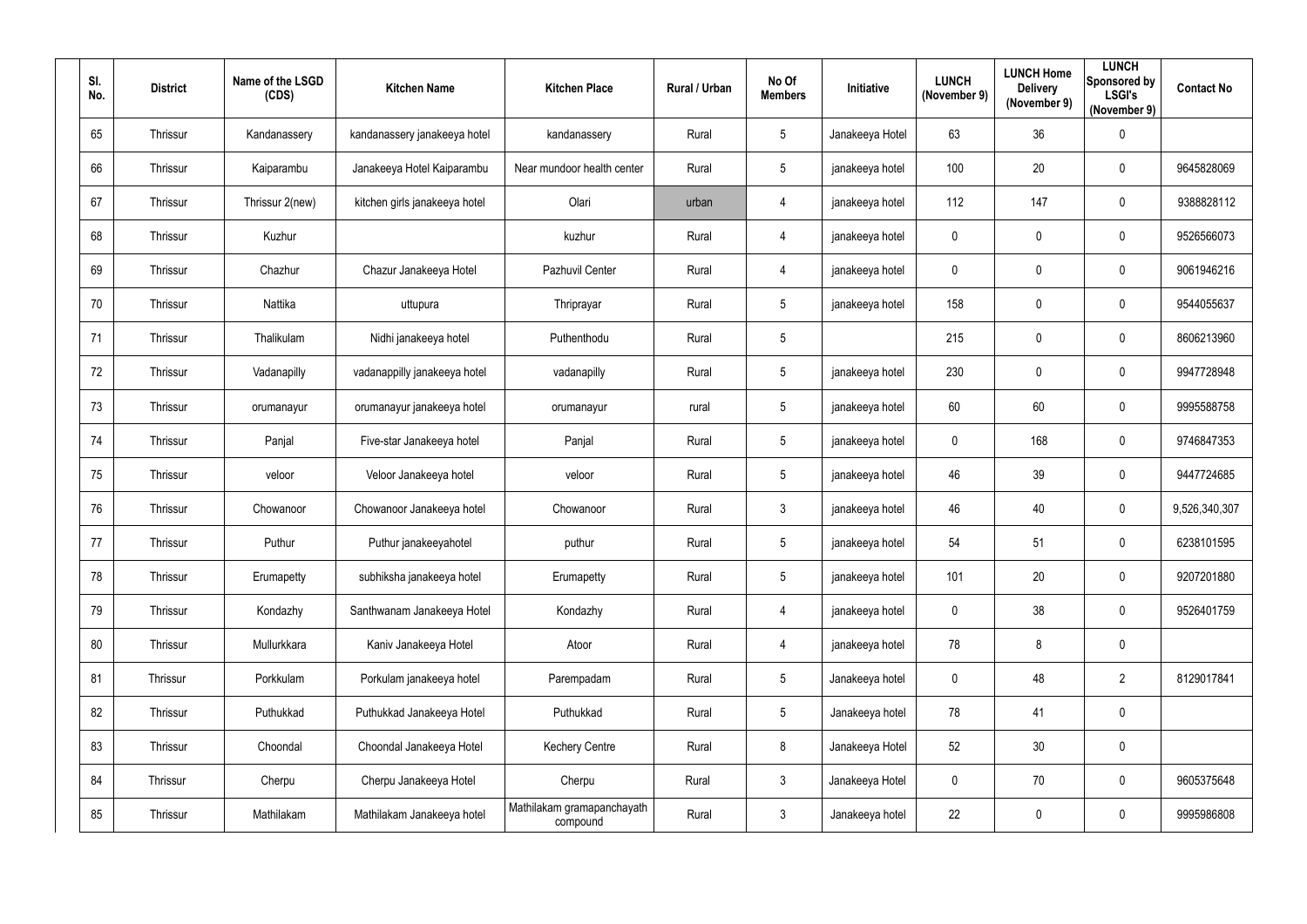| SI.<br>No.      | <b>District</b> | Name of the LSGD<br>(CDS) | <b>Kitchen Name</b>                 | <b>Kitchen Place</b>                   | Rural / Urban | No Of<br><b>Members</b> | Initiative      | <b>LUNCH</b><br>(November 9) | <b>LUNCH Home</b><br><b>Delivery</b><br>(November 9) | <b>LUNCH</b><br>Sponsored by<br><b>LSGI's</b><br>(November 9) | <b>Contact No</b> |
|-----------------|-----------------|---------------------------|-------------------------------------|----------------------------------------|---------------|-------------------------|-----------------|------------------------------|------------------------------------------------------|---------------------------------------------------------------|-------------------|
| 86              | Thrissur        | Anthikad                  | Anthikad Janakeeya hotel            | Anthikad                               | Rural         | 4                       | Janakeeya hotel | $\mathbf 0$                  | $\mathbf 0$                                          | $\mathbf 0$                                                   |                   |
| 87              | Thrissur        | Mullassery                | Mullassery Janakeeya Hotel          | Mullassery centre                      | Rural         | $5\phantom{.0}$         | Janakeeya hotel | $\mathbf 0$                  | $\mathbf 0$                                          | $\mathbf 0$                                                   |                   |
| 88              | Thrissur        | Karalam                   | Karalam Janakeeya Hotel             |                                        | Rural         | 4                       | Janakeeya hotel | $\mathbf 0$                  | 51                                                   | $\mathbf 0$                                                   | 6282924636        |
| 89              | Thrissur        | Poomangalam               | Poomangalam Janakeeya Hotel         | Edakkulam                              | Rural         | $\mathbf{3}$            | Janakeeya hotel | $\mathbf 0$                  | 64                                                   | $\mathbf 0$                                                   |                   |
| 90              | Thrissur        | <b>MG Kavu</b>            | Annapoorna Janakeeya Hotel          | <b>MG Kavu</b>                         | Rural         | $\overline{4}$          | Janakeeya hotel | 146                          | 42                                                   | $\mathbf 0$                                                   |                   |
| 91              | Thrissur        | chelakkara                | Nila janakeeya hotel                | chelakkara                             | rural         | $5\phantom{.0}$         | janakeeya hotel | $\overline{0}$               | 118                                                  | $\mathbf 0$                                                   |                   |
| 92              | Thrissur        | Avinissery                | Avinissery Janakeeya Hotel          | Palakkal                               | Rural         | 4                       | janakeeya hotel | $\mathbf 0$                  | 73                                                   | $\mathbf 0$                                                   |                   |
| 93              | Thrissur        | Nadathara 2               | Grandmaas Janakeeya hotel           | Nadathara                              | Rural         | $5\phantom{.0}$         | Janakeeya Hotel | 142                          | 145                                                  | $\mathbf 0$                                                   |                   |
| 94              | Thrissur        | Chavakkad                 | Janakeeya hotel                     | Chavakkad                              | Urban         | 5                       | Janakeeya hotel | 147                          | 28                                                   | $\mathbf 0$                                                   | 7034752180        |
| 95              | Thrissur        | Mala 2                    | Janakeeya hotel                     |                                        | Rural         | $5\phantom{.0}$         | janakeeya hotel | $\mathbf 0$                  | 128                                                  | $\mathbf 0$                                                   |                   |
| 95              |                 |                           |                                     |                                        |               | 423                     |                 | 6988                         | 5262                                                 | 28                                                            |                   |
|                 | Wayanad         | Vellamunda                | Thanima mess                        | 8/4 vellamuda                          | Rural         | 4                       | janakeeya Hotel | 115                          | $\mathbf 0$                                          | $\boldsymbol{0}$                                              | 7025659685        |
| $\overline{2}$  | Wayanad         | Thavinjal                 | Sobhagya Vanitha mess               | Thalappuzha<br>chungam                 | Rural         | 4                       | janakeeya Hotel | 135                          | $\mathbf 0$                                          | $\mathbf 0$                                                   | 9497247541        |
| $\mathbf{3}$    | Wayanad         | Vythiri                   | Dharshana catering                  | Vythiri                                | Rural         | $\overline{4}$          | janakeeya Hotel | 203                          | $\mathbf 0$                                          | $\pmb{0}$                                                     | 9074598184        |
| 4               | Wayanad         | Mullankolly               | Kairali catering group              | Mullankolli                            | Rural         | $\mathfrak{Z}$          | janakeeya Hotel | 121                          | $\mathbf 0$                                          | $\pmb{0}$                                                     | 9526706627        |
| $5\phantom{.0}$ | Wayanad         | Poothadi                  | Mary matha mess                     | Kenichira                              | Rural         | $\sqrt{5}$              | janakeeya Hotel | 121                          | $\mathbf 0$                                          | $\pmb{0}$                                                     | 9526376970        |
| $6^{\circ}$     | Wayanad         | Meppadi                   | Cafe Kudumbashree                   | Meppadi                                | Rural         | $5\phantom{.0}$         | janakeeya Hotel | 216                          | $\mathbf 0$                                          | $\pmb{0}$                                                     | 9207935764        |
| $\overline{7}$  | Wayanad         | Pozhuthana                | Dhanya mess                         | Pozhuthana                             | Rural         | $\mathfrak{Z}$          | janakeeya Hotel | 204                          | $\mathbf 0$                                          | $\boldsymbol{0}$                                              | 8111838165        |
| 8               | Wayanad         | Thondernad                | Thanima canteen                     | Korom                                  | Rural         | $\mathfrak{Z}$          | janakeeya Hotel | 150                          | $\mathbf 0$                                          | $\pmb{0}$                                                     | 8943476943        |
| 9               | Wayanad         | Meenangady                | Haritham Janakeeya Hotel            | Opposite police station,<br>Meenangadi | Rural         | $6\overline{6}$         | janakeeya Hotel | 165                          | $\mathbf 0$                                          | $\boldsymbol{0}$                                              | 9526895975        |
| 10              | Wayanad         | Nenmeni                   | Minnaram Mess and Chappathi<br>Unit | Cheeral                                | Rural         | 5                       | janakeeya Hotel | 116                          | $\mathbf 0$                                          | $\pmb{0}$                                                     | 8086835886        |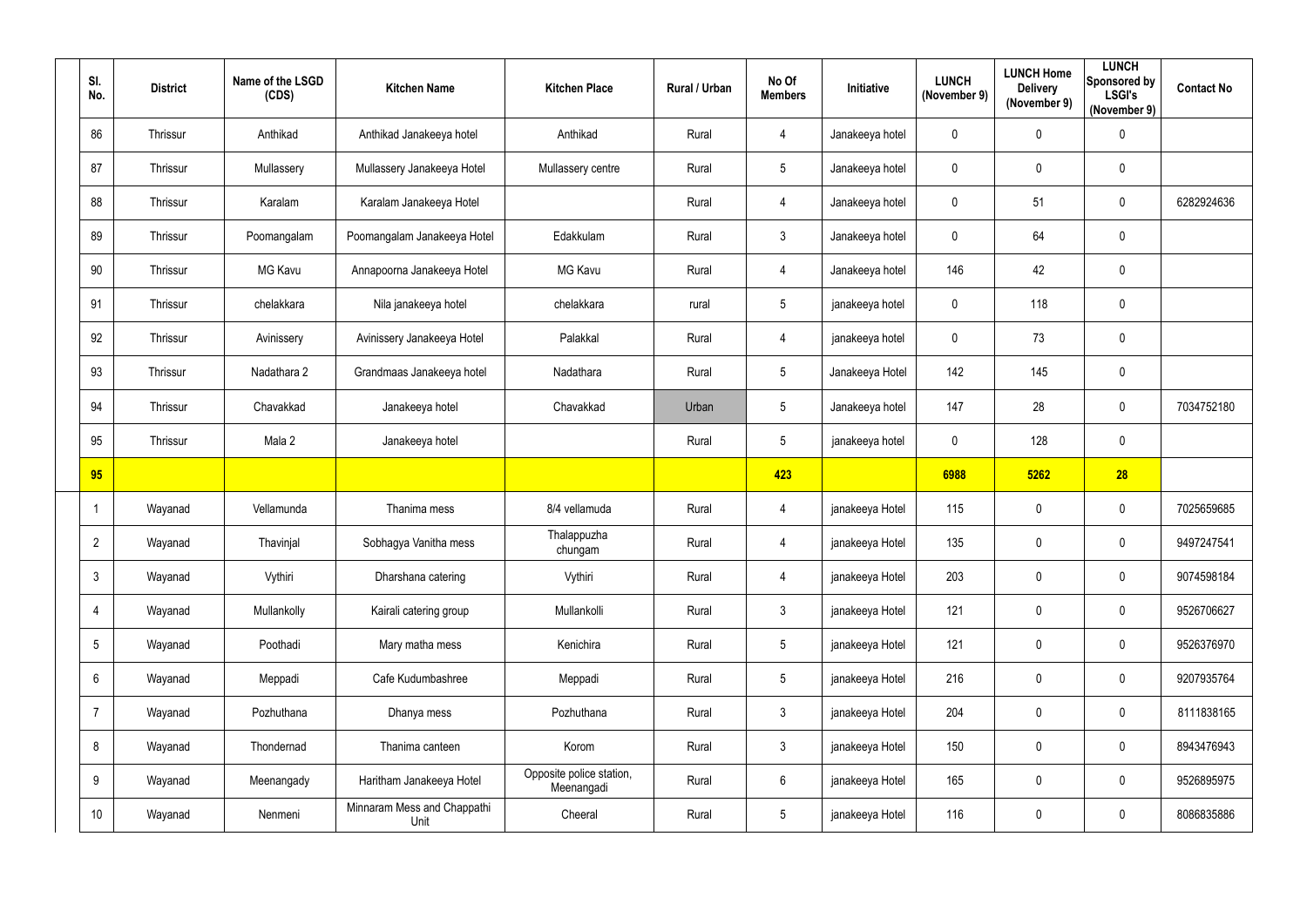|           | SI.<br>No. | <b>District</b> | Name of the LSGD<br>(CDS) | <b>Kitchen Name</b>          | <b>Kitchen Place</b>            | Rural / Urban | No Of<br><b>Members</b> | Initiative      | <b>LUNCH</b><br>(November 9) | <b>LUNCH Home</b><br><b>Delivery</b><br>(November 9) | <b>LUNCH</b><br>Sponsored by<br><b>LSGI's</b><br>(November 9) | <b>Contact No</b> |
|-----------|------------|-----------------|---------------------------|------------------------------|---------------------------------|---------------|-------------------------|-----------------|------------------------------|------------------------------------------------------|---------------------------------------------------------------|-------------------|
|           | 11         | Wayanad         | Thirunelli                | Adigamanai Mess and Catering | Kartikulam                      | Rural         | $5\phantom{.0}$         | janakeeya Hotel | 203                          | 0                                                    | $\mathbf 0$                                                   | 9207406211        |
|           | 12         | Wayanad         | Mananthavady              | Dhanasree canteen            | Mananthavadi                    | Urban         | $5\phantom{.0}$         | janakeeya Hotel | 282                          | $\pmb{0}$                                            | $\mathbf 0$                                                   | 9496997382        |
|           | 13         | Wayanad         | Ambalavayal               | <b>Ruchi Catering</b>        | kalathuvayal                    | Rural         | $5\phantom{.0}$         | janakeeya Hotel | 258                          | 0                                                    | $\overline{0}$                                                | 9495084437        |
| 28        | 14         | Wayanad         | Kaniyambetta              | sree Vinayaka                | millumukk                       | rural         | $5\phantom{.0}$         | janakeeya Hotel | 162                          | 0                                                    | $\mathbf 0$                                                   | 9061486938        |
|           | 15         | Wayanad         | Pulpally                  | Vinayaka catering            | Pulpally                        | Rural         | $5\phantom{.0}$         | janakeeya Hotel | 280                          | 0                                                    | $\overline{0}$                                                | 9947319307        |
|           | 16         | Wayanad         | Noolpuzha                 | Friends catering             | Naikketty                       | Rural         | $5\phantom{.0}$         | janakeeya Hotel | 210                          | 0                                                    | $\mathbf 0$                                                   | 7558019388        |
|           | 17         | Wayanad         | Panamaram                 | Testy mess                   | Panamaram                       | Rural         | 4                       | janakeeya Hotel | 217                          | 0                                                    | $\mathbf 0$                                                   | 9605814620        |
|           | 18         | wayanad         | Moopainad                 | vanitha mess                 | vaduvanchal                     | Rural         | $\sqrt{5}$              | janakeeya Hotel | 123                          | $\pmb{0}$                                            | $\overline{0}$                                                | 974596708         |
|           | 19         | wayanad         | Edavaka                   | <b>Teasty Mess</b>           | Irumbupalam                     | Rural         | 4                       | janakeeya Hotel | 134                          | 0                                                    | $\mathbf 0$                                                   | 9847842390        |
|           | 20         | wayanad         | kalpetta                  | shiya catering               | pallithazhe, kalpetta town      | urban         | $\mathfrak{Z}$          | janakeeya Hotel | 308                          | 0                                                    | $\mathbf 0$                                                   | 6282822890        |
|           | 21         | wayanad         | sulthan bathery           | preethis                     | near telephone exchange         | urban         | $5\phantom{.0}$         | janakeeya Hotel | 0                            | 0                                                    | $\overline{0}$                                                | 9961088393        |
|           | 22         | wayanad         | Muttil                    | swad cattering               | Muttil bus stand                | Rural         | $5\phantom{.0}$         | janakeeya Hotel | 256                          | 0                                                    | $\overline{0}$                                                | 9074461322        |
|           | 23         | wayanad         | padinjarathara            | oruma                        | padinjarathara town             | Rural         | $5\phantom{.0}$         | janakeeya Hotel | 346                          | 0                                                    | $\overline{0}$                                                | 9495814542        |
|           | 24         | wayanad         | kalpetta                  | Anjuse cattering             | kalpetta town                   | Urban         | $5\phantom{.0}$         | janakeeya Hotel | 315                          | 0                                                    | $\mathbf 0$                                                   | 9745883809        |
|           | 25         | wayanad         | Thariyode                 | Haritham                     | kavumadham town                 | Rural         | $\mathfrak{Z}$          | janakeeya Hotel | 98                           | $\pmb{0}$                                            | $\mathbf 0$                                                   | 9074095457        |
|           | 26         | wayanad         | Mananthavady              | chothis mess                 | Kozhikode road,<br>Mananthavady | Urban         | $\mathfrak{Z}$          | janakeeya Hotel | 245                          | $\pmb{0}$                                            | $\overline{0}$                                                | 9947376596        |
|           | 27         | wayanad         | vengapalli                | Annapoorna                   | vengapalli town                 | Rural         | $5\phantom{.0}$         | janakeeya Hotel | 318                          | $\pmb{0}$                                            | $\overline{0}$                                                | 7592831851        |
|           | 28         | Wayanad         | Kottathara                | Jyothi vanitha mess          | Venniyod                        | Rural         | $\mathfrak{Z}$          | janakeeya Hotel | 225                          | $\pmb{0}$                                            | $\overline{0}$                                                | 9961844026        |
| <b>28</b> |            |                 |                           | 900                          |                                 |               | 122                     |                 | 5526                         | $\mathbf 0$                                          | $\mathbf 0$                                                   |                   |
|           |            |                 |                           |                              |                                 | <b>TOTAL</b>  | 4638                    |                 |                              | 20439                                                | 182                                                           |                   |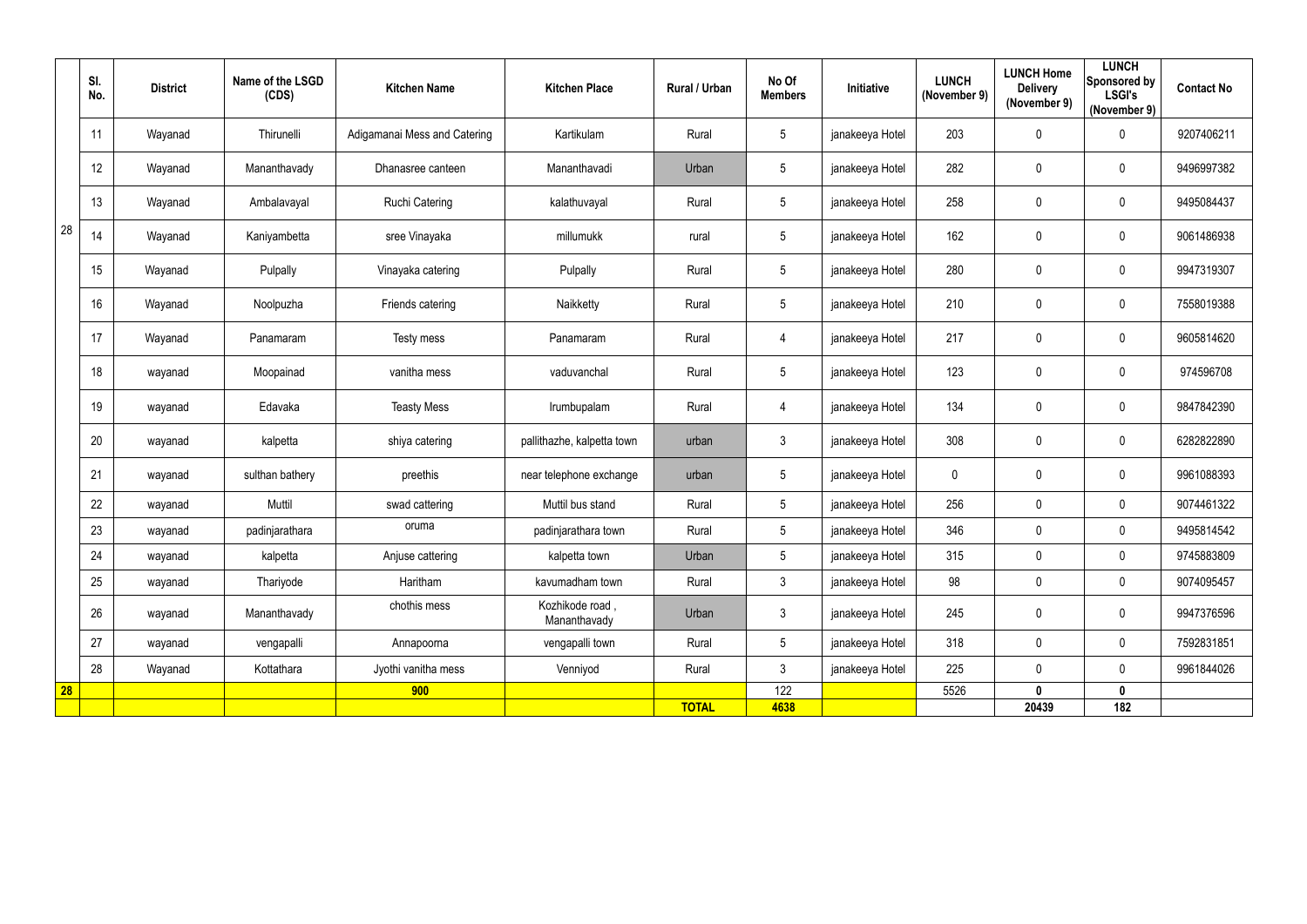| <b>CI</b><br>. JI<br>No. | <b>District</b> | Name of the LSGD<br>(CDS) | <b>Kitchen Name</b> | <b>Kitchen Place</b> | Rural / Urban | No Of<br><b>Members</b> | Initiative | <b>LUNCH</b><br>(November 9) | <b>LUNCH Home</b><br><b>Delivery</b><br>(November 9) |
|--------------------------|-----------------|---------------------------|---------------------|----------------------|---------------|-------------------------|------------|------------------------------|------------------------------------------------------|
|--------------------------|-----------------|---------------------------|---------------------|----------------------|---------------|-------------------------|------------|------------------------------|------------------------------------------------------|

|  |                 |                                  | STATUS OF JANAKEEYA HOTELS FUNCTIONING IN DISTRICT                        |                       |                                |                         |                                   | STATUS OF FOOD DISTRIBUTED THROUGH JANAKEEYA HOTELS AS ON 09.11.2021 |  |
|--|-----------------|----------------------------------|---------------------------------------------------------------------------|-----------------------|--------------------------------|-------------------------|-----------------------------------|----------------------------------------------------------------------|--|
|  | <b>District</b> | <b>Total</b><br>Janakeeya Hotels | <b>Rural Units</b>                                                        | <b>Urban</b><br>units | <b>Parcel</b>                  | Home<br><b>Delviery</b> | <b>Food Sponsored</b><br>by LSGIs | <b>TOTAL Meals</b><br><b>Distributed</b>                             |  |
|  | <b>TVM</b>      | 107                              | 77                                                                        | 30 <sup>°</sup>       | 23,597                         | 130                     | 9 <sup>°</sup>                    | 23,736                                                               |  |
|  | <b>KLM</b>      | 81                               | 71                                                                        | 10                    | 12318                          | $\overline{0}$          | 8 <sup>°</sup>                    | 12,326                                                               |  |
|  | <b>PTA</b>      | 58                               | 53                                                                        | 5 <sup>5</sup>        | 49                             | 5268                    | $\overline{0}$                    | 5,317                                                                |  |
|  | <b>ALP</b>      | 87                               | 78                                                                        | 9                     | 5,273                          | 6616                    | 46                                | 11,935                                                               |  |
|  | <b>KTM</b>      | 80                               | 72                                                                        | 8                     | 8116                           | 195                     | $\overline{7}$                    | 8,318                                                                |  |
|  | <b>IDK</b>      | 46                               | 45                                                                        |                       | 5577                           | $\overline{0}$          | 11                                | 5,588                                                                |  |
|  | <b>EKM</b>      | 111                              | 80                                                                        | 31                    | 20137                          | 1814                    | 26                                | 21,977                                                               |  |
|  | <b>TSR</b>      | 95                               | 85                                                                        | 10                    | 6,988                          | 5,262                   | 28                                | 12,278                                                               |  |
|  | PGT             | 102                              | 92                                                                        | 10                    | 12,804                         | 5 <sub>1</sub>          | 16                                | 12,825                                                               |  |
|  | <b>MLP</b>      | 113                              | 95                                                                        | 18                    | 17,552                         | 4984                    | 12                                | 22,548                                                               |  |
|  | <b>WYD</b>      | 28                               | 23                                                                        | $5\phantom{.0}$       | 5526                           | $\overline{0}$          | $\overline{0}$                    | 5,526                                                                |  |
|  | <b>KKD</b>      | 104                              | 75                                                                        | 29                    | 29,628                         | 1427                    | 9 <sup>°</sup>                    | 31,064                                                               |  |
|  | <b>KNR</b>      | 87                               | 73                                                                        | 14                    | 16,744                         | $\overline{0}$          | 10 <sup>°</sup>                   | 16,754                                                               |  |
|  | <b>KSG</b>      | 41                               | 35                                                                        | $6\overline{6}$       | 6398                           | $\pmb{0}$               | $\overline{0}$                    | 6,398                                                                |  |
|  | <b>Total</b>    | 1140                             | 954                                                                       | 186                   | 170,707                        | 25,701                  | 182                               | 196,590                                                              |  |
|  |                 |                                  | Grand Total of meals Distributed through Janakeeya hotel as on 09.11.2021 |                       |                                | 196,590                 |                                   |                                                                      |  |
|  | <b>Date</b>     |                                  | Urban<br>units                                                            | <b>Total</b><br>units | Rs. 20 /Lunch<br><b>Parcel</b> | Home<br><b>Delivery</b> | <b>LUNCH</b><br>sponsered by      | <b>Total Meals</b>                                                   |  |
|  | 09.11.2021      | 954                              | 186                                                                       | 1140                  | 170,707                        | 25,701                  | 182                               | 196,590                                                              |  |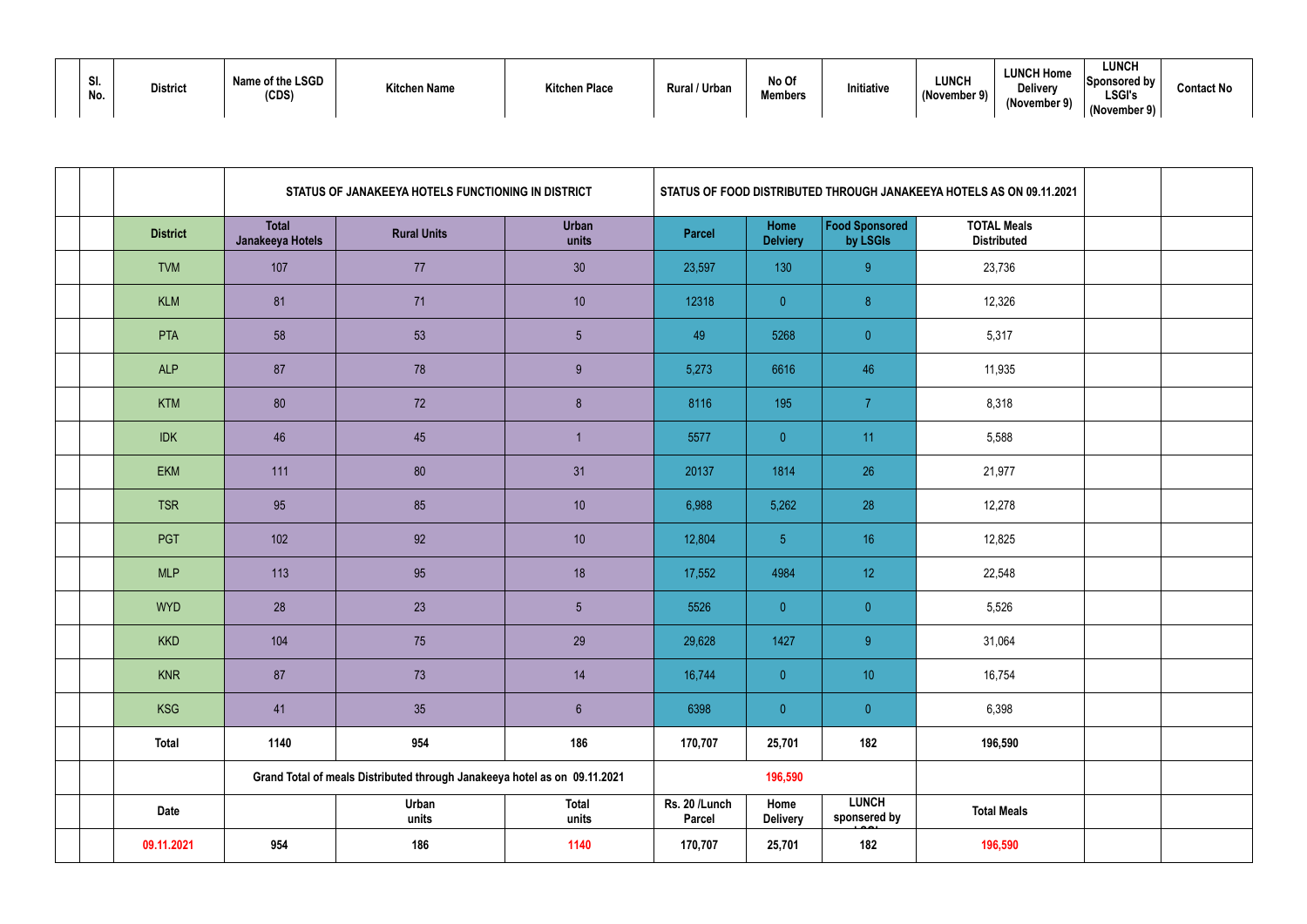| וט.<br>No. | <b>District</b> | Name of the LSGD<br>(CDS) | <b>Kitchen Name</b> | <b>Kitchen Place</b> | ' / Urban<br><b>Rural</b> | No Of<br>Members | Initiative | <b>LUNCH</b><br>(November 9) | <b>LUNCH Home</b><br>Delivery<br>(November 9) | <b>LUNCH</b><br><b>Sponsored by</b><br><b>LSGI's</b><br>(November 9) | <b>Contact No</b> |
|------------|-----------------|---------------------------|---------------------|----------------------|---------------------------|------------------|------------|------------------------------|-----------------------------------------------|----------------------------------------------------------------------|-------------------|
|------------|-----------------|---------------------------|---------------------|----------------------|---------------------------|------------------|------------|------------------------------|-----------------------------------------------|----------------------------------------------------------------------|-------------------|

| Districts with same number of hotels<br><b>Each district use seperate cell for filling the</b><br>details) | tvm                                                                                                                                             | Idukki                                                                                                                    | Alappuzha                                                                                     | Kollam                                      | Kozhikode                                                | Kannur        | Thrissur                                                                                                                                                                                                                                                                                                                                                                                                                                                                                                                                                             |  |
|------------------------------------------------------------------------------------------------------------|-------------------------------------------------------------------------------------------------------------------------------------------------|---------------------------------------------------------------------------------------------------------------------------|-----------------------------------------------------------------------------------------------|---------------------------------------------|----------------------------------------------------------|---------------|----------------------------------------------------------------------------------------------------------------------------------------------------------------------------------------------------------------------------------------------------------------------------------------------------------------------------------------------------------------------------------------------------------------------------------------------------------------------------------------------------------------------------------------------------------------------|--|
|                                                                                                            | Ernakulam                                                                                                                                       | Wayanad                                                                                                                   | malappuram                                                                                    | Kasaragod                                   | Kottayam                                                 | Palakkad      | Pathanamthitta                                                                                                                                                                                                                                                                                                                                                                                                                                                                                                                                                       |  |
| Districts with number of hotels increased                                                                  |                                                                                                                                                 |                                                                                                                           |                                                                                               |                                             |                                                          |               |                                                                                                                                                                                                                                                                                                                                                                                                                                                                                                                                                                      |  |
| (Each district use seperate cell for filling the<br>details)                                               |                                                                                                                                                 |                                                                                                                           |                                                                                               |                                             |                                                          |               |                                                                                                                                                                                                                                                                                                                                                                                                                                                                                                                                                                      |  |
| Districts with number of hotels with zero entry of<br>meals                                                | Thrissur(8)                                                                                                                                     | Kasargod (2)                                                                                                              | Kottayam(8)                                                                                   | Alappuzha (27)                              | malappuram(3)                                            | Kozhikode (7) | Kannur-(4)                                                                                                                                                                                                                                                                                                                                                                                                                                                                                                                                                           |  |
| (Each district use seperate cell for filling the<br>details)                                               | pathanamthitta(6)                                                                                                                               | Trivandrum(16)                                                                                                            | ERNAKULAM (9)                                                                                 | Palakkad(4)                                 | Wayanad -(1)                                             | Idukki(6)     | Kollam(11)                                                                                                                                                                                                                                                                                                                                                                                                                                                                                                                                                           |  |
| New hotels started (numbers)                                                                               |                                                                                                                                                 |                                                                                                                           |                                                                                               |                                             |                                                          |               |                                                                                                                                                                                                                                                                                                                                                                                                                                                                                                                                                                      |  |
| New hotels started at (location)                                                                           |                                                                                                                                                 |                                                                                                                           |                                                                                               |                                             |                                                          |               |                                                                                                                                                                                                                                                                                                                                                                                                                                                                                                                                                                      |  |
|                                                                                                            |                                                                                                                                                 | TVM-Vellanadu, Tholicode, Tvm cds 4IItvm cds 2pazhakunnumelanad, aruvikkara kanjiramkulam janathaNellanadvarkalakalliyoor |                                                                                               |                                             |                                                          |               |                                                                                                                                                                                                                                                                                                                                                                                                                                                                                                                                                                      |  |
|                                                                                                            |                                                                                                                                                 |                                                                                                                           | Kottayam- Chempu, Kottyam North , Kozhuvanal, Madappally, Manjoor, Melukavu, Teekoy, Thalanad |                                             |                                                          |               |                                                                                                                                                                                                                                                                                                                                                                                                                                                                                                                                                                      |  |
|                                                                                                            |                                                                                                                                                 |                                                                                                                           |                                                                                               |                                             |                                                          |               | Alappuzha - Alappuzha South Ambalappuzha North Arattupuzha Aroor Chettikulangara Ezhupunna Harippad Kadakkarappally Kanjikuzhy Kavalam Kodamthurath Krishnapuram Kumarapuram<br>Kuthiyathode Mavelikkara Thekkekara Muttar Neelamperoor Pattanakkad Pulincunnu Punnapra North Punnapra South Purakad Purakad Ramankary Thuravoor Vayalar Veliyanad                                                                                                                                                                                                                   |  |
|                                                                                                            |                                                                                                                                                 |                                                                                                                           | ManjapraParakkadaveThrikkakkara EastVadakkekkaraKumblam                                       |                                             | Ernakulam:CheranalloorChittattukaraKochi EastKuzhippilly |               |                                                                                                                                                                                                                                                                                                                                                                                                                                                                                                                                                                      |  |
|                                                                                                            |                                                                                                                                                 |                                                                                                                           |                                                                                               | Wayanad- sulthan bathery                    |                                                          |               |                                                                                                                                                                                                                                                                                                                                                                                                                                                                                                                                                                      |  |
|                                                                                                            |                                                                                                                                                 |                                                                                                                           | Pathanamthitta: Thottappuzhassery, ayiroor, naranamoozhi, Perunadu, adoor, pandalam           |                                             |                                                          |               |                                                                                                                                                                                                                                                                                                                                                                                                                                                                                                                                                                      |  |
|                                                                                                            |                                                                                                                                                 |                                                                                                                           | Idukki- Kanthallor, Karunapuram, Munnar, Nedumkandam, Senapathy, Vattavada (Today off)        |                                             |                                                          |               |                                                                                                                                                                                                                                                                                                                                                                                                                                                                                                                                                                      |  |
|                                                                                                            |                                                                                                                                                 | THRISSUR-Poyya, Kuzhur, Chazhur, Padiyur, Anthikkad, Katoor, (Temporarily closed) Annamanda, Mullassery (holiday)         |                                                                                               |                                             |                                                          |               |                                                                                                                                                                                                                                                                                                                                                                                                                                                                                                                                                                      |  |
|                                                                                                            |                                                                                                                                                 |                                                                                                                           | Kozhikode-Ayanchery, Kunnamangalam, Meppayyur, Feroke-2, Omassery, Thamarassery (Today off)   |                                             |                                                          |               |                                                                                                                                                                                                                                                                                                                                                                                                                                                                                                                                                                      |  |
|                                                                                                            |                                                                                                                                                 |                                                                                                                           |                                                                                               |                                             | Kannur - Kannapuram, Pariyaram, Valapattanam, Mattool    |               |                                                                                                                                                                                                                                                                                                                                                                                                                                                                                                                                                                      |  |
| <b>Remarks</b>                                                                                             |                                                                                                                                                 |                                                                                                                           |                                                                                               |                                             |                                                          |               | Pathanamthitta :kaviyoor,kunnamthanam, Mallappally, nedumbram, niranam, peringara, peringara, kadapra,koipuram, thottapuzhacherry, purmuttam,ayiroor, kozhencherry, Mallappuzhassery,<br>chenneerkara, Cherukole, Elanthoor, naranganam, omalloor,naranamoozhi,Perunadu, Angadi, pazhavangadi, seethathode,Rani, vechuchira,vadasserikkara, vallicodu, aruvappulam, mylapra,<br>kalanjoor, ezhamkulam, kodumon, erathu, Enadhimangalam, Kadambanadu, Thumpamon, kulanada, pandalam thekkekara, aranmula, Mezhuveli, adoor, pandalam, thiruvalla east, Pathanamthitta |  |
|                                                                                                            | achira, Karunagapally, Perayam, Adichanalloor, Kalluvathukkal, Kottamkara,, Panayam, Clappana-Vijayashree, Soornad South JHs not opened today." |                                                                                                                           |                                                                                               |                                             |                                                          |               |                                                                                                                                                                                                                                                                                                                                                                                                                                                                                                                                                                      |  |
|                                                                                                            |                                                                                                                                                 |                                                                                                                           |                                                                                               | kasargod-vorkady, kanhangad 1 civil station |                                                          |               |                                                                                                                                                                                                                                                                                                                                                                                                                                                                                                                                                                      |  |
|                                                                                                            |                                                                                                                                                 |                                                                                                                           |                                                                                               |                                             | Malappuram-perumpadappu, Edrikkod, ponnani-1 (Today off) |               |                                                                                                                                                                                                                                                                                                                                                                                                                                                                                                                                                                      |  |